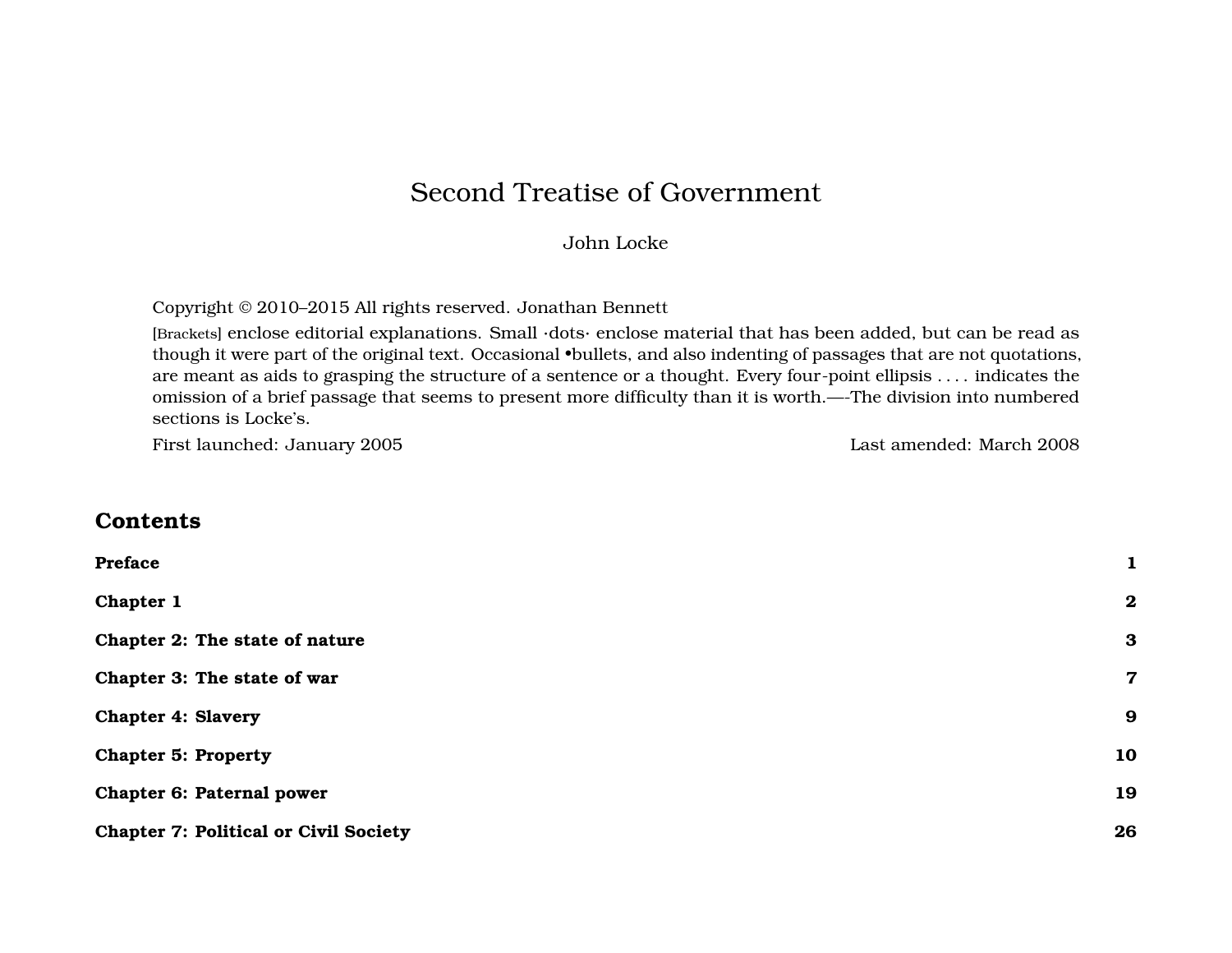| Chapter 8: The beginning of political societies                                   | 32 |
|-----------------------------------------------------------------------------------|----|
| Chapter 9: The purposes of political society and government                       | 40 |
| Chapter 10: The forms of a commonwealth                                           | 42 |
| Chapter 11: The extent of the legislative power                                   | 43 |
| Chapter 12: The legislative, executive, and federative powers of the commonwealth | 46 |
| Chapter 13: The subordination of the powers of the commonwealth                   | 48 |
| Chapter 14: Prerogative                                                           | 53 |
| Chapter 15: Paternal, political, and despotic power, considered together          | 56 |
| <b>Chapter 16: Conquest</b>                                                       | 58 |
| <b>Chapter 17: Usurpation</b>                                                     | 65 |
| <b>Chapter 18: Tyranny</b>                                                        | 65 |
| Chapter 19: The dissolution of government                                         | 70 |
| Locke on children                                                                 | 80 |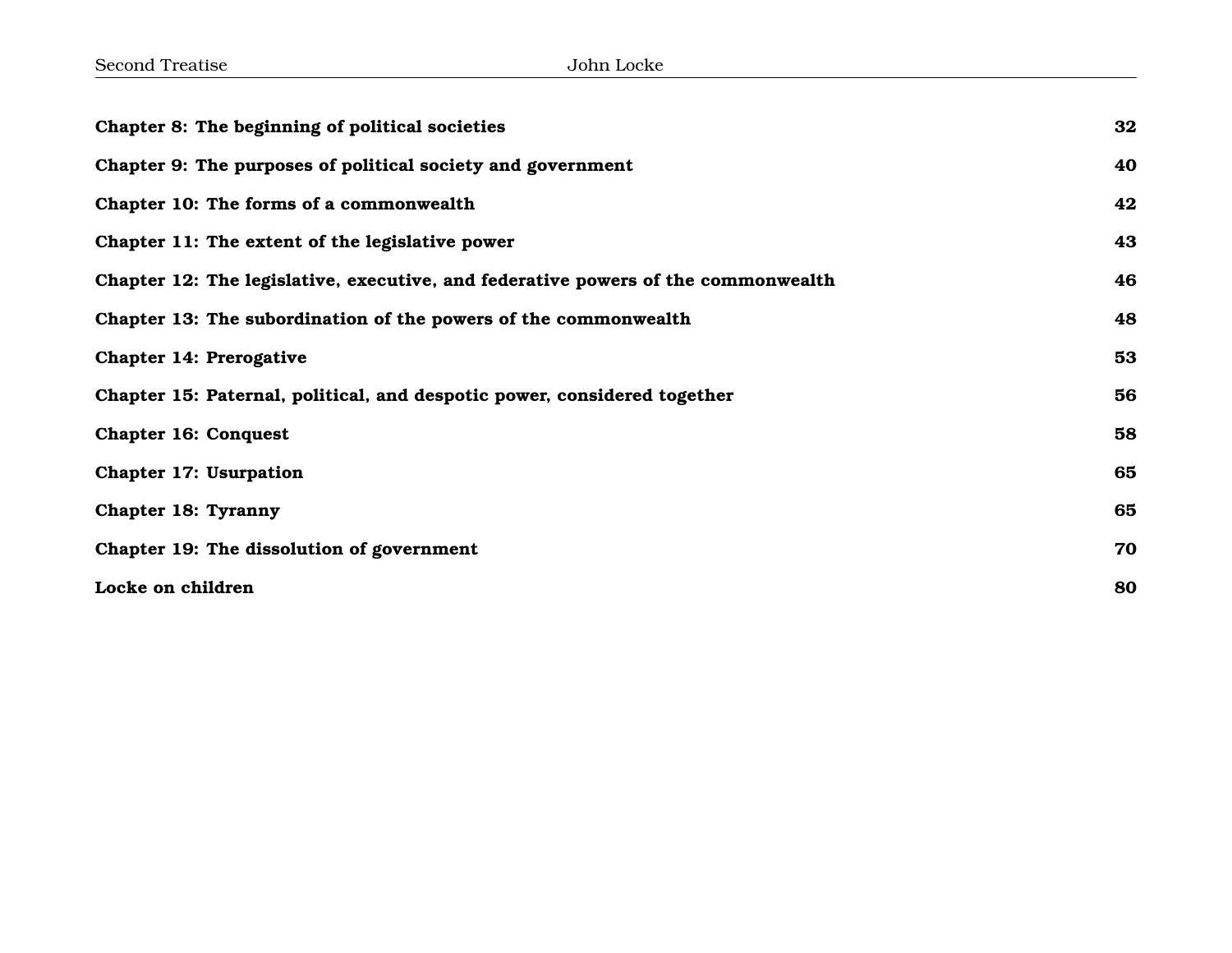# **Preface to the two Treatises**

<span id="page-2-0"></span>Reader, you have here the beginning and the end of a ·two-part· treatise about government. It isn't worthwhile to go into what happened to the pages that should have come in between (they were more than half the work). [The missing pages, that were to have been included in the *Second Treatise*, i.e. the second part of the two-part treatise, were simply *lost*. They contained an extended attack on Sir Robert Filmer's *Patriarcha*, a defence of the divine right of kings, published in 1680 (Filmer had died in 1653). The lost pages presumably overlapped the attack on the same target that filled Locke's *First Treatise of Government* and also occupy a good deal of space in the *Second*.] These surviving pages, I hope, are sufficient •to establish the throne of our great restorer, our present King William; •to justify his title ·to the throne· on the basis of *the consent of the people*, which is the only lawful basis for government, and which he possesses more fully and clearly than any other ruler in the Christian world; and to •justify to the world the people of England, whose love of their just and natural rights, and their resolve to preserve them, saved this nation when it was on the brink of slavery and ruin ·under King James II·. If these pages are as convincing as I flatter myself that they are, the missing pages will be no great loss, and my reader can be satisfied without them. ·I certainly hope so, because· I don't expect to have either the time of the inclination to take all that trouble again, filling up the gap in my answer by again tracking Sir Robert ·Filmer· through all the windings and obscurities of his amazing system. The king and the nation as a whole have since so thoroughly refuted his hypothesis that I don't think anyone ever again will be •bold enough to speak up against our common safety, and be an advocate for slavery, or •weak enough to be deceived by contradictions dressed

up in elegant language. If you take the trouble to tackle the parts of Sir Robert's discourses that are not dealt with here, stripping off the flourish of dubious expressions and trying to turn his words into direct, positive, intelligible propositions, and if you then compare these propositions with one another, you will soon be satisfied that there was never so much glib nonsense put together in fine-sounding English. If you don't think it worthwhile to look through all his work, just try the part where he discusses *usurpation*, and see whether all your skill is enough to make Sir Robert intelligible and consistent with himself and with common sense. I wouldn't speak so plainly of a gentleman who is no longer in a position to answer, if it weren't that in recent years preachers have been espousing his doctrine and making it the current orthodoxy of our times. . . . I wouldn't have written against Sir Robert, labouring to show his mistakes, inconsistencies, and lack of the biblical proofs that he boasts of having as his only foundation, if there weren't men among us who, by praising his books and accepting his doctrine, clear me of the charge of writing only against a dead adversary. They have been so zealous about this that if I have done him any wrong I can't hope they will show me any mercy. I wish that where *they* have done wrong to the truth and to the public, they would •be as ready to correct it ·as I am to admit errors proved against me·, and that they •would give due weight to the thought that *the greatest harm one can do to the monarch and the people is to spread wrong notions about government*. If they did, it might for ever put an end to our having reason to complain of thunderings from the pulpit! If anyone who is really concerned about truth tries to refute my hypothesis, I promise him either to admit any mistake he fairly convicts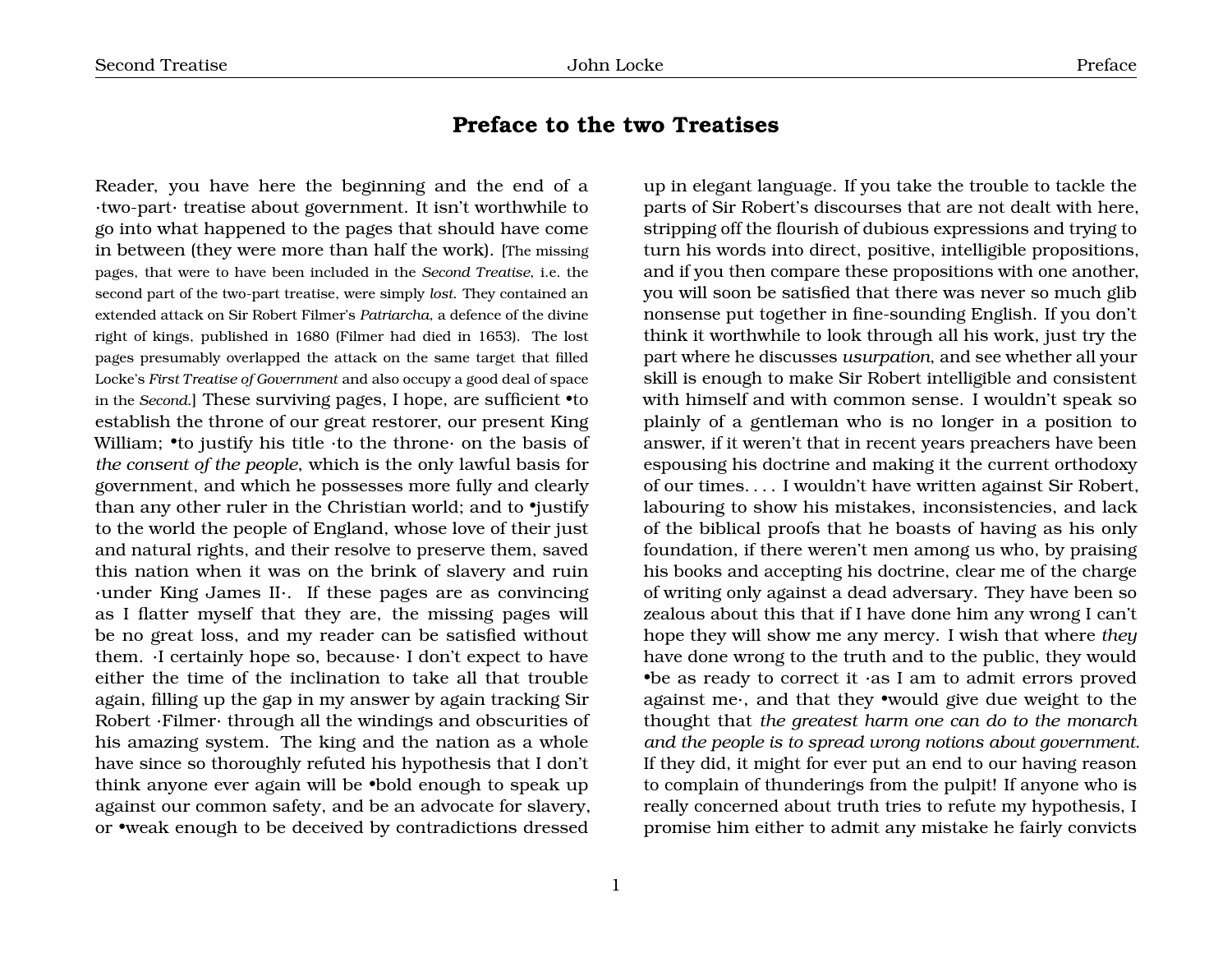me of or to answer his difficulties. But he must remember two things: •That picking holes in my discourse—objecting to this turn of phrase or that little incident—is not the same as answering my book. •That I shan't let scolding pass as argument. . . .

# **Chapter 1**

<span id="page-3-0"></span>**1.** In my *First Treatise of Government* I showed these four things: **(1)** That Adam did not have, whether by natural right as a father or through a •positive gift from God, any such authority over his children or over the world as has been claimed. **(2)** That if even he *had*, his heirs would not have the same right. **(3)** That if the right *were* to be passed on to his heirs, it would be indeterminate who *were* his heirs, because there is no law of nature or •positive law of God that settles this question in every possible case; so it wouldn't be determinate who inherited the right and thus was entitled to rule. **(4)** Even if all that *had* been ·theoretically· determined, ·it would be useless in practice·: the knowledge of the chain of heirs running back to Adam has been utterly lost, so that nobody in all the races of mankind and families of the world would have the slightest claim to have that ·supposed· right of inheritance. All these premises having, as I think, been clearly established, no rulers now on earth can derive the faintest shadow of authority from the supposed source of all ·human political· power, Adam's private dominion and paternal rule. So if you don't want to •give reason to think that all government in the world is the product purely of force and violence, and men live together only by the same rules as the lower animals, where strength settles every issue, and so •lay a foundation for perpetual disorder

and mischief, riots, sedition and rebellion (things that the followers of that ·'force and violence'· hypothesis so loudly cry out against), you will have to find another account of the beginnings of government, another source for political power, and another way of settling who the people are who ·ought to· have it—other, that is, than what Sir Robert Filmer has taught us.

[The word •'positive', used in section 1 and again in 13 and elsewhere, is a technical term. A *positive* law is one that some legislator imposes; it comes from the decision of some law-making authority. The contrast is with a *natural* law, which isn't *•laid down by anyone but simply •arises* out of the natures of things. So a positive gift from God would be simply a *gift* as ordinarily understood; Locke throws in 'positive', presumably, because even a natural right that Adam had would in a sense be a gift from God, because God gave Adam his nature; but it wouldn't be a *positive* gift, arising from an explicit gift-giving action on God's part. Similarly with the notion of a positive law of God's.].

**2.** For this purpose, I think it may be worthwhile to state what I think political power *is*; so that the power of a •government official over a subject can be distinguished from that of a •father over his children, a •master over his servant, a •husband over his wife, and a •lord over his slave. Because it sometimes happens that one man has all these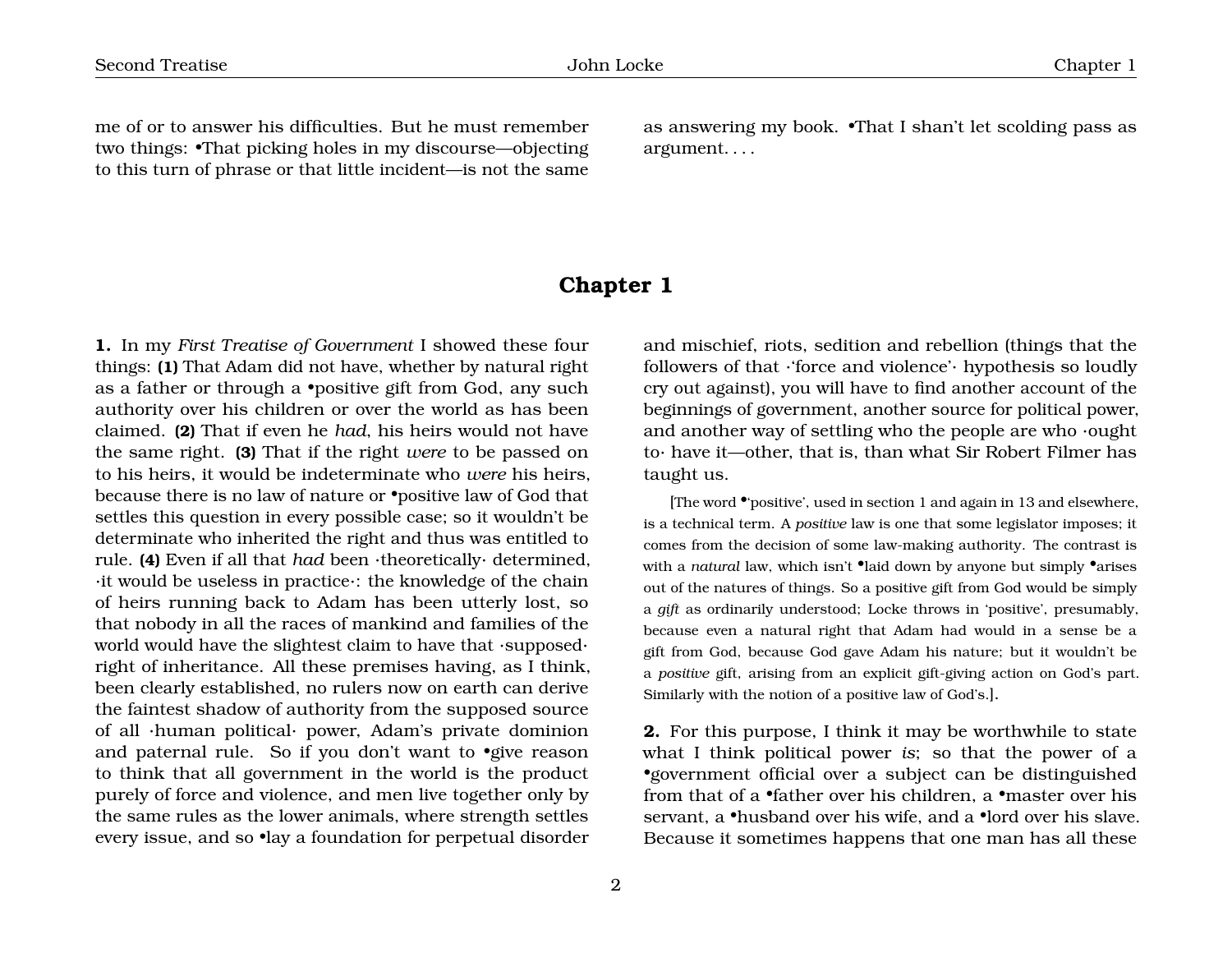different powers, we can get clearer about how the powers differ by looking at the different relationships in which the man stands: as ruler of a commonwealth, father of a family, and captain of a galley.

**3.** So: I take **political power** to be a **right** to •make

laws—with the death penalty and consequently all lesser penalties—for regulating and preserving property, and to •employ the force of the community in enforcing such laws and defending the commonwealth from external attack; all this being only for the public good.

### **Chapter 2: The state of nature**

<span id="page-4-0"></span>**4.** To understand political power correctly and derive it from its proper source, we must consider what state all men are *naturally* in. In this state men are perfectly free to order their actions, and dispose of their possessions and themselves, in any way they like, without asking anyone's permission—subject only to limits set by the law of nature.

It is also a state of equality, in which no-one has more power and authority than anyone else; because it is simply obvious that creatures of the same species and status, all born to all the same advantages of nature and to the use of the same abilities, should also be equal ·in other ways·, with no-one being subjected to or subordinate to anyone else, unless ·God·, the lord and master of them all, were to declare clearly and explicitly his wish that some one person be raised above the others and given an undoubted right to dominion and sovereignty

**5.** The judicious ·Richard· Hooker regards this natural equality of men as so obvious and unquestionable that he bases on it men's •obligation to love one another, on which he builds their •duties towards each other, from which ·in turn $\cdot$  he derives the great •maxims of justice and charity. Here are his words:

A similar natural inducement has led men to realize that they have as much duty to love others as to love themselves. Things that are equal must be measured by a single standard; so if I inevitably want to receive some good—indeed as much good from every man as any man can want for himself—how could I expect to have *any part* of my desire satisfied if I am not careful to satisfy the similar desires that other men, being all of the same nature, are bound to have? To offer them anything inconsistent with their desire will be to grieve them as much as ·it would grieve· me; so that if I do harm I must expect to suffer, because there is no reason why others should show more love to me than I have shown to them. Thus, my desire to be loved as much as possible by my natural equals gives me a natural duty to act towards them with the same love. Everyone knows the rules and canons natural reason has laid down for the guidance of our lives on the basis of this relation of equality between ourselves and those who are like us.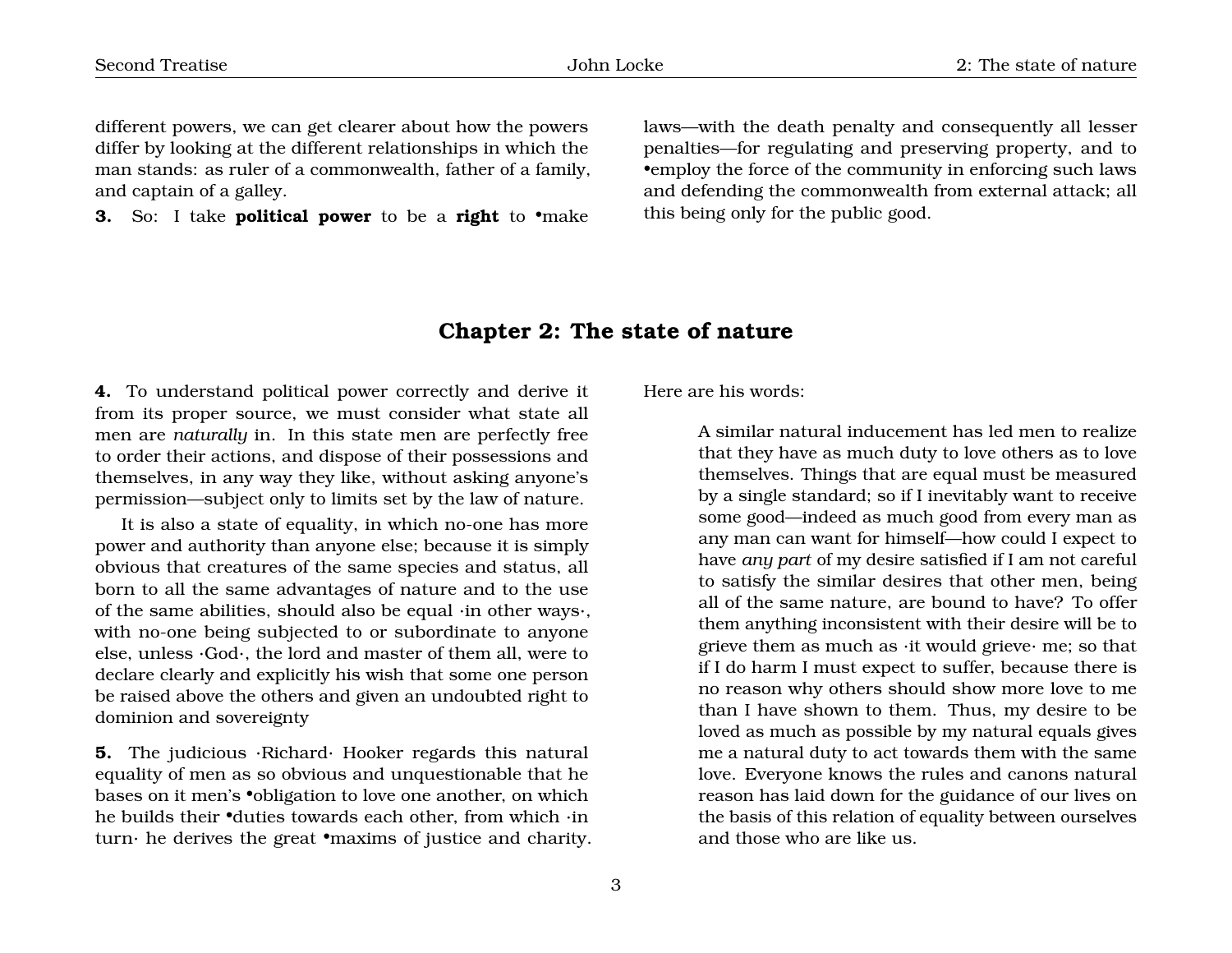**6.** But though this is a state of •liberty, it isn't a state of •licence ·in which there are *no* constraints on how people behave·. A man in that state is absolutely free to dispose of himself or his possessions, but he isn't at liberty to *destroy* himself, or even to destroy any created thing in his possession unless something nobler than its mere preservation is at stake. The state of nature is governed by a law that creates obligations for everyone. And reason, which *is* that law, teaches anyone who takes the trouble to consult it, that *because we are all equal and independent, no-one ought to harm anyone else in his life, health, liberty, or possessions*. This is because

•we are all the work of one omnipotent and infinitely wise maker;

•we are all the servants of one sovereign master, sent into the world by his order to do his business;

•we are all the property of him who made us, and he made us to last as long as *he* chooses, not as long as *we* choose;

•we have the same abilities, and share in one common nature, so there can't be any rank-ordering that would authorize some of us to destroy others, as if we were made to be *used* by one another, as the lower kinds of creatures *are* made to be used by us.

Everyone is obliged to preserve himself and not opt out of life willfully, so for the same reason everyone ought, when his own survival isn't at stake, to do as much as he can to preserve the rest of mankind; and except when it's a matter of punishing an offender, no-one may take away or damage anything that contributes to the preservation of someone else's life, liberty, health, limb, or goods.

**7.** So that •all men may be held back from invading the rights of others and from harming one another, and so that •the law of nature that aims at the peace and preservation

of all mankind may be obeyed, the enforcement of that law of nature (in the state of nature) is in every man's hands, so that everyone has a right to punish law-breakers as severely as is needed to hinder the violation of the law. For the law of nature, like every law concerning men in this world, would be futile if no-one had power to enforce it and thereby preserve the innocent and restrain offenders. And in the state of nature if *anyone* may punish someone for something bad that he has done, then *everyone* may do so. . . .

**8.** That is how in a state of nature one man comes to have a ·legitimate· power over another. It isn't an unconditional power, allowing him to use a captured criminal according to the hot frenzy or unbridled extremes of his own will; but only a power to punish him so far as calm reason and conscience say is proportionate to his crime, namely as much punishment as may serve for •reparation and •restraint—for •those two are the only reasons why one man may lawfully harm another, which is what we call 'punishment'. By breaking the law of nature, the offender declares himself to live by some rule other than that of reason and common fairness (which is the standard that God has set for the actions of men, for their mutual security); and so he becomes dangerous to mankind because he has disregarded and broken the tie that is meant to secure them from injury and violence. This is an offence against the whole ·human· species, and against the peace and safety that the law of nature provides for the species. Now, every man, by the right he has to preserve mankind in general, may restrain and if necessary *destroy* things that are noxious to mankind; and so he can do to anyone who has transgressed that law as much harm as may make him repent having done it, and thereby deter him—and by his example deter others—from doing the same. So for this reason *every man has a right to enforce the law of nature and punish offenders*.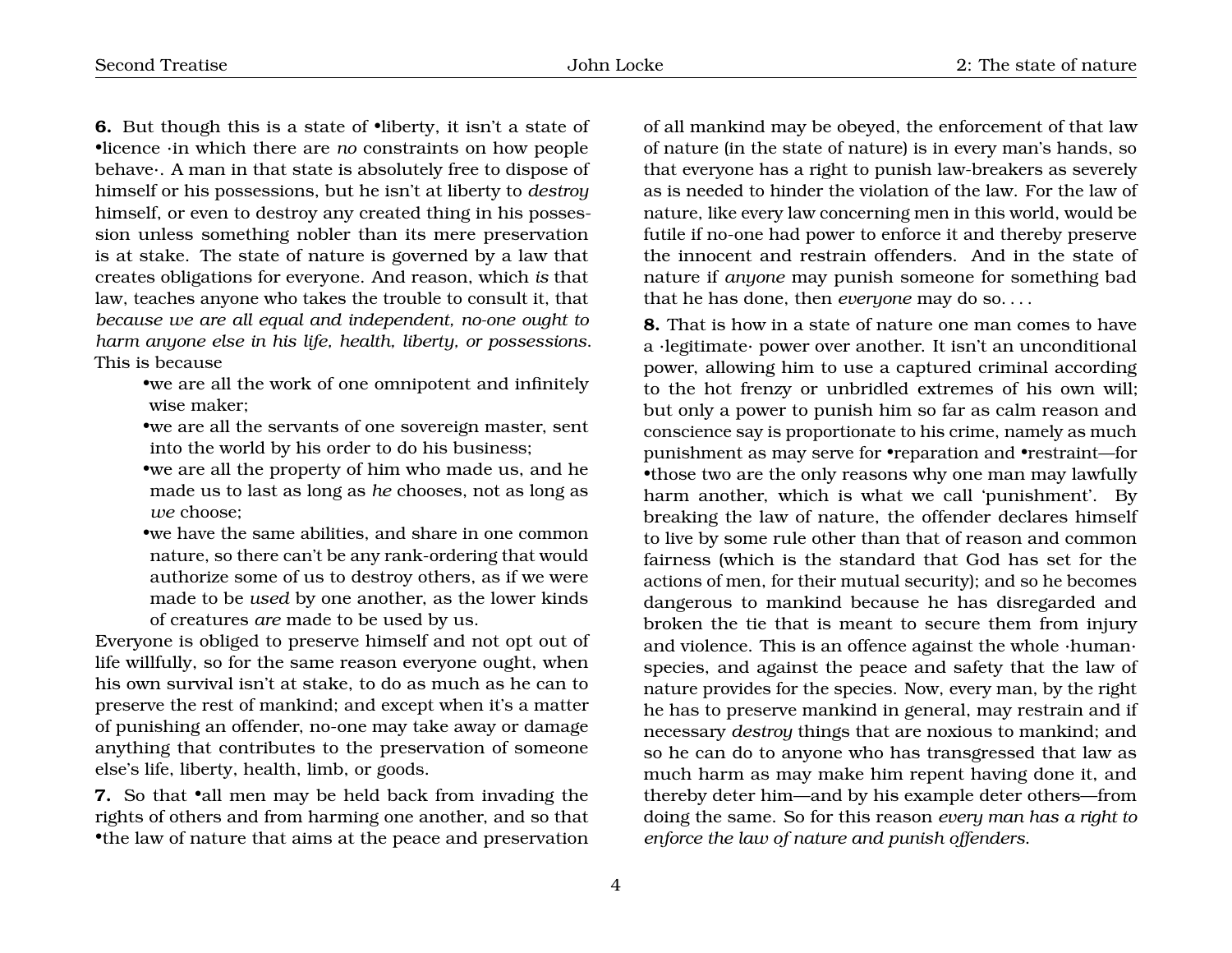**9.** No doubt this will seem a very strange doctrine to some people; but before they condemn it, I challenge them to explain what right any king or state has to put to death or ·otherwise· punish a foreigner for a crime he commits in their country. The right is certainly not based on their laws, through any permission they get from the announced will of the legislature; for such announcements don't get through to a foreigner: they aren't addressed to him, and even if they were, he isn't obliged to listen.... Those who have the supreme power of making laws in England, France or Holland are to an Indian merely like the rest of the world, men without authority. So if the law of nature didn't give every man a power to punish offences against it as he soberly judges the case to require, I don't see how the judiciary of any community can punish someone from another country; because they can't have any more power over him than every man can *naturally* have over another.

10. As well as •the crime that consists in violating the law and departing from the right rule of reason—crime through which man becomes so degenerate that he declares that he is deserting the principles of human nature and becoming vermin—there is often •transgression through which someone does harm to someone else. In the latter case, the person who has been harmed has, in addition to the general right of punishment that he shares with everyone else, a particular right to seek reparation from the person who harmed him; and anyone else who thinks this just may also join with the injured party and help him to recover from the offender such damages as may make satisfaction for the harm he has suffered.

**11.** So there are two distinct rights: **(i)** the right that everyone has, to punish the criminal so as to restrain him and prevent such offences in future; **(ii)** the right that an injured party has to get reparation. Now, a magistrate, who by being magistrate has the common right of punishing put into his hands, can by his own authority **(i)** cancel the punishment of a criminal offence in a case where the public good doesn't demand that the law be enforced; but he can't **(ii)** cancel the satisfaction due to any private man for the damage he has received. The only one who can do that is the person who has been harmed. The injured party has the power of taking for himself the goods or service of the offender, by right of •self-preservation; and everyone has a power to punish the crime to prevent its being committed again, by the right he has of preserving •all mankind, and doing everything reasonable that he can to that end. And so it is that in the state of nature everyone has a power to kill a murderer, both •to deter others from this crime that no reparation can make up for, by the example of the punishment that everyone inflicts for it, and also •to secure men from future crimes by this criminal; he has renounced reason, the common rule and standard God has given to mankind, and by the unjust violence and slaughter he has committed on one person he has declared war against all mankind, so that he can be destroyed as though he were a lion or a tiger. . . . This is the basis for the great law of nature, *Whoever sheds man's blood, by man shall his blood be shed*. Cain was so fully convinced that everyone had a right to destroy such a criminal that after murdering his brother he cried out 'Anyone who finds me will slay me'—so plainly was this law written in the hearts of all mankind.

**12.** For the same reason a man in the state of nature may punish lesser breaches of the law of nature. 'By death?' you may ask. I answer that each offence may be punished severely enough to make it a bad bargain for the offender, to give him reason to repent, and to terrify others from offending in the same way. Every offence that can be •committed in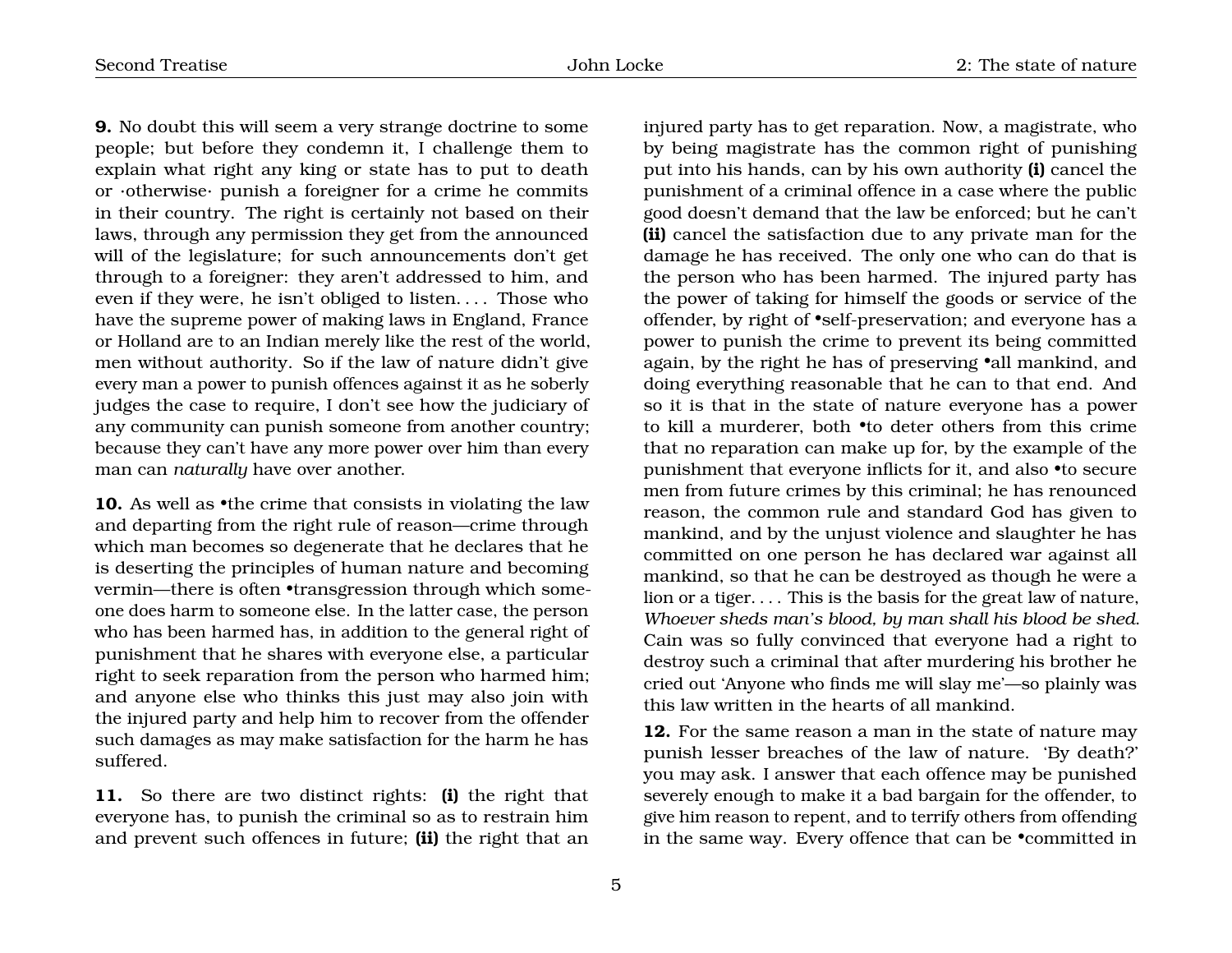the state of nature may also be •punished in the state of nature—and punished in the same way (as far as possible) as it would be in a commonwealth. I don't want to go into the details of the law of nature or of its punitive measures, ·but I will say this much·:- It is certain that there *is* a •law of nature, which is as intelligible and plain to a reasonable person who studies it as are the •positive laws of commonwealths. [See the explanation of 'positive' after section 1.] It may even be *plainer*—as much plainer as •reason is ·plainer·, easier to understand, than the fancies and intricate ·theoretical· contrivances of men who have tried to find words that will further their conflicting hidden interests. For that *is* what has gone into the devising of most of the legislated laws of countries. Really, such laws are right only to the extent that they are founded on the law of nature, which is the standard by which they should be applied and interpreted.

**13.** To this strange doctrine ·of mine·, namely that in the state of nature everyone has the power to enforce the law of nature, I expect this objection to be raised:

> It is unreasonable for men to be judges in their own cases, because self- love will bias men in favour of themselves and their friends. And on the other side, hostility, passion and revenge will lead them to punish others too severely. So nothing but confusion and disorder will follow, and that is why God has—as he certainly *has*—established government to restrain the partiality and violence of men.

I freely allow that civil government is the proper remedy for the drawbacks of the state of nature. There must certainly be great disadvantages in a state where men may be judges in their own case; someone who was so •unjust as to do his brother an injury will (we may well suppose) hardly be so •just as to condemn himself for it! But I respond to the objector as follows [the answer runs to the end of the section]:- If

the state of nature is intolerable because of the evils that are bound to follow from men's being judges in their own cases, and government is to be the remedy for this, ·let us do a comparison  $\cdot$ . On the one side there is the •state of nature; on the other there is

> •government where *one man*—and remember that absolute monarchs are only men!—commands a multitude, is free to be the judge in his own case, and can do what he likes to all his subjects, with no-one being allowed to question or control those who carry out his wishes, and everyone having to put up with whatever he does, whether he is led by reason, mistake or passion.

How much *better* it is in the state of nature, where no man is obliged to submit to the unjust will of someone else, and someone who judges wrongly (whether or not it is in his own case) is answerable for that to the rest of mankind!

**14.** It is often asked, as though this were a mighty objection: 'Where are there—where ever *were* there—any men in such a state of nature?' Here is an answer that may suffice in the mean time:- The world always did and always will have many men in the state of nature, because all monarchs and rulers of independent governments throughout the world are in that state. I include in this *all* who govern independent communities, whether or not they are in league with others; for the state of nature between men isn't ended just by their making a pact with one another. The only pact that ends the state of nature is one in which men agree together mutually to enter into one community and make one body politic. . . . The promises and bargains involved in bartering between two men on a desert island,. . . .or between a Swiss and an Indian in the woods of America, are binding on them even though they are perfectly in a state of nature in relation to one another; for truth and promise-keeping belongs to men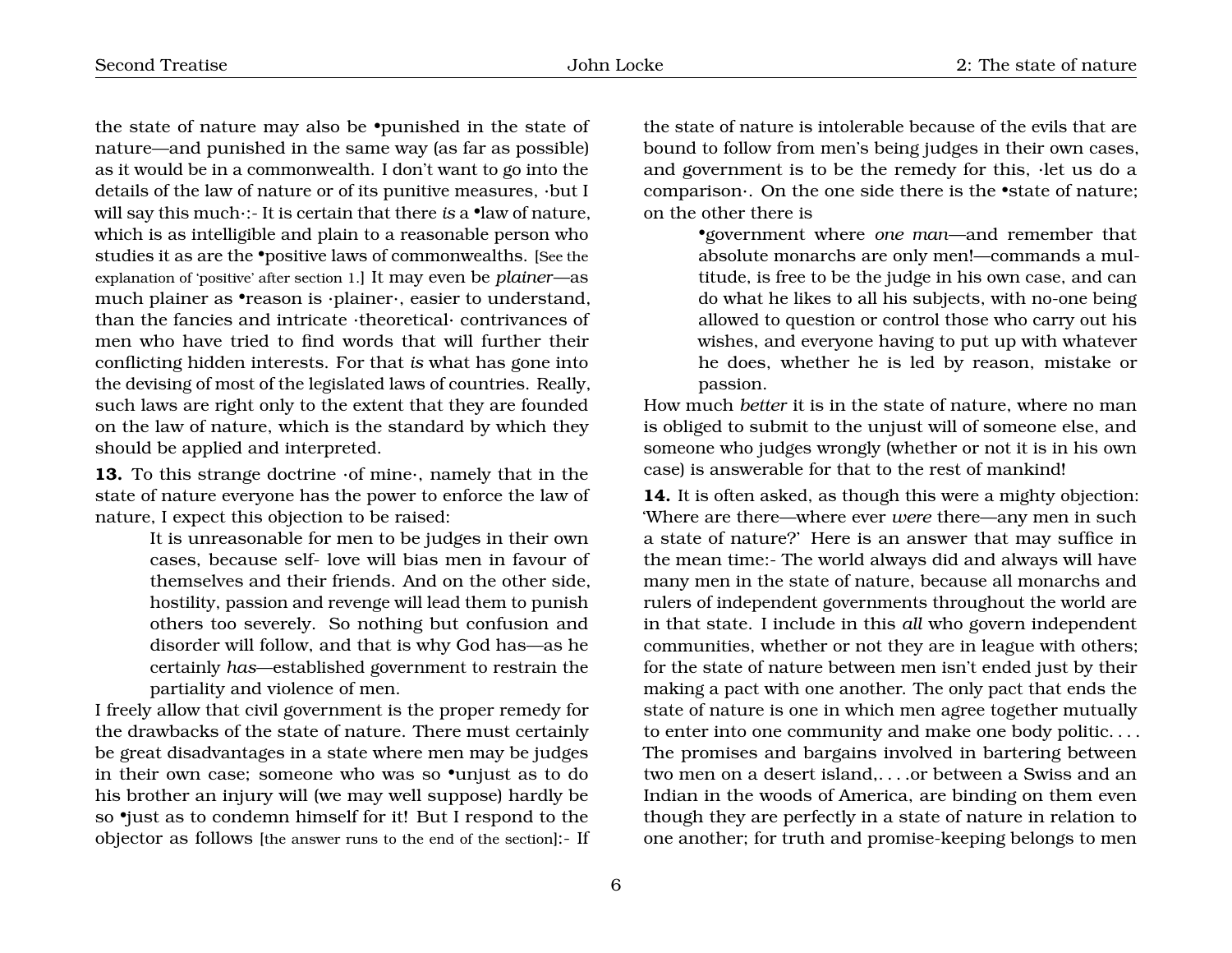•as men, not •as members of society— $\cdot$ i.e. as a matter of natural law, not positive law·.

**15.** To those who deny that anyone was ever in the state of nature, I oppose the authority of the judicious Hooker, who writes:

> The laws. . . .of nature bind men absolutely, just *as men*, even if they have no settled fellowship, no solemn agreement among themselves about what to do and what not to do. What naturally leads us to seek communion and fellowship with other people is the

fact that on our own we haven't the means to provide ourselves with an adequate store of things that we need for the kind of life our nature desires, a life fit for the dignity of man. It was to make up for *those* defects and imperfections of the solitary life that men first united themselves in politic societies. (*The Laws of Ecclesiastical Polity*, Bk 1, sect. 10)

And I also affirm that all men are naturally in the state of nature, and remain so until they *consent* to make themselves members of some political society. I expect to make all this very clear in later parts of this discourse.

### **Chapter 3: The state of war**

<span id="page-8-0"></span>**16.** The state of war is a state of enmity and destruction. So when someone declares by word or action—not in a sudden outburst of rage, but as a matter of calm settled design—that he intends to end another man's life, he puts himself into a state of war against the other person; and he thereby exposes *his* life to the risk of falling to the power of the •other person or anyone that joins with •him in his defence and takes up his quarrel. For it is reasonable and just that I should have a right to destroy anything that threatens me with destruction, because the fundamental law of nature says that men are to be preserved as much as possible, and that when not everyone can be preserved the safety of the innocent is to be preferred. ·In line with this·, I may destroy a man who makes war on me or has revealed himself as an enemy to my life, for the same reason that I may kill a wolf or a lion; because such men are not under the ties of the common law

of reason, have no rule except that of force and violence, and so may be treated as beasts of prey—dangerous creatures that will certainly destroy me if I fall into their power.

**17.** So it comes about that someone who tries to get another man into his absolute power thereby puts himself into a state of war with the other, for such an attempt amounts to a declaration of a plan against the *life* of the other man. If someone wants to get me •into his power without my consent, I have reason to conclude that would use me as he pleased when he had got me •there, and would destroy me if he wanted to; for no-one can want to have me in his absolute power unless it's to compel me by force to something that is against the right of my freedom, i.e. to make me a slave. To be sure of my own survival I must be free from such force; and reason tells me to look on him—the person who wants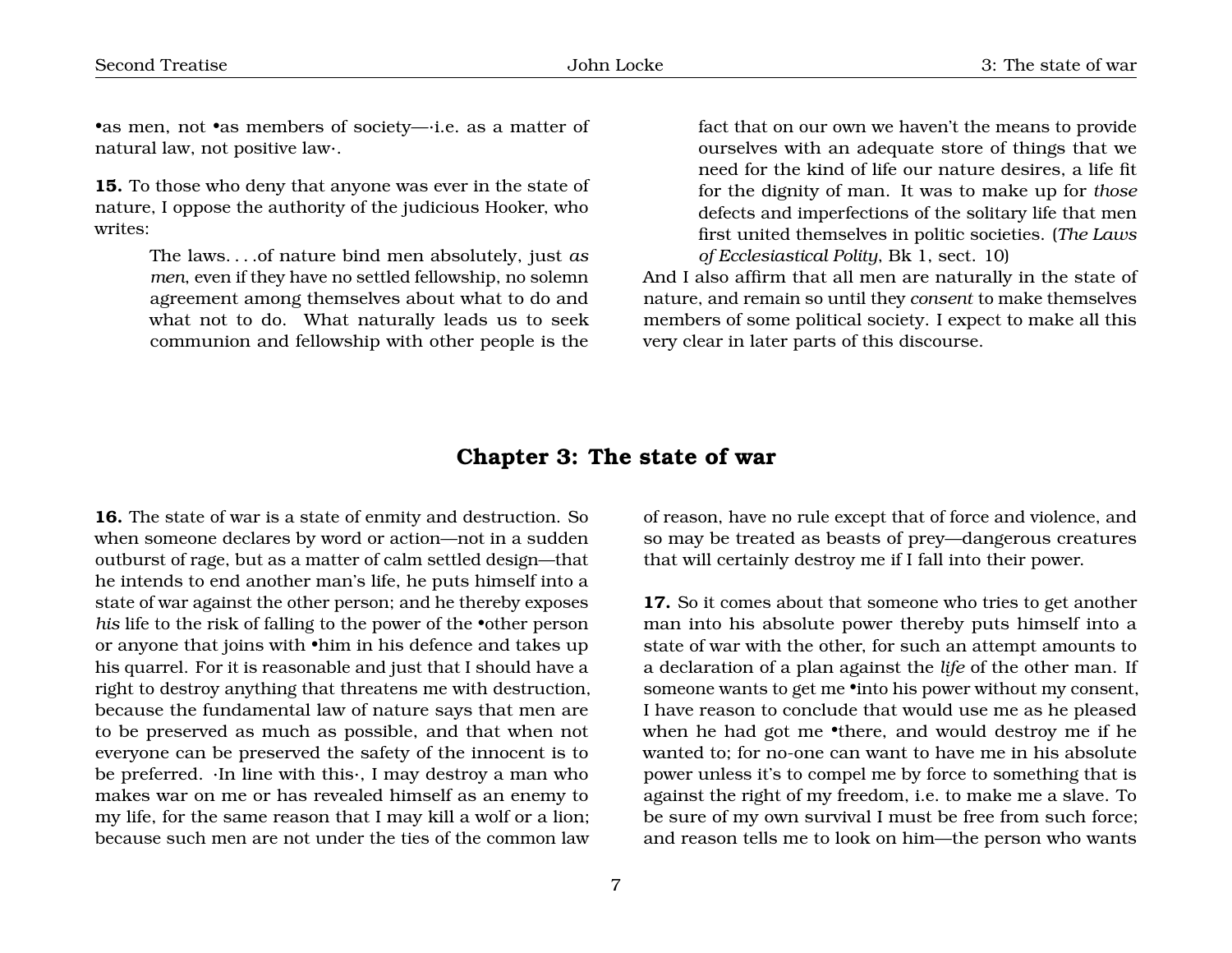me in his power—as an enemy to my survival, wanting to take away the freedom that is the fence to it. So someone who tries to enslave me thereby puts himself into a state of war with me. Someone wants to take away •the freedom of someone else must be supposed to have a plan to take away •everything else from the person, because freedom is the foundation of all the rest; and that holds in a commonwealth as well as in the state of nature.

**18.** This makes it lawful for me to kill a thief who hasn't done me any harm or declared any plan against my life, other than using force to get me in his power so as to take away my money or whatever else he wants. No matter what he claims he is up to, he is using force without right, to get me into his power; so I have no reason to think that he won't, when he has me in his power, take everything else away from me as well as my liberty. So it is lawful for me to treat him as someone who has put himself into a state of war with me, i.e. to kill him if I can; for that is the risk he ran when he started a war in which he is the aggressor.

**19.** This is the plain difference between the state of •nature and the state of •war. Some men—·notably Hobbes·—have treated them as the same; but in fact they are as distant from one another as a state of •peace, good will, mutual assistance and preservation is distant from a state of •enmity, malice, violence and mutual destruction. A state of nature, properly understood, involves

> men living together according to reason, with no-one on earth who stands above them both and has authority to judge between them.

Whereas in a state of war

a man uses or declares his intention to use force against another man, with no-one on earth to whom the other can appeal for relief.

It is the lack of such an appeal that gives a man the right of war against an aggressor, ·not only in a state of nature but· even if they are both subjects in a single society. [The rest of this section expands on Locke's version in ways that ·dots· can't easily indicate.] If a thief has already stolen all that I am worth and is not a continuing threat to me, I may not harm him except through an appeal to the law. But if he is now setting on me to rob me—even if it's just my horse or my coat that he is after—I may kill him. There *is* the law, which was made for my protection, but there is no time for it to intervene to save me from losing my goods and perhaps losing my life (and if I lose that there is no reparation). Furthermore, it is the thief's fault that there is no time for an appeal to the judge that stands over him and me—namely, the law—and so I am allowed to make my own defence, and to be at war with the thief and to kill him if I can. What puts men into a state of nature is the lack of a common judge who has authority; the use of unlawful force against a man's person creates a state of war, whether or not there is a common judge and (therefore) whether or not they are in a state of nature.

**20.** But for men who are in a society ·under a government·, the state of war ends when the actual force ends; and then those on each side ·of the trouble· should equally submit to the fair determination of the law.... But in the state of nature, where there are no positive laws or judges with authority to appeal to, once a state of war has begun it *continues*—with the innocent party having a right to destroy the other if he can—until the aggressor offers peace, and seeks reconciliation on terms that will make up for any wrongs he has done and will give the innocent person security from then on. What if the situation is like this?

> There is time and opportunity for an appeal to the law, and to legally constituted judges, but the remedy is not available because of a manifest perverting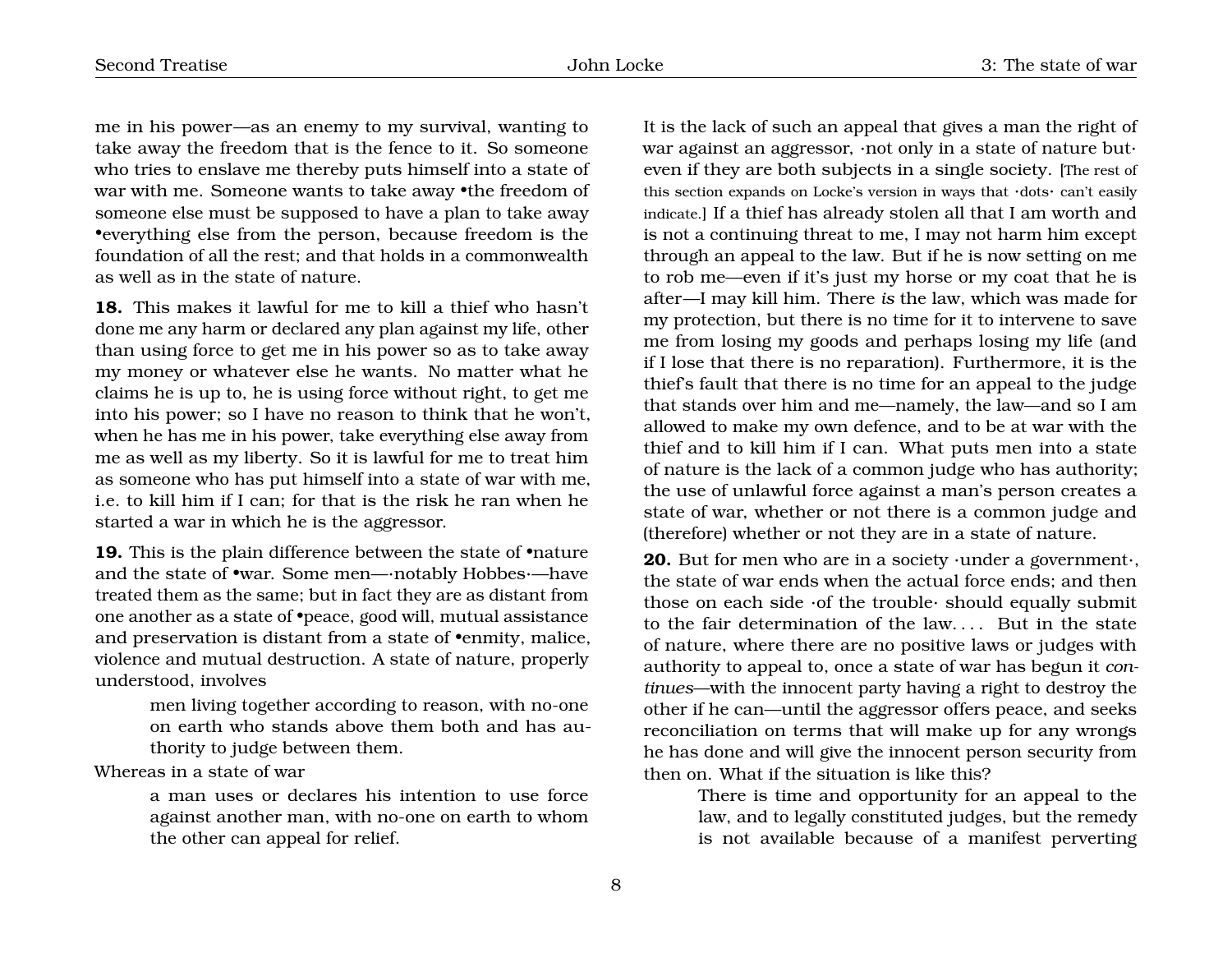of justice, a barefaced twisting of the laws so that they protect or even reward the violence or injuries perpetrated by some men or some party of men.

In such a case it is hard to think we have anything but a state of war. For wherever violence is used and injury done, even if it is done by people appointed to administer justice and is dressed up in the name, claims, or forms of law, it is still violence and injury. The purpose of the law is to protect and get compensation for the innocent, by an unbiased treatment of all who come under it; and when this is not *genuinely* done, war is made upon the sufferers, and

they—having nowhere on earth to appeal to for justice—are left to the only remedy in such cases, an appeal to heaven.

**21.** ·In a state of nature· where there is no authority to decide between contenders, and the only appeal is to heaven, every little difference is apt to end up in war; and that is one great reason for men to put themselves into society, and leave the state of nature. For where there is an authority, a power *on earth* from which relief can be had by appeal, the controversy is decided by that power and the state of war is blocked. [The remainder of the section discusses, in the light of this, a passage in the Old Testament, *Judges* xi.]

### **Chapter 4: Slavery**

#### <span id="page-10-0"></span>**22.** The •natural liberty of man is

to be free from any superior power on earth, and not to be under the will or legislative authority of men but to be ruled only by the law of nature.

The liberty of man •in society is

to be under no legislative power except the one established by consent in the commonwealth; and not under the power of any will or under restraint from any law except what is enacted by the legislature in accordance with its mandate.

Freedom then is not what Sir Robert Filmer tells us (*Observations on Hobbes, Milton, etc.*, page 55), namely a liberty for everyone to do what he wants, live as he pleases, and not be tied by any laws. Rather, ·freedom is one of two things·. •Freedom of nature is being under no restraint except the law

of nature. •Freedom of men under government is having a standing rule to live by, common to everyone in the society in question, and made by the legislative power that has been set up in it; a liberty to follow one's own will in anything that isn't forbidden by the rule, and not to be subject to the inconstant, uncertain, unknown, arbitrary will of another man. [Here and elsewhere, Locke uses 'arbitrary' not in our current sense of something like •'decided for no reason' or 'decided on a whim' or the like; but rather in a broader sense, current in his day, as meaning merely •'decided' or 'depending upon someone's choice'. In that older and weaker sense of the word, the fear of being under someone's 'arbitrary will' is just a fear of being at the mercy of *whatever he chooses to do to you*, whether or not his choice is 'arbitrary' in the now-current sense.]

**23.** [In this section Locke writes that a man doesn't have the power to take his own life. He presumably means that a man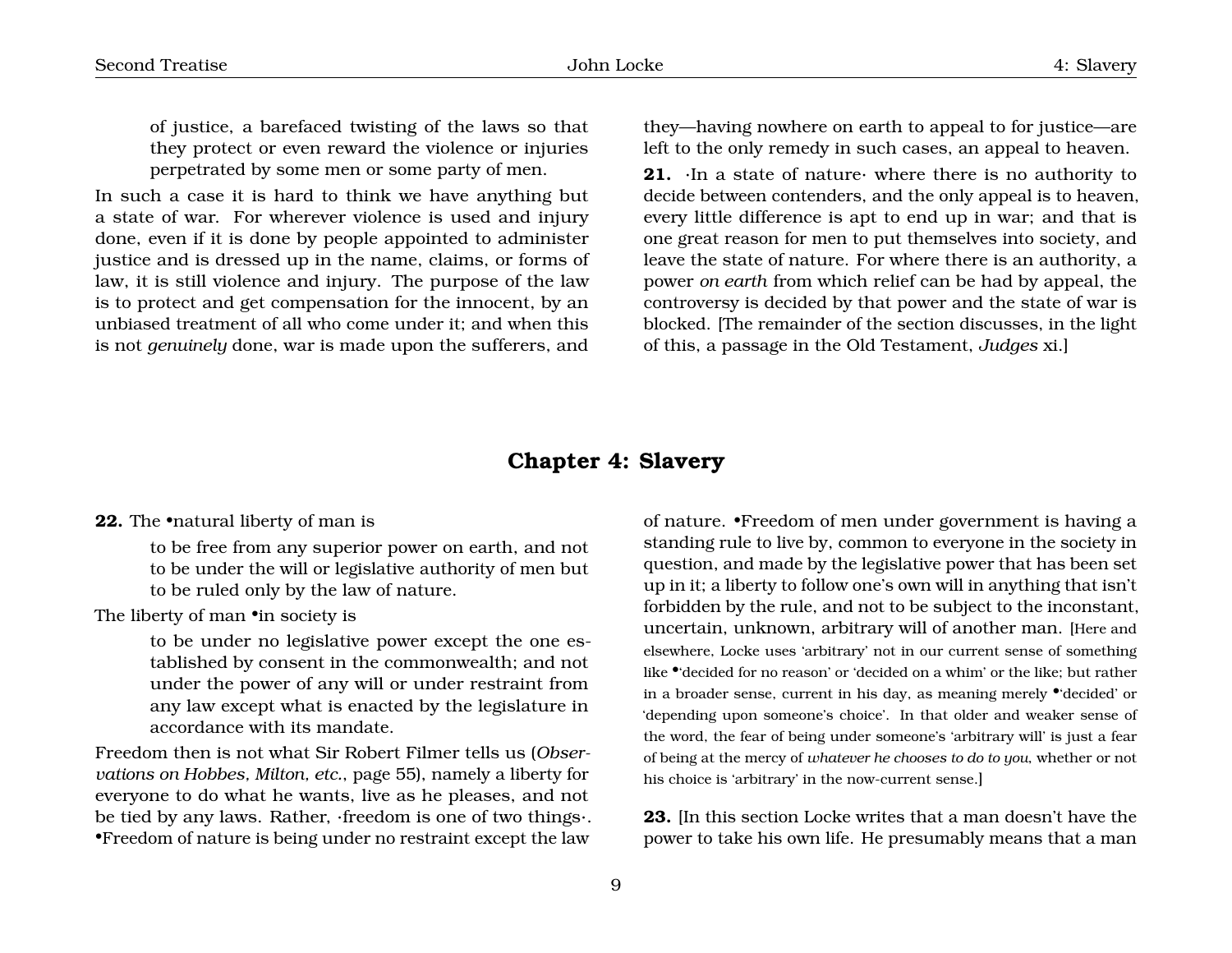may not *rightly* take his own life because the fundamental law of nature says that men are to be preserved as much as possible (section 16). He continues:] This freedom from absolute, arbitrary power, is so necessary to a man's survival, so tightly tied to it, that losing it involves losing ·all control over· his own life. ·That's why no-one can voluntarily enter into slavery·. A man doesn't have the power to take his own life, so he can't voluntarily enslave himself to anyone, or put himself under the absolute, arbitrary power of •someone else to take away his life whenever •he pleases. Nobody can *give* more power than he *has*; so someone who cannot take away his own life cannot give someone else such a power over it. If someone performs an act that deserves death, he has by his own fault forfeited his own life; the person to whom he has forfeited it may (when he has him in his power) delay taking it and instead make use of the offending man for his own purposes; and this isn't doing him any wrong, because whenever he finds the hardship of his slavery to outweigh the value of his life, he has the power to resist the will of his master, thus bringing the death that he wants.

**24.** What I have been discussing is the condition of complete slavery, which is just a continuation of the state of war between a lawful conqueror and a captive. If they enter into any kind of *pact*—agreeing to limited power on the one side and obedience on the other—the state of war and slavery ceases for as long as the pact is in effect. For, as I have said, no man can by an agreement pass over to someone else something that he doesn't himself have, namely a power over his own life.

I admit that we find among the Jews, as well as other nations, cases where men sold themselves; but clearly they sold themselves only into drudgery, not slavery. It is evident that the person who was sold wasn't thereby put at the mercy of an absolute, arbitrary, despotic power; for the master was obliged at a certain time to let the other go free from his service, and so he couldn't at any time have the power to kill him. Indeed the master of this kind of servant was so far from having an arbitrary power over his •life that he couldn't arbitrarily even •maim him: the loss of an eye or a tooth set him free (*Exodus* xxi).

### **Chapter 5: Property**

<span id="page-11-0"></span>**25.** God , as King David says (*Psalms* cxv.16), has given the earth to the children of men—given it to mankind in common. This is clear, whether we consider •natural reason, which tells us that men, once they are born, have a right to survive and thus a right to food and drink and such other things as nature provides for their subsistence, or •revelation, which gives us an account of the grants that God made of the world

to Adam and to Noah and his sons. Some people think that this creates a great difficulty about how anyone should ever come to *own* anything. I might answer ·that difficulty with another difficulty, saying· that if the supposition that

God gave the world to Adam and his *posterity* in common

makes it hard to see how •there can be any individual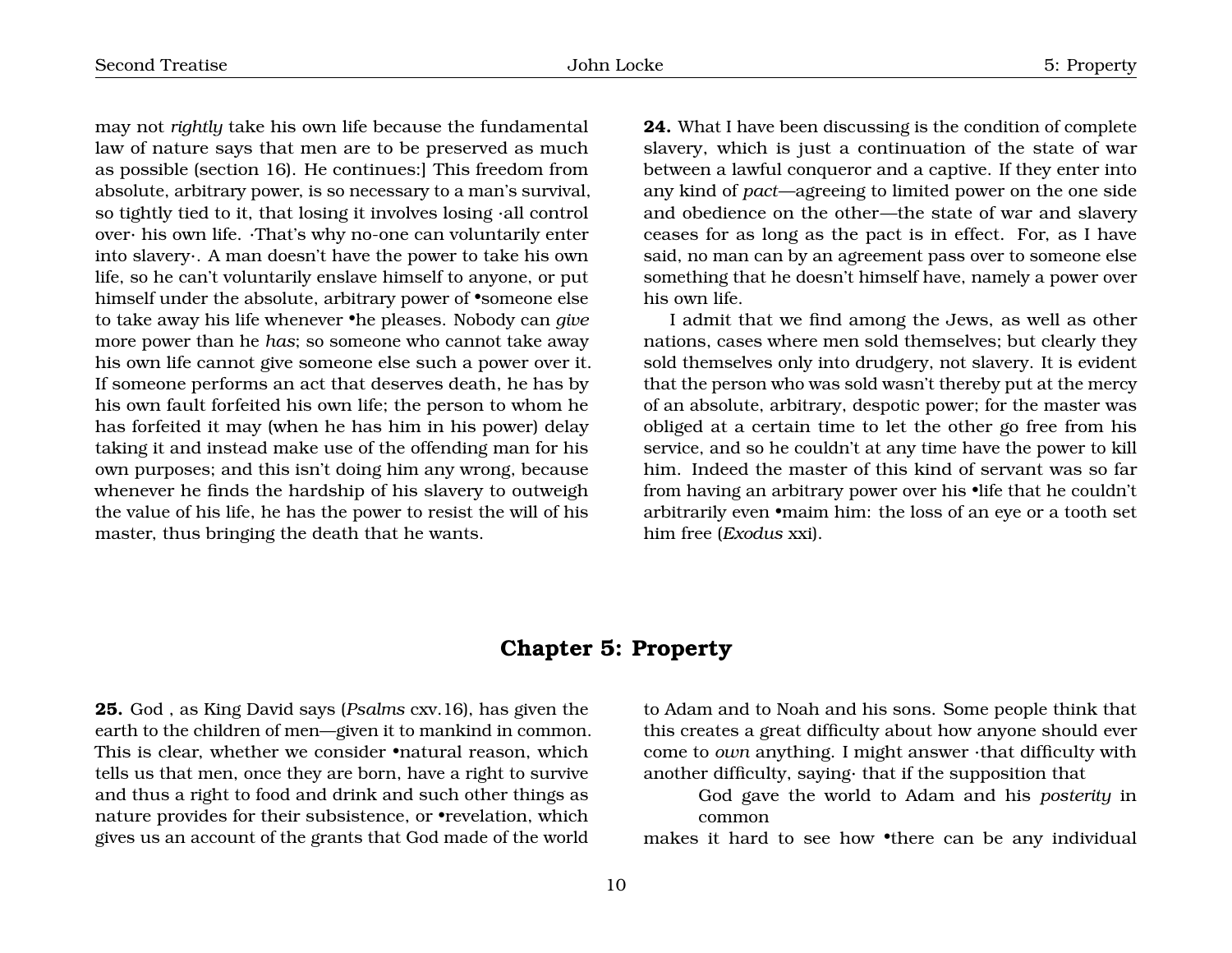ownership, the supposition that

God gave the world to Adam and his successive *heirs*, excluding all the rest of his posterity

makes it hard to see how •anything can be owned except by one universal monarch. But I shan't rest content with that, and will try to show ·in a positive way· how men *could* come to own various particular parts of something that God gave to mankind in common, and how this could come about without any explicit agreement among men in general. [Here and throughout this chapter, 'own' will often replace Locke's 'have a property in'.]

**26.** God, who has given the world to men in common, has also given them reason to make use of it to the best advantage of life and convenience. The earth and everything in it is given to men for the support and comfort of their existence. All the fruits it naturally produces and animals that it feeds, as produced by the spontaneous hand of nature, belong to mankind in common; nobody has a basic right—a private right that excludes the rest of mankind—over any of them as they are in their natural state. But they were given for the use of men; and before they can be useful or beneficial to any particular man there must be *some* way for a particular man to appropriate them [= 'come to own them']. The wild Indians ·in north America· don't have fences or boundaries, and are still joint tenants ·of their territory·; but if any one of them is to get any benefit from fruit or venison, the food in question must be *his*—and his (i.e. a part of him) in such a way that no-one else retains any right to it. [The last clause of that is puzzling. Does Locke mean that the Indian can't directly get benefit from the venison except by *eating* it? That seems to be the only way to make sense of 'part of him'; but it doesn't fit well with the paragraph as a whole.]

**27.** Though •men as a whole own the earth and all inferior creatures, every •·individual· man has a property in his own person [= 'owns himself']; this is something that nobody else has any right to. The labour of his body and the work of his hands, we may say, are strictly *his*. So when he takes something from the state that nature has provided and left it in, he mixes his labour with it, thus joining to it something that is his own; and in that way **he makes it his property**.

He has removed the item from the common state that nature has placed it in, and through this labour the item has had annexed to it something that excludes the common right of other men: for this labour is unquestionably the property of the labourer, so no other man can have a right to anything the labour is joined to—at least where there is enough, and as good, left in common for others. [Note Locke's statement that every man 'has a property in his own person'. He often says that the whole point of political structures is to protect 'property'; which might be sordidly mercantile if he weren't talking about the protection not just of man's physical possessions but also of his life and liberty.]

**28.** Someone who *eats* the acorns he picked up under an oak, or the apples he gathered from the trees in the forest, has certainly appropriated them to himself! Nobody can deny that the nourishment is *his*. Well, then, when did they begin to be his?

> when he digested them? when he cooked them? when he brought them home? when he picked them up ·under the tree·?

It is obvious that if his first gathering didn't make them his, nothing else could do so. That labour •marked those things off from the rest of the world's contents; it •added something to them beyond what they had been given by nature, the common mother of all; and so they became his private right.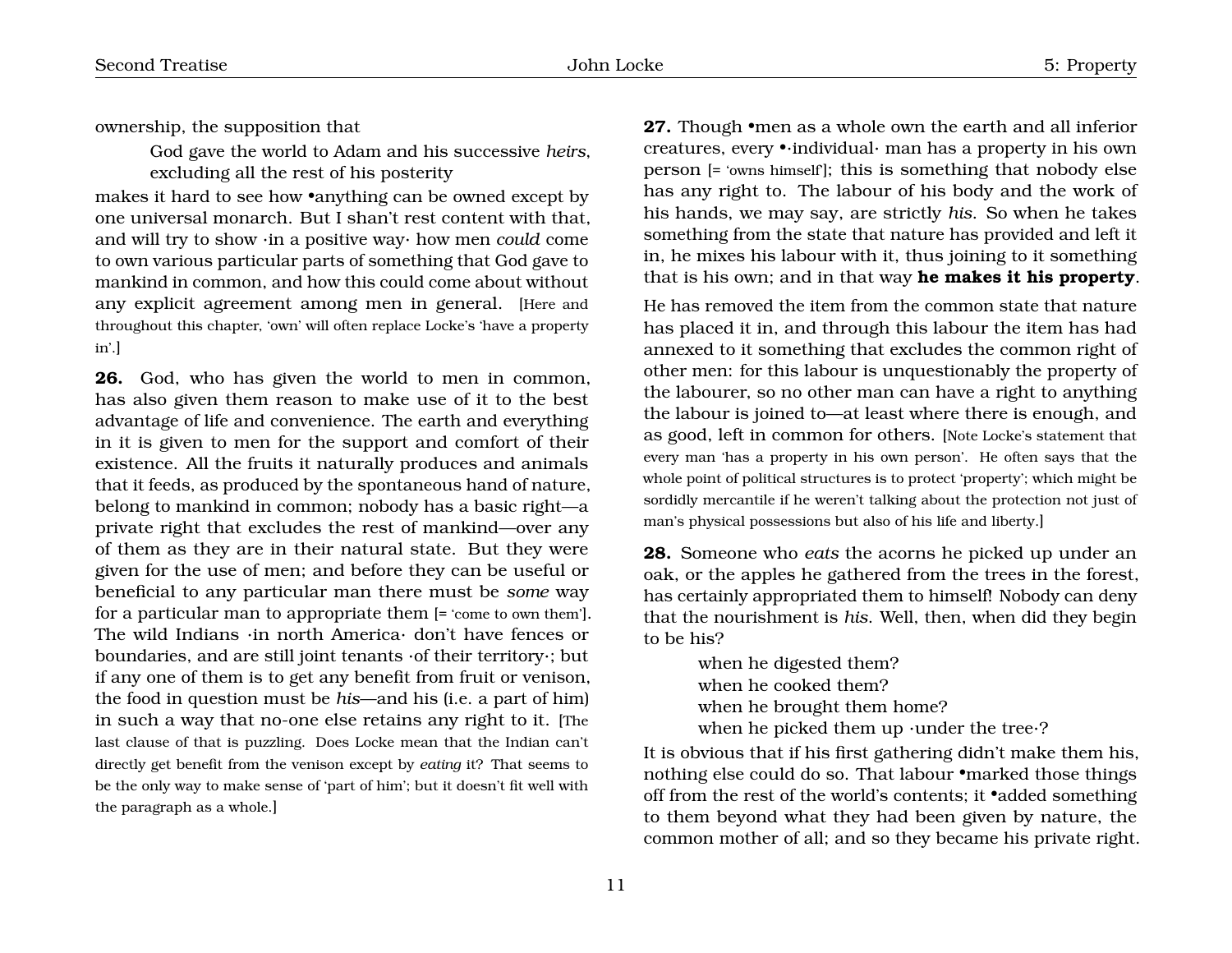Suppose we denied this, and said instead:

He had no right to the acorns or apples that he thus appropriated, because he didn't have the consent of all mankind to make them his. It was robbery on his part to take for himself something that belonged to all men in common.

If such a consent as *that* was necessary, men in general would have starved, notwithstanding the plenty God had provided them with. We see ·the thesis I am defending at work in our own society·. When there is some land that has the status of a *common*—being held in common by the community by agreement among them—taking any part of what is common and removing it from the state nature leaves it in creates ownership; and if it didn't, the common would be of no use. And the taking of this or that part doesn't depend on the express consent of all the commoners [= 'all those who share in the common ownership of the land']. Thus when my horse bites off some grass, my servant cuts turf, or I dig up ore, in any place where I have a right to these in common with others, the grass or turf or ore becomes my property, without anyone's giving it to me or consenting to my having it. *My* labour in removing it out of the common state it was in has established me as its owner.

**29.** If the explicit consent of every commoner was needed for anyone to appropriate to himself any part of what is given in common, children couldn't cut into the meat their father had provided for them in common without *saying* which child was to have which portion. The water running in the fountain is everyone's, but who would doubt that the water in the pitcher belongs to the person who drew it out?. . . .

**30.** Thus this law of reason makes it the case that the Indian who kills a deer owns it; it is agreed to belong to the person who put his labour into it, even though until then it was the common right of everyone. Those who are counted as the civilized part of mankind have made and multiplied positive laws to settle property rights; but ·even· among us this original law of nature—the law governing how property starts when everything is held in common—still applies. [Locke concludes the section with examples: catching a fish, gathering ambergris, shooting a hare.]

**31.** You may object that if gathering the acorns etc. creates a right to them, then anyone may hoard as much as he likes. I answer: Not so. The very law of nature that in this way •gives us property also •sets limits to that property. God has given us all things richly. . . . But *how far* has he given them to us? To *enjoy* [= 'to use, to get benefit from'; this what 'enjoy(ment)' usually means in this work]. Anyone can through his labour come to own as much as he can use in a beneficial way before it spoils; anything beyond this is *more than his share* and belongs to others. Nothing was made by God for man to spoil or destroy. For a long time •there could be little room for quarrels or contentions about property established on this basis: •there was an abundance of natural provisions and few users of them; and •only a small part of that abundance could be marked off by the industry of one man and hoarded up to the disadvantage of others—especially keeping within the bounds (set by reason) of what he could actually use.

**32.** But these days the chief issue about property concerns the earth itself rather than the plants and animals that live on it, because when you own some of the earth you own what lives on it as well. I think it is clear that ownership of land is acquired in the same way that I have been describing. A man owns whatever land he tills, plants, improves, cultivates, and can use the products of. By his labour he as it were *fences off* that land from all that is held in common. Suppose someone objected: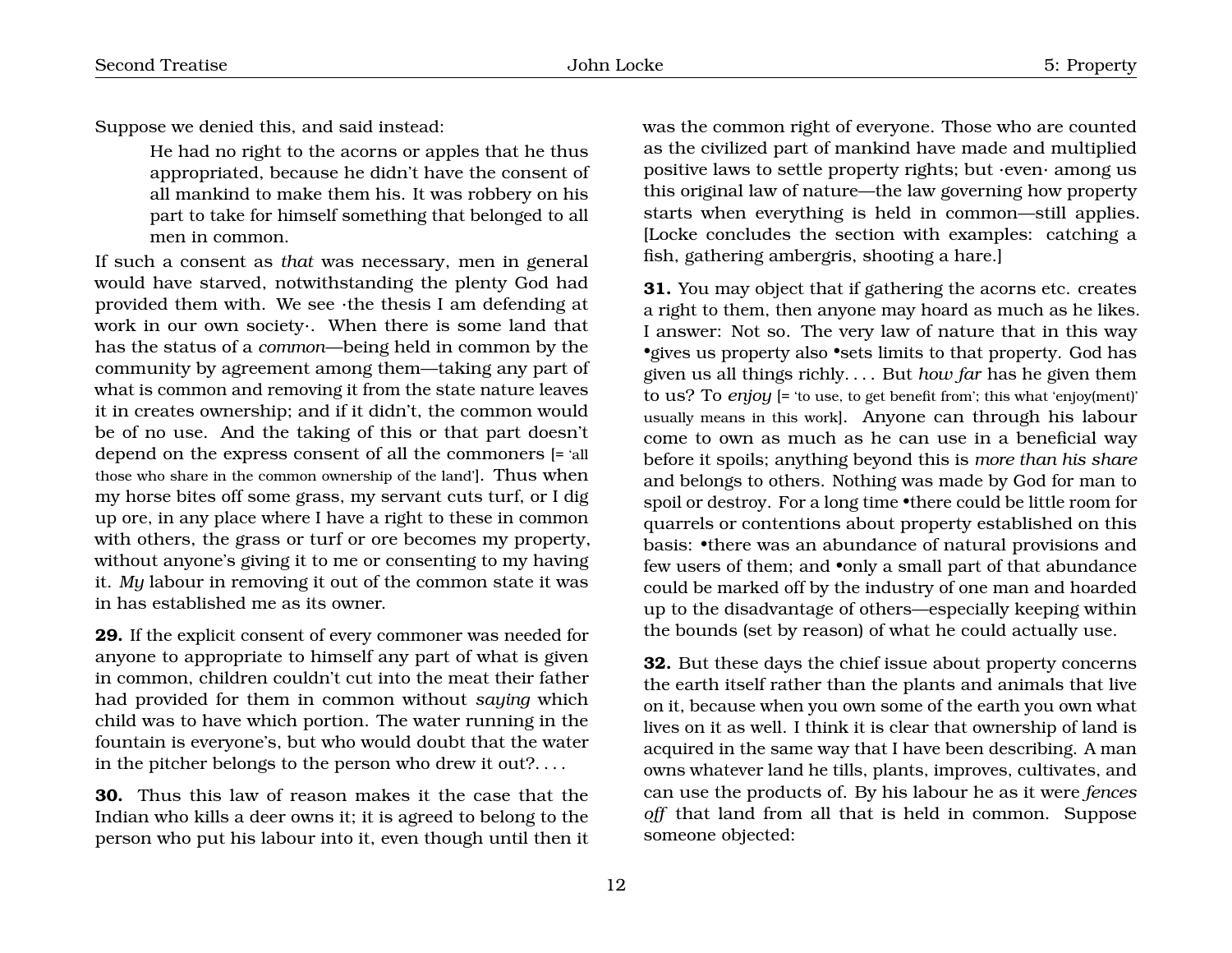He has no valid right to the land, because everyone else has an equal title to it. So he can't appropriate it, he can't 'fence it off', without the consent of all his fellow-commoners, all mankind.

That is wrong. When God gave the world in common to all mankind, he •commanded man to work, and •man needed to work in order to survive. So •God and •his reason commanded man to subdue the earth, i.e. to improve it for the benefit of life; and in doing that he expended something that was his own, namely •his labour. A man who in obedience to this command of God subdued, tilled and sowed any part of the earth's surface thereby joined to that land something that was •his property, something that no-one else had any title to or could rightfully take from him.

**33.** This appropriation of a plot of land by improving it wasn't done at the expense of any other man, because there was still enough (and as good) left for others—*more* than enough for the use of the people who weren't yet provided for. In effect, the man who ·by his labour· 'fenced off' some land didn't reduce the amount of land that was left for everyone else: someone who leaves as much as anyone else can make use of does as good as *take nothing at all*. Nobody could think he had been harmed by someone else's taking a long drink of water, if there was the whole river of the same water left for him to quench his thirst; and the ·ownership issues concerning· land and water, where there is enough of both, are exactly the same.

**34.** God gave the world to men in common; but since he gave it them for their benefit and for the greatest conveniences of life they could get from it, he can't have meant it always to remain common and uncultivated. He gave it for the use of the reasonable and hard-working man (and labour was to be his title to it), not to the whims or the greed of the man

who is quarrelsome and contentious. Someone who had land left for *his* improvement—land as good as what had already been taken up—had no need to complain and ought not to concern himself with what had already been improved by someone else's labour. If he *did*, it would be obvious that he wanted the benefit of someone else's work, to which he had no right, rather than the ground that God had given him in common with others to labour on. . . .

**35.** In countries such as England ·now·, where there are many people living under a government, and where there is money and commerce, no-one can enclose or appropriate any part of any common land without the consent of all his fellow-commoners. That is because land that is held in common has that status by compact, i.e. by the law of the land, which is not to be violated. Also, although such land is held in common by some men, it isn't held by all mankind; rather, it is the joint property of this county or this village. Furthermore, after such an enclosure—·such a 'fencing off'·—what was left would not, from the point of view of the rest of the commoners, be 'as good' as the whole was when they could all make use of the whole. This is quite unlike how things stood when that great common, *the world*, was just starting and being populated. The law that man was under at that time was *in favour of* appropriating. God ordered man to work, and his wants forced him to do so. That was his property, which couldn't be taken from him wherever he had fixed it [those five words are Locke's]. And so we see that •subduing or cultivating the earth and •having dominion [here = 'rightful control'] are joined together, the former creating the right to the latter. . . .

**36.** Nature did well in setting limits to private property through limits to how much men can work and limits to how much they need. No man's labour could tame or appropriate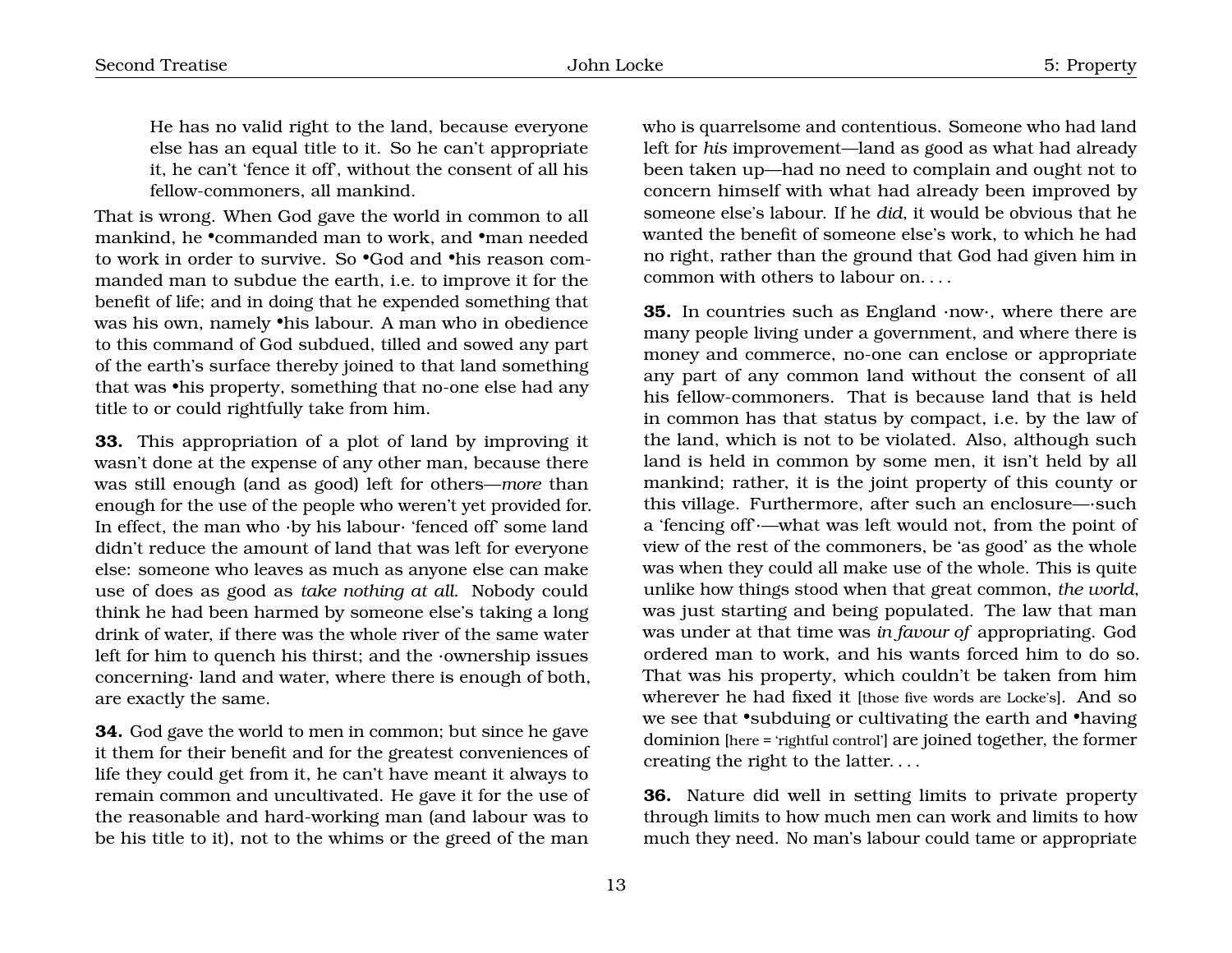all the land; no man's enjoyment could consume more than a small part; so that it was impossible for any man in this way to infringe on the right of another, or acquire a property to the disadvantage of his neighbour. . . . This measure confined every man's possessions to a very moderate proportion, such as he might make his own without harming anyone else, in the first ages of the world when men were more in danger of •getting lost by wandering off on their own in the vast wilderness of the earth as it was then than of •being squeezed for lack of land to cultivate. And, full as the world now seems, the rule for land-ownership can still be adopted without harm to anyone. Suppose a family in the state people were in when the world was first being populated by the children of Adam, or of Noah: let them plant on some vacant land in the interior of America. We'll find that the possessions they could acquire, by the rule I have given, would not be very large, and even today they wouldn't adversely affect the rest of mankind, or give them reason to complain or think themselves harmed by this family's encroachment. I maintain this despite the fact that the human race has spread itself to all the corners of the world, and infinitely outnumbers those who were here at the beginning. Indeed, the extent of ground is of so little value when not worked on that I have been told that in Spain a man may be permitted to plough, sow and reap on land to which his only title is that he is making use of it. . . . Be this as it may (and I don't insist on it), I venture to assert boldly that if it weren't for just one thing the same rule of ownership—namely that every man is to own as much as he could make use of—would still hold in the world, without inconveniencing anybody, because there is land enough in the world to suffice twice as many people as there are. The 'one thing' that blocks this is the invention of *money*, and men's tacit agreement to put a value on it; this made it possible, with men's consent, to have larger

possessions and to have a right to them. I now proceed to show how this has come about.

**37.** Men came to want more than they needed, and this altered the intrinsic value of things: a thing's value originally depended only on its usefulness to the life of man; but men came to agree that a little piece of yellow metal—which wouldn't fade or rot or rust—should be worth a great lump of flesh or a whole heap of corn. Before all that happened, each man could appropriate by his labour as much of the things of nature as he could use, without detriment to others, because an equal abundance was still left to those who would work as hard on it. ·Locke now moves away from the just-announced topic of money, and won't return to it until section 46.· To which let me add that someone who comes to own land through his labour doesn't •lessen the common stock of mankind but •increases it. That's because the life-support provisions produced by one acre of enclosed and cultivated land, are (to put it very mildly) ten times more than what would come from an acre of equally rich land that was helkd in common and not cultivated. So he who encloses land, and gets more of the conveniences of life from ten ·cultivated· acres than he could have had from a hundred left to nature, can truly be said to *give ninety acres to mankind*. For his labour now supplies him with provisions out of ten acres that would have needed a hundred ·uncultivated· acres lying in common. I have here greatly understated the productivity of improved land, setting it at ten to one when really it is much nearer a hundred to one. [Locke defends this by comparing a thousand acres of 'the wild woods and uncultivated waste of America' with 'ten acres of equally fertile land in Devonshire, where they are well cultivated'.]

[He then starts a fresh point: before land was owned, someone could by gathering fruit or hunting animals come to own those things, because of the labour he had put into them.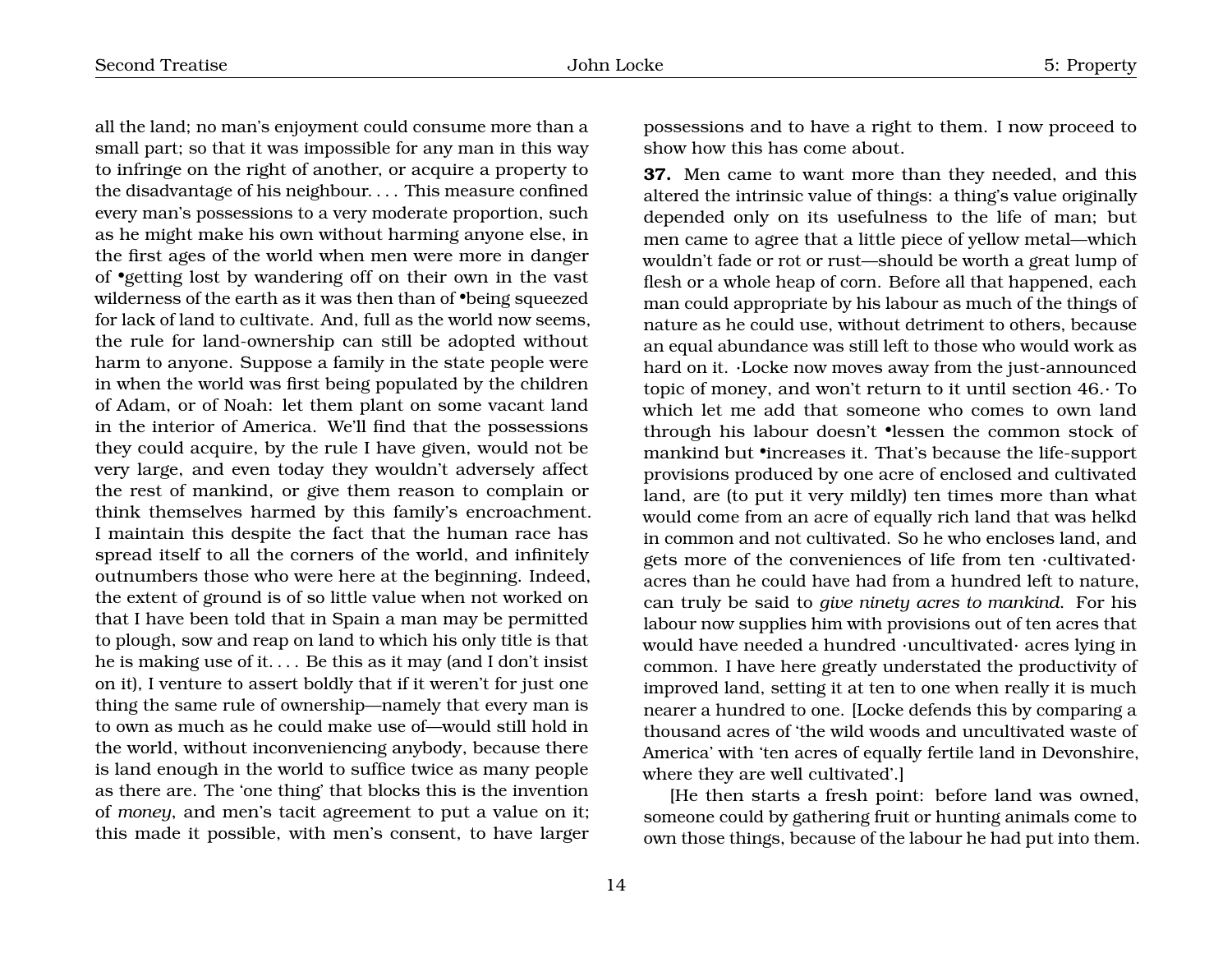But] if they perished in his possession without having been properly used—if the fruits rotted or the venison putrified before he could use it—he offended against the common law of nature, and was liable to be punished. For he had encroached on his neighbour's share, because he had no right to these things beyond what use they could be to him to afford him conveniences of life.

**38.** The same rule governed the possession of land too: he had his own particular right to whatever grass etc. that he sowed, reaped, stored, and made use of before it spoiled; and to whatever animals he enclosed, fed, and made use of. But if the grass of his enclosure rotted on the ground, or the fruit of his planting perished without being harvested and stored, this part of the earth was still to be looked on as waste-land that might be owned by anyone else—despite the fact that he had enclosed it. Thus, at the beginning, Cain might take as much ground as he could cultivate and make it his own land, still leaving enough for Abel's sheep to feed on; a few acres would serve for both. But as families increased and by hard work enlarged their stocks, their possessions enlarged correspondingly; but this commonly happened without any fixed ownership of the land they made use of. In due course they formed into groups, settled themselves together, and built cities; and then eventually they set out the bounds of their distinct territories, agreed on boundaries between them and their neighbours, and established laws of their own to settle property-rights within the society. ·These land-ownership developments came relatively late·. For we see that in the part of the world that was first inhabited and was therefore probably the most densely populated, even as late as Abraham's time they wandered freely up and down with the flocks and herds that they lived on; and Abraham did this ·even· in a country where he was a foreigner. This shows clearly that a great part of the land, at least, lay

in common; that the inhabitants didn't value it or claim ownership of it beyond making use of it. But when there came to be insufficient grazing land in the same place, they separated and enlarged their pasture where it best suited them (as Abraham and Lot did, *Genesis* xiii. 5). . . .

**39.** The supposition that Adam had all to himself authority over and ownership of all the world, to the exclusion of all other men, can't be proved, and anyway couldn't be the basis for anyone's property-rights ·today·. And we don't need it. Supposing the world to have been given (as it *was*) to the children of men in common, we see how men's labour could give them separate titles to different parts of it, for their private uses; with no doubts about who has what rights, and no room for quarrelling.

**40.** It isn't as strange as it may seem at first glance that the •property of •labour should be able to outweigh the •community of •land. For labour affects the value of everything. Think of how an acre of land planted with tobacco or sugar, sown with wheat or barley, differs from an acre of the same land lying in common without being cultivated; you will see the improvement brought about by labour creates most of the ·extra· value ·of the former·. It would be a very conservative estimate to say that of the products of the earth that are useful to the life of man nine tenths are the effects of labour. Indeed, if we rightly estimate the various expenses that have been involved in things as they come to our use, sorting out what in them is purely due to nature and what to labour, we'll find that in most of them ninety-nine hundredths ·of their value· should go in the 'labour' column.

**41.** [Locke here contrasts various 'nations of the Americans' with England; they have equally good soil, but an American 'king' lives worse than an English 'day-labourer', because the Americans don't improve their land by labour.]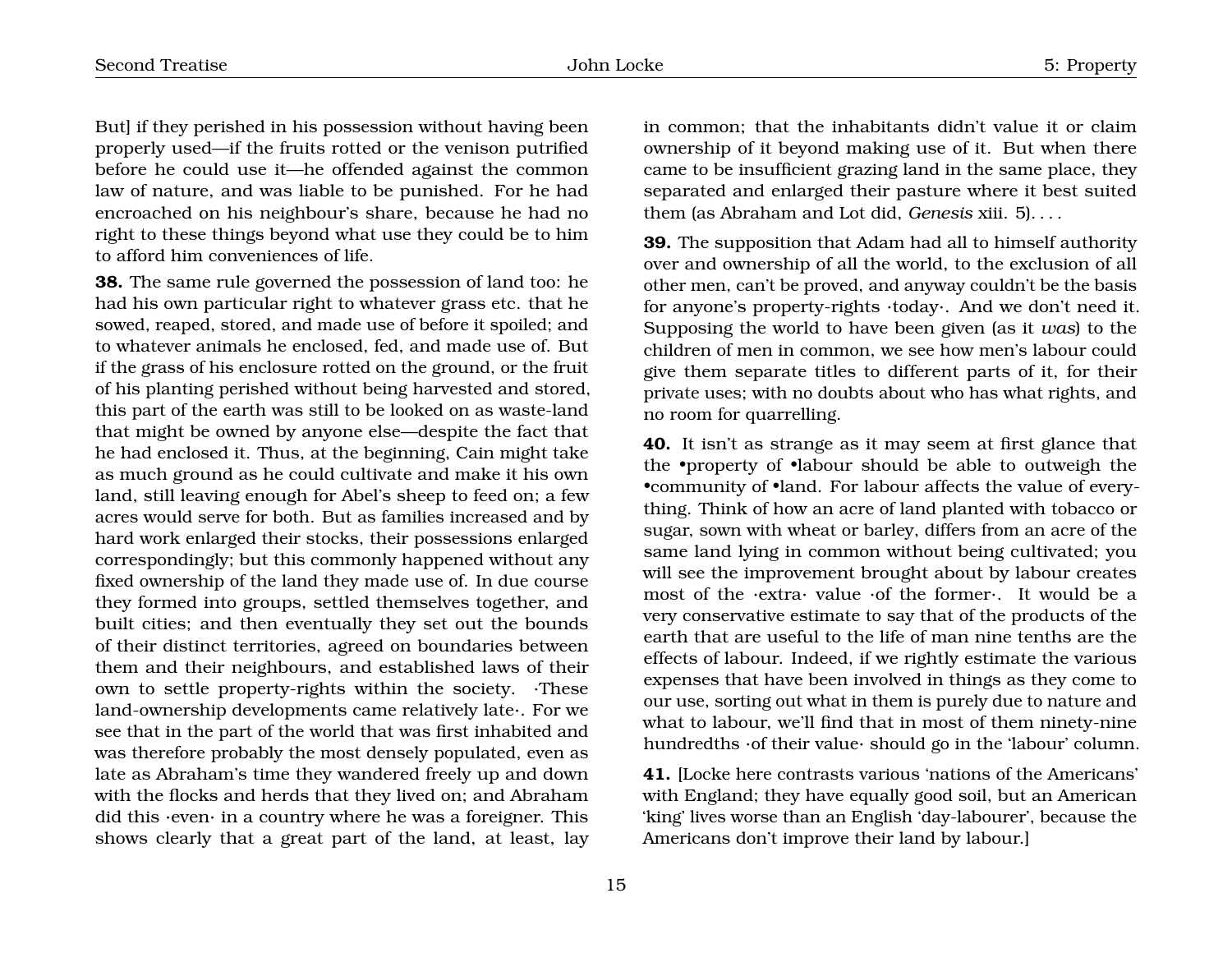**42.** This will become clearer if we simply track some of the ordinary provisions of life through their various stages up to becoming useful to us, and see how much of their value comes from human industry. •Bread, wine and cloth are things we use daily, and we have plenty of them; but if it weren't for the labour that is put into these more useful commodities we would have to settle for •acorns, water and leaves or skins as our food, drink and clothing. What makes

bread more valuable than acorns,

wine more valuable than water, and

cloth or silk more valuable than leaves, skins or moss, is wholly due to labour and industry....  $\cdot$ One upshot of this is that· the ground that produces the materials provides only a very small part of the final value. So small a part that even here in England land that is left wholly to nature, with no improvement through cultivation. . . .is rightly called 'waste', and we shall find the benefit of it amount to little more than nothing.

This shows how much better it is to have a large population than to have a large country; and shows that the great art of government is to have the land *used* well, and that any ruler will quickly be safe against his neighbours if he has the wisdom—the godlike wisdom—to establish laws of liberty to protect and encourage the honest industry of his people against the oppression of power and narrowness of party. But that is by the way; I return now to the argument in hand.

**43.** [Locke again compares uncultivated American land with cultivated land in England, this time putting the value ratio at one to a thousand. He continues:] It is labour, then, that puts the greatest part of value upon land, without which it would scarcely be worth anything. We owe to labour the greatest part of all the land's useful products; it is labour that makes the straw, bran, and bread of an acre of wheat more valuable than the product of an acre of equally good land that lies waste. The labour that goes into the bread we eat is not just

the ploughman's efforts, the work of the reaper and the thresher, and the baker's sweat,

but also

the labour of those who domesticated the oxen, who dug and shaped the iron and stones, who felled and framed the timber used in the plough, the mill, the oven, or any of the vast number of other utensils that are needed to get this corn from •sowable seed to •edible bread.

All this should be attributed to *labour*; as for *nature* and *the land*—they provided only the materials, which were almost worthless in their raw condition. Imagine what it would be like if every loaf of bread came to us along with a catalogue of *all* the contributions that labour had made to its existence! It would have to include the labour components in relevant pieces of

iron, wood, leather, bark, timber, stone, bricks, coals, lime, cloth, dyes, pitch, tar, masts, ropes, and *all* the materials used in the ship that brought *any* of the commodities used by *any* of the workmen in *any* part of the work.

It would take far too long to make such a list, if indeed it was even possible.

**44.** All this makes it clear that •though the things of nature are given in common, man had in *himself* the great foundation for ownership—namely his being master of himself, and owner of his own person and of the actions or work done by it; and that •most of what he applied to the support or comfort of his being, when invention and skills had made life more comfortable, was entirely his own and didn't belong in common to others.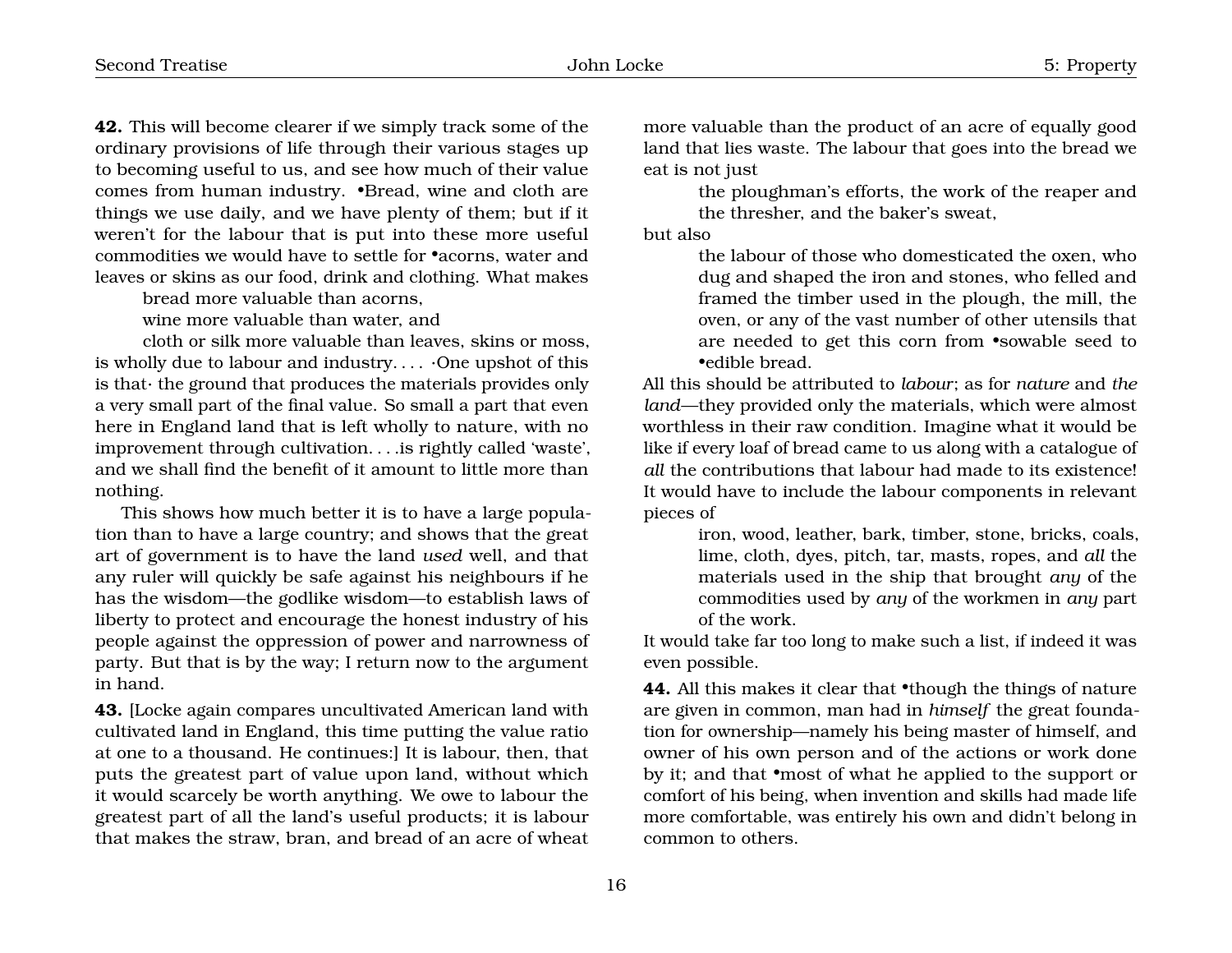**45.** Thus labour in the beginning gave a right of ownership wherever anyone chose to employ his labour on what was held in common. For a long time the common holdings were much greater than what was individually owned, and even now they are greater than what mankind makes use of. At first, men were mainly contented with what unassisted nature offered to meet their needs, but then:

> In some parts of the world (where the increase of people and animals, and the use of money, had made land scarce and thus of some value) various communities settled the bounds of their separate territories, and by laws within themselves regulated the properties of the private men in their society, and in this way by compact and agreement they settled the property rights that labour and industry had begun. And the leagues that have been made *between* different states and kingdoms, either explicitly or tacitly disowning all claim to one anothers' land, have by common consent given up their claims to their natural common right in ·undeveloped· land in one anothers' domains, and so have by positive agreement settled who owns what in various parts and parcels of the earth, ·so that, for instance, no Englishman can claim to own an acre of France because (i) it was uncultivated until he worked on it and (ii) *he* was not a party to 'internal' French laws giving its ownership to someone else·.

Even after all this, however, there are great tracts of ground that still lie in common ·and so could legitimately be claimed on the basis of labour·. These are in territories whose inhabitants haven't joined with the rest of mankind in the consent of the use of their common money [Locke's exact words, starting with 'joined'], and are lands that exceed what the inhabitants do or can make use of. Though this can hardly happen among people who have agreed to use money. **46.** Most of the things useful to the life of man—things that the world's first commoners, like the Americans even now, were forced to seek for their sheer survival—are things of short duration, things that will decay and perish if they are not consumed soon. ·The much more durable· gold, silver and diamonds are things that have *value by agreement* rather than because there is a real use for them in sustaining life. ·I shall now explain how those two kinds of value came to be linked·. Of the good things that nature has provided in common, everyone had a right (as I have said) to as much as he could use. Each man owned everything that •he could bring about with his labour, everything that •his industry could alter from the state nature had put it in. He who gathered a hundred bushels of acorns or apples thereby owned them; as soon as he had gathered them, they were his. His only obligation was to be sure that he used them before they spoiled, for otherwise he took more than his share, and robbed others. And indeed it was foolish as well as dishonest to hoard up more than he could use . ·Now consider a graded trio of cases·. **(i)** If he gave away some to someone else, so that it didn't perish uselessly in his possession, that was one way of using it. **(ii)** And if he traded plums that would have rotted in a week for nuts that would remain eatable for a year, he wasn't harming anyone. As long as nothing perished uselessly in his hands, he wasn't *wasting* the common stock, destroying goods that belonged to others. **(iii)** If he traded his store of nuts for a piece of metal that had a pleasing colour, or exchanged his sheep for shells, or his wool for a sparkling pebble or a diamond, and kept those—·the metal, shells, pebbles, diamonds·—in his possession all his life, this wasn't encroaching on anyone else's rights. . . . What would take him beyond the bounds of his rightful property was not *having a great deal* but *letting something spoil instead of being used.*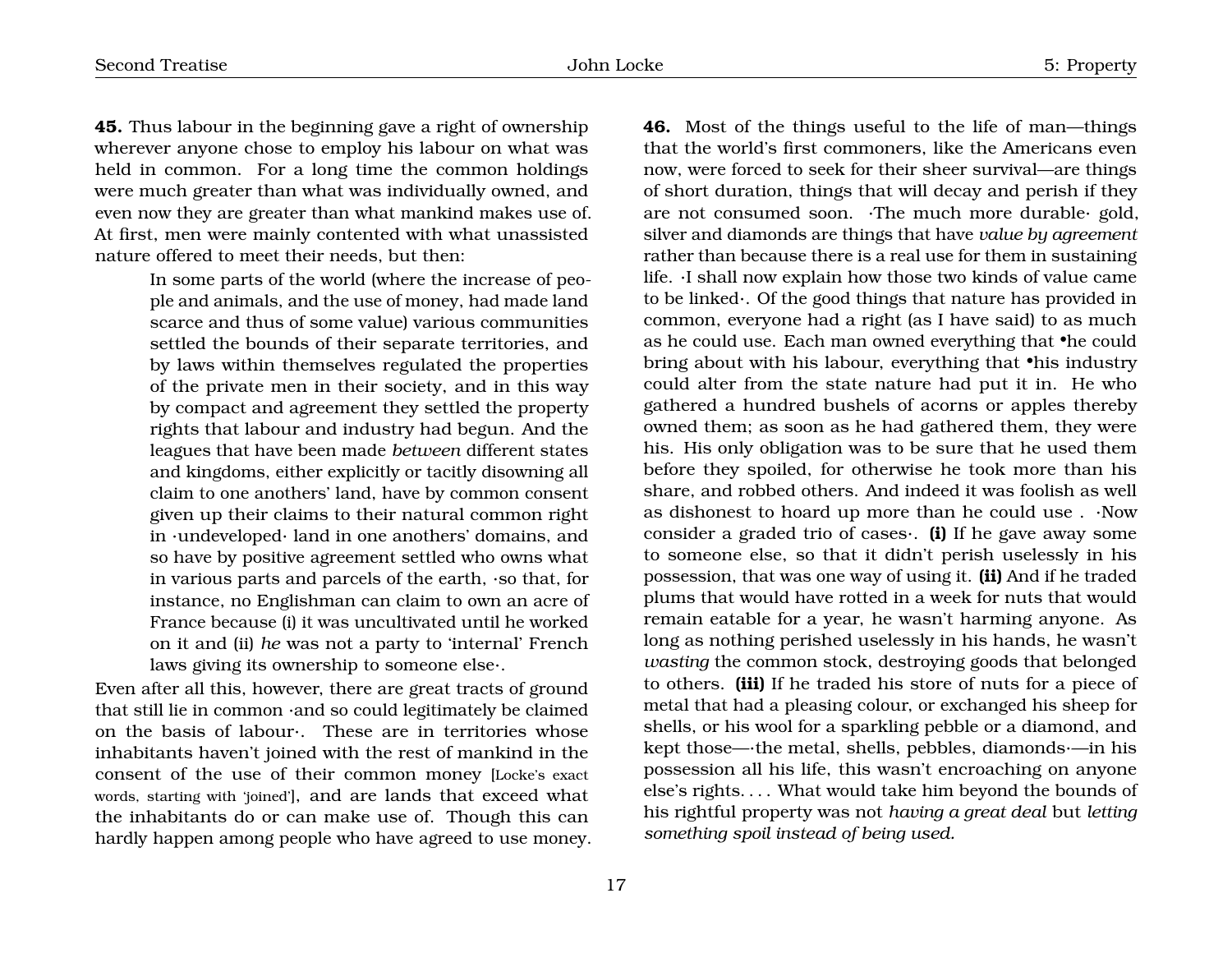**47.** That is how money came into use—as a durable thing that men could keep without its spoiling, and that by mutual consent men would take in exchange for the truly useful but perishable supports of life.

**48.** And as differences in how hard men worked were apt to make differences in how much they owned, so this invention of money gave them the opportunity to continue and enlarge their possessions. Consider this possibility:

> An island separated from any possibility of trade with the rest of the world; only a hundred families on the island; but enough sheep, horses and cows and other useful animals, enough wholesome fruits, and enough land for corn, for a hundred thousand times as many; but nothing on the island that is rare and durable enough to serve as money.

On such an island, what reason could anyone have to enlarge his possessions beyond the needs of his household, these being met by his own industry and/or trade with other households for similarly perishable and useful commodities? Men won't be apt to enlarge their possessions of land—however rich and available extra land may be—if there isn't something durable and scarce and ·counted as· valuable to store up. Suppose someone has the opportunity to come to own ten thousand (or a hundred thousand) acres of excellent land, already cultivated and well stocked with cattle, in the middle of the interior of America where he has no hopes of commerce with other parts of the world through which to get money through the sale of the product. What value will he attach to this estate? It wouldn't be worth his while to mark its

boundaries; he will hand it back to the wild common of nature, apart from what it would supply for the conveniences of life to be had there for him and his family.

**49.** Thus in the beginning *all the world was America*—even more so than America is now, because in the beginning no such thing as money was known *anywhere*. Find out something that has the use and value of money among a man's neighbours and you'll see him start to enlarge his possessions.

**50.** [In this section Locke goes over it again: by tacitly agreeing to attach value to gold, silver or other money, men have found a way for someone to own more than he can use. He concludes with the remark that 'in governments, the laws regulate the right of property, and the possession of land is determined by positive constitutions' (see note on 'positive' at the end of section 1).

**51.** It is easy to conceive, then, how labour could at first create ownership of some of the common things of nature, and how uses we could make of those things set limits to what could be owned ·by any individual·. So there couldn't be any reason for quarrelling about title, or any doubt about how much could be owned. •Right and •convenience went together; for as a man had a •right to all he could employ his labour upon, so he had •no temptation to labour for more than he could use. This left no room for controversy about the title, or for encroachment on the rights of others: what portion a man carved out for himself was easily seen; and it was useless as well as dishonest for him to carve out too much or take more than he needed.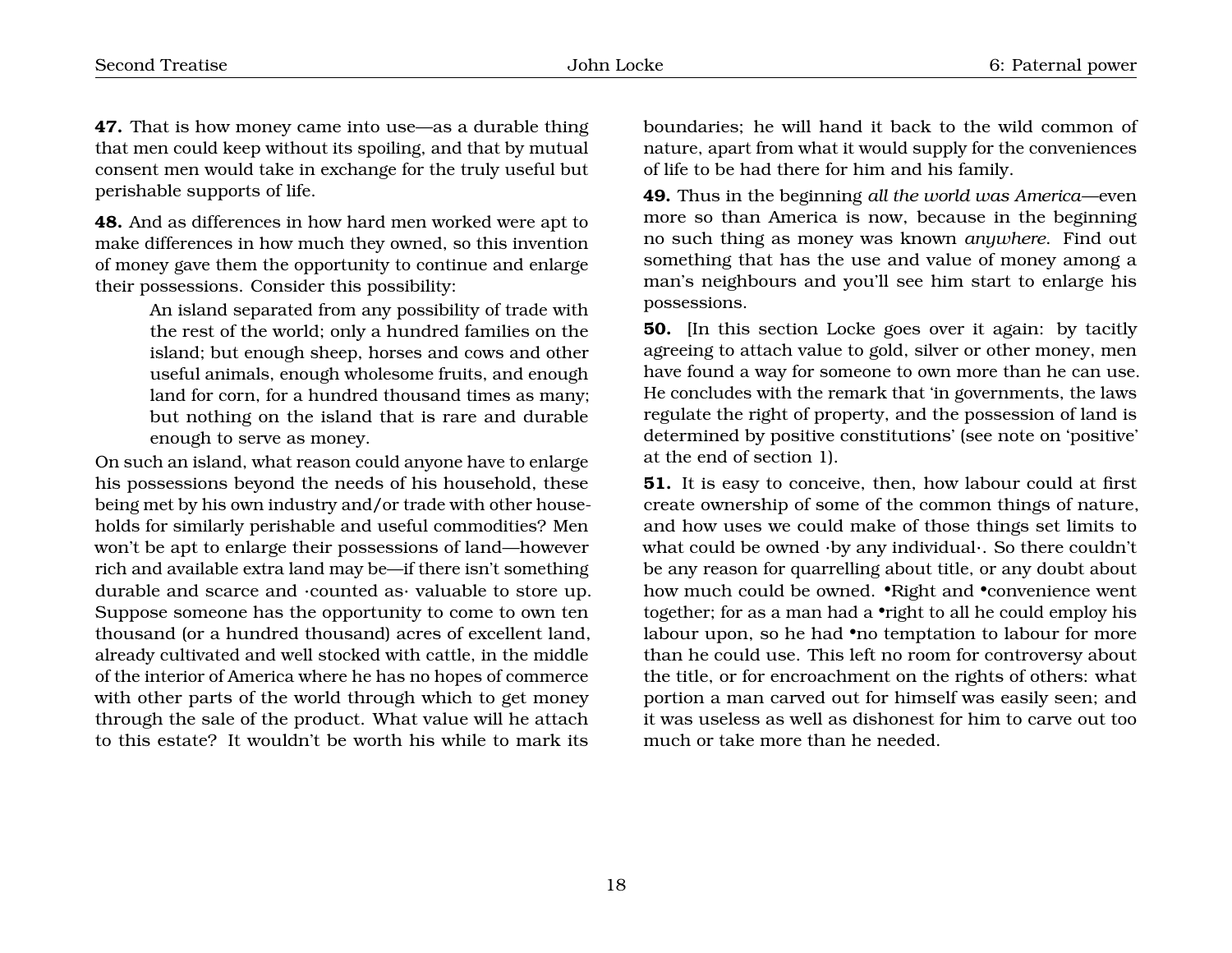### **Chapter 6: Paternal power**

<span id="page-20-0"></span>**52.** You may think that a work like the present one is not the place for complaints about words and names that have become current; but I think it won't be amiss to offer new words when the old ones are apt to lead men into mistakes. The phrase 'paternal power' is probably an example of this. It seems so to place the power of parents over their children wholly in the father, as though the mother had no share in it; whereas •reason and •revelation both tell us that she has an equal title. Might it not be better to call it 'parental power'? Whatever obligations are laid on children by •nature and the right of generation must certainly bind them equally to each of the joint causes of their being generated. And accordingly we see the •positive law of God everywhere joins the parents together, without distinction, when it commands the obedience of children. [Locke gives four examples, from the old and new testaments.]

**53.** Had just this one thing been thought about properly, even without going any deeper, it might have kept men from running into the gross mistakes they have made about this power of parents. When under the label 'paternal power' it seemed to belong only to the father, it could be described as 'absolute dominion' and as 'regal authority' without seeming ridiculous; but those phrases would have sounded strange, and in the very name shown the absurdity ·of the doctrine in question·, if this supposed absolute power over children had been called 'parental', for that would have given away the fact that it belonged to the mother too. Those who contend so much for 'the absolute power and authority of fatherhood', as they call it, will be in difficulties if the mother is given any share in it. The monarchy they contend for wouldn't be well supported if the very name showed that the fundamental

authority from which they want to derive their government by only a single person belonged not to one person but to two! But no more about names.

**54.** I said in Chapter 2 that all men are by nature equal, but of course I didn't mean equality in all respects. •Age or virtue may put some men above others; •excellence of ability and merit may raise others above the common level; •some may *naturally* owe deference to others because of their birth, or from gratitude because of benefits they have received, or for other reasons. But all this is consistent with the equality that all men have in respect of jurisdiction or dominion over one another. That was the equality I spoke of in Chapter 2—the equality that is relevant to the business in hand, namely the equal right that every man has to his natural freedom,without being subjected to the will or authority of any other man.

**55.** I acknowledge that children are not born *in* this state of full equality, though they are born *to* it. Their parents have a sort of rule and jurisdiction over them when they come into the world and for some time after that, but it's only a temporary one. The bonds of this subjection are like the swaddling clothes they are wrapped up in and supported by in the weakness of their infancy; as the child grows up, age and reason loosen the ties, until at last they drop off altogether and leave a man to his own devices.

**56.** Adam was created as a complete man, his body and mind in full possession of their strength and reason; so he was able, from the first instant of his coming into existence, to provide for his own support and survival, and to govern his actions according to the dictates of the law of reason that God had implanted in him. The world has been populated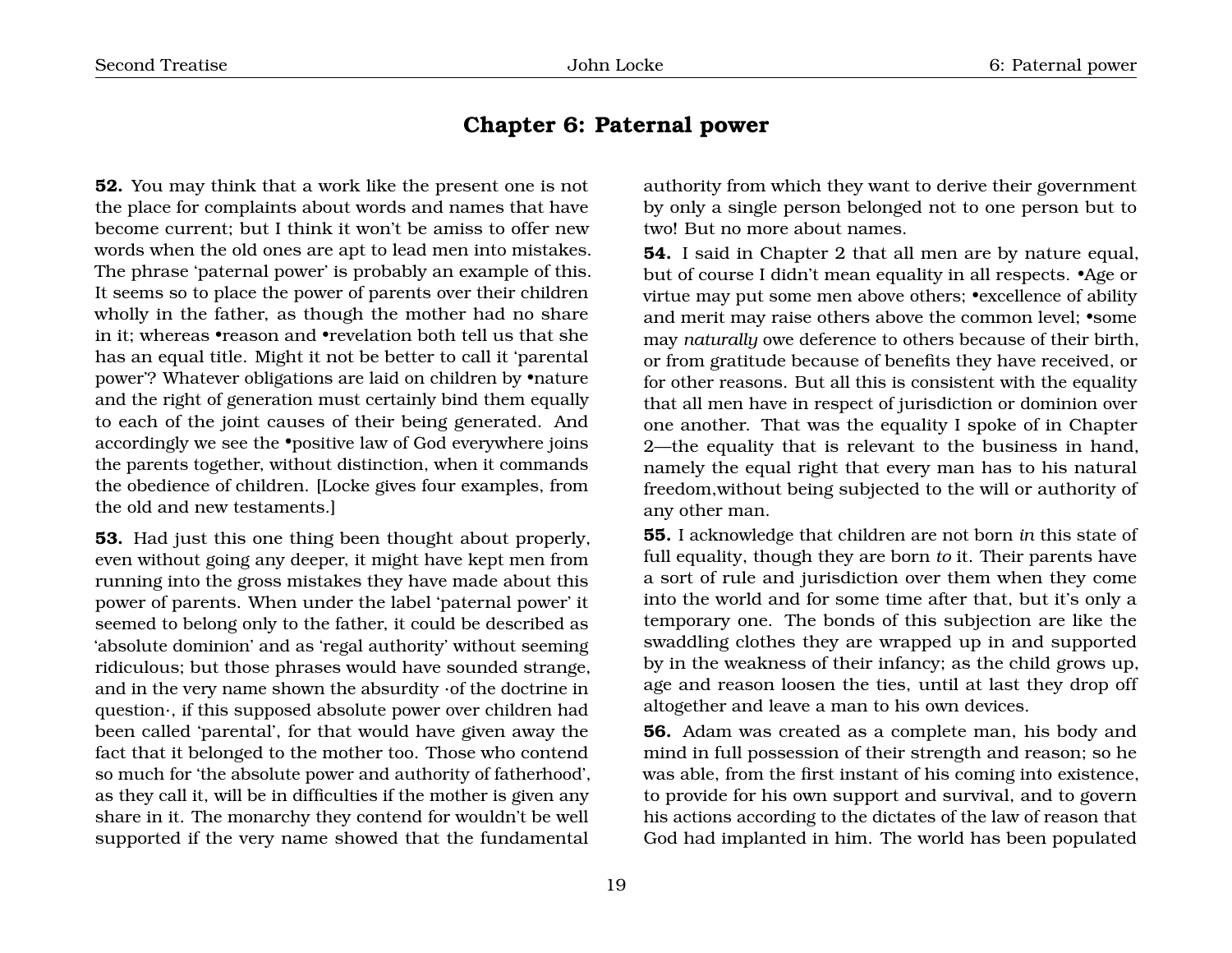with his descendants, who are all born infants, weak and helpless, without knowledge or understanding. To make up for the defects of this imperfect [here = 'incomplete'] state until till the improvement of growth and age has removed them, Adam and Eve and all parents after them were obliged by the law of nature to preserve, nourish, and bring up the children they had begotten—not as their own workmanship, but as the workmanship of their own maker, the almighty ·God·, to whom they were to be accountable for them.

**57.** The law that was to govern Adam was the very one that was to govern all his posterity, namely the law of reason. But his offspring entered the world differently from him, namely by natural birth, which brought them out ignorant and without the use of reason. So they were not immediately under the law of reason, because nobody can be under a law that hasn't been made known to him; and this law is made known only by reason, so that someone who hasn't come to the use of his reason can't be said to be under it. Adam's children, not being under this law at birth, were not *free* at that time; for law, properly understood, is not so much the •limitation as the •direction of a free and intelligent agent to his proper interest, and doesn't prescribe anything that isn't for the general good of those under that law. If men could be happier without it, the law would be a useless thing and would inevitably vanish. ·Don't think of the law as *confining*·: it is wrong to label as 'confinement' something that hedges us in only from bogs and precipices! So, however much people may get this wrong, what law is *for* is not to abolish or restrain freedom but to preserve and enlarge it; for in all the states of created beings who are capable of laws, where there is no law there is no freedom. Liberty is freedom from restraint and violence by others; and this can't be had where there is no law. This freedom is not—as some say it is—a freedom for every man to do whatever he wants to do (for

who could be free if every *other* man's whims might dominate him?); rather, it is a freedom to dispose in any way he wants of his person, his actions, his possessions, and his whole property—not to be subject in any of this to the arbitrary will of anyone else but freely to follow his own will, all within whatever limits are set by the laws that he is under.

**58.** So the •power that parents have over their children arises from their •duty to take care of their offspring during the imperfect state of childhood. What the children need, and what the parents are obliged to provide, is the forming of their minds and the governing of their actions; that is while the children are still young and ignorant; when reason comes into play the parents are released from that trouble. God gave man an understanding to direct his actions, and (fitting in with that) allowed him a freedom of will and of acting within the limits set by the law he is under. But while he is in a condition in which he hasn't enough understanding of his own to *direct* his will, he isn't to *have* any will of his own to follow. The person who •understands for him must •will for him too; that person must prescribe to his will and regulate his actions; but when he reaches the condition that made his father a freeman, the son is a freeman too.

**59.** This holds in all the laws a man is under, whether •natural or •civil. ·Let us look at these separately ·. •If a man is under the law of nature, what made him free under that law? What gave him freedom to dispose of his property according to his own will, within the limits set by that law? I answer, *a state of maturity* in which he might be supposed to be capable of knowing that law so that he could keep his actions within the limits set by it. When he has entered that state, he is presumed to know how far that law is to be his guide, and how far he may make use of his freedom; and so he comes to *have* that freedom. Until then, he must be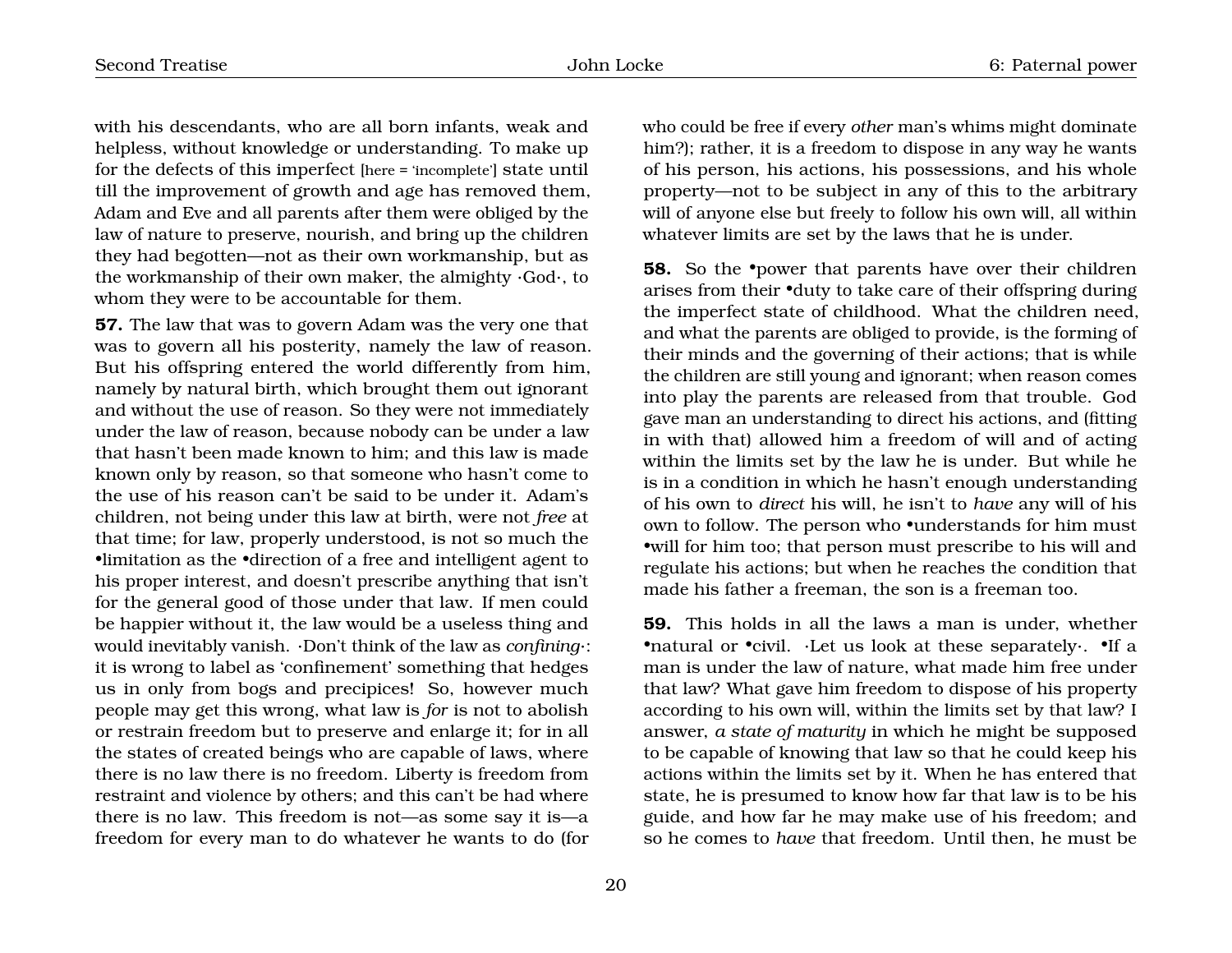guided by somebody else who is presumed to know how far the law allows a liberty. If such a state of reason, such an age of discretion, made him free, the same state will make his son free too. If a man is under the law of England, what made him free under that law? That is, what gave him the liberty to dispose of his actions and possessions as he wishes, within the limits of what that law allows? ·I answer·, *a capacity for knowing that law*—a capacity which the law itself supposes to be present at the age of twenty-one and in some cases sooner. If this made the father free, it will make the son free too. Till then we see the law allows the son to have no will: he is to be guided by the will of his father or guardian, who is to do his understanding for him. And if the father dies and fails to substitute a deputy in his place, or if he doesn't provide a tutor to govern his son while he is a minor who lacks understanding, the law takes care to do it. Someone else must govern him and be a will to him until he has reached a state of freedom, and his understanding has become fit to take over the government of his will. But after that the father and son are equally free, as are a tutor and his pupil after the pupil has grown up. They are equally subjects of the same law together, and the father has no remaining dominion over the life, liberty, or estate of his son. This holds, whether they are only in the state of nature and under its law or are under the positive laws of an established government.

**60.** But if, through defects that happen out of the ordinary course of nature, someone never achieves a degree of reason that would make him capable of knowing the law and so living within the rules of it, he is never capable of being a free man, he is never allowed freely to follow his own will (because he knows no bounds to it, doesn't have the understanding that is the will's proper guide), but continues under the tuition and government of others for as long as

his own understanding is incapable of taking over. And so lunatics and idiots are never freed from the government of their parents. [The section continues with a quotation from Hooker, saying the same thing, and the remark that all this comes from a duty—given by nature and by God—to preserve one's offspring, and hardly gives proof that parents have 'regal authority'.]

**61.** Thus we are born •free, as we are born •rational; not that we as newborn babies actually have the use of either: age that brings •reason brings •freedom with it. So we see how •natural •freedom is consistent with •subjection to parents, both being based on the same principle. A child is free by his father's title, by his father's understanding, which is to govern him till he has understanding of his own. The •freedom of a mature man and the •subjection of a not yet mature child to his parents are so consistent with one another, and so distinguishable, that the most blinded contenders for monarchy-by-right-of-fatherhood can't miss this difference; the most obstinate of them can't maintain that the two are inconsistent. ·I now show their consistency with one another within the context of Filmer's theory of monarchy·. Suppose their doctrine ·of monarchy· were all true, and the right ·contemporary· heir of Adam were now known and by that title settled as a monarch on his throne, invested with all the absolute unlimited power that Sir Robert Filmer talks of. If this monarch were to die just after his heir was born, wouldn't the child—however free and sovereign he was—be subject to his mother and nurse, to tutors and governors, till age and education brought him reason and the ability to govern himself and others? The necessities of his life, the health of his body, and the forming of his mind, would all require that he be directed by the will of others and not by his own will. But will anyone think that this restraint and subjection would be inconsistent with (or deprived him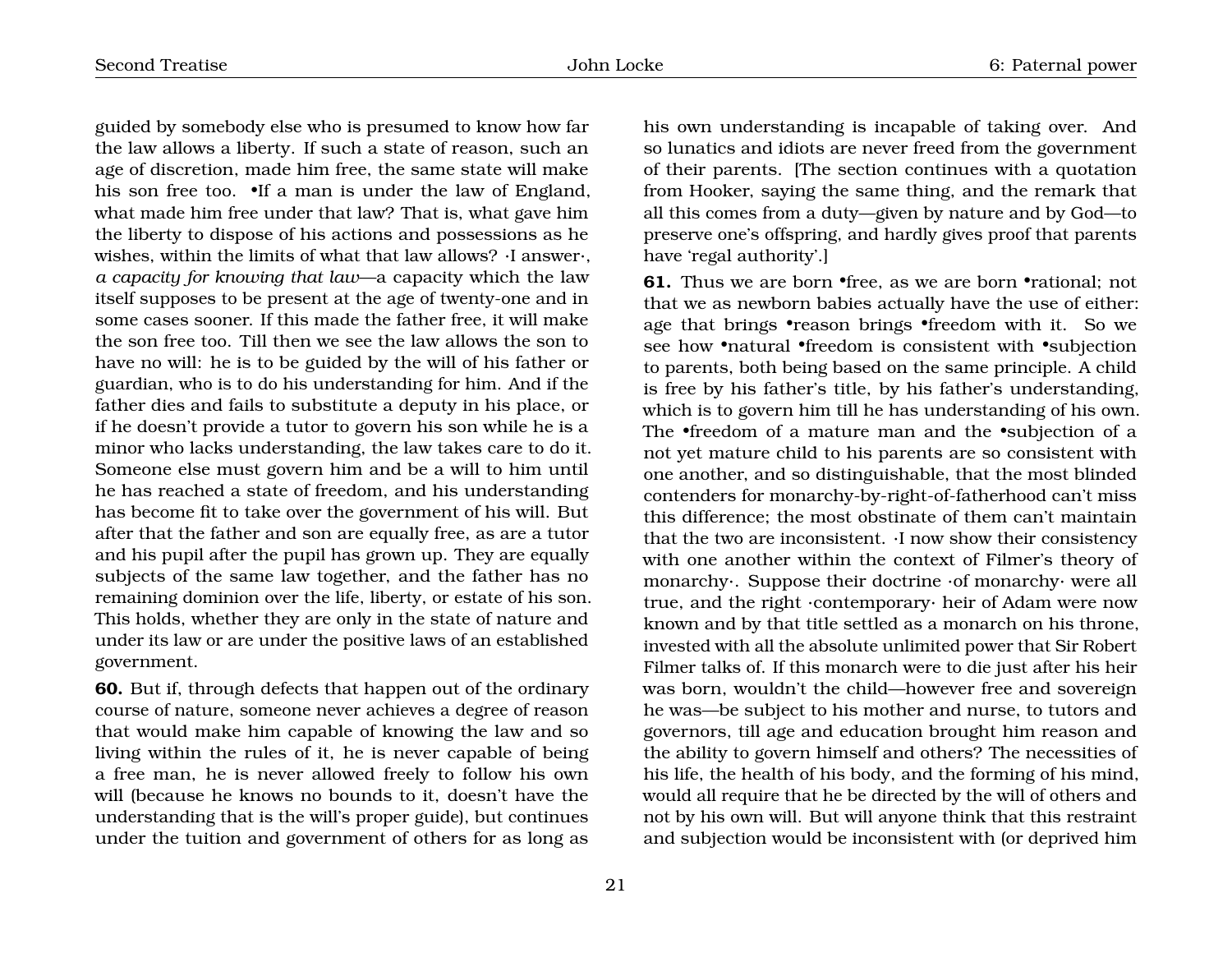of) the liberty or sovereignty that he had a right to, or gave away his empire to those who had the government of him in his youth? This government over him would only prepare him the better and sooner for being a governor of others. If anybody should ask me when my son is of age to be free, I would answer: Just when his monarch is of age to govern! As for determining *when* a man can be said to have achieved enough use of reason to be capable of ·understanding and obeying· those laws whereby he is then bound: this, says the judicious Hooker (*Ecclesiastical Polity*, Book 1, section 6), is a great deal easier for sense to discern than for anyone by skill and learning to determine [= roughly 'easier to tell by experience of particular cases than to lay down in general theoretical terms'].

**62.** Commonwealths themselves allow that there is an age at which men are to *begin* to act like free men, so that before that age they aren't required to take oaths of allegiance or in any other way to declare the authority of the government of their countries.

**63.** So a man's freedom—his liberty of acting according to his own will—is based on his having *reason*, which can instruct him in the law he is to govern himself by, and make him know to what extent he is left to the freedom of his own will. To turn him loose and give him complete liberty before he has reason to guide him is *not* allowing him his natural privilege of being free; rather, it is pushing him out among the lower animals and abandoning him to a state as wretched and sub-human as theirs is. *This* is what gives parents the authority to govern their children while they are minors. God has made it their business to take this care of their offspring, and has built into them tendencies to gentleness and concern so as to moderate this power, so that they will use the power, for as long as the children need

to be under it, for the children's good.

**64.** But what reason can there be to expand the care that parents owe to their offspring into an absolute arbitrary command of the father? In fact, a father's power reaches only far enough to •impose the discipline that he finds effective in giving his children the strong and healthy bodies and vigorous and right-thinking minds that will best fit them to be most useful to themselves and others; and, if it is necessary in the family's circumstances, •to make them work, when they are able, for their own livelihood. But in this power the mother too has her share with the father.

**65.** Indeed, this power is so far from being something that the father has by a special right of nature, rather than having it in his role as the guardian of his children, that when his care of them comes to an end so does his power over them. That power is inseparably tied to their nourishment and upbringing; and it belongs as much to the foster-father of an abandoned baby as to the natural father of another child. That's how little power the bare act of *begetting* gives a man over his offspring: if all his care ends there, and his only claim on the name and authority of a father is that he *begot* the child, ·his power comes to nothing·. And what will become of this paternal power in places where one woman has more than one husband at a time? or in the parts of America where when the husband and wife separate (which happens frequently) the children all stay with the mother and are wholly cared for and provided for by her? If a father dies while the children are young, don't they naturally everywhere owe the same obedience to their mother, during their minority, as they would to their father if he were still alive? ·Obviously they do! And then, with 'paternal power' replaced by 'maternal power', the idea that governmental power comes from this source becomes even more clearly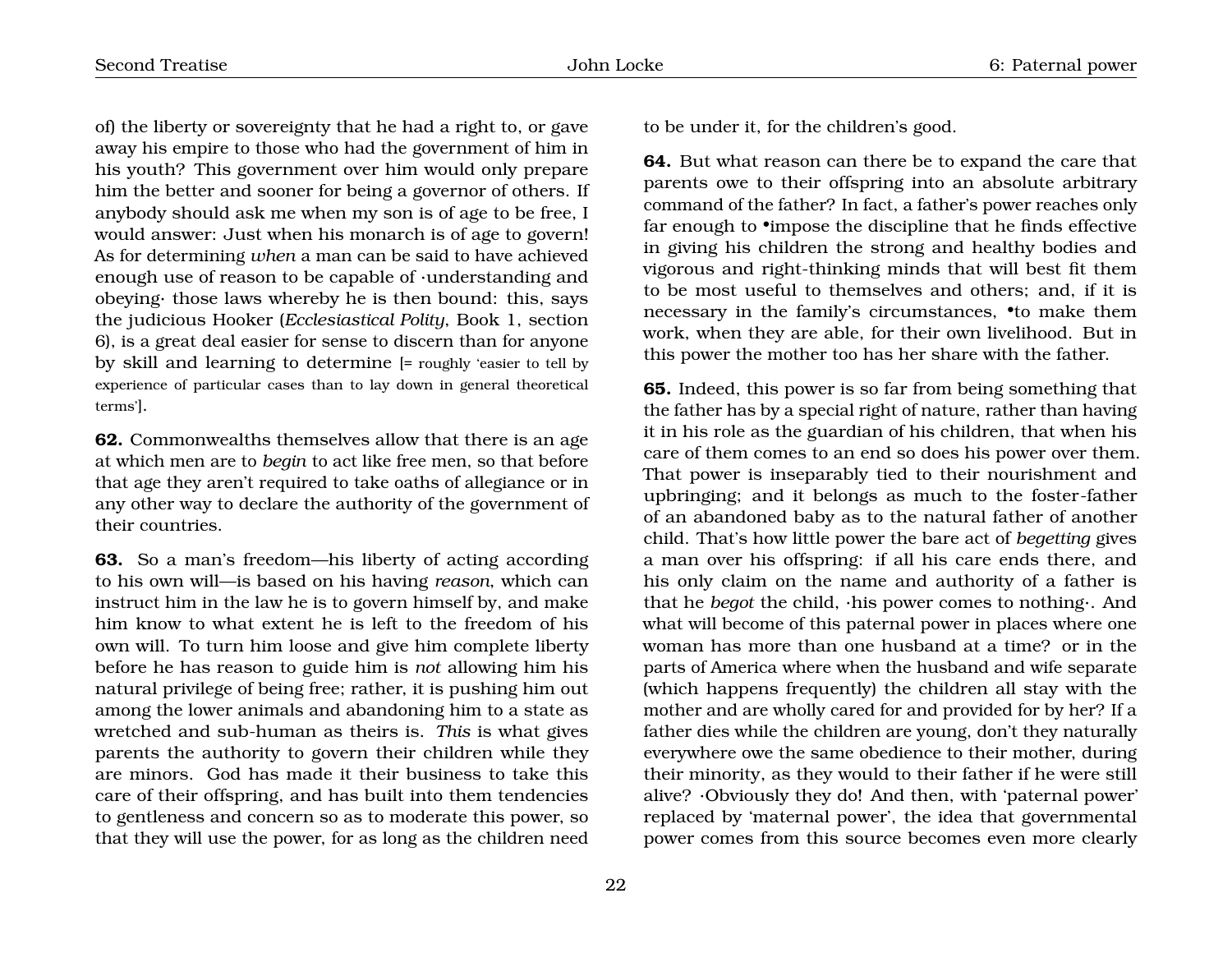incredible. For consider·: Will anyone say that the ·widowed· mother has a *legislative* power over her children? that she can make laws that will oblige the children throughout their lives, regulating all matters having to do with property and freedom of action? and that she can enforce the observation of these laws with capital punishments? All of that lies within the legitimate scope of the law-giver, and the father doesn't have even the shadow of it!. His command over his children is only temporary, and doesn't affect their life or property. [Locke continues in this vein, repeating points already made.]

**66.** But though in due course a child comes to be as free from subjection to the will and command of his father as the father himself is free from subjection to the will of anyone else, and each of them is under only the restraints that also bind the other—from the law of nature and from the civil law of their country—this freedom that the son has doesn't exempt him from honouring his parents as he is required to do by the law of God and nature. God having •made the parents through their having children serve as instruments in his great design of continuing the race of mankind, •laid on them an obligation to nourish, preserve, and bring up their offspring, and also •laid on children a perpetual obligation to honour their parents. This honour involves an inward esteem and reverence to be shown by all outward expressions, so it holds the child back from anything that might ever injure or offend, disturb or endanger, the happiness or life of those from whom he received his own life; and draws him into doing all he can for the defence, relief, assistance and comfort of those by whose means he came into existence and has been made capable of enjoying life. No state—and no kind of freedom—can free children from this obligation. But this is very far from giving parents a power of command over their children, or an authority to make laws and dispose as they

please of the children's lives or liberties. It is one thing to be owed honour, respect, gratitude and assistance; another to require absolute obedience and submission. A monarch on his throne owes his mother the honour any son owes his parents, but this doesn't lessen his authority or entitle *her* to govern *him*.

**67.** Consider these two facts: **(1)** While a child is a minor, its father is temporarily in the position of a governor—a position that ends when the child becomes an adult. **(2)** The child's duty of honour gives the parents a perpetual right to respect, reverence, support and compliance too, in proportion to how much care, cost, and kindness the father has put into the child's upbringing. This doesn't end with minority, but holds throughout a man's life. The failure to distinguish these two powers, namely

•the father's right of upbringing during minority, and •the parent's right to be honoured, throughout his life,

may have caused a great part of the mistakes about this matter. ·But they are utterly different from one another·. Strictly speaking, the first of them is not really a •right of parental power but rather a privilege of children and a •duty of parents. The nourishment and education of their children is so much a duty of parents that nothing can absolve them from performing it; and though the power of commanding and punishing children goes along with the duty, God has woven into the forces at work in human nature such a tenderness for offspring that there is little risk of parents using their power too severely. . . . [Sections **68–71** repeat and decorate the main themes of the chapter up to here, without adding significant content.]

**72.** ·In addition to the powers of privileges discussed above·, there is another power that a father ordinarily has, which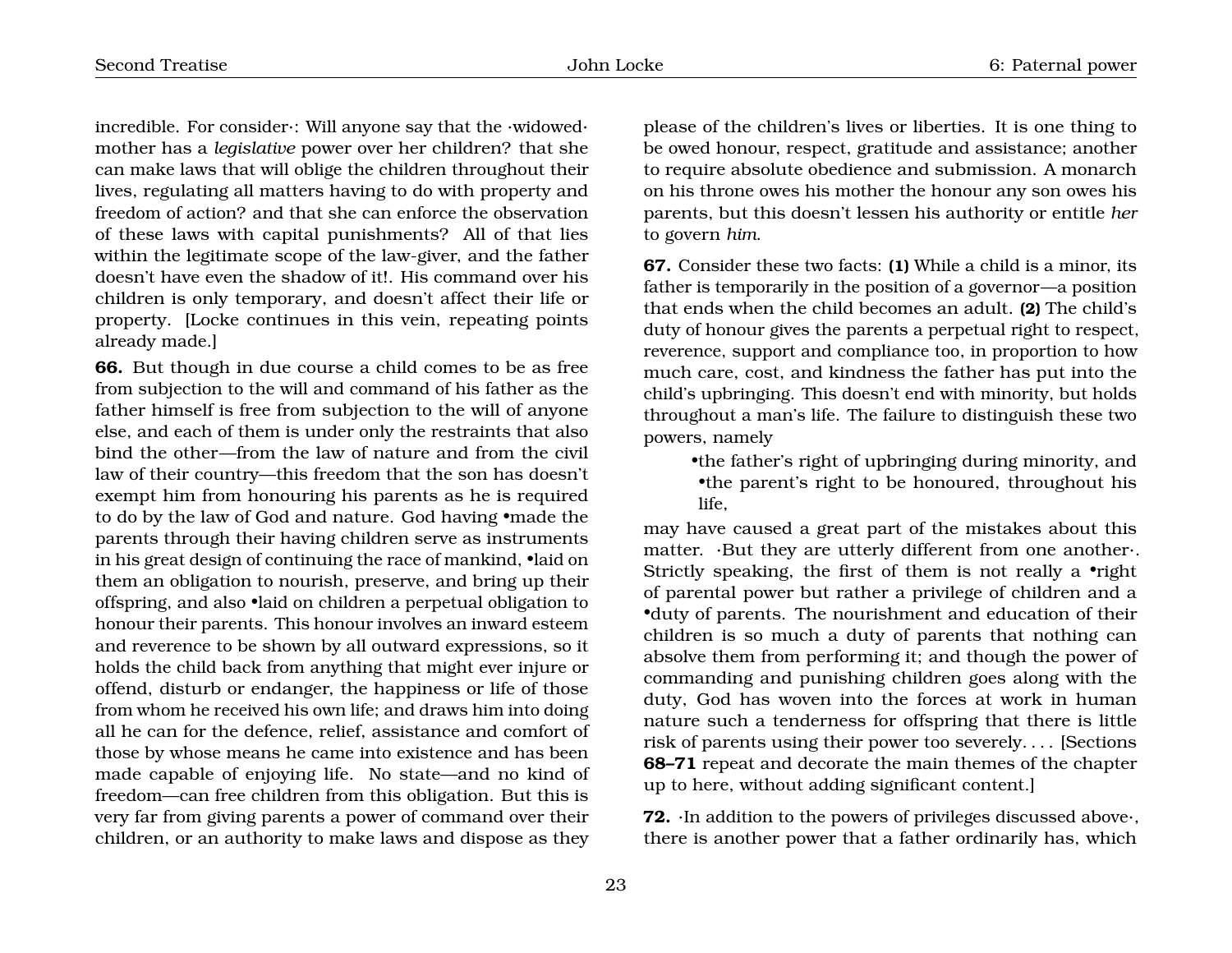gives him a hold on the obedience of his children. Although men in general have this power, the occasions for using it are nearly always within the private lives of families; it seldom shows up anywhere else, and when it does it isn't much noticed, which is why it is generally taken to be a part of paternal jurisdiction. What I am talking about is the power men generally have to leave their estates to those who please them best. Children can expect to inherit from their father, usually in certain proportions according to the law and custom of the country; but the father commonly has the power to make bequests with a more or less generous hand depending on how much each child has behaved in ways that he has agreed with and liked.

**73.** This gives a considerable hold on the obedience of children, ·and it connects with something that has been a main topic of this treatise, namely the place of *consent* in government. I shall explain·. The enjoyment of land always involves submitting to the government of the country where the land is. Now, it has commonly been supposed that a father could give his offspring a binding obligation to submit to the government of which he himself was a subject, ·but this is wrong·. The obligation to submit to a government is only a condition of *owning the land*; and the inheritance of an estate that is under that government reaches only those who will *accept* the estate when it has that condition attached to it. So it is not a natural tie or obligation, but a *voluntary* submission. Every man's children are by nature as free as the man himself or any of his ancestors ever were, and while they are in that freedom they may choose what society they will join themselves to, what commonwealth they will submit to. But if they want to enjoy the inheritance of their ancestors, they must take it on the terms on which their ancestors had it, and submit to all the conditions tied to such ownership. So this power does

24

indeed enable fathers to •oblige their children to obedience to themselves even when they are adults, and most commonly to •subject their children to this or that political power. But neither of these comes from any special *right of fatherhood*, but rather from owning the means to enforce and reward such compliance ·with the father's wishes or with the laws of the commonwealth·. It is just the power that a Frenchman has over an Englishman who hopes to inherit his estate: that hope certainly creates a strong tie on his obedience ·to the Frenchman·; and if the estate *is* left to him, he can enjoy it only on the conditions attached to the possession of land in the country that contains it, whether it be France or England.

**74.** ... . Despite all this we can see how easy it was, at certain times and places, for the father of the family to become its *monarch*. This would be so when the world was young, and also today in some places where the low population makes it possible for ·the· families ·of the next generation· to spread out into the surrounding countryside and make homes for themselves in unoccupied territory. ·That creates a situation in which a considerable number of people, in a line of descent from a single living person, 'the father', are spread out across a considerable territory·. Without *some* government it would be hard for them to live together, and their common father had been a ruler from the beginning of the infancy of his children; so the adult children were most likely—whether explicitly or by tacit consent—to have *him* continue as ruler. The only change from the earlier state of affairs is that they •permitted the father (and no-one else in his family) to have the executive power of the law of nature, a power that every free man naturally has, and by that •permission giving him a monarchical power while they remained in it [= 'remained in that family'?]. But this ·monarchical power within the extended family· didn't come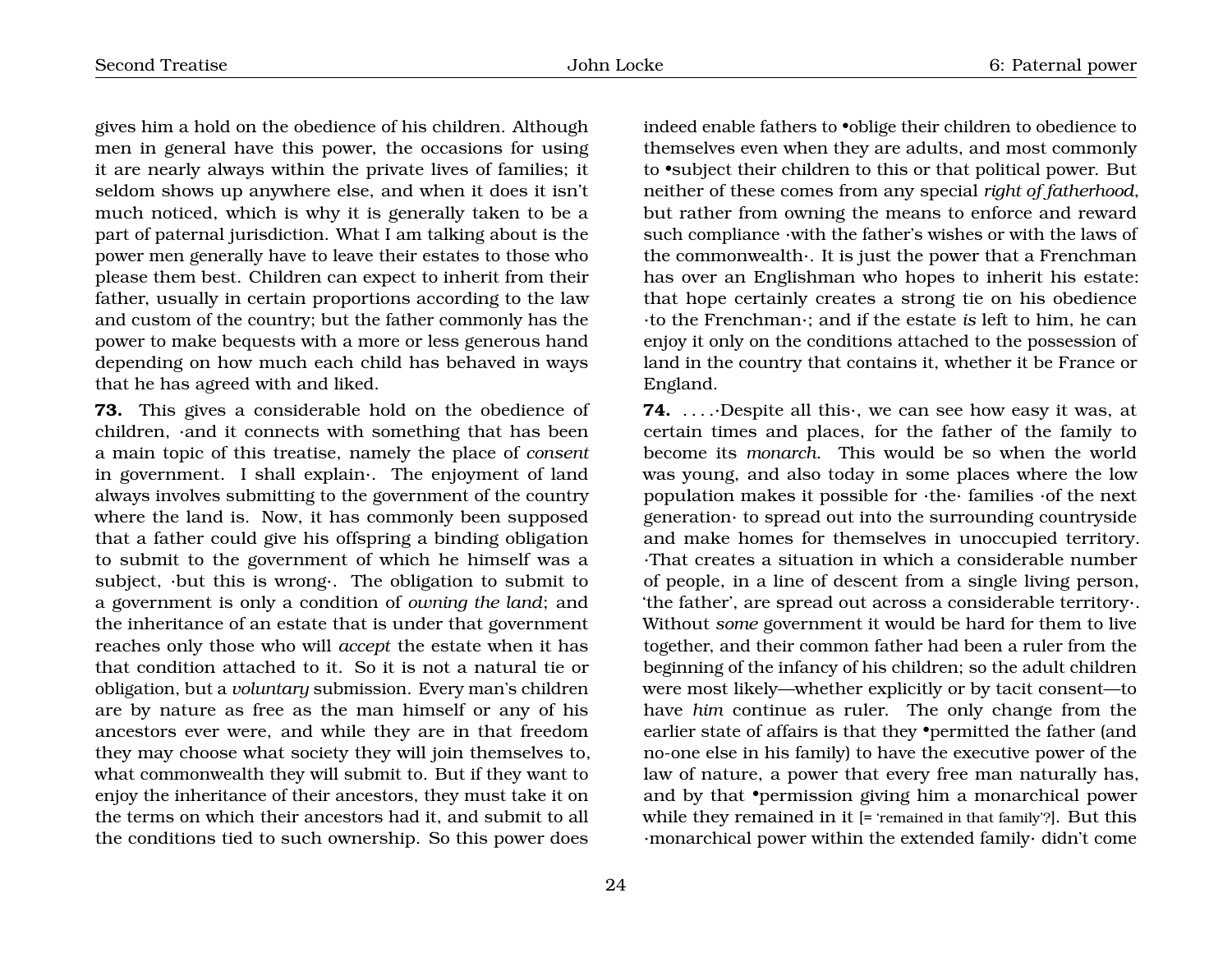from any paternal *right* but purely from the *consent* of the adult offspring. Suppose that a foreigner comes into the family's territory by chance or on business and, while there, kills a member of the family. . . . No-one doubts that in such a case the father may condemn the foreigner and punish him, with death or in some other way. just as he could punish an offence by one of his children. Now, in punishing the foreigner he can't be exercising any *paternal* authority, because the foreigner is not his child; so he must be acting by virtue of the executive power of the law of nature, which he had a right to ·not as a •father but· just as a •man. Any of his adult children would also have had such a natural right if they hadn't laid it aside and chosen to allow this dignity and authority to belong to the father and to no-one else in the family.

**75.** Thus it was easy, almost natural, and virtually inevitable, for children to give their tacit consent to the father's having authority and government. They had been accustomed in their childhood to follow his direction, and to refer their little differences to him; when they were grown up, who would be fitter to rule them? They hadn't much property, or much envy of one anothers' goods, so their 'little differences' hadn't become much bigger! Where could they find a fitter umpire than he by whose care they had all been sustained and brought up, and who had a tenderness for them all?. . . .

**76.** Thus the natural fathers of families gradually became their politic monarchs as well. And when they happened to live long and to have able and worthy heirs, they laid the foundations for *kingdoms*—whether hereditary or elective with various different kinds of constitutions and procedures, shaped by the effects of chance, contrivance, and particular events. But if •monarchs are entitled to their thrones because of their rights as fathers, and if •the natural right of fathers to political authority is shown by the mere *fact* that government has *commonly* been exercised by fathers, then by the very same inference we can 'prove' that all monarchs—and indeed *only* monarchs—should be priests, since it is as certain •that in the beginning the father of the family was his household's priest as *•that he was its ruler*. [In a footnote to section 74 Locke quotes a long passage from Hooker, saying things similar to what Locke says in that section, and referring to 'the ancient custom' whereby fathers became kings and also came 'to exercise the office of priests'.]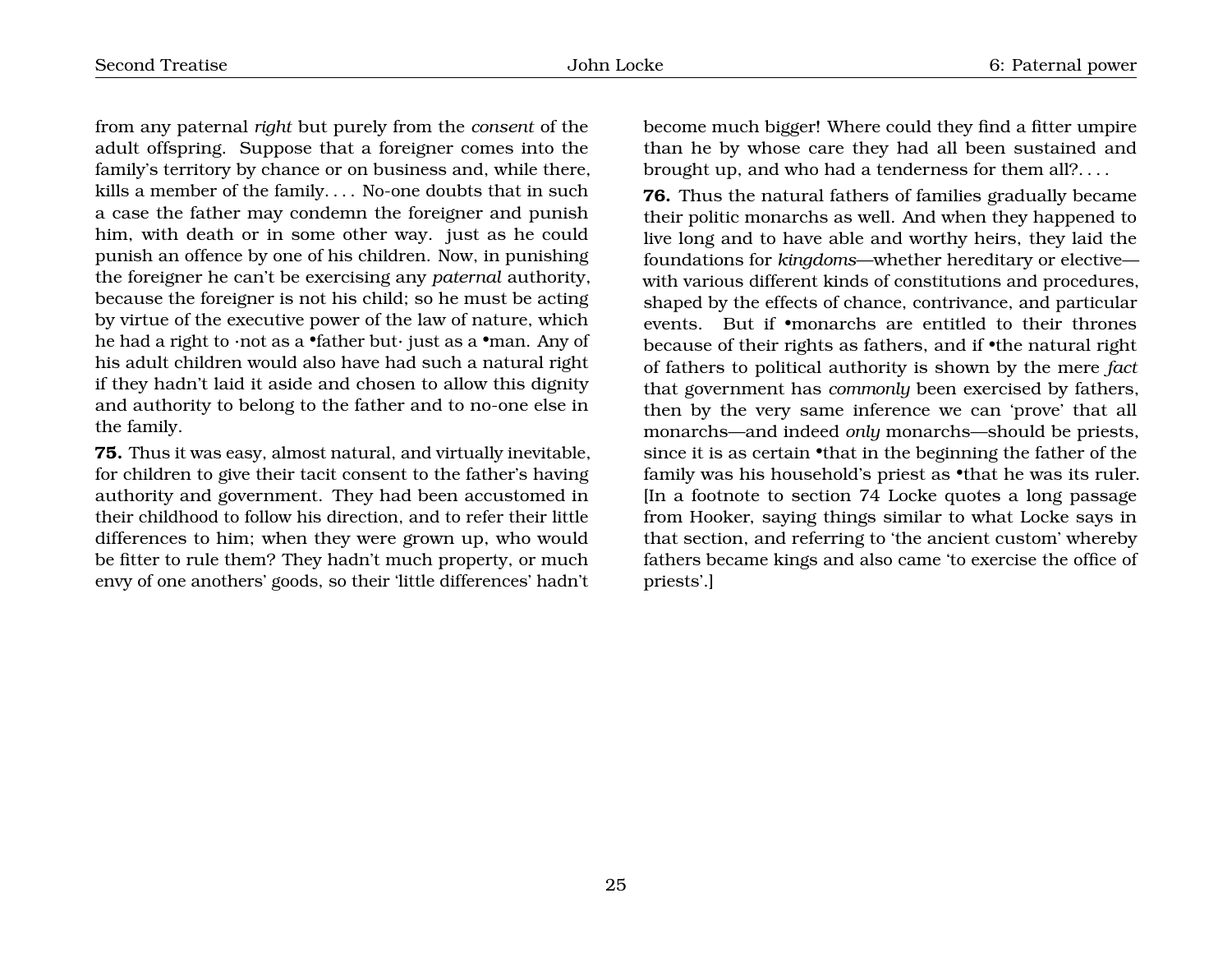# **Chapter 7: Political or Civil Society**

#### <span id="page-27-0"></span>··CONJUGAL SOCIETY··

**77.** God having made man as a creature who, in God's own judgment, ought not to be alone, •drew him strongly by need, convenience, and inclination—into society, and •equipped him with understanding and language to keep society going and to enjoy it. The first society was between man and wife, which gave rise to the society between parents and children; to which in time the society between master and servant came to be added. All these could and often did meet together, and constitute a single family in which the master or mistress had some appropriate sort of authority. [In Locke's day 'family' commonly meant 'household', i.e. including the servants.] Each of these smaller societies, like the larger one of the entire household, fell short of being a *political* society, as we shall see if we consider the different ends, ties, and bounds of each of them.

**78.** Conjugal society is made by a voluntary compact between man and woman. It mainly consists in the togetherness of bodies and right of access to one another's bodies that is needed for procreation, which is its main purpose; but it brings with it mutual support and assistance, and a togetherness of interests too, this being needed to unite their care and affection and also needed by their offspring, who have a right to be nourished and maintained by them till they are old enough to provide for themselves.

**79.** The purpose of bonding between male and female is not just •procreation but •the continuation of the species; ·meaning that it's not just to *have* children but to *bring them up*·; so this link between male and female ought to last beyond procreation, so long as is needed for the nourishment and support of the young ones. . . . This rule that our infinite

wise maker has imposed on his creatures can be seen to be regularly obeyed by the lower animals. In viviparous animals that feed on grass, the bonding of male with female lasts no longer than the mere act of copulation; because the female's teat is sufficient to nourish the young until they can feed on grass, all the male has to do is to beget [= 'to impregnate the female'], and doesn't concern himself with the female or with the young, to whose nourishment he can't contribute anything. But in beasts of prey the conjunction lasts longer, because the dam isn't able to survive and to nourish her numerous offspring by her own prey alone, this being a more laborious way of living than feeding on grass, as well as a more dangerous one. So the male has to help to maintain their common family, which can't survive unaided until the young are able to prey for themselves. This can be seen also with birds, whose young need food in the nest, so that the cock and the hen continue as mates until the young can fly, and can provide for themselves. (The only exception is some domestic birds; the cock needn't feed and take care of the young brood because there is plenty of food.)

**80.** This brings us to what I think is the chief if not the only reason why the *human* male and female are bonded together for longer than other creatures. It is this:- Long before a human child is able to shift for itself without help from his parents, its mother can again conceive and bear another child; so that the father, who is bound to take care for those he has fathered, is obliged to continue in conjugal society with the same woman for longer than some other creatures. With creatures whose young can make their own way the time of procreation comes around again, the conjugal bond automatically dissolves and the parents are at liberty, till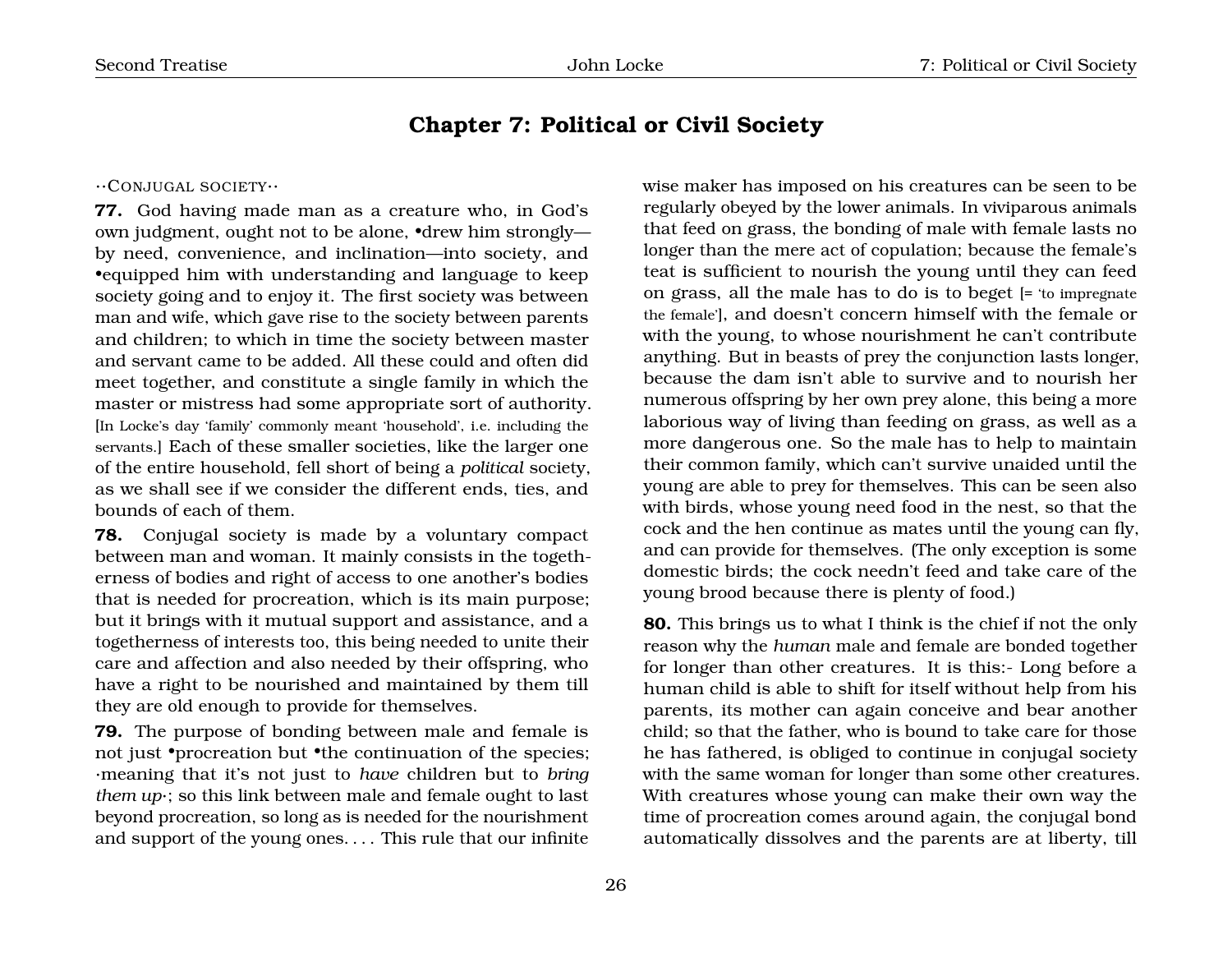Hymen [the god of marriage] at his usual anniversary season summons them again to choose new mates. We have to admire the wisdom of the great creator, who •gave man foresight and an ability to make preparations for the future as well dealing with present needs, •made it necessary that the society of man and wife should be more lasting than that of male and female among other creatures; so that their industry might be encouraged and their interests better united to make provision and lay up goods for their shared offspring—an arrangement that would be mightily disturbed if the offspring had an uncertain mixture of parentage or if conjugal society were often and easily dissolved.

**81.** But though there are these ties that make conjugal bonds firmer and more lasting in humans than in the other species of animals, it is still reasonable to ask:

> Once procreation and upbringing have been secured, and inheritance arranged for, why shouldn't this compact ·between man and wife· be like any other voluntary compact? That is, why shouldn't its continuance depend on the consent of the parties, or on the elapsing of a certain period of time, or on some other condition?

·It is a reasonable question because· neither the compact itself or the purposes for which it was undertaken *require* that it should always be for life. (Unless of course there is a positive law ordaining that all such contracts be perpetual. [See the explanation of 'positive' on page 3.]

**82.** Though the husband and wife have a single common concern, they have different •views about things and so inevitably they will sometimes differ in what they •want to be done. The final decision on any practical question has to rest with *someone*, and it naturally falls to the man's share, because he is the abler [Locke's word] and the stronger of the two. But this applies only to things in which they have a common interest or ownership; it leaves the wife in the full and free possession of what by contract is her special right, and gives the husband no more power over her life than she has over his! The husband's power is so far from that of an absolute monarch that the wife is in many cases free to separate from him, where natural right or their contract allows it—whether that contract is made by themselves in the state of nature, or made by the customs or laws of the country they live in. When such a separation occurs, the children go to the father or to the mother, depending on what their contract says.

**83.** All the •purposes of marriage can be achieved under political government as well as in the state of nature, so the civil magistrate doesn't interfere with any of the husband's or wife's rights or powers that are naturally necessary for those •purposes, namely procreation and mutual support and assistance while they are together. He comes into the picture only when called upon to decide any controversy that may arise between man and wife about the purposes in question. [Locke goes on to say that 'absolute sovereignty and power of life and death' doesn't naturally belong to the husband, because this isn't needed for the purposes for which marriage exists; and that if it were needed for that, matrimony would be impossible in countries whose laws forbid any private citizen to have such authority.]

**84.** As for the society between parents and children, and the distinct rights and powers belonging to each: I discussed this fully enough in chapter 6, and needn't say more about it here. I think it is obvious that conjugal society is far different from politic society.

·DOMESTIC GOVERNANCE GENERALLY·

**85.** 'Master' and 'servant' are names as old as history, but very different relationships can be characterized by them.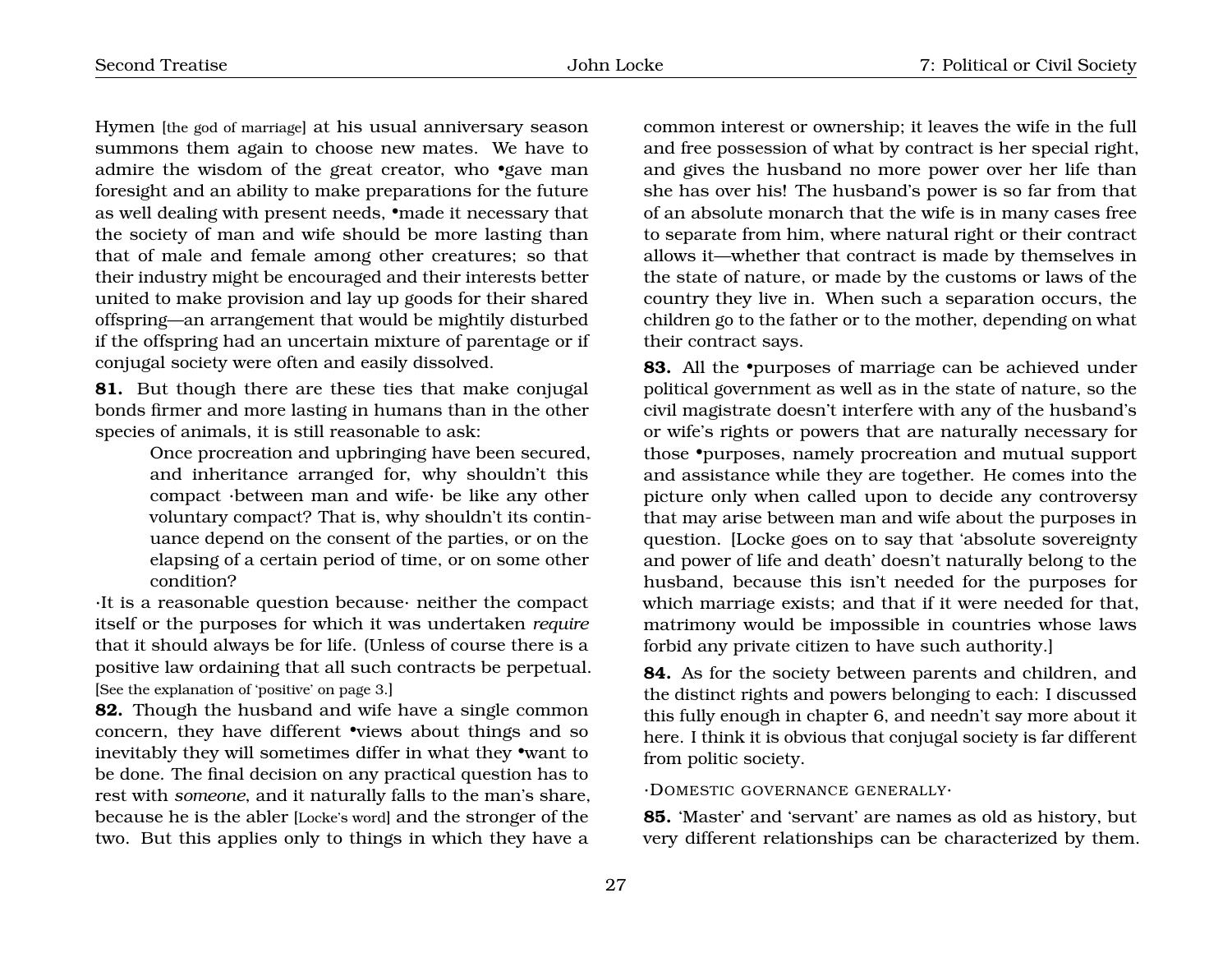•A free man may make himself a servant to someone else by *selling* to him for a specified time the service that he undertakes to do, in exchange for wages he is to receive. This often puts him into the household of his master, and under its ordinary discipline, but it gives the master a power over him that is temporary and is no greater than what is contained in the contract between them. •But there is another sort of servant to which we give the special name 'slave'. A slave is someone who, being a captive taken in a just war, is by the right of nature subjected to the absolute command and arbitrary power of his master. A slave has forfeited his life and with it his liberty; he has lost all his goods, and as a slave he is not capable of having any property; so he can't in his condition of slavery be considered as any part of civil society, the chief purpose of which is the preservation of property.

**86.** Let us then consider a *master of a family* [= 'household'] with all these subordinate relations of wife, children, servants, and slaves, all brought together under the ·general label of· 'the domestic rule of a family'. This may look like a *little commonwealth* in its structure and rules, but it is really far from that in its constitution, its power and its purpose. [Locke goes on by saying that if it were a monarchy, it would be an extraordinarily limited one. Then:] But how a family or any other society of men differs from a political society, properly so-called, we shall best see by considering what political society *is*.

·POLITICAL SOCIETY·

**87.** As I have shown, man was born with a right to perfect freedom, and with an uncontrolled enjoyment of all the rights and privileges of the law of nature, equally with any other man or men in the world. So he has by nature a power not only •to preserve

•his property,

that is,

•his life, liberty and possessions,

against harm from other men, but •to judge and punish breaches of the law of nature by others—punishing in the manner he thinks the offence deserves, even punishing with *death* crimes that he thinks are so dreadful as to deserve it. But no political society can exist or survive without having *in itself* the power to preserve the property—and therefore to punish the offences—of all the members of that society; and so there can't be a political society except where every one of the members has given up this natural power, passing it into the hands of the community in all cases. . . . With all private judgments of every particular member of the society being excluded, *the community* comes to be the umpire. It acts in this role •according to settled standing rules, impartially, the same to all parties; acting •through men who have authority from the community to apply those rules. This 'umpire' settles all the disputes that may arise between members of the society concerning any matter of right, and punishes offences that any member has committed against the society, with penalties that the law has established. This makes it easy to tell who are and who aren't members of a political society. Those who

are united into one body with a common established law and judiciary to appeal to, with authority to decide controversies and punish offenders,

are in •civil society with one another; whereas those who

have no such common appeal (I mean: no such appeal here on earth)

are still in •the state of nature, each having to judge and to carry out the sentence, because there isn't anyone else to do those things for him.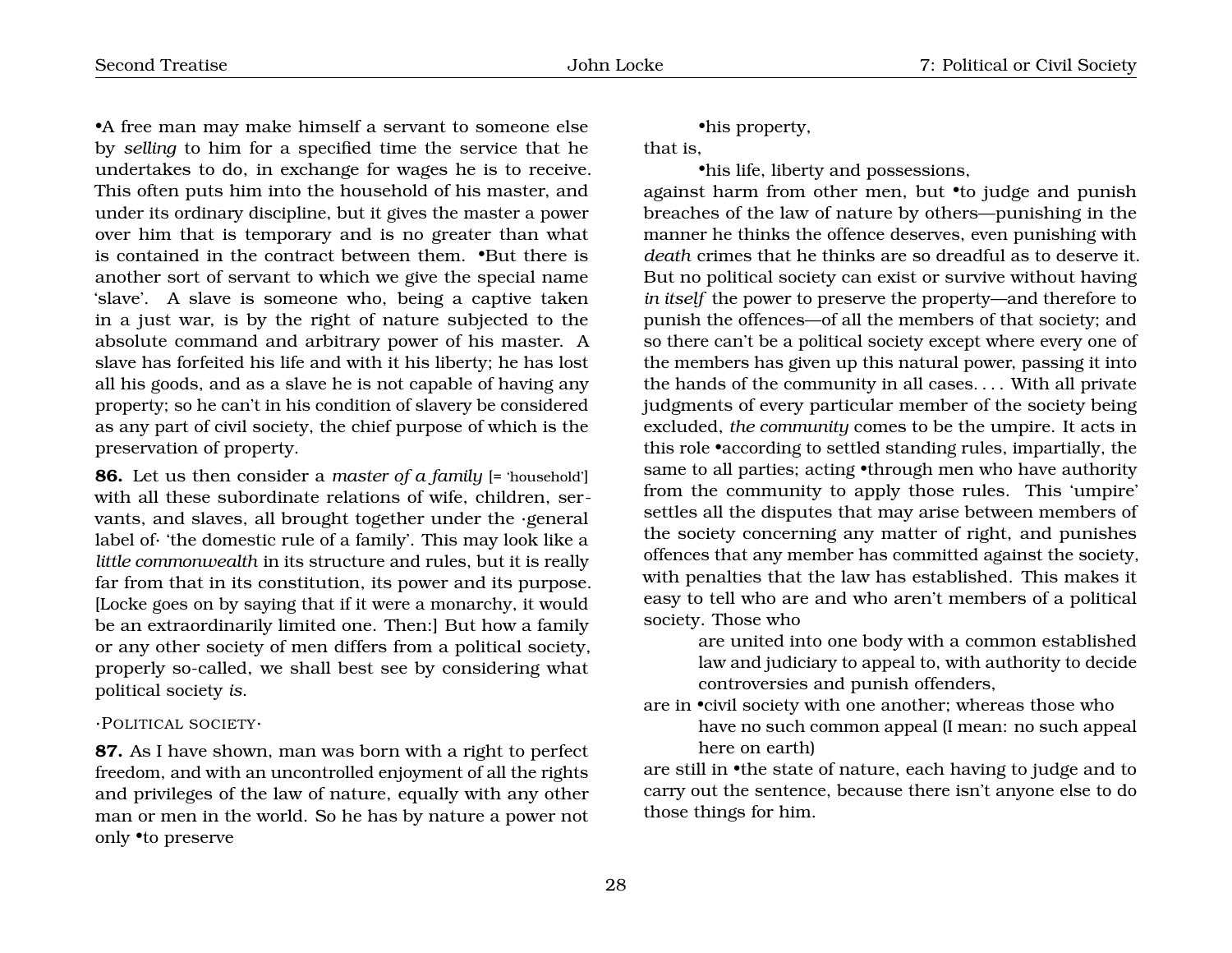**88.** That's how it comes about that the commonwealth has •the power of making laws: that is, the power to set down what punishments are appropriate for what crimes that members of the society commit; and •the power of war and peace: that is, the power to punish any harm done to any of its members by anyone who isn't a member;

all this being done for the preservation of the property of all the members of the society, as far as is possible. [Note the broad meaning given to 'property' near the start of section 87.] Every man who has entered into civil society has thereby relinquished his power to punish offences against the law of nature on the basis of his own private judgment, •giving it to the legislature in all cases; and along with that he has also •given to the commonwealth a right to call on him to employ *his* force for the carrying out of *its* judgments (which are really his own judgments, for they are made by himself or by his representative). So we have the distinction between the •legislative and •executive powers of civil society. The former are used to

> judge, by •standing laws, how far offences committed *within* the commonwealth are to be punished;

the latter are used to

determine, by •occasional judgments based on particular circumstances, how far harms from *outside* the commonwealth are to be vindicated.

Each ·branch of a commonwealth's power· can employ all the force of all its members, when there is a need for it.

**89.** Thus, there is a political (or civil) society *when and only when* a number of men are united into one society in such a way that each of them forgoes his executive power of the law of nature, giving it over to the public. And this comes about wherever a number of men in the state of nature enter into society to make one people, one body politic, under one supreme government. (·A man can become a member of a commonwealth without being in on its creation, namely· when someone joins himself to a commonwealth that is already in existence. In doing this he authorizes the society—i.e. authorizes it legislature—to make laws for him as the public good of the society shall require. . . .) This takes men out of a state of nature into the state of a commonwealth, by setting up a judge on earth with authority to settle all the controversies and redress the harms that are done to any member of the commonwealth. . . . Any group of men who have no such decisive power to appeal to are still in the state of nature, no matter what other kind of association they have with one another.

#### ·ABSOLUTE MONARCHY·

**90.** This makes it evident that *absolute monarchy*, which some people regard as the only ·genuine· government in the world, is actually inconsistent with civil society and so can't be a form of civil government at all! Consider what civil society is *for*. It is set up

to avoid and remedy the drawbacks of the state of nature that inevitably follow from every man's being judge in his own case, by setting up a known authority to which every member of that society can appeal when he has been harmed or is involved in a dispute—an authority that *everyone* in the society ought to obey.

So any people who don't have such an authority to appeal to for the settlement of their disputes are still in the state of nature. Thus, every absolute monarch is in the state of nature with respect to those who are under his dominion. [Locke has a footnote quoting a confirmatory passage from Hooker. Another such is attached to the next section, and two to section 94.]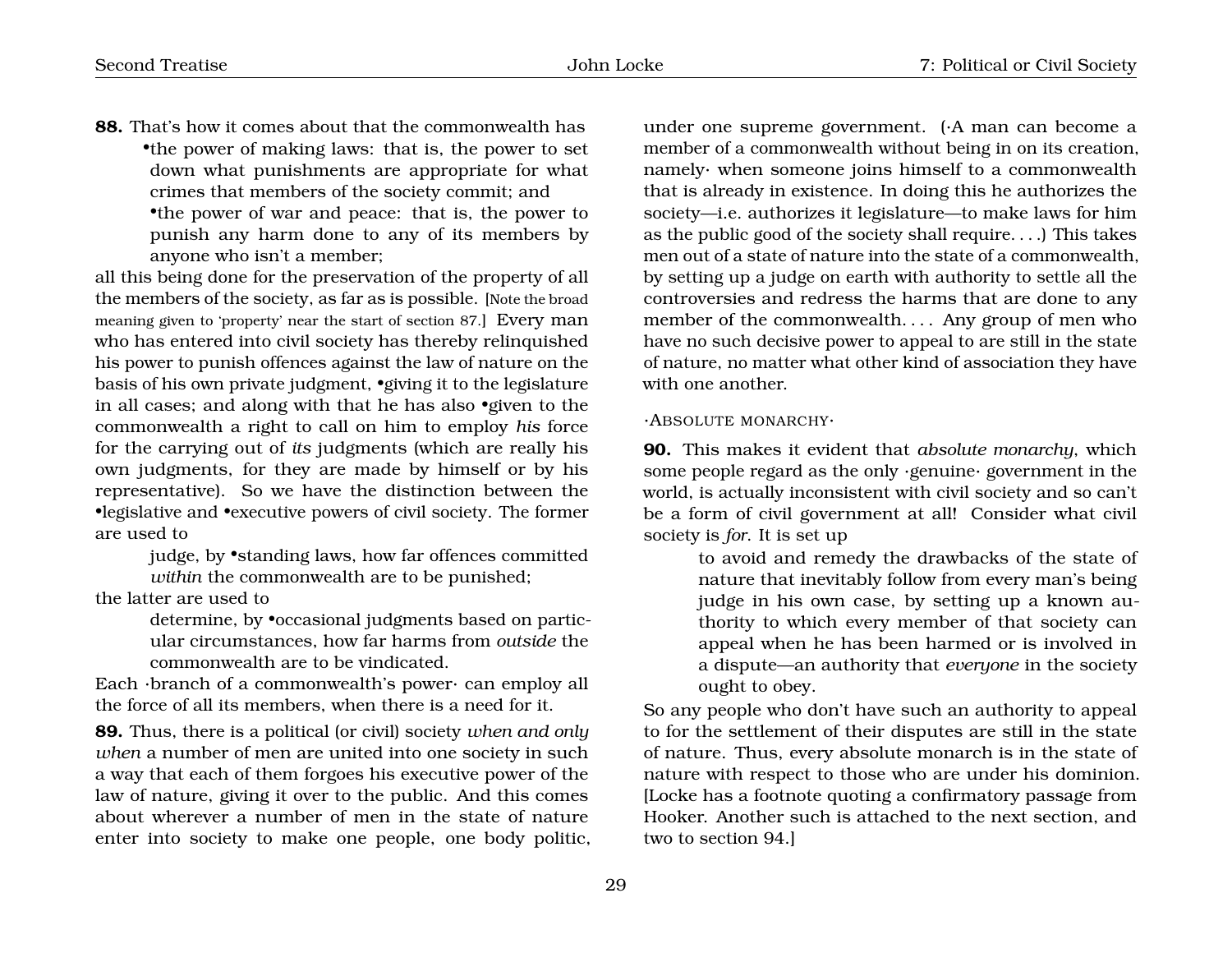**91.** For an absolute monarch is supposed to have both legislative and executive power in himself alone; so there is no judge or court of appeal that can fairly, impartially, and authoritatively make decisions that could provide relief and compensation for any harm that may be inflicted by the monarch or on his orders. So such a man—call him Czar or Grand Seignior or what you will—is as much in the state of nature with respect to his subjects as he is with respect to the rest of mankind. ·This is a special case of the state of nature, because between it and the ordinary state of nature there is· this difference, a woeful one for the subject (really, the *slave*) of an absolute monarch: •in the ordinary state of nature a man is free to judge what he has a right to, and to use the best of his power to maintain his rights; whereas •in an absolute monarchy, when his property is invaded by the will of his monarch, he not only has no-one to appeal to but he isn't even free to judge what his rights are or to defend them (as though he were a cat or a dog, that can't think for itself). He is, in short, exposed to all the misery and inconveniences that a man can fear from someone who is in the unrestrained state of nature and is also corrupted with flattery and armed with power.

**92.** If you think that absolute power purifies men's blood and corrects the baseness of human nature, *read history*—of this or any other age—and you'll be convinced of the contrary. A man who would have been insolent and injurious in the forests of America isn't likely to be much better on a throne! ·Possibly even worse·, because as an absolute monarch he may have •access to learning and religion that will 'justify' everything he does to his subjects, and •the power of arms to silence immediately all those who dare question his actions. . . .

**93.** In absolute monarchies, as well in other governments in the world, the subjects can appeal to the law and have judges to decide disputes and restrain violence among the subjects. Everyone thinks this to be necessary, and believes that anyone who threatens it should be thought a declared enemy to society and mankind. But does this come from a true love of mankind and society, and from the charity that we all owe to one another? There is reason to think that it *doesn't*. There is really no more to it than what any man who loves his own power, profit, or greatness will naturally to do to prevent fights among animals that labour and drudge purely for his pleasure and advantage, and so are taken care of not out of any love the master has for them but out love for himself and for the profit they bring him. If we ask 'What security, what fence, do we have to protect us from the violence and oppression of this absolute ruler?', the very question is ·found to be· almost intolerable. They are ready to tell you that even to *ask* about safety ·from the monarch· is an offence that deserves to be punished by death. Between •subjects, they will grant, there must be measures, laws and judges to produce mutual peace and security: but •the ruler ought to be absolute, and is above all such considerations; because he has power to do more hurt and wrong, it is *right* when *he* does it! To ask how you may be guarded from harm coming from the direction where the strongest hand is available to do it is to use the voice of faction and rebellion; as if when men left the state of nature and entered into society they agreed that *all but one* of them should be under the restraint of laws, and that *that one* should keep all the liberty of the state of nature, increased by power, and made licentious by impunity. This implies that men are so foolish that they would take care to avoid harms from polecats or foxes, but think it is *safety* to be eaten by lions.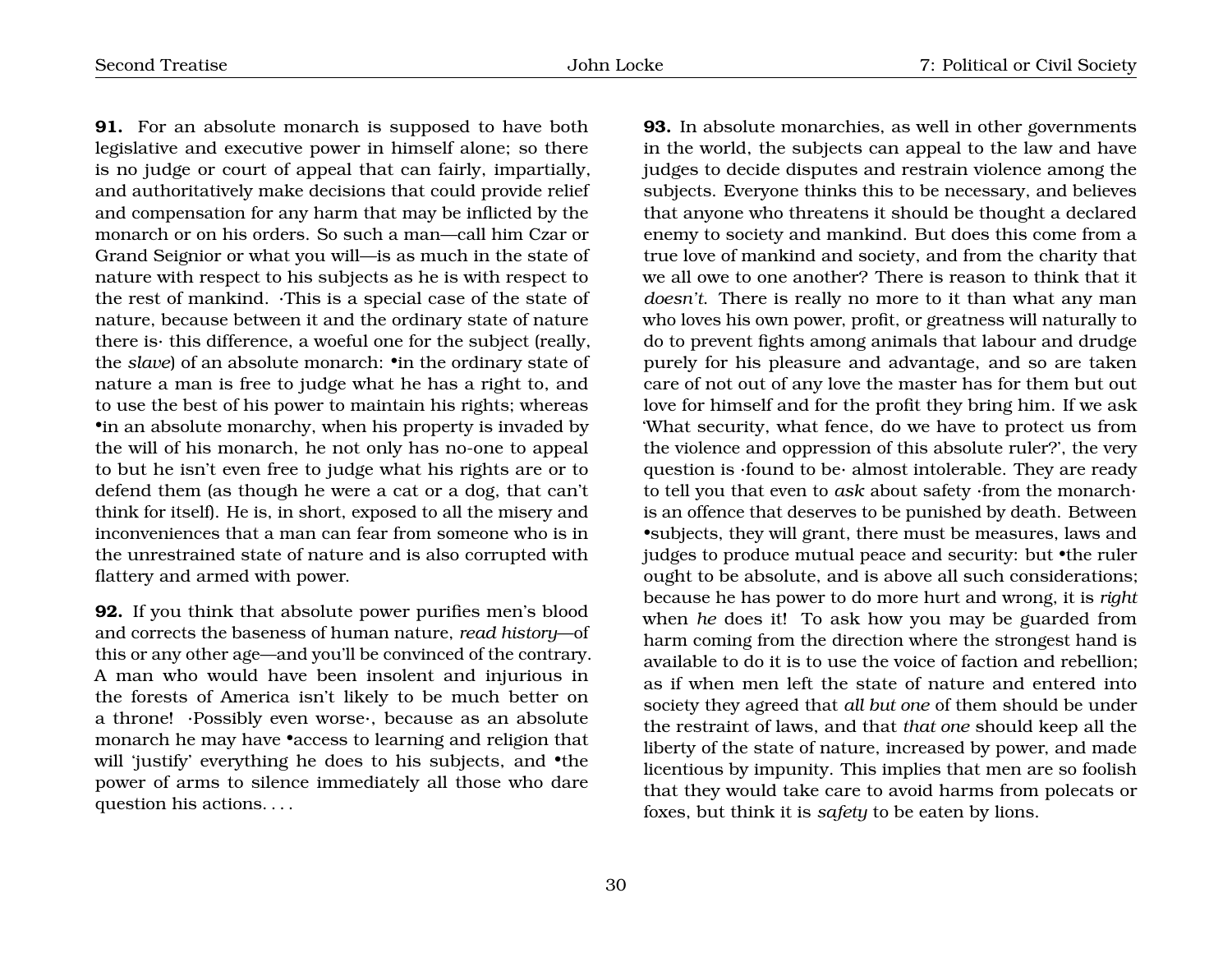**94.** But whatever may be soothingly said to confuse people's •understandings, it doesn't stop men from •feeling. And when they see that *any* man is outside the bounds of the civil society to which they belong, and that they have no appeal on earth against any harm he may do them, they are apt to •think they are in the state of nature with respect to that man, and to •take care as soon possible to regain the safety and security in civil society which was their only reason for entering into it in the first place. This holds for *any* such man, whatever his station in life—·whether he is a monarch or a street-sweeper·. In the early stages of a commonwealth it may happen (this being something I shall discuss more fully later on) that one good and excellent man comes to be pre- eminent, his goodness and virtue causing the others to defer to him as to a kind of natural authority; so that by everyone's tacit consent else he comes to be the chief arbitrator of their disputes, with no precautions taken ·against his abusing that power· except their confidence in his uprightness and wisdom. ·The story could unfold from there in the following way·. The careless and unforeseeing innocence of the first years of society—which I have been describing—establish *customs* ·of deference to one individual·; some of the successors to the first pre-eminent man are much inferior to him; but the passage of time gives authority

to customs (some say it makes then *sacred*), ·and so the custom of deference-to-one stays in place·. Eventually the people find that, although the whole purpose of government is the preservation of property, *their* property is not safe under *this* government; and they conclude that the only way for them to be safe and without anxiety—the only way for them to think they are *in* a civil society—is for the legislative power to be given to a collective body of men, call it 'senate', 'parliament', or what you will. In this way every single person—from the highest to the lowest—comes to be subject to the laws that he himself, as part of the legislature, has established. No-one has authority to take himself outside the reach of a law once it has been made; nor can anyone by any claim of superiority plead exemption from the laws, so as to license offences against it by himself or his dependents. No man in civil society can be exempted from its laws; for if *any* man can do what he thinks fit, and there is no appeal on earth for compensation or protection against any harm he may do, isn't he still perfectly in the state of nature, and so not a part or member of that civil society? The only way to avoid the answer 'Yes' is to say that the state of nature and civil society are one and the same thing, and I have never yet found anyone who is such an enthusiast for anarchy that he would affirm *that*.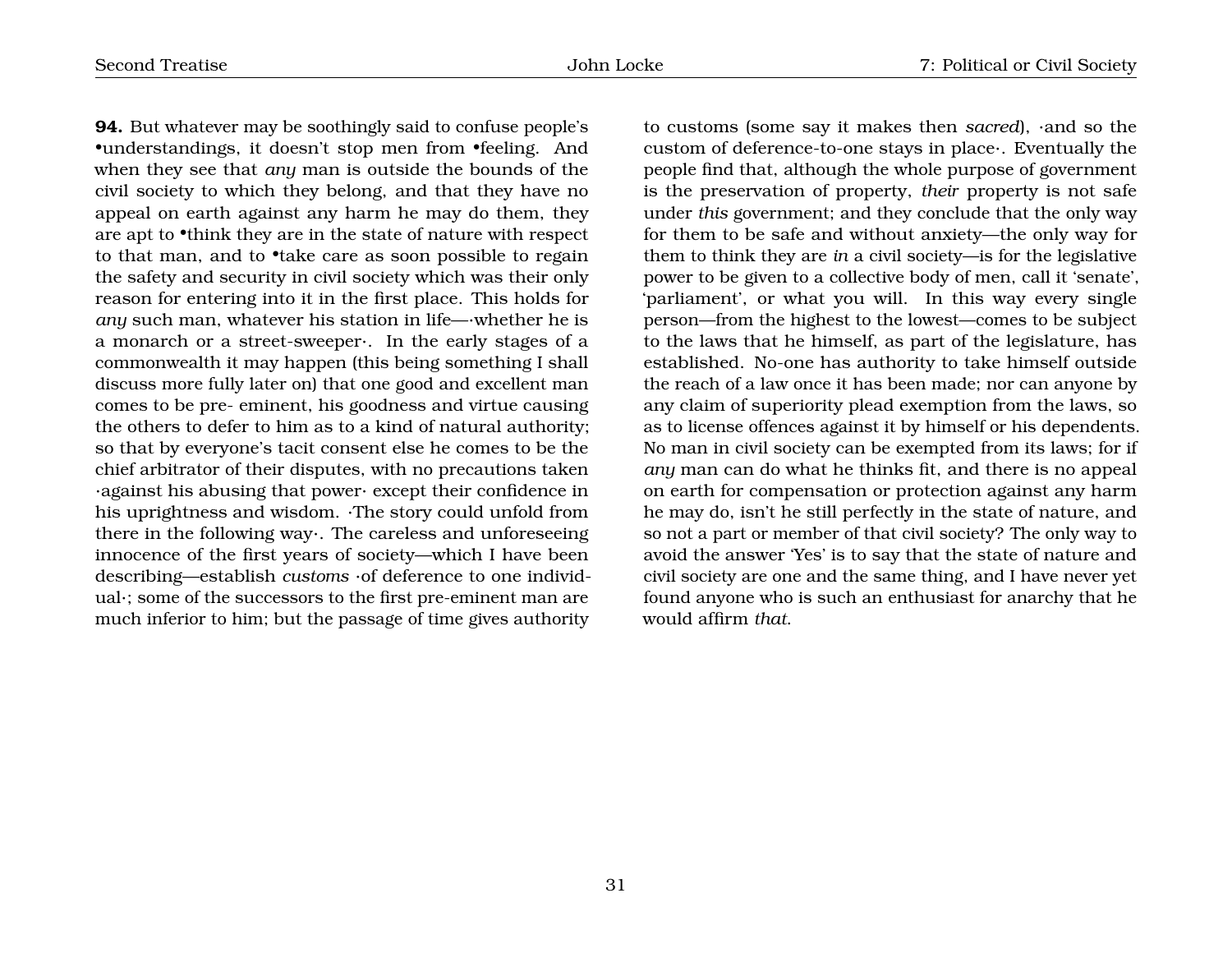# **Chapter 8: The beginning of political societies**

<span id="page-33-0"></span>**95.** Men all being naturally free, equal, and independent, no-one can be deprived of this freedom etc. and subjected to the political power of someone else, without his own consent. The only way anyone can strip off his natural liberty and clothe himself in the bonds of civil society is for him to agree with other men to unite into a community, so as to live together comfortably, safely, and peaceably, in a secure enjoyment of their properties and a greater security against outsiders. Any number of men can do this, because it does no harm to the freedom of the rest; *they* are left with the liberty of the state of nature, which they had all along. When any number of men have in this way consented to make one community or government, that immediately incorporates them, turns them into a single *body politic* in which the majority have a right to act on behalf of the rest and to bind them by its decisions. ['incorporate' comes from Latin *corpus*  $=$  'body'.]

**96.** [In this section Locke makes the point that a unified single body can move in only one way, and that must be in the direction in which 'the greater force carries it, which is the consent of the majority'. Majoritarian rule is the only possibility for united action. Locke will discuss one alternative—namely universal agreement—in section 98.]

**97.** Thus every man, by agreeing with others to make one body politic under one government, puts himself under an obligation to everyone in that society to submit to the decisions of the majority, and to be bound by it. Otherwise—that is, if he were willing to submit himself only to the majority acts that he approved of—the original compact through which he and others incorporated into one society would be meaningless; it wouldn't be a compact if it left him as free

of obligations as he had been in the state of nature. . . .

**98.** For if the consent of **•**the majority isn't accepted as the act of the whole ·body politic· and as binding on every individual, the only basis there could be for something's counting as an act of the whole would be its having the consent of •every individual. But it is virtually impossible for that ever to be had. Even with an assembly *much* smaller than that of an entire commonwealth, many will be kept from attending by ill-health or the demands of business. Add to that the variety of opinions and conflicts of interests that inevitably occur in any collection of men, and coming into society upon such terms—i.e. on the basis that the society as a whole does nothing that isn't assented to by each and every member of it—would be like Cato's coming into the theatre only to go out again. [This refers to an episode in which the younger Cato conspicuously walked out of a theatrical performance in ancient Rome, to protest what he thought to be indecency in the performance.] Such a constitution as this would give the ·supposedly· mighty Leviathan a shorter life than the feeblest creatures; it wouldn't live beyond the day it was born. [For 'Leviathan', see *Job* 41. Hobbes had adapted the word as a name for the politically organised sate.] We can't think that this is what rational creatures would *want* in setting up political societies. . . .

**99.** So those who out of a state of nature unite into a community must be understood to give up all the power required to secure its purposes to the majority of the community (unless they explicitly agree on some number greater than the majority). They achieve this simply by agreeing *to unite into one political society*; that's all the compact that is needed between the individuals that create or join a commonwealth. Thus, what begins a political society and keeps it in existence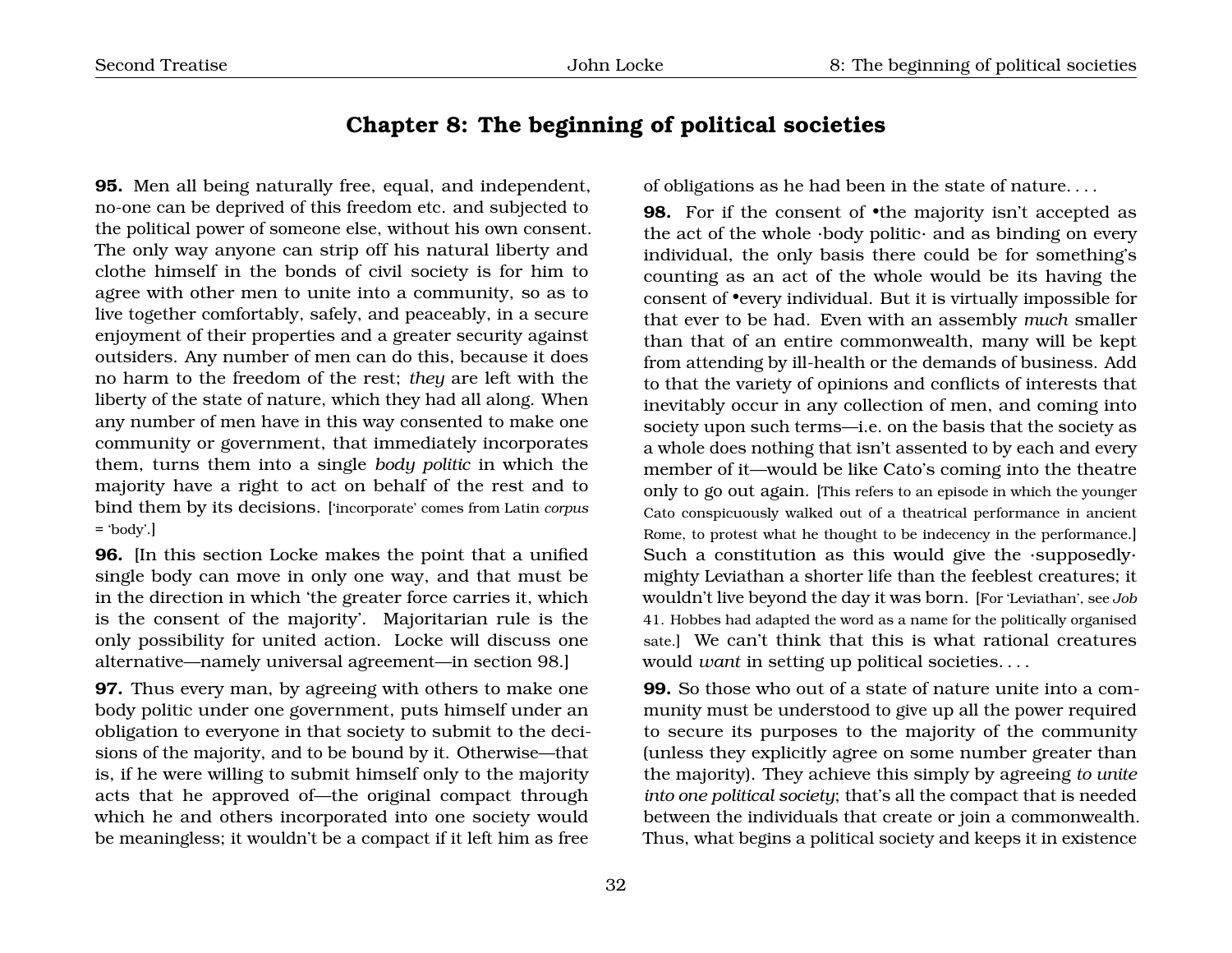is nothing but the consent of any number of free men capable of a majority [Locke's phrase] to unite and incorporate into such a society. This is the only thing that did *or could* give a beginning to any lawful government in the world.

**100.** To this I find two objections made. First,

History shows no examples of this, no cases where a group of independent and equal men met together and in this way began and set up a government.

Secondly,

It is impossible for men *rightly* to do this, because all men are born under government, and so they are bound to submit to that government and aren't at liberty to begin a new one.

·I shall discuss these in turn, giving twelve sections to the first of them·.

·THE 'HISTORY IS SILENT' OBJECTION·

**101.** Here is an answer to the first objection. It is no wonder that history gives us very little account of men living together in the state of nature. As soon as any number of men were brought together by the inconveniences of that state, and by their love of society and their lack of it, they immediately united and incorporated if they planned to continue together. If we can conclude that men never were in the state of nature because we don't hear not much about them in such a state, we can just as well conclude that the soldiers of Salmanasser or Xerxes were never children because we hear little of them before the time when they were men and became soldiers. In all parts of the world there was government before there were records; writing seldom comes in among a people until a long stretch of civil society has, through other more necessary arts ·such as agriculture and architecture·, provided for their safety, ease, and affluence. When writing does eventually come in, people begin to look into the history

of their founders, researching their origins when no memory remains of them; for commonwealths are like individual persons in being, usually, ignorant of their own births and infancies; and when a commonwealth does know something about its origins, they owe that knowledge to the records that others happen to have kept of it. And such records as we have of the beginnings of political states give no support to *paternal dominion*, except for the Jewish state, where God himself stepped in. They are all either plain instances of the kind of beginning that I have described mentioned or at least show clear signs of it.

**102.** Rome and Venice had their starts when a number of men, free and independent of one another and with no natural superiority or subjection, came together ·to form a political society·. Anyone who denies *this* must have a strange inclination to deny any evident matter of fact that doesn't agree with his hypothesis. [Locke then quotes an historian who reports that in many parts of the American continent people had lived together in 'troops' with no government at all, some of them continuing thus into Locke's time. Then:] You might object: 'Every man there was born subject to his father, or to the head of his family'; but I have already shown that the subjection a child owes to a father still leaves him free to join in whatever political society he thinks fit. But be that as it may, it is obvious that these men were actually *free*; and whatever superiority some political theorists would now accord to any of them, they themselves made no such claim; by consent they were all equal until by that same consent they set rulers over themselves. So their political societies all began from a voluntary union, and the mutual agreement of men freely acting in the choice of their governors and forms of government.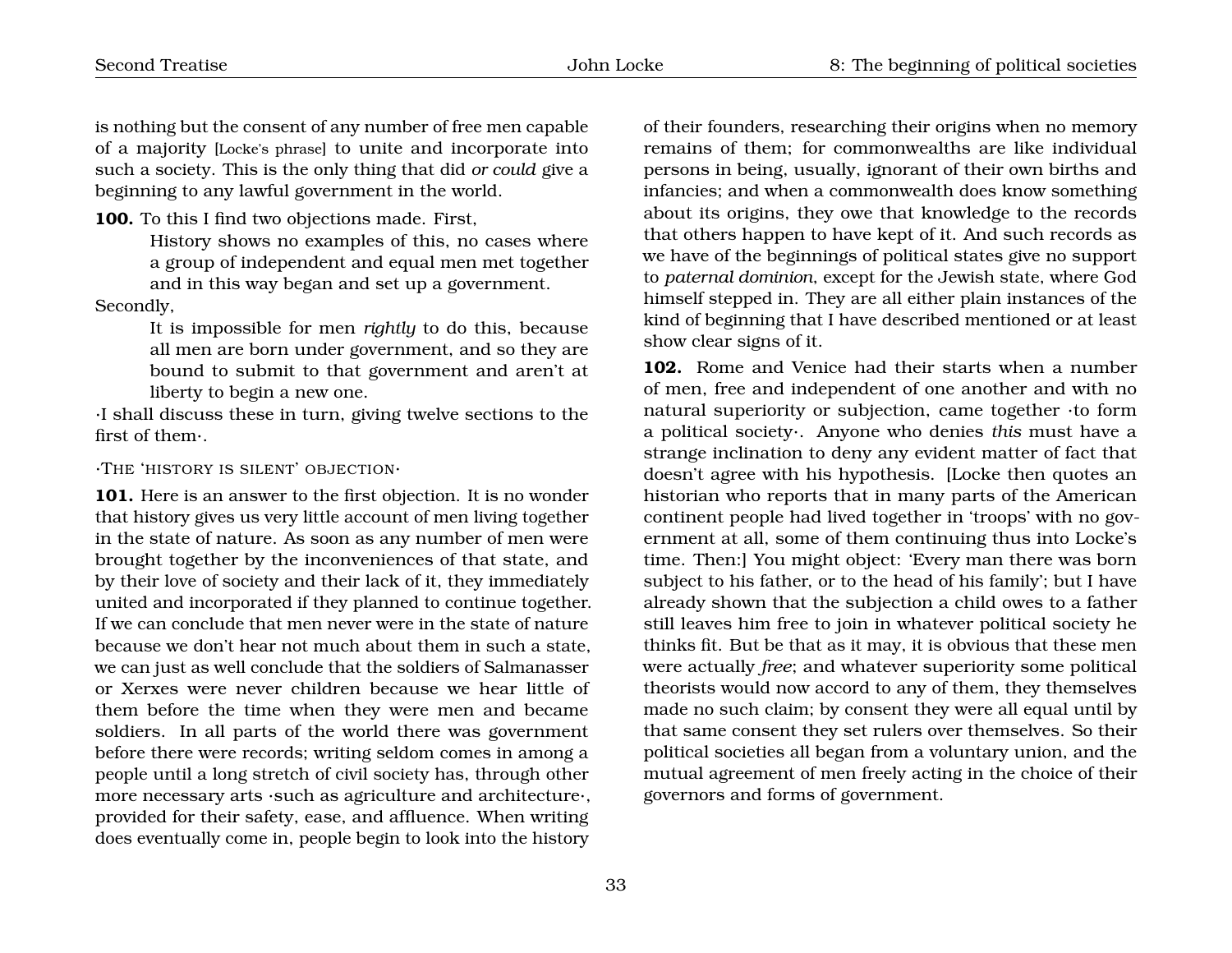**103.** [Locke gives another example: colonists from ancient Sparta. Then:] Thus I have given several historical examples of free people in the state of nature who met together, incorporated, and began a commonwealth. Anyway, if the lack of such examples *were* a good argument to show that governments couldn't have been started in this way, the defenders of the *paternal empire* ·theory of government· would do better leave it unused rather than urging it against natural liberty ·and thus against my theory·: my advice to them would be not to search too much into the origins of governments, lest they should find at the founding of most of them something very little favourable to the design *they* support and the governmental power *they* contend for. We wouldn't be running much of a risk if we said 'Find plenty of historical instances of governments begun on the basis of paternal right, and we'll accept your theory'; though really there is no great force in an argument from what •has been to what •should of right be, ·even if they had the historical premise for the argument·.

**104.** [This short section repeats the conclusion of the preceding sections.]

**105.** I don't deny that if we look back as far as history will take us into the origins of commonwealths, we shall generally find them under the government and administration of one man. Also, I am inclined to believe this:

> Where a family was numerous enough to survive on its own without mixing with others (as often happens where there is much land and few people), the government commonly began in the father. By the law of nature he had the power to punish, as he thought fit, any offences against that law; this included punishing his offspring when they offended, even after they had become adults; and it is very likely that each

submitted to his own punishment and supported the father in punishing the others when they offended, thereby giving him power to carry out his sentence against any transgression, This would in effect make him the law-maker and governor over everyone who continued to be joined up with his family. He was the most fit to be trusted; paternal affection secured their property and interest under his care; and the childhood custom of obeying him made it easier to submit to him than to anyone else. So if they had to have •one man to rule them (for government can hardly be avoided when men live together), who so likely to be •the man as their common father, unless negligence, cruelty, or some other defect of mind or body made him unfit for it?

But when •the father died and left as his next heir someone who was less fit to rule (because too young, or lacking in wisdom, courage, or the like), or when •several families met and agreed to continue together, it can't be doubted that then •they used their natural freedom to set up as their ruler the one whom they judged to be the ablest and the most likely to rule well. And so we find the people of America—ones who lived out of the reach of the conquering swords and spreading domination of the two great empires of Peru and Mexico—enjoyed their own natural freedom, ·and made their own choices of ruler·. Other things being equal, they have commonly preferred the heir of their deceased king; but when they find him to be any way weak or uncapable, they pass him over and choose the toughest and bravest man as their ruler.

**106.** So the prevalence in early times of government by one man doesn't destroy what I affirm, namely that

> the beginning of political society depends upon the individuals' consenting to create and join into one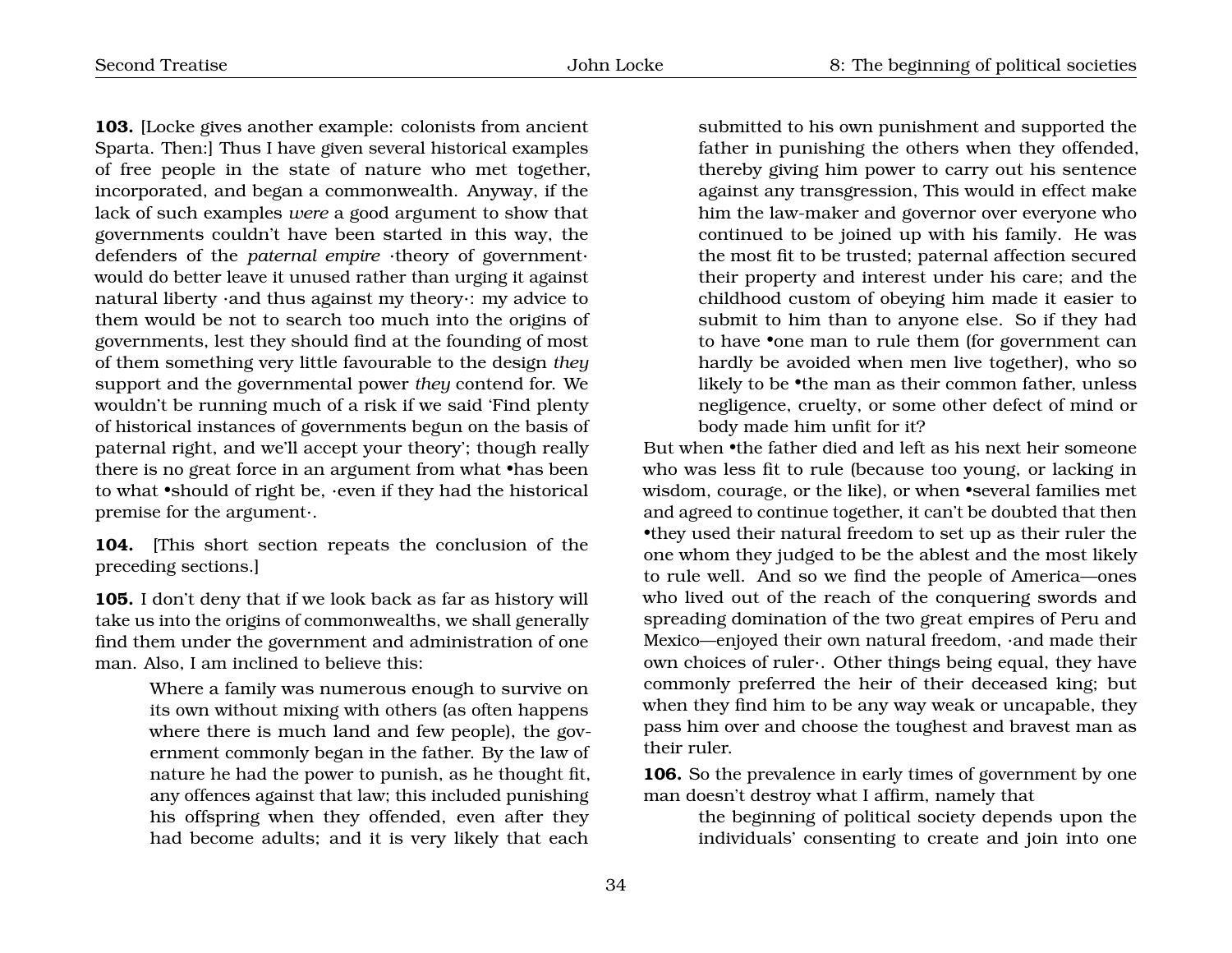society; and when they are thus incorporated they can set up whatever form of government they think fit.

But people have been misled ·by the historical records· into thinking that by nature government is monarchical, and belongs to the father. So perhaps we should consider here *why* people in the beginning generally chose this ·one-man· form ·of government·. The father's pre-eminence might explain this in •the first stages of some commonwealths, but obviously the reason why government by a single person •continued through the years was not a respect for paternal authority; since all small monarchies (and most *are* small in their early years) have at least sometimes been *elective*.

**107.** [Locke repeats the reasons given in section 105 for fathers to be accepted as rulers in the early years of a political society. Then:] Add to that a further fact:-

> Monarchy would be *simple and obvious* to men •whose experience hadn't instructed them in forms of government, and •who hadn't encountered the ambition or insolence of empire, which might teach them to beware of the. . . .drawbacks of absolute power which a hereditary monarchy was apt to lay claim to.

So it wasn't at all strange if they didn't take the trouble to think much about methods of restraining any excesses on the part of those to whom they had given authority over them, and of balancing the power of government by placing different parts of it in different hands. . . . It is no wonder that they gave themselves a form of government that was not only obvious and simple but also best suited to their present state and condition, in which they needed defence against foreign invasions and injuries more than they needed a multiplicity of laws. [Locke elaborates that last point: 'the equality of a simple poor way of living' meant that there would be few internal disputes, whereas there was always a need to be

defended against foreign attack.]

**108.** And thus we see that the kings of the Indians in America are little more than generals of their armies. They command absolutely in war, because *there* there can't be a plurality of governors and so, naturally, command is exercised on the king's sole authority; but at home and in times of peace they exercise very little power, and have only a very moderate kind of sovereignty, the resolutions of peace and war being ordinarily made either by the people as a whole or by a council. ·It is important to keep America in mind, because· America even now is similar to how Asia and Europe were in the early years when there was more land than the people could use, and the lack of people and of money left men with no temptation to enlarge their possessions of land.

**109.** And thus in Israel itself the chief business of their judges and first kings seems to have been to be leaders of their armies. [This long section backs up that claim with a number of Old Testament references, all from *Judges* and *1 Samuel*.]

**110.** So there are two ways in which a commonwealth might begin.

> •A family gradually grew up into a commonwealth, and the fatherly authority was passed on ·in each generation· to the older son; everyone grew up under this system, and tacitly submitted to it because its easiness and equality didn't offend anyone; until time seemed to have confirmed it, and made it a rule that the right to governing authority was to be hereditary. •Several families. . . .somehow came to be settled in proximity to one another, and formed a social bond; they needed a general whose conduct might defend them against their enemies in war; and so they made one man their ruler, with no explicit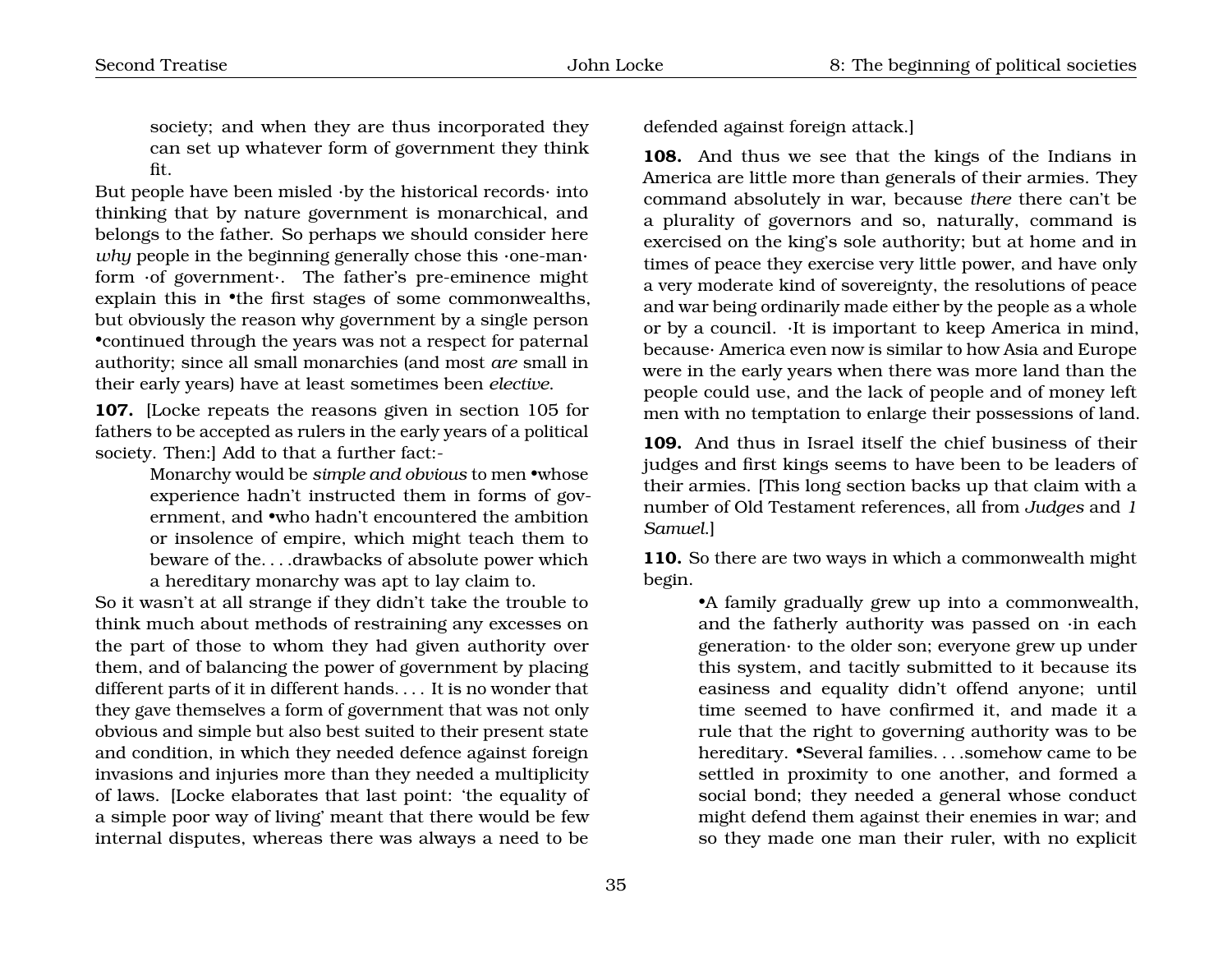limitation or restraint except what was implied by the nature of the thing [Locke's phrase] and the purposes of government. This lack of precautions reflected the great mutual confidence of the men who first started commonwealths—a product of the innocence and sincerity of that poor but virtuous age.

Whichever of those it was that first put the rule into the hands of a single person, it is certain that •when someone was entrusted with the status of rule this was for the public good and safety, and that •in the infancies of commonwealths those who had that status usually used it for those ends. If they hadn't, young societies could not have survived. . . .

**111.** That was in the golden age, before vain ambition and wicked greed had corrupted men's minds into misunderstanding the nature of true power and honour. That age had more virtue, and consequently better governors and less vicious subjects, ·than we do now·; so there was (on one side) •no stretching of powers to oppress the people, and consequently (on the other side) •no disputatious attempts to lessen or restrict the power of the government, and therefore •no contest *between* rulers and people about governors or government. In later ages, however, ambition and luxury led monarchs to retain and increase their power without doing the work for which they were given it; and led them also (with the help of flattery) to have distinct and separate interests from their people. So men found it necessary to examine more carefully the origin and rights of government; and to discover ways to restrain the excesses and prevent the abuses of the power they had put into someone's hands only for their own good, finding that in fact it was being used to hurt them. [This section has another footnote quoting Hooker.]

112. This shows us how probable it is •that people who were naturally free, and who by their own consent created a government in either of the ways I have described, generally put the rule into one man's hands and chose to be under the conduct of a single person, without explicitly limiting or regulating his power, which they entrusted to his honesty and prudence. And •that they did this without having *dreamed* of monarchy being 'by divine right' (which indeed no-one heard of until it was revealed to us by the theological writers of recent years!), and without treating paternal power as the foundation of all government. What I have said ·from section 101 up to here· may suffice to show that as far as we have any light from history we have reason to conclude that all peaceful beginnings of government have been laid in the consent of the people. I say 'peaceful' because I shall have to deal later with *conquest*, which some regard as a way for governments to begin.

·THE 'BORN UNDER GOVERNMENT' OBJECTION·

**113.** The other objection I find urged against my account of how political societies begin—·see section 100·—is this:

> All men are born under some government or other, so it is impossible for anyone to be at liberty to unite with others to begin a new government; impossible, anyway, to do this *lawfully*.

If this argument is sound, how did there come to be so many lawful monarchies in the world? To someone who accepts the argument I say: Show me any one man in any age of the world who was free to begin a lawful monarchy, and I'll show you ten other free men who were at liberty, at that time, to unite and begin a new government of some form or other. For it can be demonstrated that if *someone* who was born under the dominion of someone else can be free enough to ·come to· have a right to command others in a new and distinct empire,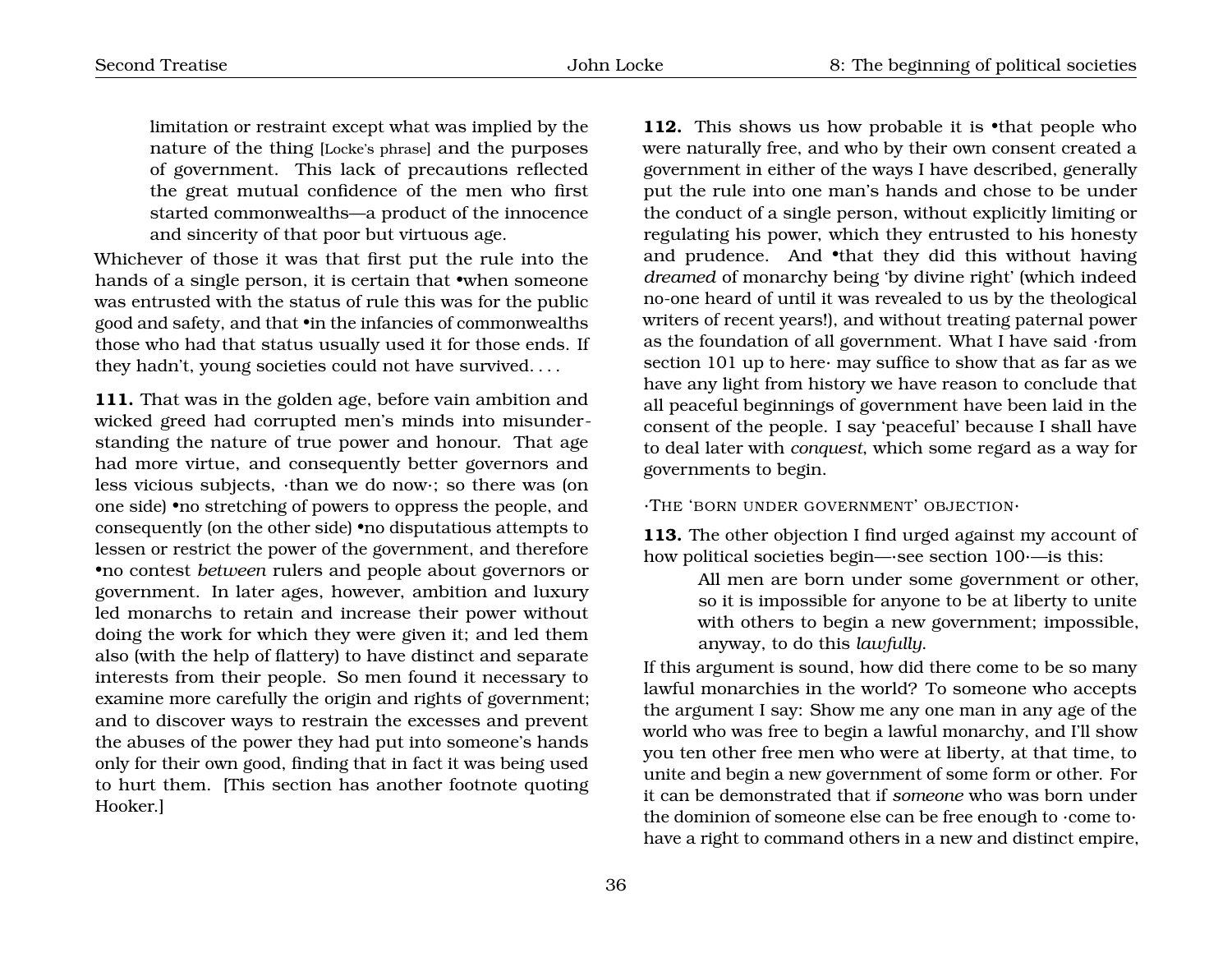*everyone* who is born under the dominion of someone else can have that same freedom to become a ruler, or subject, of a distinct separate government. And so according to this line of thought, either •all men, however born, are free, or •there is only one lawful monarch, one lawful government, in the world. In the latter case, all that remains for my opponents to do is to *point him out*; and when they have done that I'm sure that all mankind will easily agree to obey him!

**114.** This is a sufficient answer to their objection; it shows that the objection makes as much trouble for their position as it does for the one they are opposing. Still, I shall try to reveal the weakness of their argument a little further. They say:

> All men are born under some government and therefore can't be at liberty to begin a new one. Everyone is born a subject to his father, or his king, and is therefore perpetually a subject who owes allegiance to someone.

It is obvious mankind has never admitted or believed that any natural subjection that they were born into without their own consent, whether to father or to king, made them *subjects* ·for the rest of their lives· and did the same to their heirs. **115.** For history, both religious and secular, is full of

examples of men removing themselves and their obedience from the jurisdiction they were born under and from the family or community they grew up in, and setting up new governments in other places. That was the source of all the numerous little commonwealths in the early years: they went on multiplying as long as there was room enough for them, until the stronger or luckier swallowed the weaker; and then those large ones in turn broke into pieces which became smaller dominions. Thus history is full of testimonies against *paternal sovereignty*, plainly proving that what made

governments in the beginning was *not* a natural right of the father being passed on to his heirs. If that *had* been the basis of government, there couldn't possibly have been so many little kingdoms. There could only have been *one universal monarchy* unless men had been free to choose to separate themselves from their families and whatever kind of government their families had set up for themselves, and to go and make distinct commonwealths and other governments.

**116.** This has been the practice of the world from its first beginning to the present day. Men who are now born under constituted and long-standing political states, with established laws and set forms of government, are no more restricted in their freedom by that fact about their birth than they would be if they had been born in the forests among the ungoverned inhabitants who run loose there. Those who want to persuade us that by being born under a government we are naturally subject to it. . . .have only one argument for their position (setting aside the argument from paternal power, which I have already answered), namely: our fathers or ancestors gave up their natural liberty, and thereby bound up themselves *and their posterity* to perpetual subjection to the government to which they themselves submitted. . . . But no-one can by any compact whatever bind his children or posterity; for when his son becomes an adult he is altogether as free as the father, so an act of the father can no more give away the liberty of the son than it can give away anyone else's liberty. A father can indeed attach conditions to the inheritance of his land, so that the son can't have possession and enjoyment of possessions that used to be his fathers unless he becomes ·or continues to be· a subject of the commonwealth to which the father used to belong. Because that estate is the father's property, he can dispose of it in any way he likes.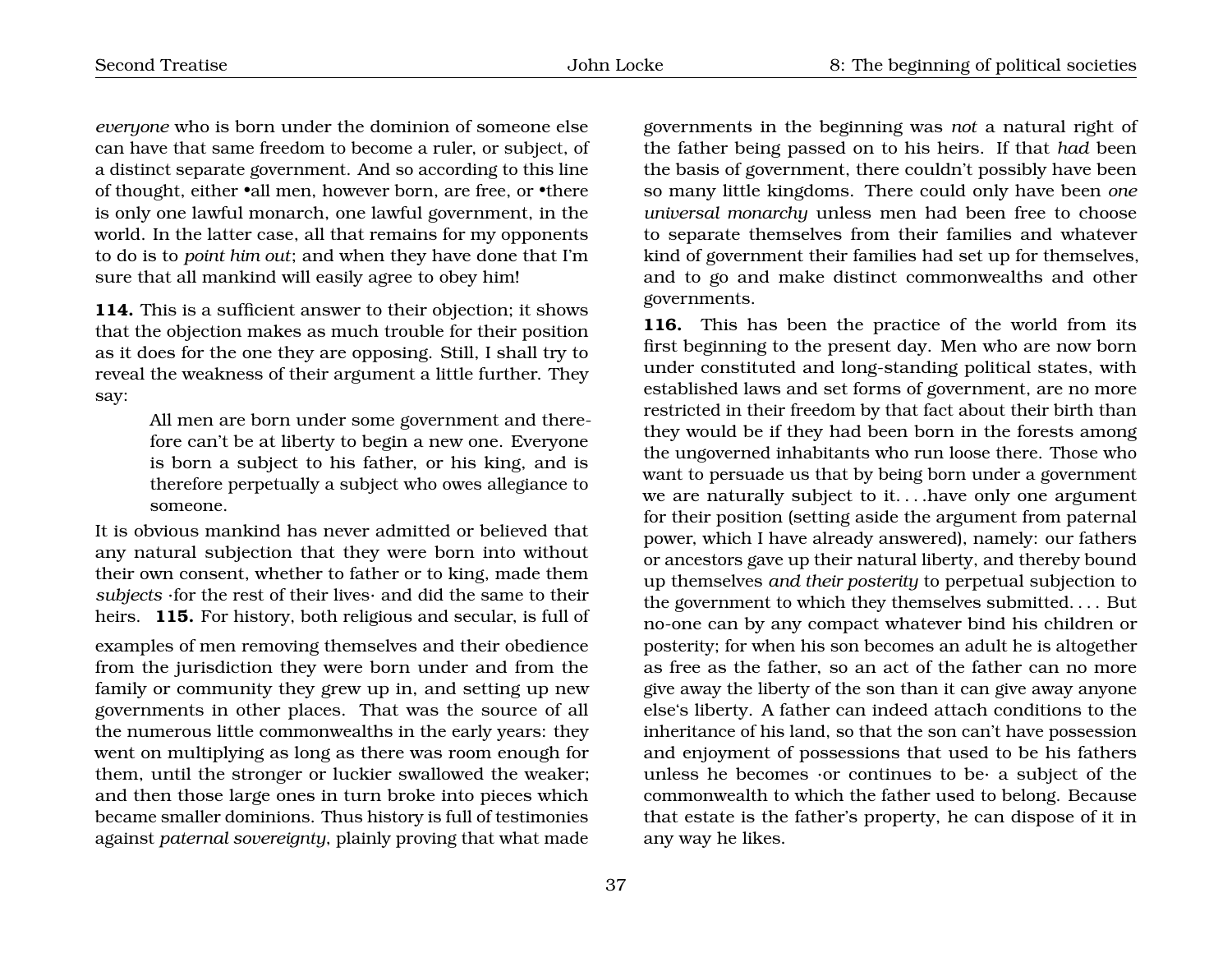117. This has led to a widespread mistake concerning political subjection·. Commonwealths don't permit any part of their *land* to be dismembered, or to be enjoyed by any but their own members; so a son can't ordinarily enjoy the possessions—·mainly consisting of land·—of his father except on the terms on which his father did, namely becoming ·by his own consent· a member of that society; and that immediately subjects him to the government he finds established there, just as much as any other subject of that commonwealth. So free men who are born under government *do* give their consent to it, ·doing this through the inheritance of land·; but they do this one by one, as each reaches the age ·at which he can inherit·, rather than doing it as group, all together; so people don't notice this, and think that consent isn't given at all or isn't necessary; from which they infer that they are *naturally subjects* just as they are *naturally men*.

**118.** But clearly that isn't how governments themselves understand the matter: they don't claim that the power they had over the father gives them power over the son, regarding children as being their subjects just because their fathers were so. If a subject of England has a child by an English woman in France, whose subject is the child? Not the king of England's; for he must *apply* to be accounted an Englishman. And not the king of France's; for •his father is at liberty to bring him out of France and bring him up anywhere he likes; and anyway •who ever was judged as a traitor (or deserter) because he left (or fought against) a country in which he was born to parents who were foreigners there? It is clear, then, from the practice of governments themselves as well as from the law of right reason, that a child at birth is not a subject of any country or government. He is under his father's tuition and authority until he reaches the age of discretion; and then he is free to choose what government

he will put himself under, what body politic he will unite himself to. . . .

**119.** I have shown that every man is naturally free, and that nothing can make him subject to any earthly power except his own consent. That raises the question: What are we to understand as a sufficient declaration of a man's consent—·sufficient, that is·, to make him subject to the laws of some government? The common distinction between *explicit* and *tacit* consent is relevant here. Nobody doubts that an •explicit consent of a man entering into a society makes him perfectly a member of that society, a subject of that government. Our remaining question concerns •tacit consent: What counts as tacit consent, and how far does it bind? That is: What does a man have to do to be *taken to have* consented to be subject of a given government, when he hasn't explicitly given such consent? I answer:

> If a man owns or enjoys some part of the land under a given government, *while that enjoyment lasts* he gives his tacit consent to the laws of that government and is obliged to obey them. [See the explanation of 'enjoyment' in section 31.] This holds, whether •the land is the owned property of himself and his heirs for ever, or •he only lodges on it for a week. It holds indeed if •he is only travelling freely on the highway; and in effect it holds as long as •he is merely *in* the territories of the government in question.

**120.** To understand this better, consider how *•land comes* within the reach of governments. When a man first incorporates •himself into any commonwealth he automatically brings with him and submits to the community •the possessions that he does or will have (if they don't already belong to some other government). ·Why? Well·, suppose it is wrong, and that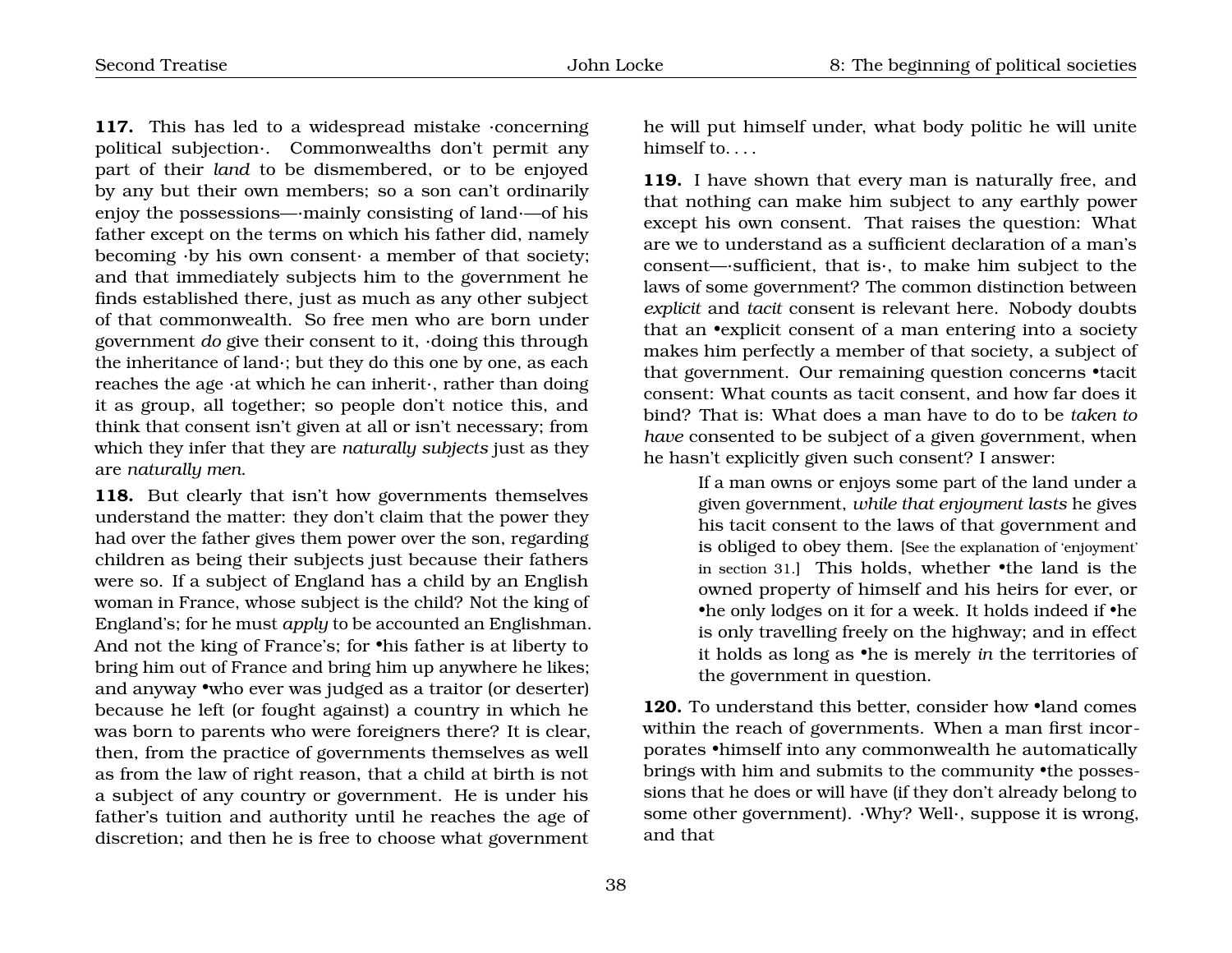someone could enter with others into society for securing and regulating property, while assuming that his land, his ownership of which is to be regulated by the laws of the society, should be exempt from the jurisdiction of the government to which he himself is subject.

This is an outright contradiction! So the act through which a person unites •himself—his previously free self—to any commonwealth also unites •his possessions—his previously free possessions—to that commonwealth. Both of them, the person and his possessions, are subject to the government and dominion of that commonwealth for as long as it exists. From that time on, therefore, anyone who comes to enjoy that land—whether through inheritance, purchase, permission, or whatever—must take it with the condition it is already under, namely, submission to the government of the commonwealth under whose jurisdiction it falls.

**121.** ·So much for •land; now for •the users of land ·. If a land-owner hasn't actually incorporated himself in the society ·of the commonwealth whose domain includes the land in question·, the government ·of that commonwealth· has direct jurisdiction only over *the land*; its jurisdiction reaches as far as *the land-owner* only when and to the extent that he lives on his land and enjoys it. The political obligation that someone is under by virtue of his enjoyment of his land begins and ends with the enjoyment. So •if a land-owner who has given only this sort of *tacit* consent to the government wants to give, sell, or otherwise get rid of his land, he is at liberty to go and incorporate himself into some other commonwealth, or to agree with others to begin a new one in any

part of the world that they can find free and unpossessed. In contrast with that, if •someone has once by actual agreement and an explicit declaration given his consent to belonging to some commonwealth, he is perpetually and irrevocably obliged to continue as its subject; he can never be again in the liberty of the state of nature—unless through some calamity the government in question •comes to be dissolved, or by some public act •cuts him off from being any longer a member of that commonwealth.

**122.** But submitting to the laws of a country, living quietly and enjoying privileges and protection under them, doesn't make a man a *member* of that society; all it does is to give him *local* protection from, and oblige him to pay *local* homage to, the government of that country. This doesn't make him a member of that society, a perpetual subject of that commonwealth, any more than you would become subject to me because you found it convenient to live for a time in my household (though while you were there you would be obliged to comply with the laws and submit to the government that you found there). And so we see that foreigners who live all their lives under another government, enjoying the privileges and protection of it, don't automatically come to be subjects or members of that commonwealth (though they are bound, ·by positive law and· even in conscience, to submit to its administration, just as its subjects or members are). Nothing can make a man a subject except his actually entering into the commonwealth by positive engagement, and explicit promise and compact.—-That is what I think regarding the beginning of political societies, and the consent that makes one a member of a commonwealth.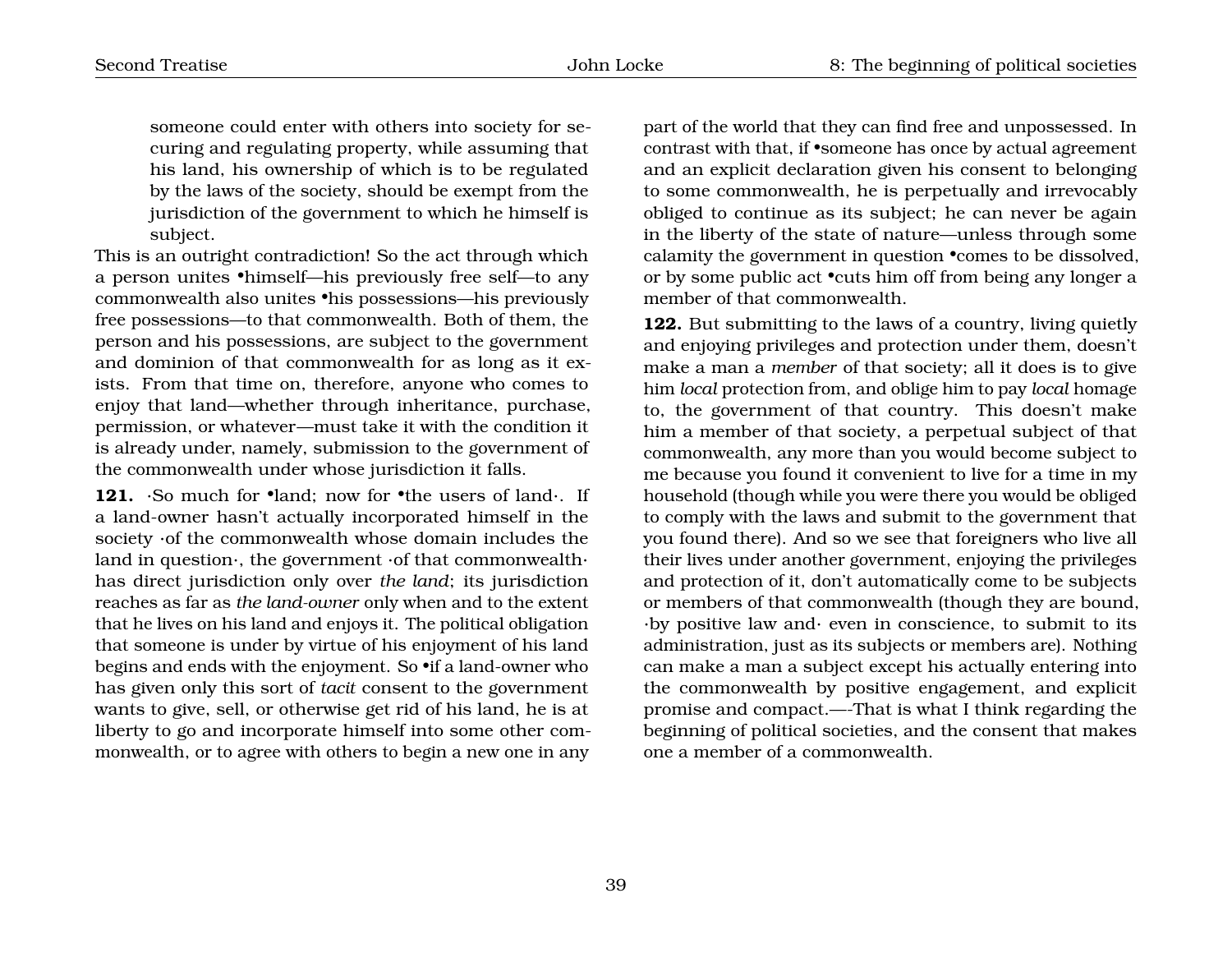# **Chapter 9: The purposes of political society and government**

**123.** If man in the state of nature is as free as I have said he is—if he is absolute lord of his own person and possessions, equal to the greatest and subject to nobody—why will he part with his freedom? Why will he give up this lordly status and subject himself to the control of someone else's power? The answer is obvious:

> Though in the state of nature he has an unrestricted right to his possessions, he is far from assured that he will be able to get the *use* of them, because they are constantly exposed to invasion by others. All men are kings as much as he is, every man is his equal, and most men are not strict observers of fairness and justice; so his hold on the property he has in this state is very unsafe, very insecure. This makes him willing to leave a state in which he is very free, but which is full of fears and continual dangers; and not unreasonably he looks for others with whom he can enter into a society for the mutual preservation of their •lives, •liberties and •estates, which I call by the general name •'property'. (The others may be ones who are already united in such a society, or ones who would like to be so united.)

**124.** So the great and chief purpose of men's uniting into commonwealths and putting themselves under government is *the preservation of their property*. The state of nature lacks many things that are needed for this; ·I shall discuss three of them·. First, The state of nature lacks •an established, settled, known law, received and accepted by common consent as the standard of right and wrong and as the common measure to decide all controversies. What about the law of nature? Well, it is plain and intelligible to all reasonable

creatures; but men are biased by self-interest, as well as ignorant about the law of nature because they don't study it; and so they aren't apt to accept it as a law that will bind them if it is applied to their particular cases.

**125.** Secondly, the state of nature lacks •a known and impartial judge, with authority to settle all differences according to the established law. In that state everyone is both judge and enforcer of the law of nature, ·and few men will play either role well·. Men are partial to themselves, so that passion and revenge are very apt to carry them too far, and with too much heat, in their own cases; and their negligence and lack of concern will make them remiss in other men's cases.

**126.** Thirdly, the state of nature often lacks •a power to back up and support a correct sentence, and to enforce it properly. People who have committed crimes will usually, if they can, resort to *force* to retain the benefits of their crime; ·this includes using force to resist punishment·; and such resistance often makes the punishment dangerous, even destructive, to those who try to inflict it.

**127.** Thus mankind are in poor shape while they remain in the state of nature—despite all their privileges there—so that they are quickly driven into society. That is why we seldom find any number of men living together for long in this state. The drawbacks it exposes them to. . . .make them take refuge under the established laws of government, and seek there to preserve their property. This is what makes each one of them so willingly give up his power of punishing, a power then to be exercised only by whoever is appointed to that role, this being done by whatever rules are agreed on by the community or by those whom they have authorized to draw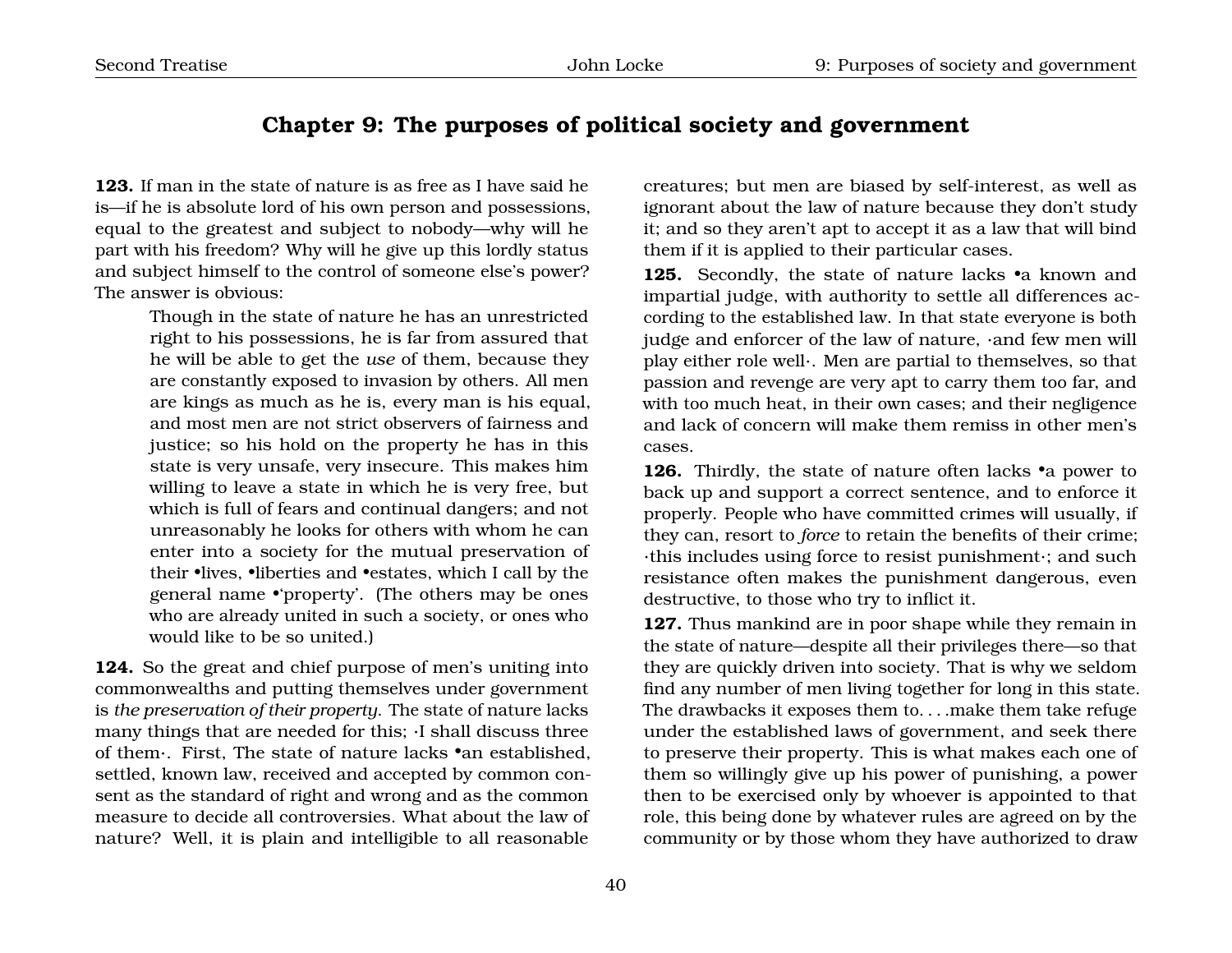up the rules for them. This is the basic cause, as well as the basic justification, for the legislative and executive powers ·within a government· as well as for the governments and societies themselves.

**128.** For in the state of nature a man has, along with his liberty to enjoy innocent delights, two powers. The first is to do whatever he thinks fit for the preservation of himself and of others, so far as the law of nature permits. This law makes him and all the rest of mankind into one community, one society, distinct from all other creatures. And if it weren't for the corruption and viciousness of degenerate men, there would be no need for any other law—no need for men to separate from this great •natural community and by •positive agreements combine into separate smaller associations. [See the explanation of 'positive' on page 3.] The other power a man has in the state of nature is the power to punish crimes committed against the law of nature. He gives up both these powers when he joins in a particular politic society—a *private* one, so to speak—and brings himself into any commonwealth, separate from the rest of mankind.

**129.** The first power. . . .he gives up to be regulated by laws made by the society, so far as is required for the preservation of himself and the rest of the society. Such laws greatly restrict the liberty he had under the law of nature.

**130.** Secondly, he wholly gives up the power of punishing; the natural force that he could use for punishment in the state of nature he now puts at the disposal of the executive power of the society. Now that he is in a new state, in which

he will enjoy many advantages from the labour, assistance, and society of others in the same community, as well as protection from the strength of the community as a whole,

he must also ·give up something. For·

he will have to part with as much of his natural freedom to provide for himself as is required for the welfare, prosperity, and safety of the society.

As well as being necessary, this is *fair*, because the other members of the society are doing the same thing.

**131.** But though men who enter into society give up the equality, liberty, and executive power they had in the state of nature. . . .each of them does this only with the intention of *better* preserving himself, his liberty and property (for no rational creature can be thought to change his condition intending to make it *worse*). So the power of the society or legislature that they create can never be supposed to extend further than the common good. It is obliged to secure everyone's property by providing against the three defects mentioned above ·in sections 124-6·, the ones that made the state of nature so unsafe and uneasy. Whoever has the legislative or supreme power in any commonwealth, therefore, is bound **(1)** to govern by established standing laws, promulgated and known to the people (and not by on-the-spot decrees), with unbiased and upright judges appointed to apply those laws in deciding controversies; and **(2)** to employ the force of the community •at home only in the enforcement of such laws, or •abroad to prevent or correct foreign injuries and secure the community from attack. And all this is to be directed to the peace, safety, and public good of the people, and to nothing else.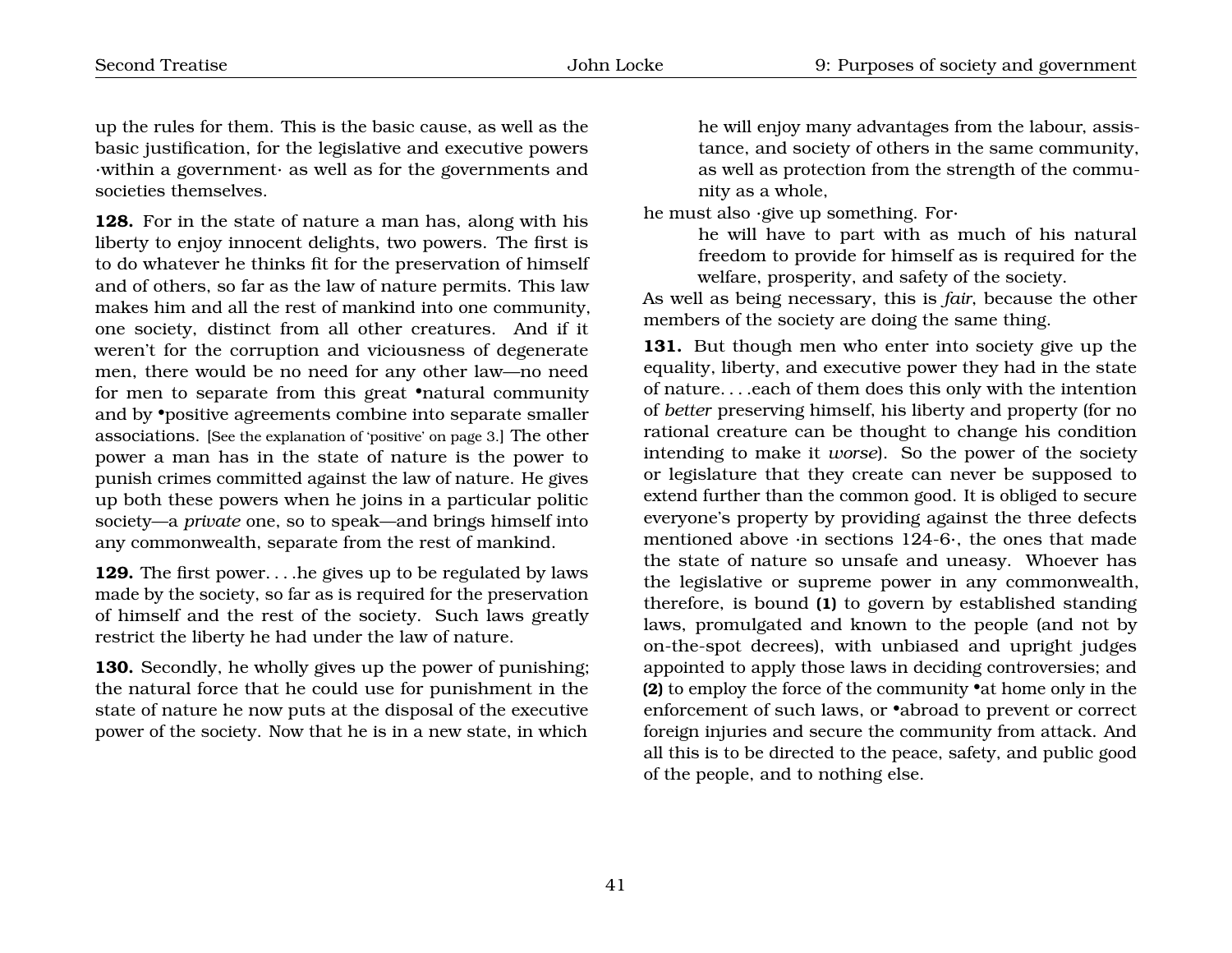# **Chapter 10: The forms of a commonwealth**

**132.** When men first unite into a society, a majority of them naturally have (as I have shown) the whole power of the community, and may employ all that power in making laws for the community from time to time, and enforcing those laws through officials whom they have appointed. When that happens, the form of the government is a thorough **democracy**. Or they may put the law-making power into the hands of a select few, and their heirs or successors; and then the government is an **oligarchy**. If they put the power into the hands of one man, their government is a **monarchy**. (If the power is given to that man and his heirs, it is an hereditary monarchy: if to him only for life, with them retaining the power to nominate a successor, it is an elective monarchy.) Out of these ·possibilities· a community may make compounded and mixed forms of government if they see fit to do so. And if the majority first give the legislative power to one or more persons for their lifetimes or for some stipulated period, taking the supreme power back after that time has elapsed, *then* the community may dispose of it in any way they please, and so set up a new form of government.

For the form of government depends on where the supreme power is placed; and the supreme power is the legislative power. (If it weren't, legislation would be in the hands of some less-than-supreme power, which as a legislator would be in a position to *prescribe* to whoever had the supreme power; and that doesn't make sense.)

133. I use 'commonwealth' throughout this work to mean (not a democracy or any other specific form of government, but ·more generally·) any •independent community—·that is, any community •that is not part of a larger political community·. The Latin word for this was *civitas*, for which the best English translation is 'commonwealth'. Used correctly, it expresses such a society of men, which 'community' and 'city' in English do not—for there may be subordinate *communities* under a ·single· government, and we use '*city*' to mean something quite different from 'commonwealth'. So please let me avoid ambiguity by using the word 'commonwealth' in the sense I have explained, the sense in which I find it used by King James I—what I think to be its *genuine* sense. If you don't like it, feel free to substitute something else.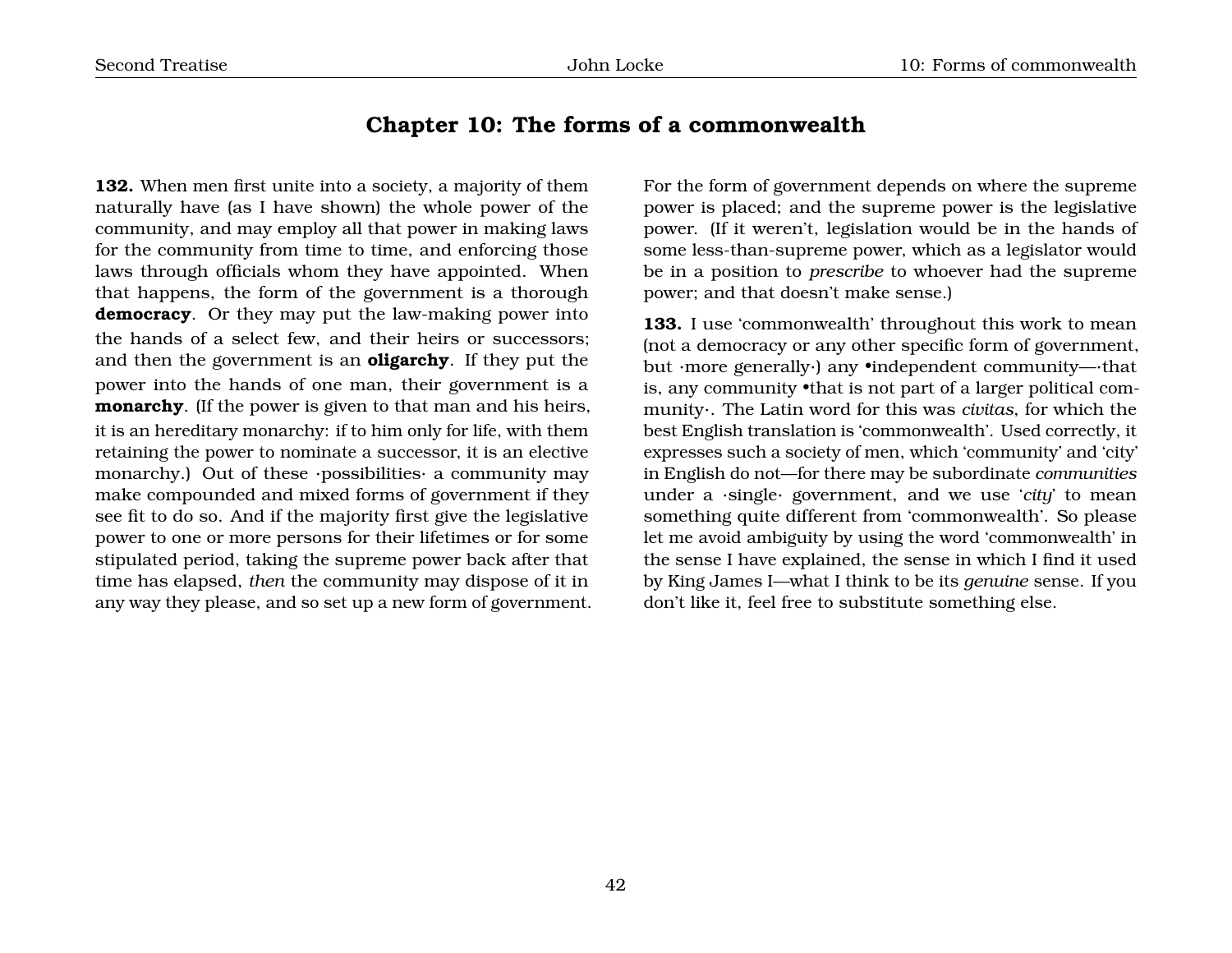## **Chapter 11: The extent of the legislative power**

[Locke's usual meaning for the word 'arbitrary', explained at the end of section 22, is at work in this and the next few chapters; but sometimes he seems rather to use the word in its now-current stronger sense of 'decided for no reason' or 'decided on a whim' or the like. The older, weaker sense is at work in section 135; the stronger sense seems to be involved in section 136, at least at its start. Sometimes, as at the start of section 137, it isn't clear which sense is involved.]

134. The great •purpose for which men enter into society is •to be safe and at peace in their use of their property; and the great •instrument by which this is to be achieved is •the laws established in that society. So the first and fundamental *positive* law of any commonwealth is the establishing of the legislative power; and the first and fundamental *natural* law—which should govern even the legislature itself—is the preservation of the society and (as far as the public good allows it) the preservation of every person in it.

> This legislature is not only the supreme power of the commonwealth, but is sacred and unalterable in the hands in which the community have placed it; and no other person or organisation, whatever its form and whatever power it has behind it, can make edicts that have the force of law and create obligations as a law does unless they have been permitted to do this by the legislature that the public has chosen and appointed.

Without this, the law would lack something that it absolutely must have if it is to *be* a law, namely *the consent of the society*. Nobody has power to subject a society to laws except with the society's consent and by their authority; and therefore all the obedience that anyone can owe, even under the most solemn obligations, ultimately terminates in [Locke's three words] this supreme power—·the legislature of

the commonwealth·—and is governed by the laws it enacts. No oaths to any foreign power, or any subordinate power in a man's own commonwealth, can free him from his obedience to the legislature.... [This section has a long footnote, quoting two confirmatory passages from Hooker. The next two sections have one such footnote each.]

**135.** Though the legislature (whether one person or more, whether functioning intermittently or continuously at work) is the supreme power in every commonwealth, ·there are four important things to be said about what it may *not* do. I shall present one right away, the second in sections 136-7, the third in 138-40, the fourth in  $141$ .

First, it doesn't and can't possibly have absolutely arbitrary power over the lives and fortunes of the people. For the legislative power is simply the combined power of every member of the society, which has been handed over to the person or persons constituting the legislature; there can't be *more* of this power than those people had in the state of nature before they entered into society and gave their power to the community. Nobody can transfer to someone else more power than he has himself; and nobody has an absolute arbitrary power to destroy his own life, or take away someone else's life or property. . . . A man in the state of nature has no arbitrary power over the life, liberty, or possessions of someone else; he has only as much ·freedom or moral power· as the law of nature gave him for the preservation of himself and everyone else; this is all ·the power· he has, so it is all he can give up to the commonwealth and thus to the legislature; so the legislature can't have more than this. The outer limit of its power is set by the good of the society as a whole. It is a power whose only purpose is preservation, and therefore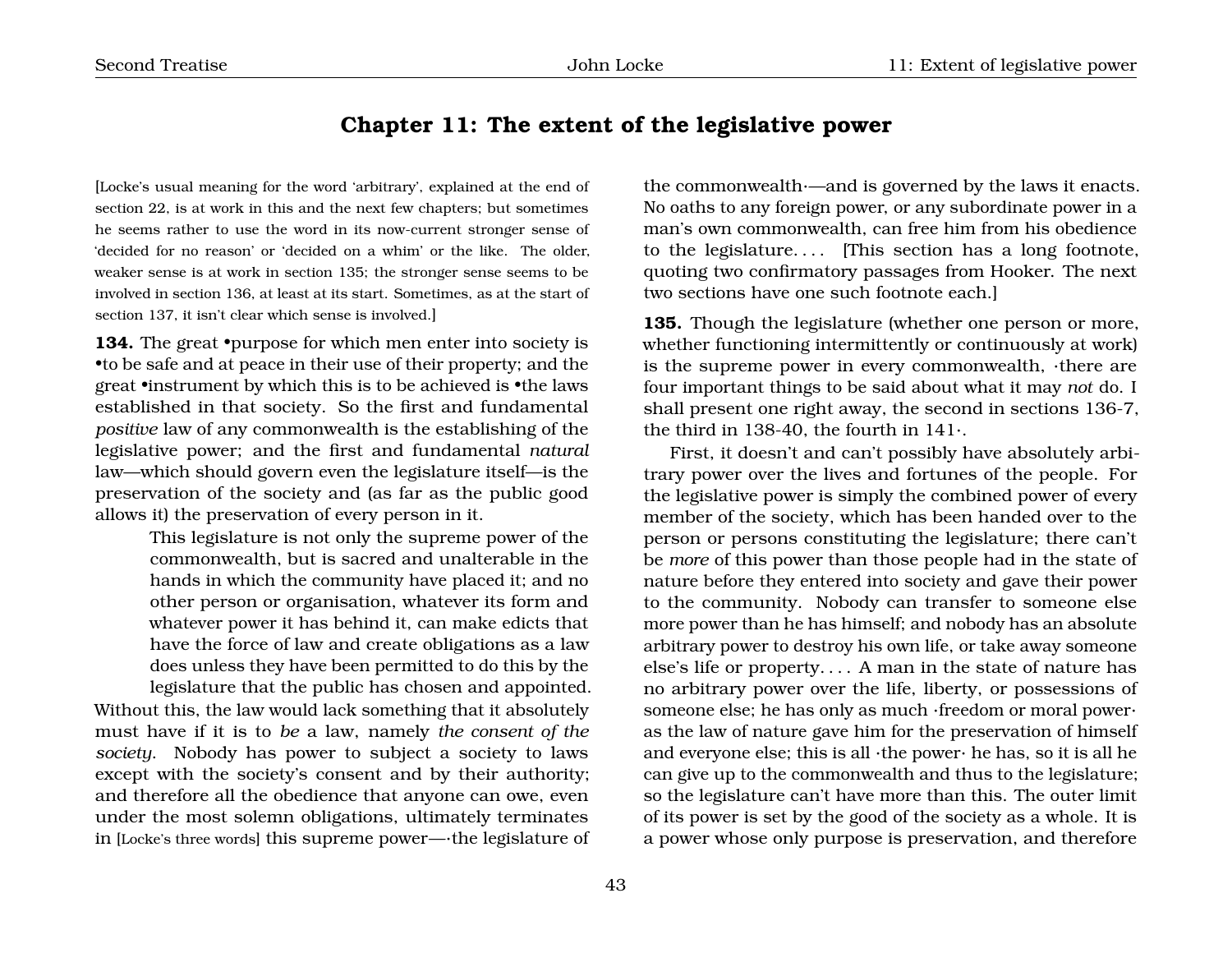the legislature can never have a right to destroy, enslave, or deliberately impoverish the subjects. The obligations of the law of nature don't cease in society; in many cases indeed they pull in tighter there, with human laws enforcing them and punishing breaches of them. Thus the law of nature stands as an eternal rule to all men, legislators as well as others. The rules that legislators make for other men's actions. . . .must conform to the law of nature, which is a declaration of the will of God. The fundamental law of nature enjoins the preservation of mankind, and no human sanction can be valid against it.

**136.** Secondly, the legislature or supreme authority cannot give itself a power to rule by sudden, arbitrary decrees. It is bound to dispense justice and decide the rights of the subject by published standing laws, and known authorized judges. The law of nature is unwritten, and thus can be found only in the minds of men; so when people mis-state or mis-apply it (whether through passion or through self-interest) it is hard to convince them they are wrong when there isn't an established judge ·to appeal to·. For this reason, the law of nature doesn't serve as well as it should to determine the rights and protect the properties of those who live under it, especially where everyone is judge, interpreter, and enforcer of it too, even in his own case. . . . To avoid these drawbacks which disorder men's property in the state of nature, men unite into societies so as to have •the united strength of the whole society to secure and defend their properties, and have •standing rules to hold the society together, rules that let everyone know what is *his*. . . .

**137.** Absolute arbitrary power [section 135] and governing without settled standing laws [section 136] are both inconsistent with the purposes of society and government. Men wouldn't quit the freedom of the state of nature for a governed

society, and tie themselves up under it, if it weren't to preserve their lives, liberties and fortunes with help from stated rules of right and property. It can't be thought that they should intend to give to anyone an absolute arbitrary power over their persons and estates, and strengthen the law-officer's hand so that he could do anything he liked with them. This would be putting themselves into a condition *worse* than the state of nature, in which they were free to defend their right against harm from others, and [now Locke's exact words to the end of the sentence] were upon equal terms of force to maintain it, whether invaded by a single man or by many in combination. In contrast with that, if they gave themselves up to the absolute arbitrary power and will of a legislator, they would be disarming themselves and arming someone else to prey on them as he chose. It is much worse to be exposed to the arbitrary power of one man who has the command of 100,000 than to be exposed to the arbitrary power of 100,000 single men; because someone's having 100,000 men under his command is no guarantee that his *will*, as distinct from his *force*, is any better than anyone else's. And therefore, whatever the form of the commonwealth, its ruling power ought to govern by laws that have been published and taken in, and not by spur-of-the-moment dictates and frivolous decisions. . . . This achieves two things. **(1)** The people know their duty, and are safe and secure within the limits of the law. **(2)** The rulers are kept within their bounds, and are not tempted by their power to misuse it, using it for purposes and by means that they •don't want the public to know and •wouldn't willingly own up to.

**138.** Thirdly, the supreme power can't take from any man any part of his property without his consent. What men enter into societies with governments *for* is the •preservation of their property; so it would be a gross absurdity to have a government that •deprived them of that very property! So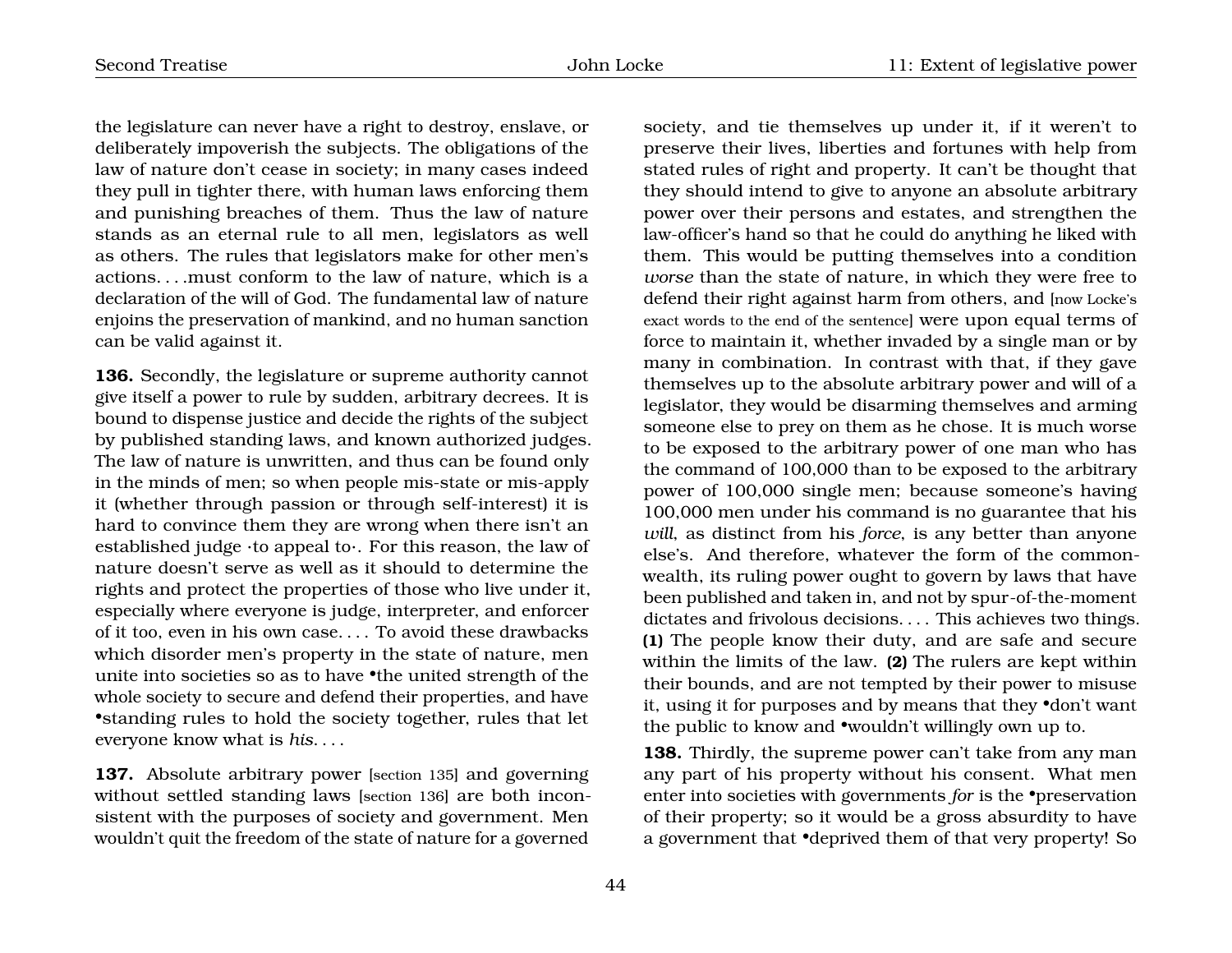men in society

have property,

which means that

•they have such a right to the goods that are theirs according to the law of the community, and •nobody has a right to take any part of those goods from them without their own consent.

Without that second clause they would have no *property* at all; for something isn't really my property if someone else can rightfully take it from me against my will, whenever he pleases. Hence it is a mistake to think that the supreme (or legislative) power of a commonwealth can do what it likes, and dispose of the estates of a subject arbitrarily, or take any part of them that it fancies. There is not much fear of this with governments where the legislature involves •assemblies whose membership varies—ones whose members, when the assembly disbands, are subjects under the common laws of their country, on a par with everyone else. But in governments where the legislature is •one lasting assembly that is always in existence, or •one man (as in absolute monarchies), there is a danger that they will think they have interests different from those of the rest of the community, and so will be apt to increase their own riches and power by taking whatever they want from the people. ·This would obviously be a terrible situation·, for a man's property is not at all secure, even if there are fair laws protecting the property from the man's fellow subjects, if they who command those subjects have the power to take from any one of them any part of his property that they want, and use and dispose of it as they choose.

**139.** . . . . Sometimes it is necessary for power to be absolute, but that doesn't mean that it is arbitrary; even absolute power, ·when it is legitimate·, is restricted to the purposes that required it to be absolute. To see that this is so, we

need only to look at the usual form of military discipline. The preservation of the army, and through that the preservation of the whole commonwealth, requires *absolute obedience* to the command of every superior officer; and ·even· when a command is dangerous or unreasonable, disobedience to it is rightly punished with death. And yet a sergeant who could command a soldier to march up to the mouth of a cannon, or stand in a breach ·in the defensive walls· where he is almost sure to be killed, may *not* command that same soldier to give him one penny of his money. A general who can condemn the soldier to death for deserting his post or for not obeying the most desperate orders may *not*, for all his absolute power of life and death, help himself to the least little thing among that soldier's possessions. ·The reason for the difference is clear·. The commander has his power for a• purpose, namely the preservation of all the people; for that •purpose blind obedience is necessary; and that is why the general can command anything and hang men for the least disobedience. Whereas taking a soldier's goods has nothing to do with that •purpose.

**140.** It is true that governments need a great deal of money for their support, and it is appropriate that each person who enjoys his share of the protection should pay his proportion of the cost. But it must be with his consent, i.e. the consent of the majority, given either ·directly· by themselves or through representatives they have chosen; for if anyone claims a power to impose taxes on the people by his own authority and without such consent of the people, he is invading the fundamental law of property and subverting the purpose of government. . . .

**141.** Fourthly, the legislature cannot transfer the power of making laws to any other hands. It was delegated to them from the people, and they aren't free to pass it on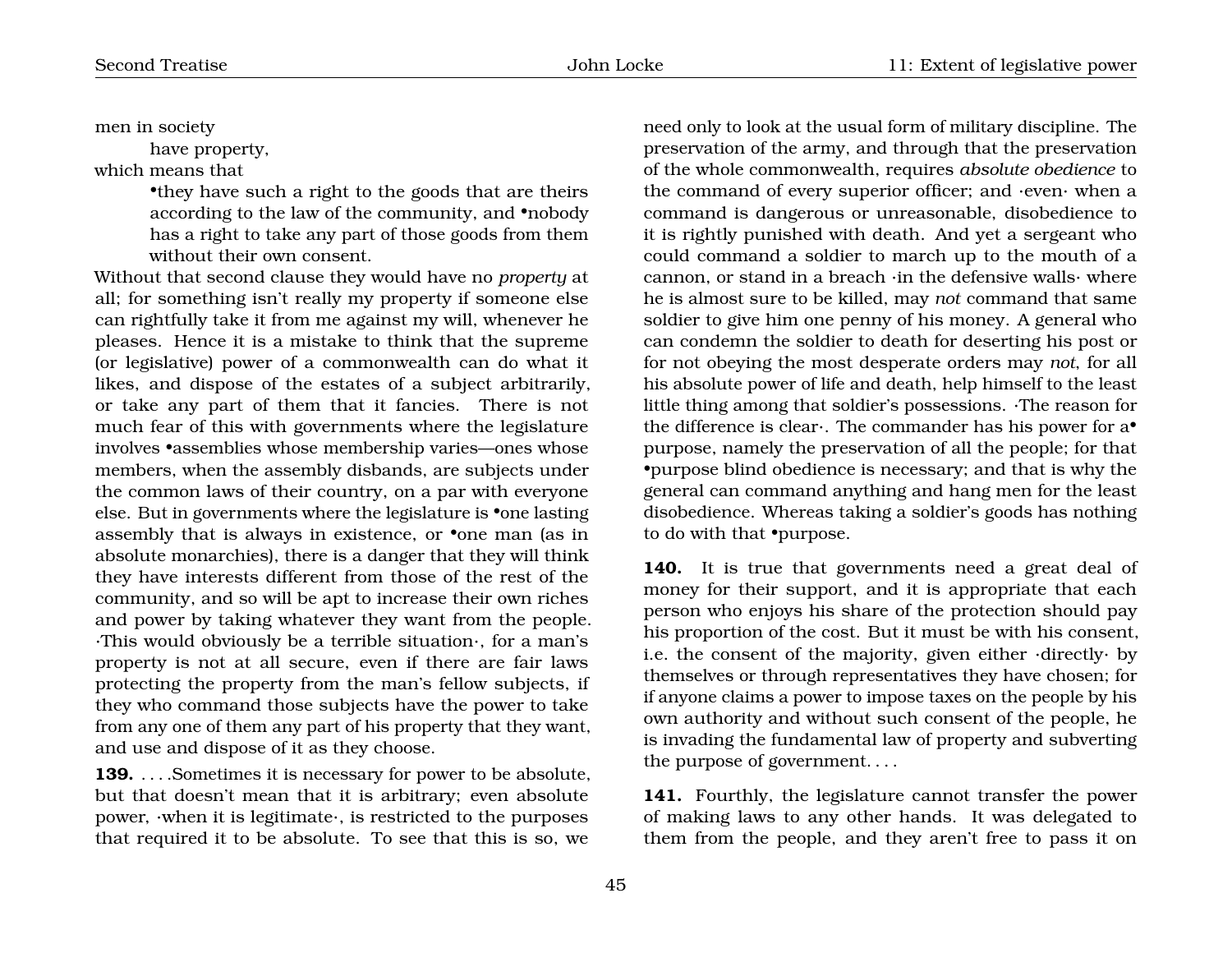to others. Only the people can decide the form of the commonwealth, which they do by instituting a legislature and deciding whose hands to put it into. . . . The power of the legislature, being derived from the people by a positive voluntary grant and institution, can't be anything different from what that positive grant conveyed; and what it conveyed was the power •to make laws, not •to make legislators; so the legislature can have no power to transfer to anyone else their authority to make laws.

**142.** The legislative power of every commonwealth, in every form of government, is subject to the following limits to the trust that is put in them by the society and by the law of God and the law of nature. First, they are to govern by published

established laws, not to be varied in particular cases, but to have one rule for rich and poor, for the favourite at court and the peasant at his plough. Secondly, these laws ought to be designed for no other ultimate purpose than the good of the people. Thirdly, they must not raise taxes on people's property without their consent, whether given directly or through deputies. This is relevant only for governments where the legislature is always in existence, or at least where the people haven't made any provision for some part of the legislature to be chosen, from time to time, by themselves. Fourthly, the legislature must not transfer the power of making laws to anyone else, or place it anywhere but where the people have placed it.

#### **Chapter 12: The legislative, executive, and federative powers of the commonwealth**

**143.** It is the legislative power that has a right to direct how the force of the commonwealth shall be employed for preserving the community and its individual members. But laws that are to be continuously in force and constantly enforced don't take much time to *make*; so there is no need for the legislature to be always in existence because it doesn't always have business to do. In well ordered commonwealths, where the good of the whole is properly taken into account, the legislative power is put into the hands of a number of people who have when assembled a power to make laws, after which they are to separate again and are to be subject to the laws they have made. This arrangement helps to keep a rein on them, so that they will be careful to legislate for the

public good. ·An alternative would be for the legislators to be continuously in government service, filling the times between legislative sessions by acting as executors of the law. But this is rightly rejected in well ordered commonwealths· because it may be too great a temptation to human power-seeking frailty for the very people who have the power to make laws also to have the power to enforce them; for if they did, they might come to •exempt themselves from obedience to the laws they had made, and to •adapt the law—both in making and in enforcing it—to their own private advantage. That would separate their interests from those of the rest of the community, which would be contrary to the purpose of society and government.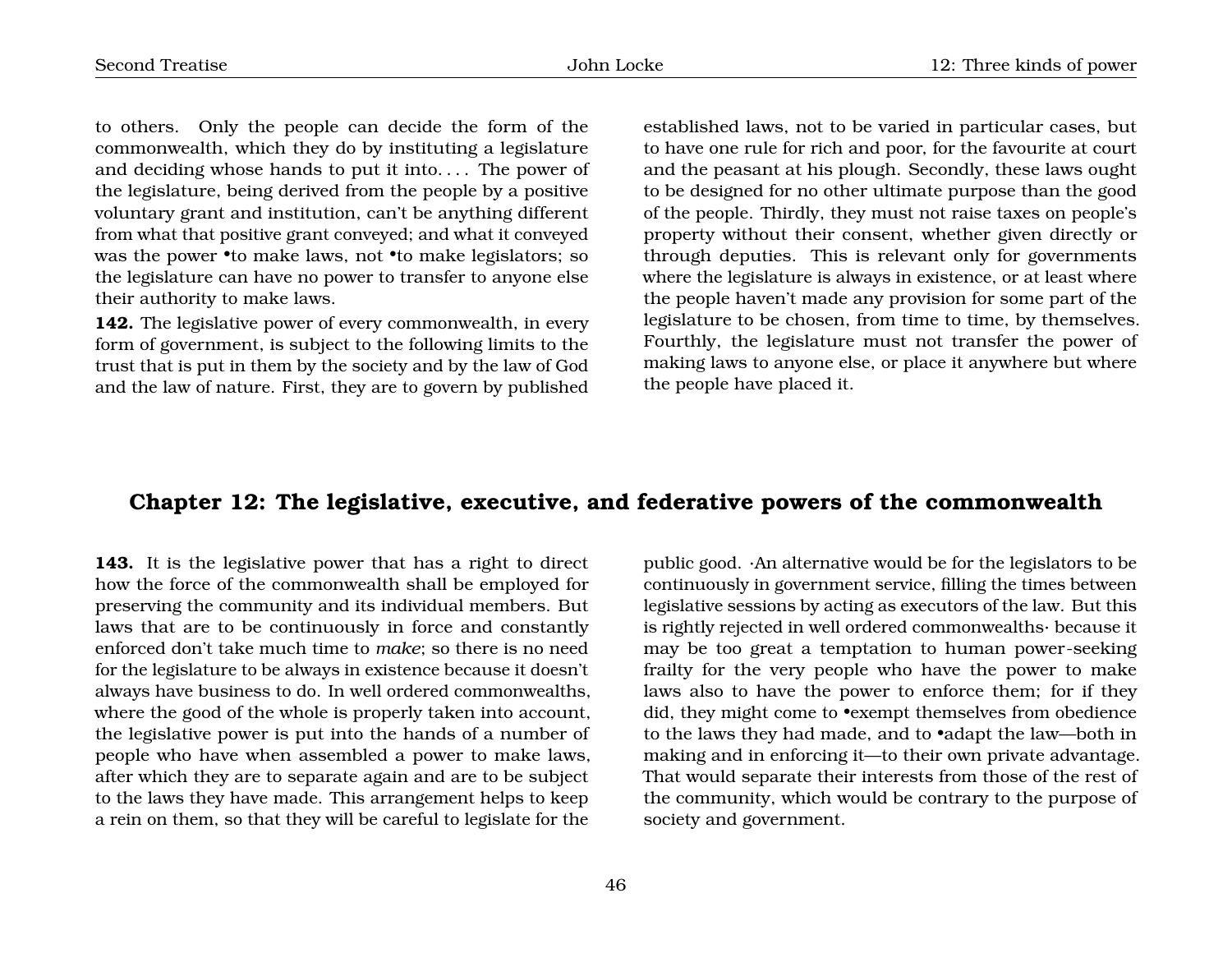**144.** But once a law has been swiftly made, it has a constant and lasting force and needs to be enforced all the time, or at least there must always be someone on duty to enforce it when there is need for that. So there must be a power that—unlike the legislature—is always in existence, a power that will see to the enforcement of the laws that have been made and not repealed. That is how the legislative and executive powers come to be separated in many commonwealths. [Here and elsewhere, 'enforce' is used in place of Locke's 'execute'. The latter remains in the adjective 'executive' and the noun 'executor'; but 'execute' and 'executioner' too easily suggest to modern ears that the topic is specifically capital punishment, which it isn't.]

**145.** In every commonwealth there is another power that one may call 'natural', because it corresponds to the power every man *naturally* had before he entered into society. The members of a commonwealth are •distinct persons in relation to one another, and as such are governed by the laws of the society; but in relation to the rest of mankind they constitute •one body, which relates to the rest of mankind in the way the individual members related to one another in the state of nature. And so when any member of the society gets into a controversy with someone from outside it, the affair is managed by the public; and if a member of the ·political· body is harmed ·by an outsider·, the whole body is engaged in getting reparation. . . .

**146.** This ·whole body· therefore has the power of •war and peace, •leagues and alliances, and •all transactions with individuals and communities outside the commonwealth. This power might be called 'federative'. As long as the thing is understood, I don't care about the name.

147. These two powers, **•**executive and •federative, are distinct from one another: one involves •the enforcement of the society's laws upon all its members, while the other involves •the management of the security and interest of the public externally, in relation to those ·outsiders· from whom it may receive benefit or damage. Although this federative power is of great importance to the commonwealth, it is much less capable than the executive power of being directed by antecedent, standing, positive laws; and so it must necessarily be left to the prudence and wisdom of those who have the power to exercise it for the public good. ·The reason for this difference is as follows·. The laws concerning how subjects relate to one another are meant to •direct their actions, and so need to •precede them. But the function of the federative power is ·not to *direct* the actions of citizens but rather· to *respond* to the actions of foreigners, and the plans and interests of foreigners vary so greatly that ·they can't be anticipated by a set of standing laws for each eventuality; and so· the federative power must be left in great part to the prudence of those who have it, trusting them to do their best for the advantage of the commonwealth.

**148.** Though the executive and federative powers of every community are really distinct in themselves, they are hardly to be separated and put into the hands of distinct sets of people. For they both require the *force* of the society for their exercise, and it is hardly practicable to place the force of the commonwealth in distinct hands, neither subordinate to the other. If the executive and federative powers were given to different ·groups of· people, they might act separately, thus putting the force of the public under different commands and that would be apt sooner or later to cause disorder and ruin.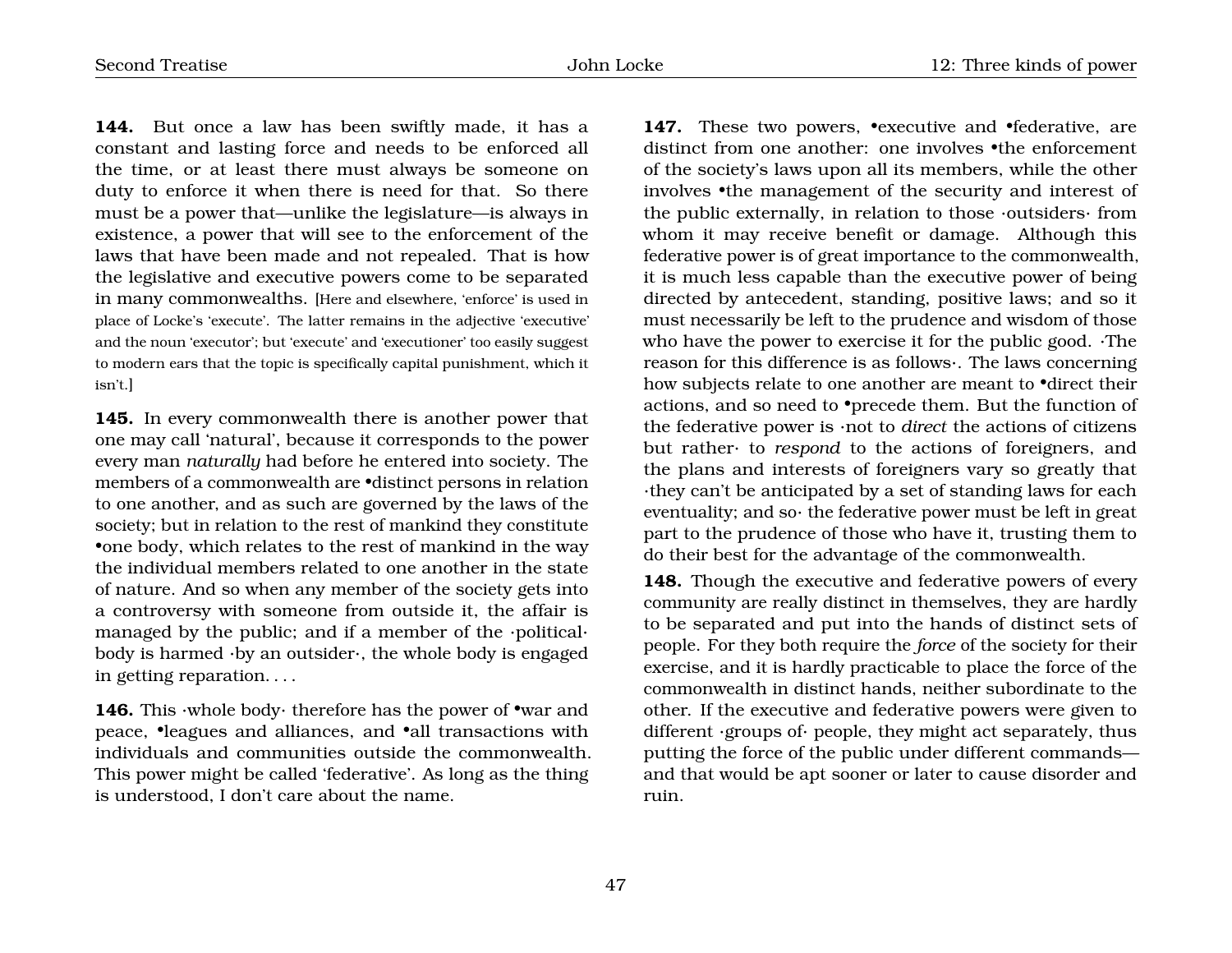# **Chapter 13: The subordination of the powers of the commonwealth**

**149.** In a constituted commonwealth, standing on its own basis and acting according to its own nature (i.e. acting for the preservation of the community), there can be only be one supreme power, the legislative power, to which all the rest are and must be subordinate. But this is only a fiduciary [= •'entrusted'] power to act for certain ends, so that the people retain a supreme power to remove or alter the legislature when they find it acting contrary to the **•trust** that had been placed in it. [The root of 'fiduciary' is the Latin *fide* = 'trust'.] All power that is given with •trust for attaining a certain end is limited by that purpose; when the purpose is obviously neglected or opposed ·by the legislature·, the trust is automatically forfeited and the power returns into the hands of those who gave it. They may then make a new assignment of it, to whomever they think best for their safety and security. And thus the community never loses its supreme power of saving itself from the attempts and plans of anybody, even of their own legislators if they are so foolish or so wicked as to develop and carry out plans against the liberties and properties of the subject. No man or society of men has a power to hand over their preservation (or, therefore, the means to it) to the absolute will and arbitrary dominion of someone else; so when someone tries to bring them into that slavish condition, they will always have a right to •preserve ·the liberty that· they don't have the power to part with, and to•rid themselves of those who invade this fundamental, sacred, and unalterable law of self-preservation, which was their reason for entering into society in the first place. In this respect the community may be said to be *always the supreme power*; but not as considered under any ·particular· form of government, because this power of the people can

never be exercised until the government is dissolved.

**150.** [This section repeats the reason, given at the end of section 132, why the legislature must be the supreme power in the commonwealth.]

**151.** In some commonwealths, where the legislature is not always in existence, and the executive power is given to a single person who *also* has a share in the legislative power, that single person can in a reasonable sense be called 'supreme'. Not because •he has all the supreme power (·which he doesn't, because· that is the power of law-making, ·in which he has only a share·), but because •he has the supreme executive power, from which all the lower law-officers derive all or most of their various subordinate powers, and •he has no legislature superior to him. That is because no law can be made without his consent, and he can't be expected to consent to any that would make him subject to the other part of the legislature. [Interruption: Locke has laid no basis for saying that the executive's 'consent' is needed for any new law. This entire chapter, though mostly written in the language of general political theory, is aimed at the specific situation of England in the early 1680s, when Locke was writing. In that situation, the 'executive' was the king, and his consent *was* constitutionally required for any legislation. Here and at one point in section 152 Locke seems to have *slid* into thinking in terms of the English politics of his time at the expense of coherence with the political theory he has been building, and also drifting away from his immediate framework, which is the status of the executive at times when the legislature is *not* in existence. In contrast with this, sections 154-6, concerning the executive's power to call the legislature into session, are thoroughly grounded in what Locke has said up there while *also* being sharply relevant to the English situation, in which Charles II had announced his right to rule without parliament.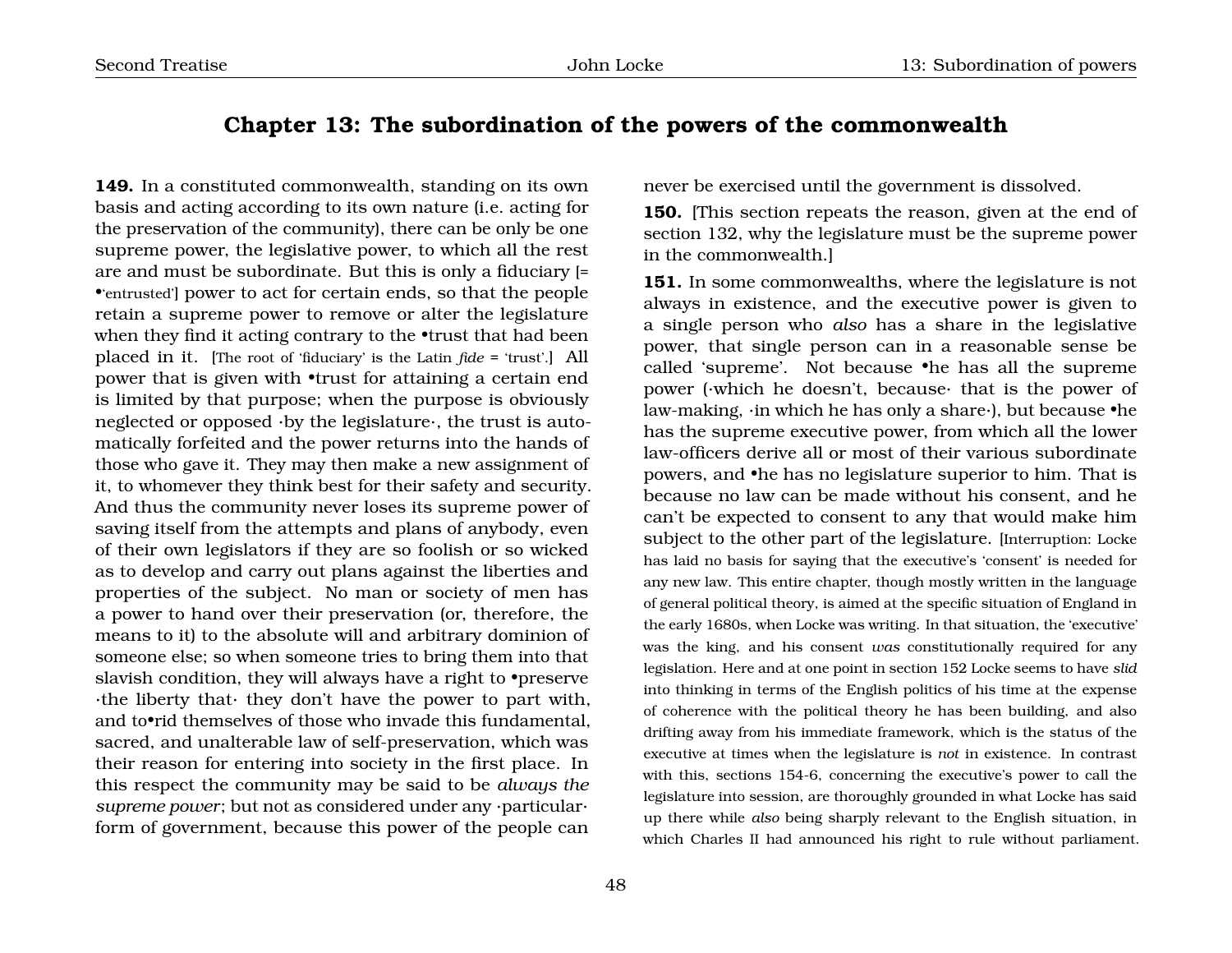England's troubles come to the fore again at section 213, but this time by open stipulation rather than a silent slide.] But notice that although oaths of allegiance and loyalty are taken to him, it is to him *not* as supreme legislator but as supreme executor of the law that he and others jointly made; for *•allegiance* is nothing but •obedience according to law. ·This distinction is important, because· if this supreme executor violates the law he then has no right to obedience; he can claim obedience ·not as a private person but· only as *the public person vested with the power of the law*; he is to be considered as the image or representative of the commonwealth, empowered by the will of the society as declared in its laws; and thus he has no will, no power, other than that of the law. If he leaves this representative function, this public will, and acts by his own private will, he demotes himself and becomes again a single private person, with no power or will that has any right to obedience. . . .

**152.** When the executive power is placed anywhere other than in a person who also has a share in the legislature, it is visibly subordinate and accountable to the legislature, which can place it elsewhere if it chooses. So what is exempt from subordination—·i.e. isn't subordinate to anyone or anything·—isn't simply

•the supreme executive power that but rather

> •the supreme executive power when held by someone who has a share in the legislature.

The latter has no distinct superior legislature to be subordinate and accountable *to*, except in ways that he will consent to, so that he is only as subordinate as he himself thinks he should be, which certainly won't be much. I needn't discuss •other delegated and subordinate powers in a commonwealth; they are so many and so infinitely various across the different customs and constitutions of distinct

commonwealths that it's impossible to describe them all in detail. All I need for my purposes is to point out that none of •them has any authority beyond what is delegated to it by positive grant and commission, and are all of them are accountable to some other power in the commonwealth.

**153.** It isn't necessary—it isn't even advisable—that the legislature should be in existence all the time; but it's absolutely necessary that the executive power be. There isn't always a need for new laws to be made, but there *is* always a need for laws that have been made to be enforced. When the •legislature puts the enforcement of the laws they make into hands of a separate •executive power, they retain the power to take it back again if they find cause to do so, and to punish ·the executive· for any conduct that goes against the laws. The same holds for the •federative power, because it and the executive are both powers that have been delegated by the legislature and are subordinate to it—the legislature being supreme in a constituted commonwealth, as I have shown. The legislature may assemble and exercise their legislative power at the times specified by their original constitution or at their adjournment—or, if no time has been specified by either of these, and no other procedure is prescribed for convoking them, they may meet at any time they please. For the supreme power, having been placed in them by the people, is *always* in them, and they may exercise it when they please unless by their original constitution they are limited to certain seasons or by an act of their supreme power they have adjourned to a certain time. . . . ·In writing about when the legislature may 'assemble'· I have been assuming that it consists of several persons. If it is a single person, it can't help being always in existence, and will naturally have the supreme executive power as well as the supreme legislative power. ·It may delegate executive power, perhaps to one person, but *he* won't ever have *supreme* executive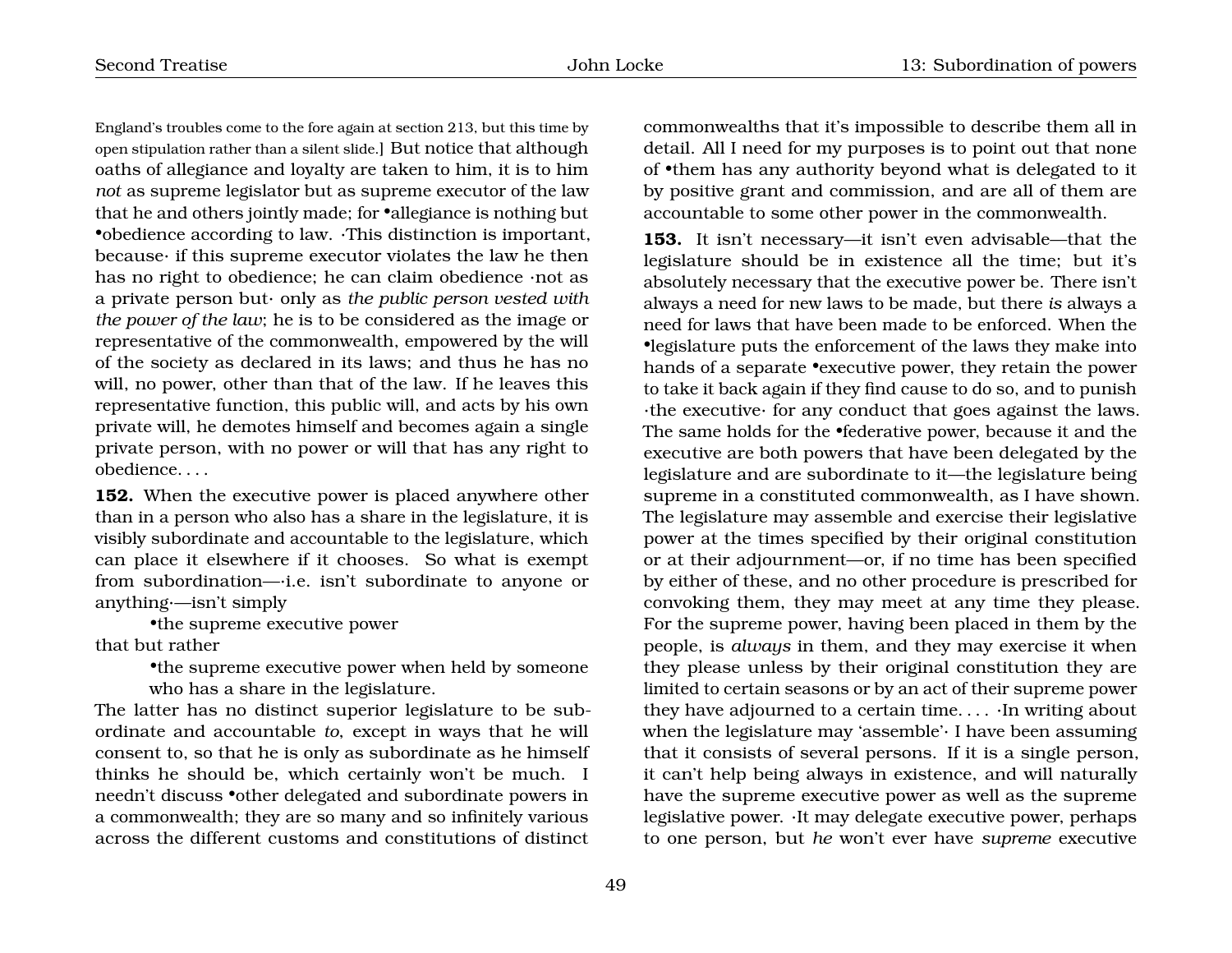power because it isn't ever true of him (see section 151) that 'he has no legislature superior to him'·.

**154.** If the legislature or any part of it is made up of representatives chosen by the people for a specified period of time, after which they are to return to the ordinary condition of subjects and to have no ·further· share in the legislature unless they are chosen again, this power of *choosing again* must also be exercised by the people either at certain appointed times or else when they are called to it. In the latter case, the power of convoking the legislature ·by calling for a general election $\cdot$  is ordinarily given to the executive, and is to be exercised in one of these two ways. **(1)** If the original constitution lays down the intervals at which the legislature is to assemble and act, all the executive power has to do is dutifully to issue directions for the proper conduct of the election and the assembly. **(2)** Otherwise, it is left to the executive's prudence to call for new elections, when the benefits or needs of the public require the amendment of old laws or the making of new ones, or the correction or prevention of any misfortunes that have occurred or are threatening the people.

**155.** You may want to ask: 'What if the executive power, having control of the force of the commonwealth, makes use of that force to prevent the legislature from meeting and acting at a time when its original constitution specifies that it should meet or the needs of the commonwealth require that it do so?' I reply: Someone who uses force against the people, without authority and contrary to the trust they had given him, puts himself into a state of war with the people. They have a right to ·oppose this executive and· reinstate their legislature in the exercise of its power. They have set up a legislature intending it to exercise the power of making laws—either at certain set times or when there is need of it—and when the legislature is hindered by •any force from doing what is needed by the society for the safety and preservation of the people, the people have a right to remove •that force *by* force. In all states and conditions, the true remedy for unauthorized force is to oppose it with force. . . .

**156.** The executive's power of assembling and dismissing the legislature doesn't make him superior to it. This power has been *entrusted* to him for the safety of the people, in a case where the assembling and disbanding of the legislature couldn't be settled in advance by a fixed rule because human affairs were too uncertain and variable for that. Those who first set up the government couldn't possibly see into the future well enough to know in advance exactly what timetable for the legislature would—for all time to come!—meet the needs of the commonwealth. . . .

> •Constant frequent meetings of the legislature, and long continuations of their assemblies when there was no need, would be burdensome to the people and would be bound eventually to produce more dangerous drawbacks. •Affairs might sometimes develop so fast that the legislature's help was needed immediately, so that any delay in their convening might endanger the public. •Sometimes too their business might be so great that a time-limited sitting would be too short for their work, and rob the public of the benefit that could be had only from their mature deliberation.

To save the community from being exposed at some time or other to serious danger by having a legislature that met and acted only at fixed intervals and for fixed periods, what could be done other than entrusting it—·i.e. the power to call the legislative assembly into session·—to the prudence of someone who was ·always· present, was acquainted with the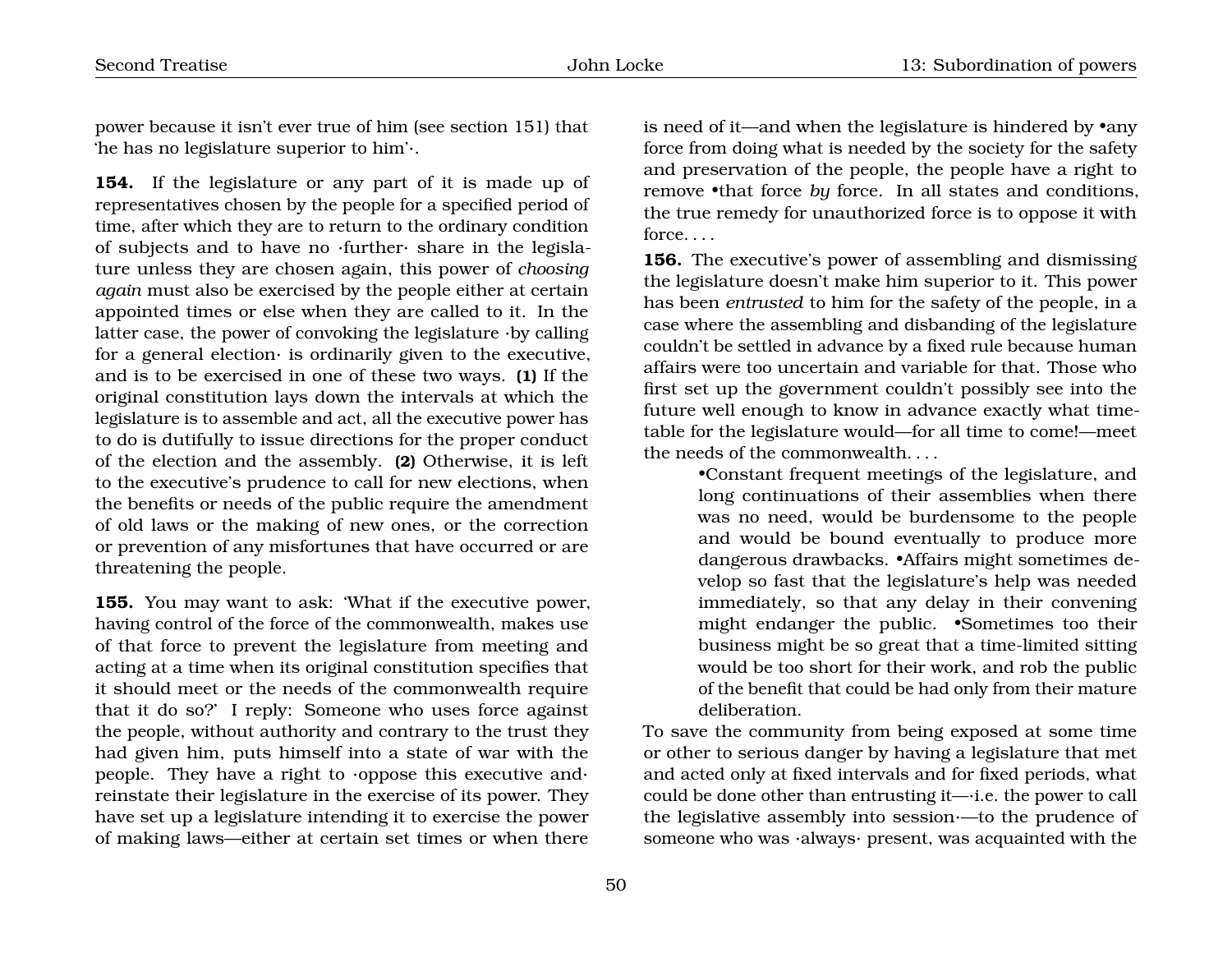state of public affairs, and could use this prerogative for the public good? and where better to place this prerogative than in the hands of him who was entrusted with the enforcement of the laws, also for the public good? So, given that the regulation of times for the assembling and sitting of the legislature was not settled by the original constitution, it naturally fell into the hands of the executive, not *•as an* arbitrary power for him to exercise however he chose, but •as something he was entrusted with to use for the public good as changing circumstances might require. It is not my business to consider which is the least inconvenient—

> settled periods for the legislature to convene, the monarch left free to convoke the legislature, or a mixture of those two systems.

All I have wanted is to show that though the executive power may have the prerogative of convoking and dissolving such assemblies of the legislature, that doesn't make it superior to the legislature. [This is the first time in this work that Locke has explicitly allowed that the holder of the delegated executive power might be a monarch (his word is 'prince').]

**157.** Things in this world are in such a constant flux that nothing remains for long in the same state. Thus people, riches, trade, power, change their positions, flourishing mighty cities come to ruin and end up as neglected desolate corners, while other empty places grow into populous regions, filled with wealth and inhabitants. But things don't always change equally, and the reasons for various customs and privileges may cease to apply, though people for their own purposes keep the customs and privileges in place. So it often happens in governments where part of the legislature consists of representatives chosen by the people that in the course of time this representation becomes very unequal and disproportionate to the reasons that first supported it. We can see what gross absurdities can come from following

a custom when there is no longer reason for it when we see that the mere *name* of a town, with not even the ruins of the actual town remaining—with virtually no housing beyond a sheep-pen and no inhabitants beyond a single shepherd—may send as many representatives to the grand assembly of law-makers as a whole rich and populous county. Foreigners stand amazed at this, and everyone must admit that it needs to be remedied; but most people think it is hard to find a remedy, and here is why. The setting up of the legislature was •the original and supreme act of the society, •coming before any of the positive laws that it passed, and •depending wholly on the people; so no inferior power can alter it. Thus, once the legislature has been set up (in the kind of government I have been speaking of), the people have no power to act as long as the government stands; and this inconvenience is thought  $\cdot$  by some to be $\cdot$  incapable of a remedy.

**158.** *The welfare of the people is the supreme law* [Locke gives it in Latin] is certainly so just and fundamental a rule that no-one who sincerely follows it can dangerously err. So it is open to the executive, who has the power of convoking the legislature, to do this:

> Regulate the number of members of the legislature that each place has a right to have as its representatives, basing this not on precedent but on facts about population, not on custom but on true reason. . . .

If the executive does this, it can't be judged to have set up a new legislature, but only to have restored the old and true one, and to have rectified the disorders that the passage of time had gradually and inevitably introduced. For it is the interest as well as the intention of the people to have fair and equal representation; so whoever brings it nearest to that is an undoubted friend to....government, and must have the consent and approval of the community. For a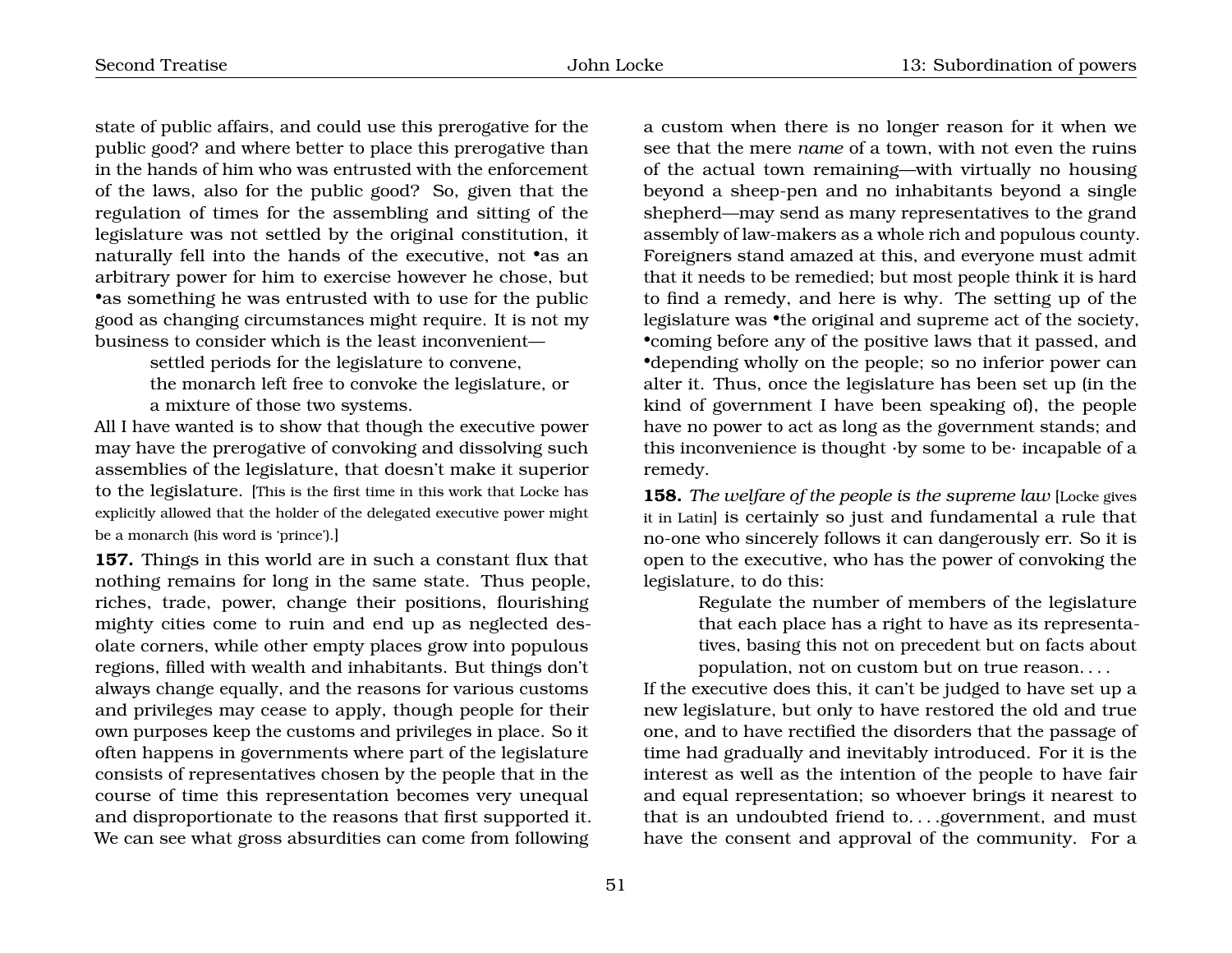monarch's *prerogative* is nothing but his power to provide for the public good in cases where, because of unforeseen and uncertain events, certain and unalterable laws could not safely be relied on. Any exercise of the prerogative does and always will count as *just* if it is done manifestly for the good of the people and for establishing the government on its true foundations. The power of establishing new municipalities and thus new representatives carries with it a supposition that in time the proportions of representation might vary: places might come to have a just right to be represented, though they before had none; and places that had previously been represented might cease to have that right and be

regarded as too inconsiderable for such a privilege. What tends to subvert government is not mere *change* from the present state. . . .but the tendency of change to injure or oppress the people and unfairly to subject one part of the populace to the rest. Whatever is obviously of advantage to the society and to people in general, upon just and lasting measures, will always justify itself; and whenever the people choose their representatives upon just and undeniably equal measures that are suitable to the original scheme of the government, it must be agreed to be the will and act of the society, whoever permitted or caused them so to do. [The two 'upon just. . . measures' phrases are in Locke's exact words.]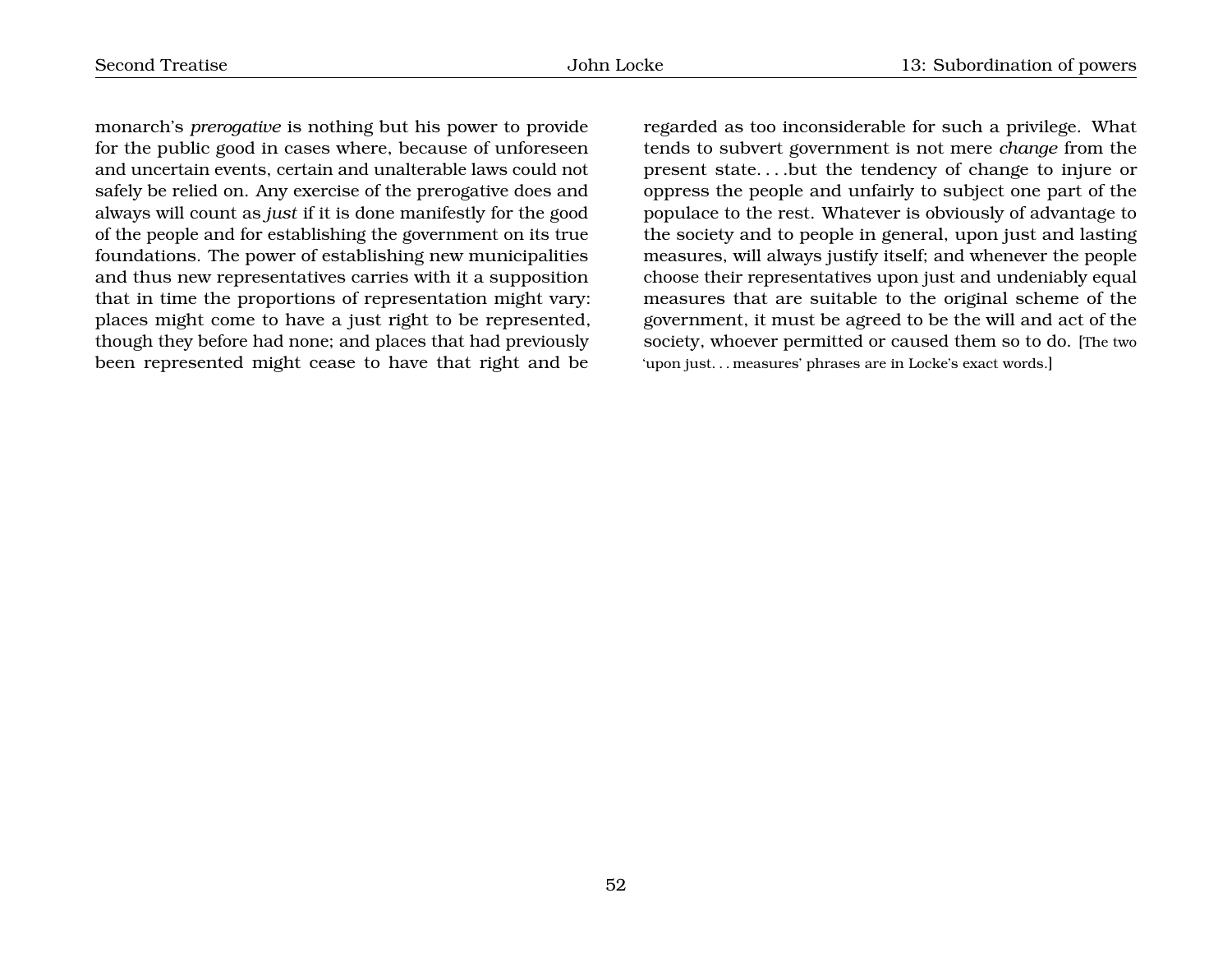#### **Chapter 14: Prerogative**

**159.** When the legislative and executive powers are in distinct hands (as they are in all moderated monarchies and well-formed governments), the good of the society requires that various things should be left to the discretion of the executive. The legislators can't foresee and make legal provision for everything that may in future be useful to the community, so the executor of the laws—having the power in his hands—has by the common law of nature a right to make use of it for the good of the society in many cases ·of difficulty· where the existing law •doesn't deal with the difficulty—until the legislature can conveniently be assembled to make laws that •do. There are many things that the law can't possibly provide for, and those must be left to the discretion of him who has the executive power in his hands.... Indeed, it is appropriate that the laws themselves should in some cases give way to the executive power, or rather to the fundamental law of nature and government that

> All the members of the society are to be preserved *as much as may be* [here = 'as far as is reasonably possible'].

Many events may occur in which a strict and rigid adherence to the laws may do harm; for example, a house is burning and the fire can be stopped from spreading by pulling down the house next door, which is against the law. Again, a man may come within the ·punitive· reach of the law (which doesn't distinguish one person from another) through an ·illegal· action that deserves reward and pardon; so the ruler should have a power to mitigate the severity of the law and pardon some offenders. Since the purpose of government is the preservation of all *as much as may be*, even the guilty should be spared when this will do no harm to the innocent.

[Since 'executive power' was introduced at the start of Chapter 12, this is the first time the executive has been referred to as 'the ruler'.]

**160.** The word 'prerogative' is the name for

this power to act according to discretion, for the public good, without the support of the law and sometimes even against it.

[The remainder of this short section re-states section 159's reason for giving such a prerogative to the holder(s) of executive power.]

**161.** This power, while employed for the benefit of the community and in accordance with the trust and purposes of the government, is an undoubted prerogative ·that the executive has·, and it is never called into question. The people seldom if ever think with careful precision about the executive's prerogative. They are far from examining it as long as it is used to some extent *for* and not obviously *against* the good of the people. If a question *does* arise between the executive power and the people about something claimed as a prerogative, the dispute is easily decided by considering whether the disputed exercise of the prerogative tends to the good or to the harm of the people.

**162.** It is easy to conceive that in the early days of governments, when commonwealths were not much bigger than families, they had very few laws; their governors were like fathers watching over them for their good, and the government was almost all *prerogative*. A few established laws were all that was needed, and the ruler's discretion and care supplied the rest. But when weak monarchs were led to use this power for their own private ends and not for the public good (being led to this by their own mistakes, or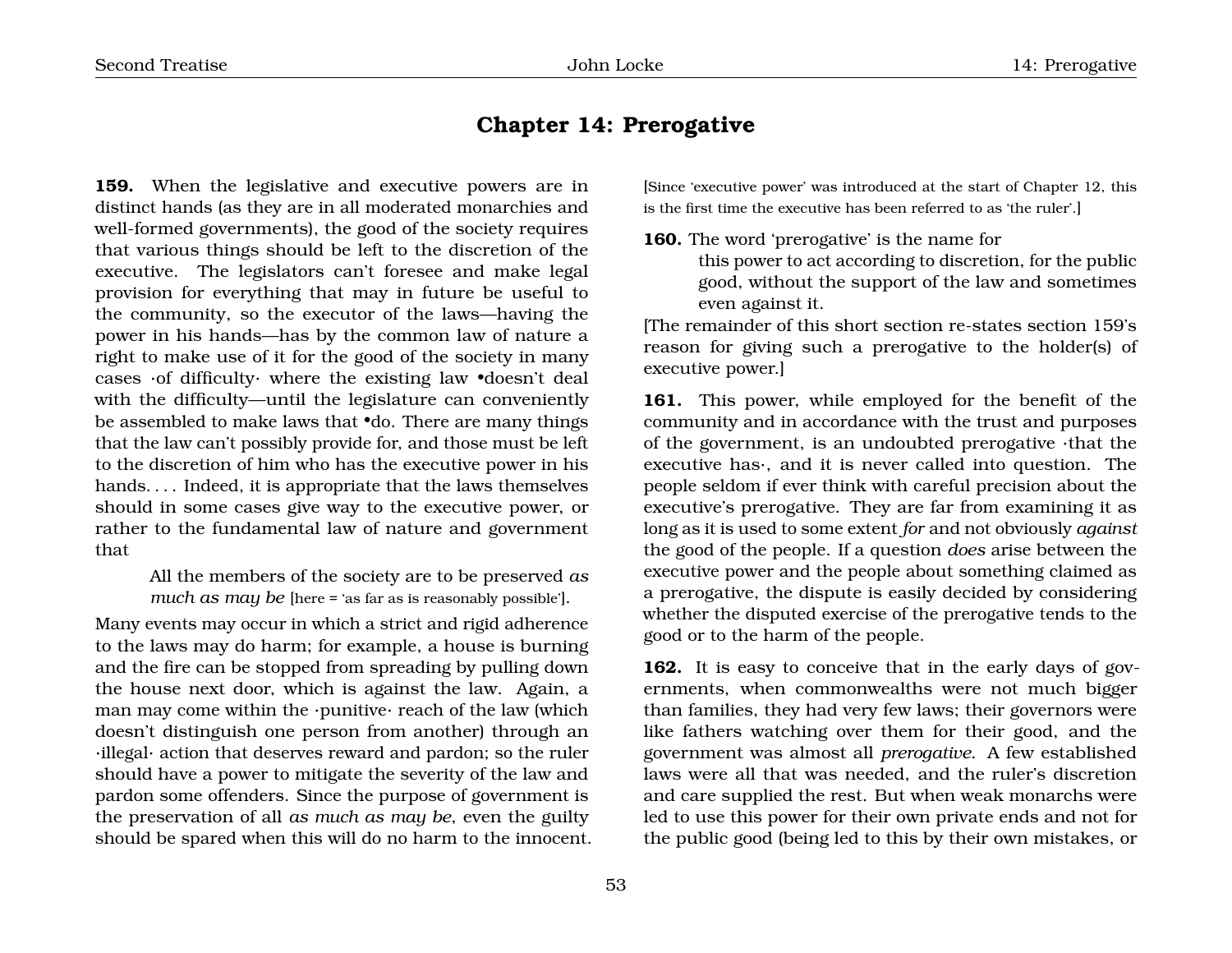by the flattery of others), the people had to have laws that explicitly set limits to the prerogative with respect to matters in which they had found it working to their disadvantage. Thus the people found that they had to declare limitations of prerogative, where previously they and their ancestors had given the utmost latitude to monarchs who used the latitude only in the right way, namely for the good of their people.

**163.** When the people have established positive laws setting limits to the executive's prerogative, some have said that in doing this they have *encroached upon the prerogative*. But those who say this have a very wrong notion of government. The people in such a case haven't taken from the monarch anything that rightly belonged to him. All they have done is to declare that the power which they indefinitely left in his or his ancestors' hands, to be exercised •for their good, wasn't something they intended him to have if he used it •otherwise. . . . Alterations in government that tend to the good of the community can't be an encroachment upon anybody, since nobody in government can have a right tending to any other purpose. Nothing is an *encroachment* unless it prejudices or hinders the public good. Those who say otherwise speak as if the monarch had interests other than the good of the community, and was not given the executive power *for* the good of the community—which ·attitude· is the source of almost all the evils and disorders that happen in kingly governments. And indeed if that is so—·i.e. if in some commonwealth the monarch *does* have interests separate from those of the people·—then the people under his government are not •a society of rational creatures who created a community for their mutual good; they are not •people who have set rulers over themselves to guard and promote that good; rather, they are to be looked on as •a herd of inferior creatures under the command of a master who

keeps them and uses them for his own pleasure or profit. If men were so devoid of reason—so like the lower animals—as to enter into society upon such terms, *then* prerogative might indeed be what some men think it is, namely an arbitrary power to do things that are harmful to the people.

**164.** But a rational creature can't be supposed voluntarily to subject himself to someone else for his own harm (though someone who finds a good and wise ruler may not think it either necessary or useful to set precise bounds to the ruler's power in all things). So prerogative can be nothing but •the people's permitting their rulers to choose freely to do *for the public good* various things on which the law is silent or even against the direct letter of the law; and •their accepting such choices when they have been made. A •good monarch—one mindful of the trust put into his hands, and careful about the good of his people—can't have *too much* prerogative, i.e. power to do good. Whereas a •weak and poorly performing monarch—

> one who would claim that the power his predecessors exercised without the direction of the law is a prerogative belonging to him by the right of his position, a right that he may exercise as he wishes, to make or promote interests distinct from those of the public

- causes the people to claim their right, and to limit the power that they had been content to tacitly allow while it was exercised for their good.

**165.** Look into the history of England and you will find that prerogative was always largest in the hands of our wisest and best monarchs, because the people, seeing the over-all tendency of their actions to be for the public good, didn't object to what was done outside the law for that purpose. (·I speak of 'the over-all tendency' of the monarch's conduct, because even a good monarch· may have a frailty or make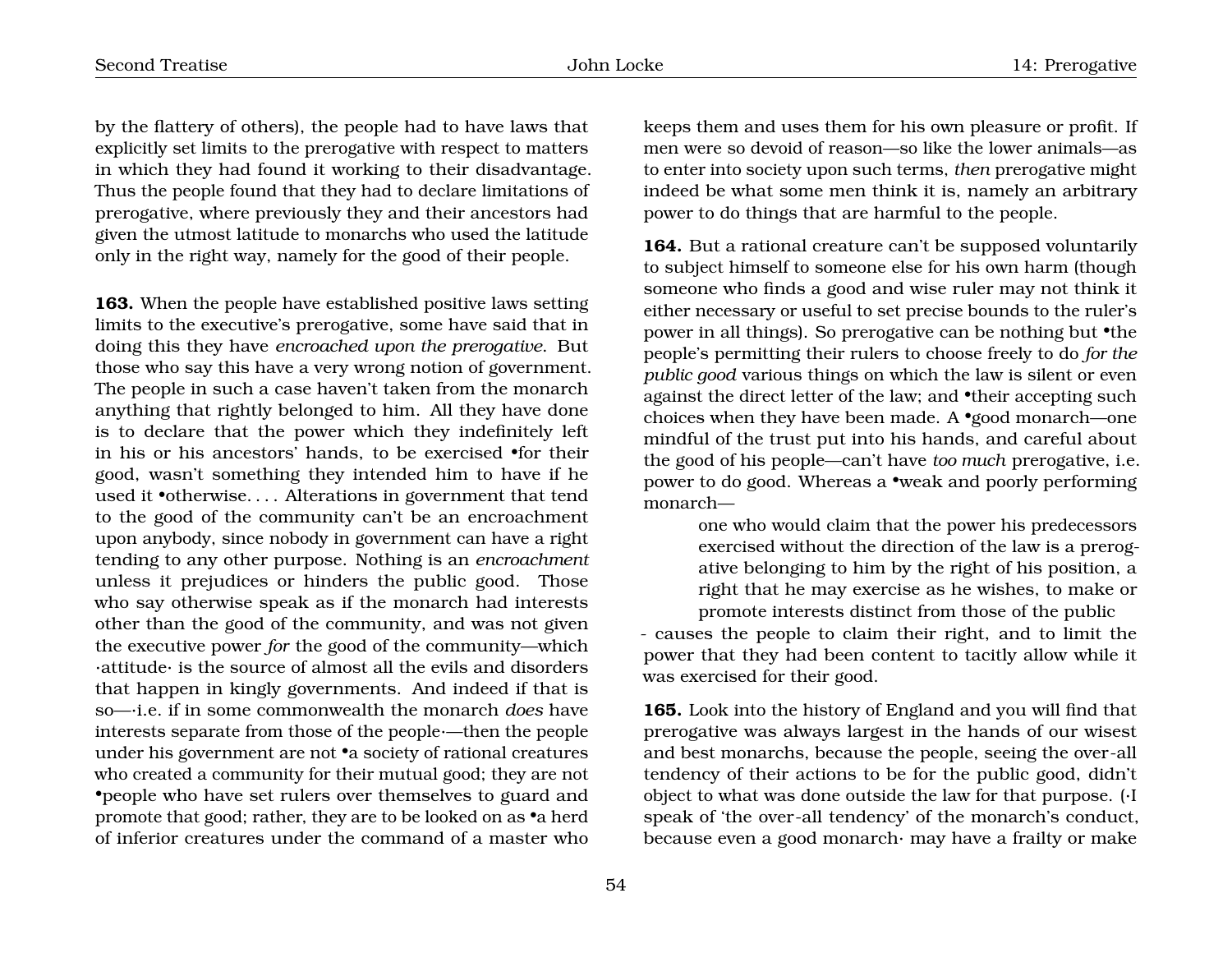a mistake leading to small failures to achieve the public good. Monarchs are only men, made like other men.) So the people, finding reason to be satisfied with these monarchs whenever they acted outside or contrary to the letter of the law, accepted what they did and uncomplainingly allowed the monarchs to enlarge their prerogative as they wished. In this the people rightly judged that the monarchs weren't doing anything that would harm their laws, because they were acting consistently with the foundation and purpose of all laws, namely the public good.

**166.** Some people argue that absolute monarchy is the best government because it is what God himself governs the universe by; and that line of thought would give these God-like monarchs ·I have been discussing· some right to arbitrary power on the grounds that such kings partake of God's wisdom and goodness. This is the basis for the saying, *The reigns of good monarchs have been always most dangerous to the liberties of their people*. ·Here is why there is truth in that·. Good monarchs may have successors who •have different ideas about how to manage the government, and who •take actions of their good predecessors as precedents and make them the standard of their own prerogative—as though what had been done purely for the •good of the people *they* had a right to do for the •harm of the people, if they so pleased. When this has happened it has often led to disputes and sometimes to public disorders, before the people could recover their original right and get something that never was a prerogative to be openly declared not to be a prerogative. . . . A ·genuine· prerogative is nothing but the power of doing public good without a rule.

**167.** The power of calling parliaments in England—settling their precise time, place, and duration—is certainly a prerogative of the king, but one that is entrusted to him to be used for the good of the nation. . . . [Locke then re-states the reasons for allowing such a prerogative to the holder of the executive power.]

**168.** On the matter of prerogative, there is an old question: *Who is to judge whether this power is being used rightly?* I answer: between

> •an executive power that is in existence and has such a prerogative, and •a legislature that can't convene without the executive's calling them together,

there can be no judge on earth. Just as there can be none between •the legislature and •the people in a situation where either the executive or the legislature, having got the power in their hands, plan or begin to enslave or destroy the people. In this case, as in all other cases where they have no judge on earth, the people's only other remedy is to appeal to heaven. In such cases the rulers, exercising a power that the people never put into their hands,. . . .do what they have no right to do. And when the people as a whole (or any individual man) are deprived of their right or are subject to an exercise of power without right, and have no appeal on earth, then they are free to appeal to heaven if they judge the issue to be important enough for that. And therefore, although •the constitution of the society in question doesn't give the people any superior power to act as judge, making and enforcing a decision in the case, they have, by •a law antecedent and to (and outranking) all positive laws of men, reserved to themselves a final decision. It is the one that is open to all mankind when no appeal can be made on earth, namely the judgment as to whether they have just cause to make their appeal to heaven. . . . Don't think that this lays a perpetual foundation for disorder; for the appeal to heaven comes into play only when the trouble is so great that the majority feel it, are weary of it, and see that it *must* be amended. But the executive power, or wise monarchs, need never come into danger of this; and it is the thing above all others that they need to avoid, because it is dangerous above all others.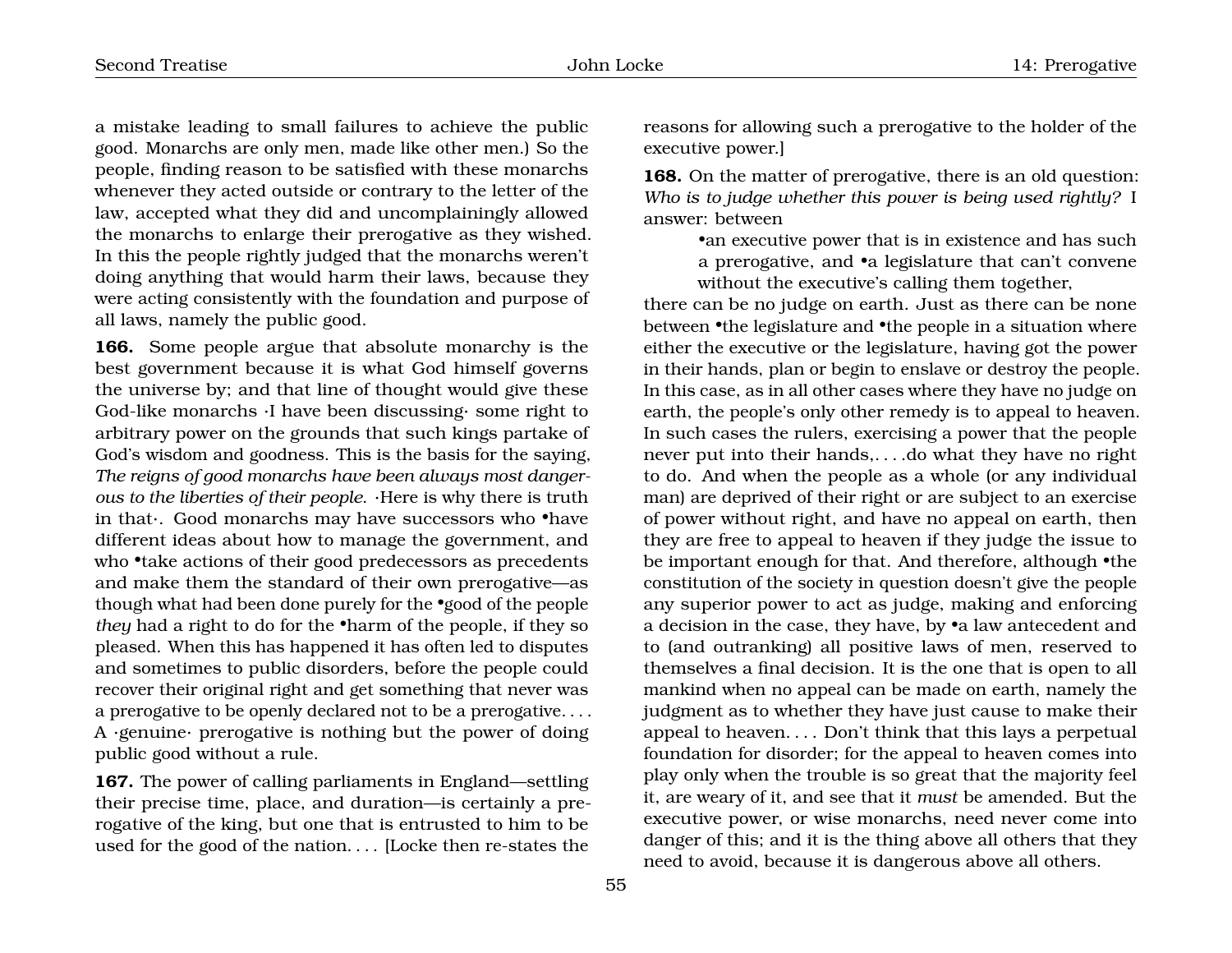# **Chapter 15: Paternal, political, and despotic power, considered together**

**169.** I have had occasion in earlier chapters to speak of these separately, but it may be worthwhile to consider them together, as the great mistakes about government that have recently been made have (I think) arisen from confusing these distinct powers with one another.

**170.** First, then, paternal or **parental** power is simply what parents have over their children to govern them for their own good until they come to the use of reason, or to a state of knowledge that should make them capable of understanding the rules—whether the law of nature or the civic law of their country—that they are to govern themselves by. I say 'capable' of this, meaning: as capable as the general run of people who live as freemen under that law. The affection and tenderness that God has planted in the hearts of parents towards their children shows that this isn't meant to be a severe arbitrary government, but only for the help, instruction, and preservation of the children. But happen it as it will [= 'whatever the details of how this is handled in individual families'], I have shown that •there is no reason why parental power should be thought ever to extend to life and death over the children any more than over anyone else; and that there is no basis on which to claim that parental power should keep the *adult* offspring in subjection to the will of his parents, though his having received life and upbringing from his parents obliges him to give respect, honour, gratitude, assistance and support, all his life, to both father and mother. So paternal government is indeed a natural government, but its purposes don't stretch out to those of political government, nor does its scope. . . . [Something connected with this section is attached to the end of the whole work.]

**171.** Secondly, **political** power is the power that every man has in the state of nature and gives up into the hands of the society, and within the society to the governors whom the society has set over itself on the explicitly stated or tacitly understood condition that the power in question shall be employed for their good and for the preservation of their property. so this power. . . .is to •preserve his property by whatever means *he* thinks good and ·the law of· nature allows him, and to •punish breaches of the law of nature by others, doing this in ways that (according to *his* best judgment) are most likely to favour the preservation of himself and of the rest of mankind. Thus, •as possessed by each man in the state of nature, this power has as its purpose and scope the preservation of all of the man's society (i.e. of all mankind); so •as power in the hands of the magistrate it can't have any purpose or scope other than that; and so it can't be an absolute arbitrary power over their lives and fortunes, which are to be preserved as much as possible. ·It is indeed a power sometimes to deprive people of their freedom, or even of their lives, but only under strictly set conditions·. It is a power to make laws and to attach such penalties to them as may help the preservation of the whole community by cutting off the parts that are so gangrenous that they threaten the sound and healthy parts. Those parts and *only* those parts; no severity of punishment is lawful unless it tends to preserve the life and health of the community. And this power stems purely from compact and agreement—from the mutual consent of those who make up the community.

**172.** Thirdly, **despotic** power is an absolute, arbitrary power that one man has over another to take away his life whenever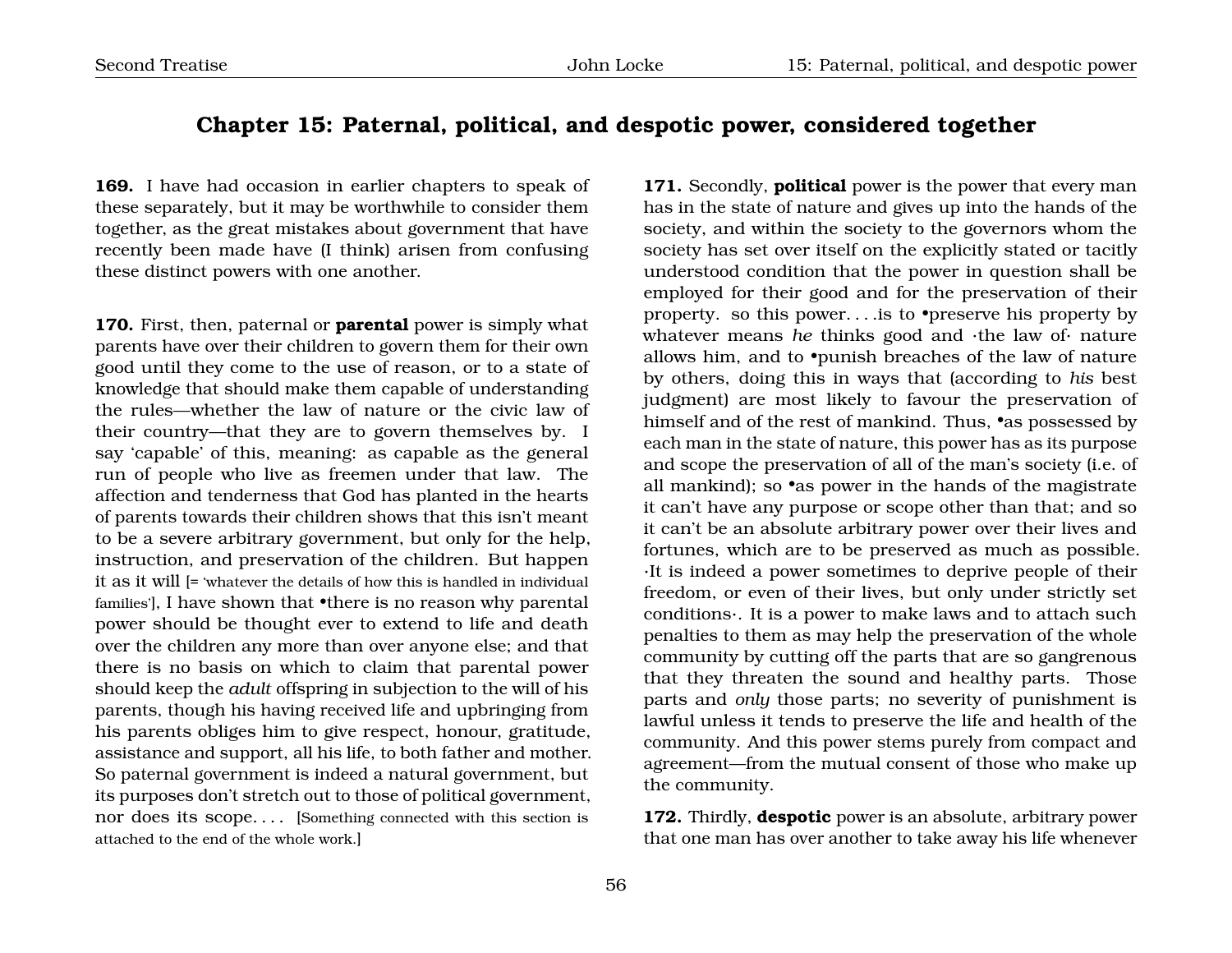he pleases. •Nature doesn't give this power, for it doesn't distinguish one man from another; and it can't be given to someone by •agreement ·with the other man·, for no man has such an arbitrary power over his own life, and therefore can't give it to someone else. Despotic power can only come from an aggressor's giving up his right to his own life by putting himself into a state of war with someone else. The aggressor has

> •deserted reason, which God gave us to be the rule between man and man, and the common bond whereby mankind is united into one fellowship and society; •renounced the way of peace that reason teaches, and used the force of war to achieve his unjust purposes against someone else; and so has •walked out on his own kind and joined the wild animals, by adopting for his own conduct *their* rule of right, namely force.

In this way he has rendered himself liable to be destroyed by the injured person or by anyone else who is willing to join with the victim in carrying out justice, as we would against any other wild beast or noxious brute with which mankind can't associate and from which it can't be secure. Thus, the only people who are subject to a despotic power are captives taken in a just and lawful war—·captives, that is, who were fighting on the unjust and unlawful side in such a war·. This power is just a continuation of the state of war; it doesn't come from any agreement, and *couldn't* do so, for what agreement can be made with a man who is not master of his own life? What condition can he perform? And

once he is allowed to be master of his own life, the despotic and arbitrary power of his master ceases. Someone who is master of himself and of his own life also has a right to the means of preserving it; so that as soon as any agreement is made, slavery ceases; and so anyone who bargains over conditions with his captive has thereby given up his absolute power and put an end to the state of war.

**173.** •Nature gives **paternal** power to parents for the benefit of their children during their minority, to make up for their lack of the skills and knowledge needed to manage their property. (Here and throughout I use 'property' to refer to the property that people have in their *persons* as well as in their *goods*.) Voluntary •agreement gives **political** power to governors for the benefit of their subjects, to secure them in the possession and use of their properties. And •forfeiture gives **despotic** power to lords for their own benefit, over those who have been stripped of all property.

**174.** If you think about how these kinds of power differ in their origins, scopes, and purposes, you will see clearly that •paternal power comes as far short of •that of the magistrate as •despotic goes beyond it; and that absolute dominion—whoever has it—is so far from being *one kind of* civil society that it is as *inconsistent with* such society as slavery is with property. Paternal power occurs when the child's youth makes him unable to manage his property; political power occurs when men have property at their own disposal; and despotic power occurs over men who have no property at all.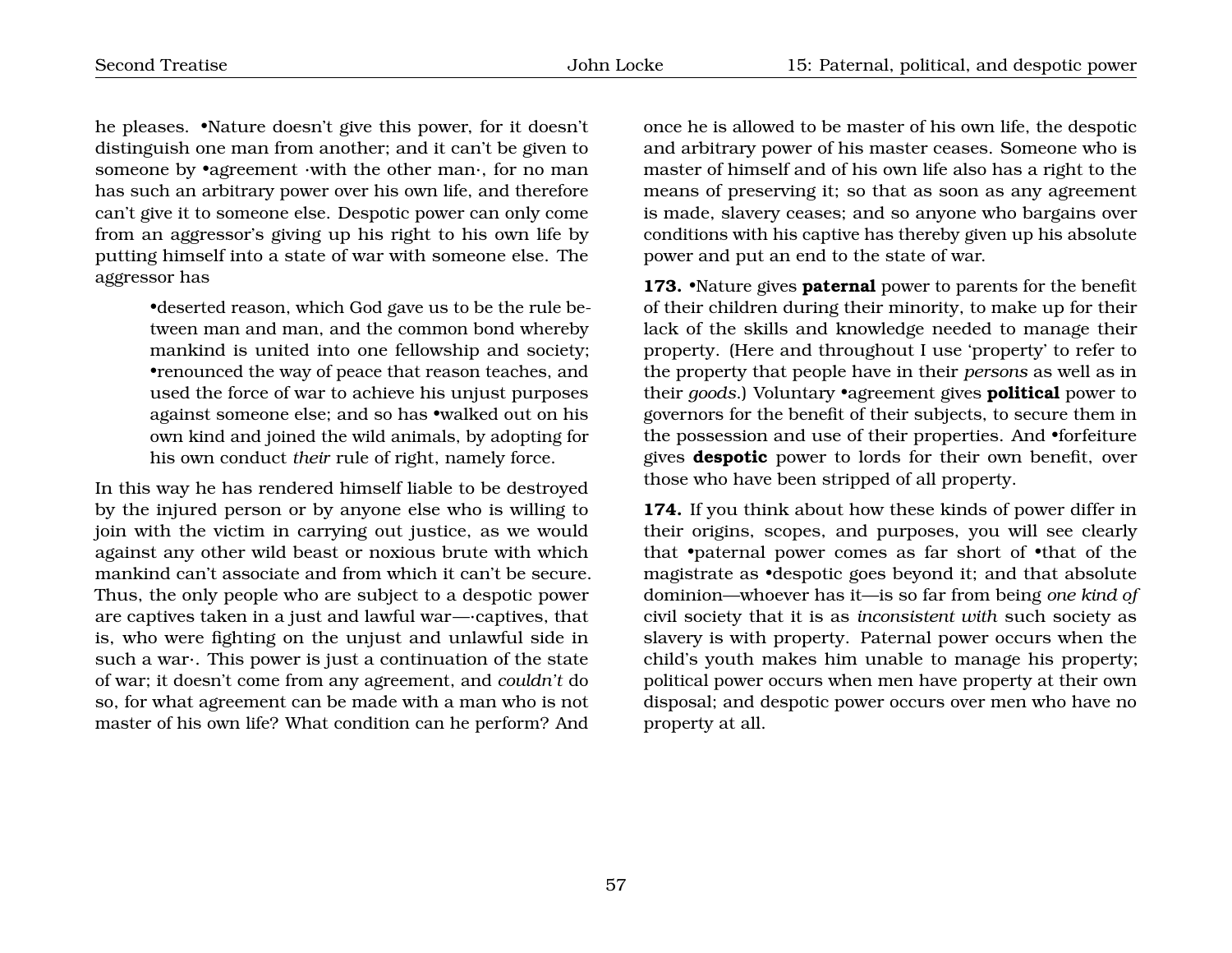### **Chapter 16: Conquest**

**175.** Though governments can't arise in any way but the one I have described, and political systems can't be based on anything but the •consent of the people, ambition has filled the world with such disorders that this •consent is not much noticed in the din of war that makes such a large part of the history of mankind. As a result, many people have mistaken *the force of arms* for *the consent of the people*—·or, anyway, have credited armed force with doing things that really only consent can do·—and have counted conquest as one of the sources of government. But •conquest is as far from •setting up any government as •demolishing a house is from •building a new one to replace it. Conquest often makes way for a new form of a commonwealth by destroying one that already exists, but without the people's consent it can never erect a new one.

**176.** The aggressor who enters into a state of war with someone else and unjustly invades his victim's rights can't in this way come to have a *right* over whomever he has conquered. You will easily agree with this unless you think that robbers and pirates have a *right* to govern people they have mastered by force, or that men are bound by promises that were extorted from them by unlawful force. If a robber breaks into my house and with a dagger at my throat makes me sign documents conveying my estate to him, would this give him any title to my estate? ·Obviously not! Well·, that is just the kind of 'title' that an unjust conqueror wins through his sword when he forces me into submission. The harm is the same whether committed by the wearer of a crown or by some petty villain, and the crime is the same too. The offender's status and the number of his followers make no difference to the offence, except perhaps to make it worse. The only difference is this:  $\bullet$ little robbers are punished by great robbers who want to keep them obedient, whereas •great robbers are rewarded with laurels and processions because they are too big to be held in the weak hands of justice in this world, and have in their own possession the power that ought to be used to punish them. What is my remedy against a robber who breaks into my house? *Appeal to the law for justice*. But perhaps •justice is denied, or •I am crippled and cannot move ·so as to go to the law-court·, or •because I have been robbed I don't have the ·financial· means to go to law. If God has taken away all means for seeking remedy, there is nothing left but patience [= 'being resigned to what has happened', 'putting up with it']. But my son may become able to seek the relief of the law which is denied to me; he (or *his* son) may renew his appeal until he recovers what he has a right to. But the conquered and their children have no court, no arbitrator on earth to appeal to. Then they may appeal to heaven, as Jephtha did [*Judges* 11:30-31], and repeat their appeal until they have recovered the native right of their ancestors—namely, to have over them a legislature that the majority approve and freely accepted. If you object 'But this would cause endless trouble', I answer: no more trouble than justice causes when she lies open to all who appeal to her! Someone who troubles his neighbour without a cause is punished for it by the justice of the court he appeals to; and someone who appeals to heaven had better be sure that he has right on his side, and indeed a right that is worth the trouble and cost of the appeal, because he will be confronting a tribunal that can't be deceived and will be sure to punish everyone according to what harm he has done to his fellow subjects (that is, to any human being). It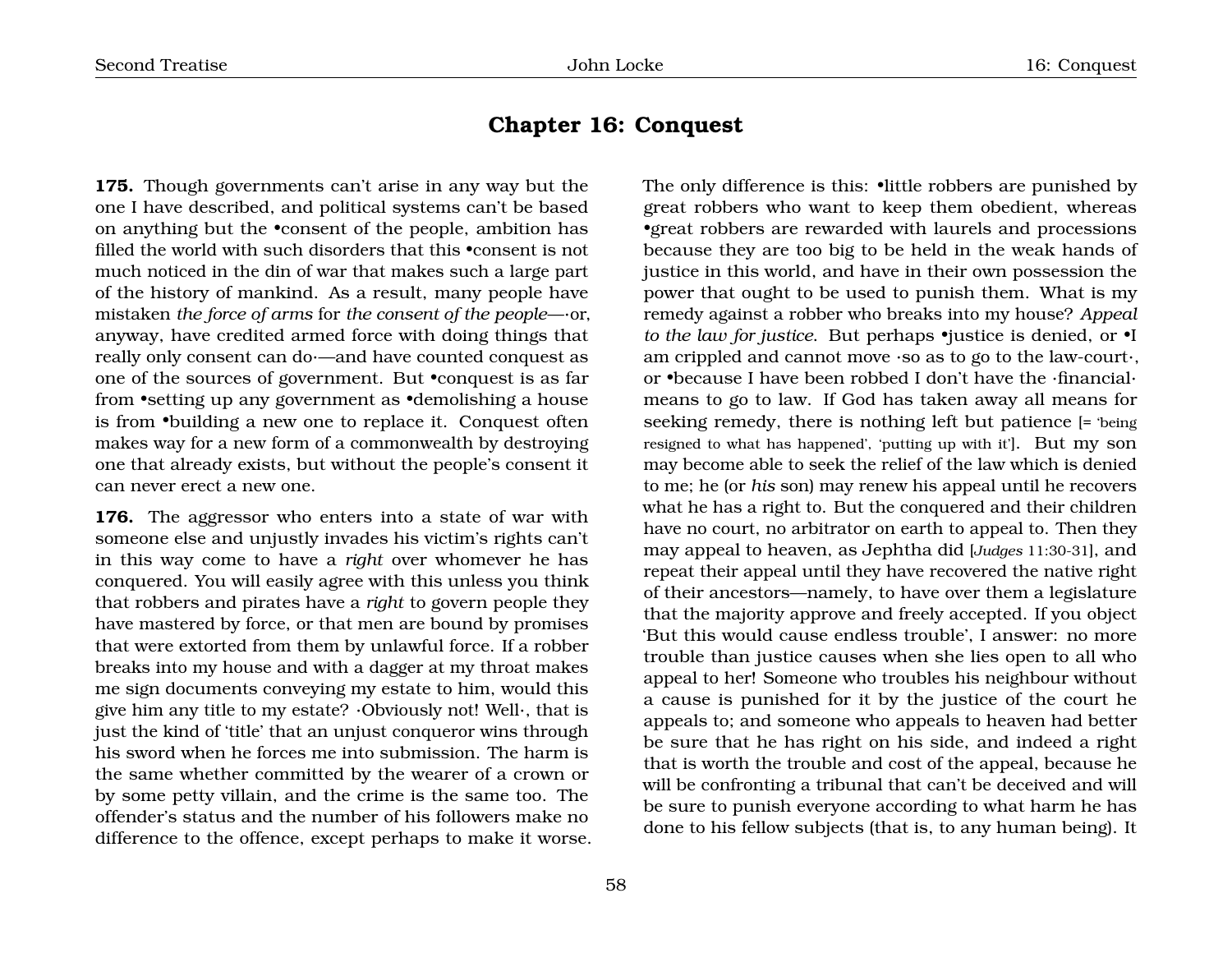is clear from this that someone who conquers in an •unjust war can't get from his conquest any right to the subjection and obedience of the conquered.

**177.** But supposing victory favours the right side, let us consider a conqueror in a •lawful war, and see what power he gets and over whom. First, it is obvious that his conquest doesn't give him power over those who conquered *with* him. Those who fought on his side can't suffer by the conquest; they must be at least as much freemen ·after the conquest· as they were before. In most cases they serve by agreement, on condition that they will share the spoils with their leader and get other advantages that come with the conquering sword—or at least have a part of the conquered country given to them. I hope that the conquering allies are not to be made slaves by the conquest, wearing their laurels only to show that they are sacrifices to their leaders' triumph! Those who base absolute monarchy upon the right of the sword imply that their heroes, the founders of such monarchies, are utter Drawcansirs who forget that any officers or soldiers fought on their side in the battles they won, or helped them to subdue and occupy the countries they had conquered. [Drawcansir is a blustering braggart in a 1672 play; he enters a battle and kills all the combatants.] Some say that the English monarchy is based on the Norman conquest, and that our monarchs have thereby a right to absolute rule. History doesn't support this; but if it *were* true, and if William ·the Conqueror· had a right to make war on this island, his rule through conquest couldn't apply to anyone except the Saxons and Britons who were then inhabitants of this country ·and to their descendants·. The Normans who came with him and helped him to conquer, and all their descendants, are freemen; they are not *subjects by conquest*, whatever powers conquest bestows on the conqueror. And if you or I claim to be free

because we are descended from them, it will be very hard to prove that we are not. And the law ·of this country· doesn't distinguish between the descendants of the Normans and the descendants of the Saxons and Britons, making it clear that the law doesn't intend that these two groups should differ in their freedom or privileges.

**178.** Suppose that the conquerors and the conquered *don't* incorporate into one people, under the same laws and freedom. In that case (which rarely happens), what power does a lawful conqueror have over those he has subdued? The power he has, I say, is purely despotic. He has an absolute power over the lives of those who have forfeited them by waging an unjust war, but not over the lives or fortunes of those who didn't take part in the war, and not over the possessions even of those who were actually engaged in it.

**179.** Secondly, I say then that the conqueror gets power *only* over those who have actually assisted, allowed, or consented to the unjust force that has been used against him. The people •never had a power to do something unjust, such as to start an unjust war; so they •can't have given their governors a power to do such a thing; so they •ought not to be charged as guilty of the violence and injustice that is committed in an unjust war except insofar as they actually abet it. (The reasoning behind that also supports this: if our governors use violence or oppression against *you*, they weren't empowered to do so by the rest of us, and so *we* are not guilty of what *they* have done.) Conquerors seldom trouble themselves to distinguish ·combatants from innocent civilians·, and willingly allow the confusion of war to sweep them all into one heap; but this makes no difference to what is *right*. . . .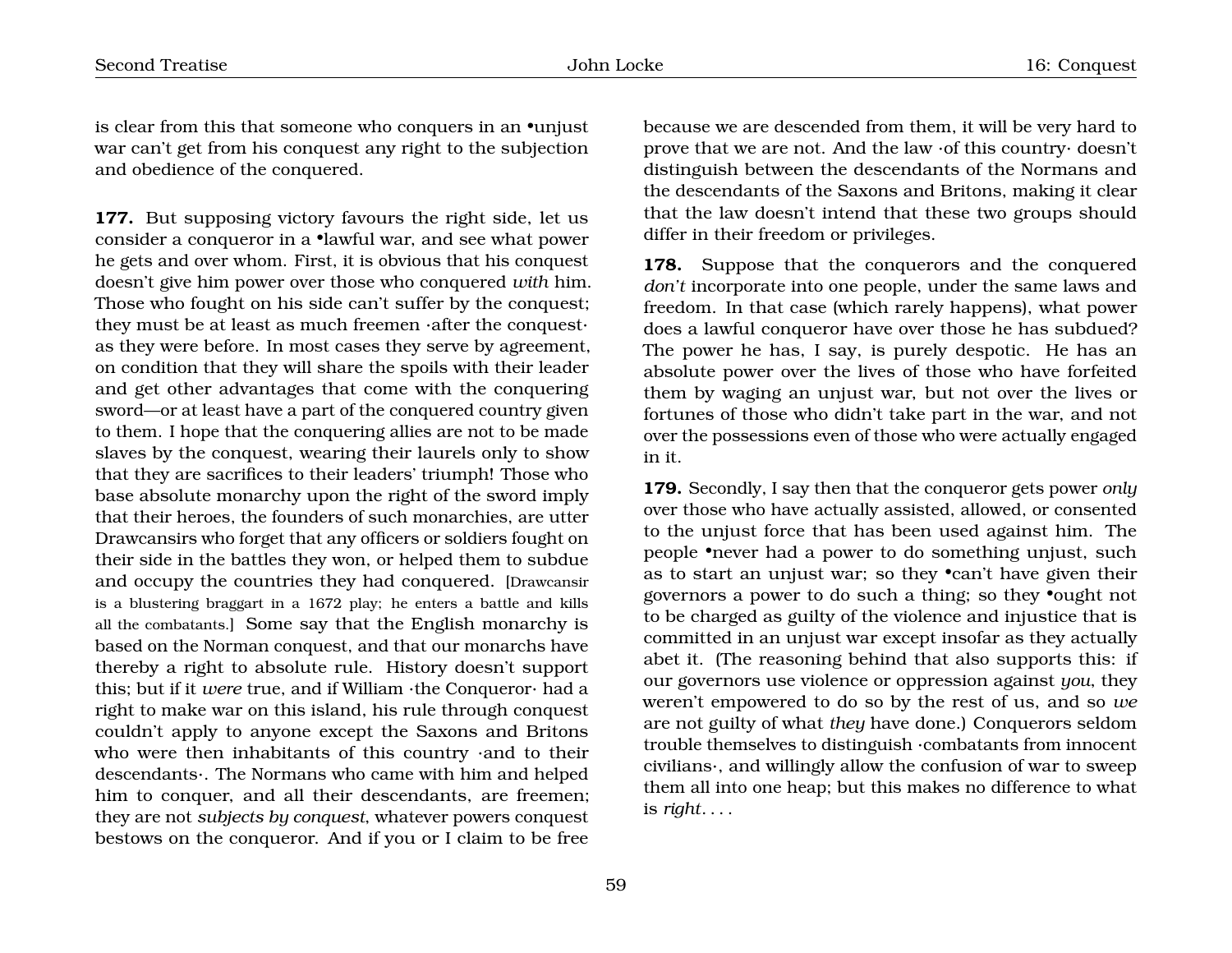**180.** Thirdly, the power a conqueror gets over those he overcomes in a just war is completely despotic: he has an absolute power over •the lives of those who have forfeited them by putting themselves into a state of war; but this doesn't give him a right and title to •their possessions. I am sure of this, but at first sight it may seem a strange doctrine, as it is so flatly contrary to the practice of the world. We are all familiar with the way people, speaking of the governing of countries, say of some person and some country that 'He conquered it'; as if conquest automatically conferred a right of possession. Well, it *is* one part of the subjection of the conquered not to argue against the conditions cut out to them by the conquering sword; but what the strong and powerful *do*, however universally they do it, is seldom the rule of right.

**181.** In most wars force gets tangled up with damage, so that the aggressor harms the estates of those he makes war on; but what puts a man into the state of war is just *the use of force*, not *the use of force to do damage*. Whether the aggressor

begins the injury by force,

or else

inflicts the injury quietly, by fraud, and then refuses to make reparation and maintains it by force (which is the same thing as beginning it by force),

either way, it is the unjust use of *force* that makes the war. Compare someone who •breaks open my house and violently turns me out of doors with someone who •gets into my house peaceably and then by force keeps me out of it. These are in effect *doing the same thing*. (I am assuming that the intruder and I have no common judge on earth to whom I can appeal and to whom we are both obliged to submit.) It is the unjust use of force, then, that puts a man into a state of war with

someone else and leads to his forfeiting his ·right to· life. [Locke then repeats the comparison with wild beasts.]

**182.** The misdeeds of a father are not faults of his children, who may be rational and peaceable despite their father's brutishness and injustice. So he by his misdeeds and violence can only forfeit *his own* life, and doesn't involve his children in his guilt or his destruction. His goods still continue to belong to his children. (Nature wills the preservation of all mankind as much possible, and makes the goods belong to the children to help them to survive.) Given that they haven't taken part in the war—whether through infancy, absence, or choice—they have done nothing to forfeit the goods; nor has the conqueror any right to take them away simply on the grounds that he has subdued by force the person who attempted to destroy him. Still, he may have *some* some right to them, to make good the damages he has sustained by the war and the defence of his own right [Locke's exact phrase]. We shall see in due course *how far* this right ·of the conqueror's· reaches into the possessions of the conquered. Thus, someone who by conquest has a right over a man's person to destroy him if he pleases doesn't thereby get a right to possess and use his estate; for the brutal force that the aggressor has used is what gives his ·conquering· adversary a right to take away his life. . . ., but what gives the adversary title to the defeated aggressor's goods is the damage he has sustained ·through the aggression·. Similarly, I may kill a thief who attacks me on the highway, but I may not take the seemingly less drastic course of taking his money and letting him go, for this would be robbery on my side. His force and the state of war he put himself into made him forfeit his life, but it didn't give me title to his goods. So: the right of conquest extends only to the •lives of those who took part in the war, and not to their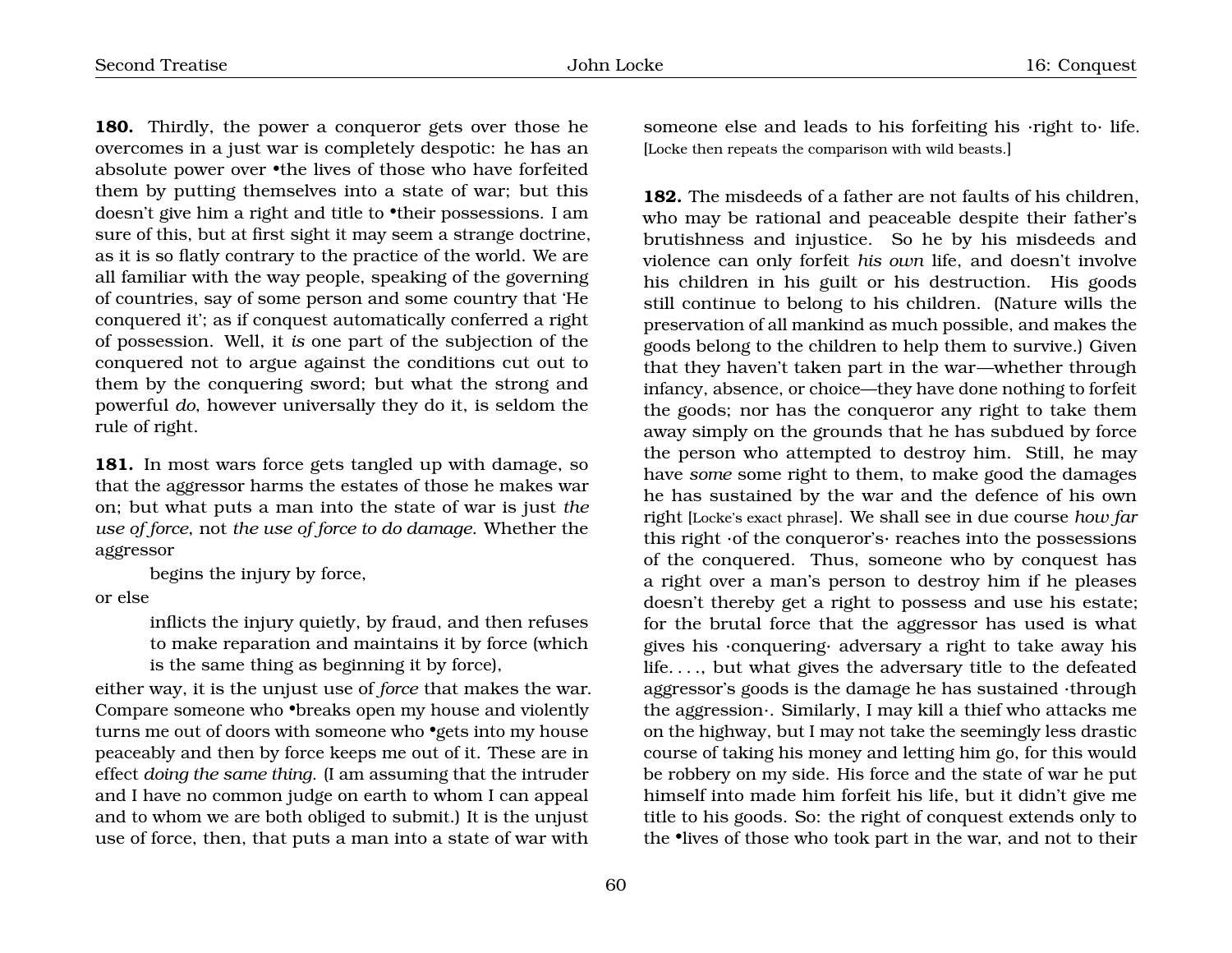•estates except to make reparation for the damages received and the costs of the war—and even there the rights of the innocent wife and children are to be respected.

**183.** However much justice the conqueror has on his side, he has no right to seize more than the vanquished could forfeit: the latter's life is at the victor's mercy, as are his service and his goods if these are needed for reparation; but the conqueror can't take the goods of the conquered person's wife and children—for they too had a title to the goods he had used and shared in the estate he had possessed. Consider an example involving two men in the state of nature (as all commonwealths are in the state of nature relative to one another): suppose that I have injured another man and have refused to make reparations, so it comes to a state of war in which my defending by force what I had unjustly acquired makes me the aggressor. In this war I am conquered; my life then is forfeit, it is at the mercy of the other man, but not the lives of my wife and children! They didn't make the war or take part in it. I couldn't forfeit their lives, which were not mine to forfeit. My wife had a share in my estate, and I couldn't forfeit that either. And my children also, being born of me, had a right to be maintained through my labour or my goods. Here, then, is what it comes down to:- The conqueror has a right to reparation for damages received, and the children have a right to their father's estate for their survival; as for the wife's share, it is clear that her husband can't forfeit what is *hers*, whether it became hers through her own work or through some agreement. What must be done in the case ·that there is not enough to go around·? I answer that the fundamental law of nature is that as far as possible all should be preserved; from which it follows that if there isn't enough fully to •recompense the conqueror for his losses and to •provide for the maintenance, he who has

enough and to spare must forgo some of his full reparations and give way to the greater right of those who are in danger of perishing without it.

**184.** Suppose that the rights of the conqueror are so broad that

> •the costs and damages of the war are to be reimbursed to the conqueror to the last penny,

and

•the children of the vanquished are to be deprived of all their father's goods and left to starve and die,

*still* this won't give him a title to any *country* that he conquers. The ·cost of the· damages of war can hardly amount to the value of any considerable tract of land in any part of the world where all the land is possessed and none lies waste. If I haven't taken away the conqueror's land (and as the loser how *could* I?), hardly any damage I have done to him can amount to the value of my land (supposing it to be as much cultivated as his land is, and somewhere near the size of his land that I had overrun). Usually in a war the most harm that is done amounts to the destruction of the crops and other output of a year or two (it seldom reaches four or five). As for money and other riches and treasure that might be taken away, these are not nature's goods, and have only a notional imaginary value. Nature has put no value on them ·as men do·; they are of no more account by nature's standard than the wampum of the American Indians is to a European monarch, or the silver money of Europe would formerly have been to an Indian. If we set aside the notional value of money, ·we are left with the value of land and the products of land·. Even if as aggressor I spoiled *five years'* worth of product ·of my victim's land·, that doesn't add up to the value of ·my· land held *in perpetuity*; the disproportion is greater than that between five and five hundred. (This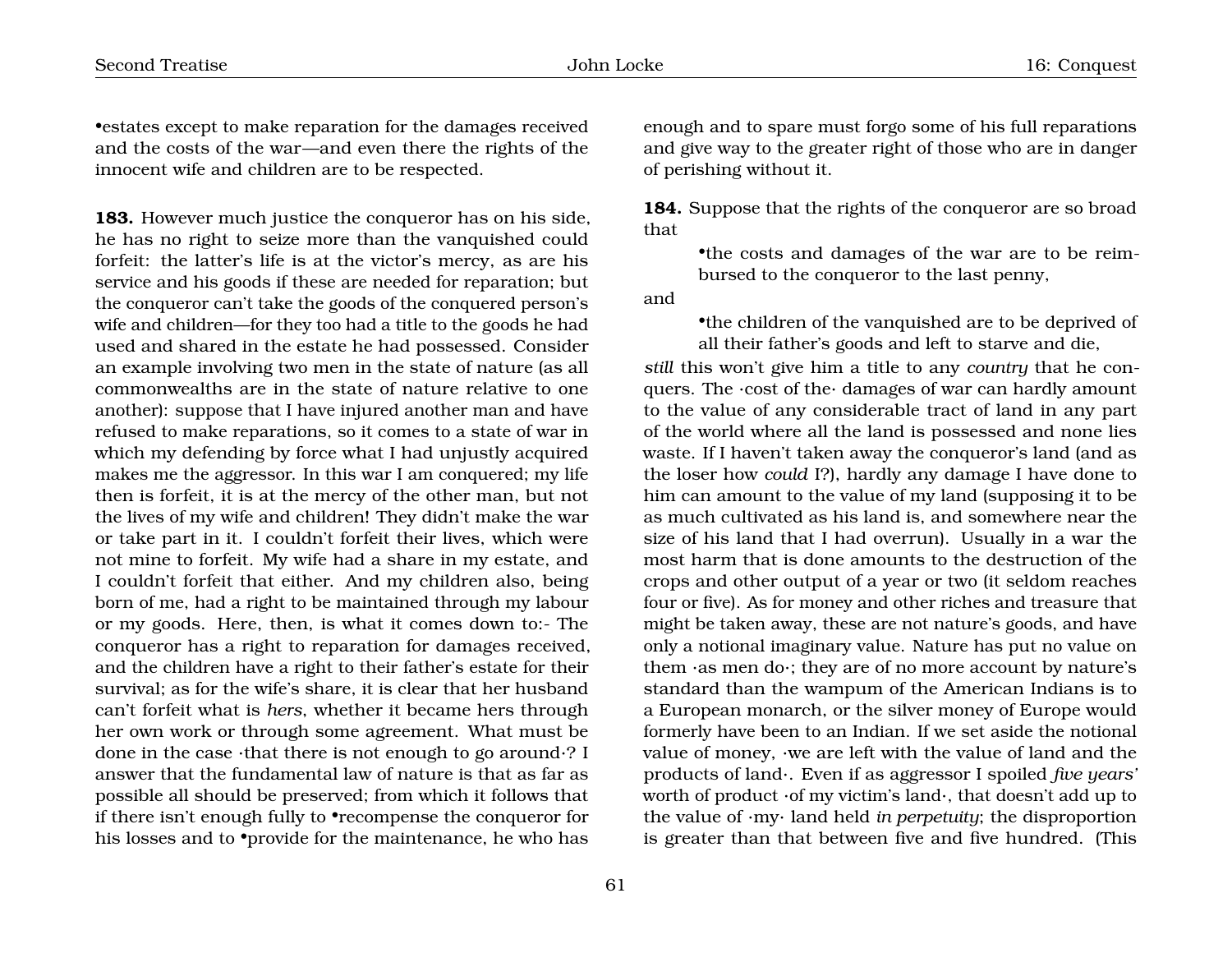is based on the assumption that all land is possessed and none remains waste. If there is more land than people in general can possess and make use of, and anyone has liberty to make use of the waste, the loss of half a year's product of one's land is worth more than the inheritance [Locke's phrase, perhaps meaning 'the perpetual ownership of some comparable tract of land'; this is the first occurrence of 'inheritance' or any cognate of it in this chapter]; but under those circumstances conquerors aren't much interested in taking the lands of the vanquished.) Thus, no damage that men in the state of nature. . . .suffer from one another can give a conqueror power to dispossess the descendants of the vanquished, and take from them the inheritance that ought to be theirs and their descendants' through all the generations. The conqueror will indeed be apt to think himself master; and the subdued, just because they *are* subdued, can't stand up for their rights. But if that is the whole case for giving the land of the vanquished to the conqueror, this must rest on the ·entirely unacceptable· principle that whoever is strongest has a right to whatever he pleases to take.

**185.** Thus, the winner in a just war does not get, by winning, any right of dominion over

•those who joined in the war on his side, •those in the subdued country who didn't oppose him, or •the posterity even of those who did oppose him.

These are all free from any subjection to him, and if their former government is dissolved they are at liberty to start making themselves another.

**186.** What usually happens *in fact* is that the conqueror compels them, with a sword at their breasts, to accept his conditions and submit to whatever government he chooses to allow them; but the question is: what *right* has he to do this? If it be said that in submitting they give their *consent* to

the government in question, this allows that their consent is necessary for the conqueror to have a right to rule over them, and leaves just one question open: Does a person *consent* when he makes a promise under a threat of unlawful force? how far does such a promise bind him? I reply that it doesn't bind *at all*, because when someone gets something from me by force, I still have a right to it, and he is obliged to give it back to me at once. He who takes my horse from me by force ought immediately to give it back, and I have a right to *take* it back ·if I can·. By the same reasoning, he who forced a promise from me ought immediately to give it back, i.e. to clear me of the obligation of it; and I am entitled to take it back, i.e. choose whether to do what I have promised to do. The law of nature lays obligations on me only by the rules nature prescribes, so it can't oblige me through a violation of nature's rules such as extortion through force. . . .

**187.** It follows from all this that when the conqueror in a just war uses his force to impose a government on the subdued against whom he had no right of war (i.e. who didn't join in the war against him), they have no obligation to obey this government.

**188.** But let us suppose that *all* the men of the community in question, all being members of the same body politic, can be taken to have joined in that unjust war in which they are subdued, so that the lives of *all* of them are at the mercy of the conqueror.

**189.** I say that this doesn't extend to their non-adult children; for since a father doesn't himself have a power over the life or liberty of his child, no act of his can possibly forfeit the child's life or liberty. So the children, whatever may happen to the fathers, are freemen; the absolute power of the conqueror reaches no further than the persons of the men who were subdued by him, and it dies when they do.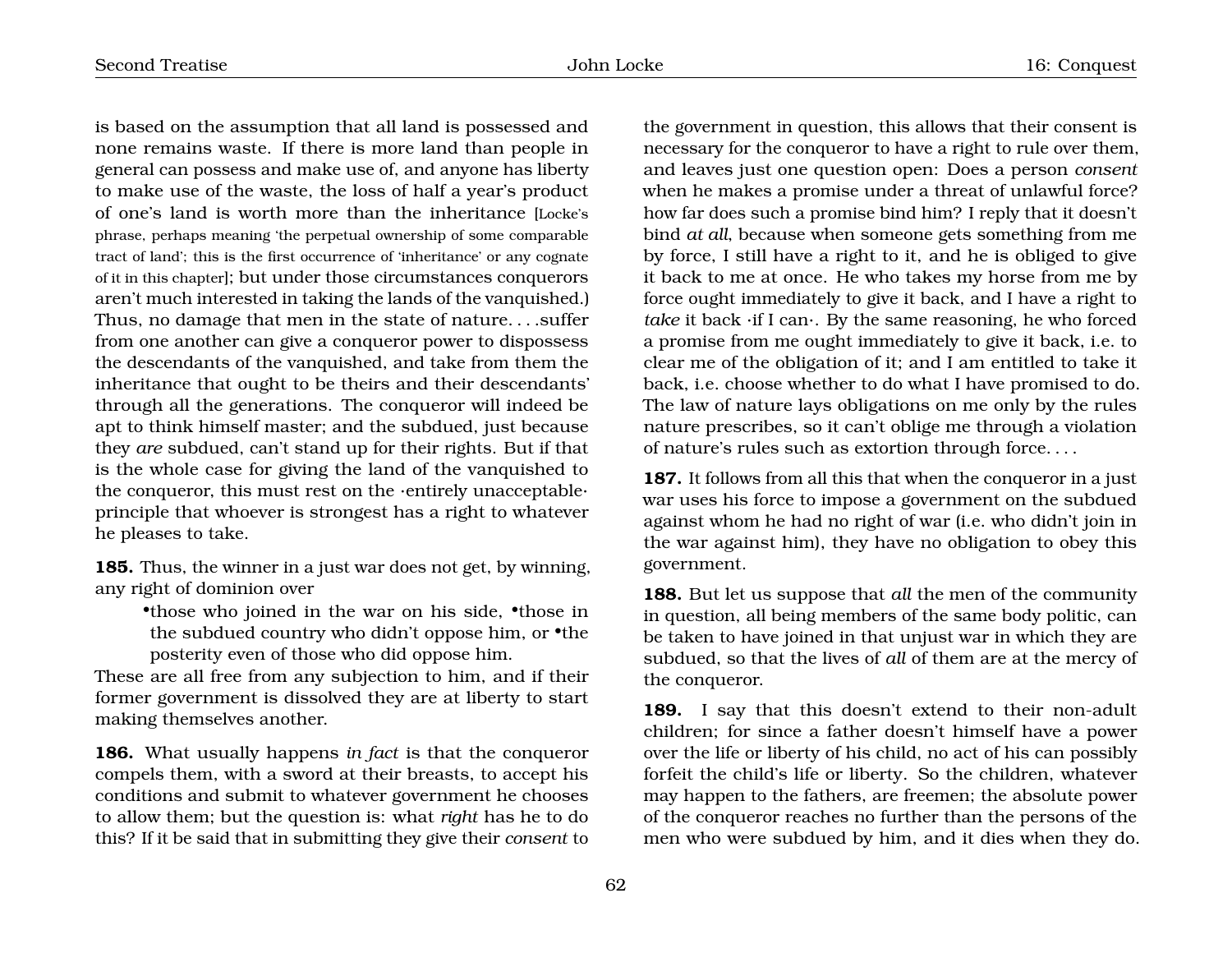And if he  $\cdot$ spares their lives and $\cdot$  governs them as slaves, subjected to his absolute arbitrary power, he has no such right of dominion over their children. He can have no power over them except by their own consent, whatever he may *force* them to say or do; and he has no lawful authority when their submission comes from his force rather than their consent.

**190.** Every man is born with a double right:- •First, a right of freedom to *his person*; no-one else has any power over this—it is entirely *his* to use as he wishes. •Secondly, a right before any other man to inherit with his brethren his father's goods.

191. By the •first of these a man is naturally free from subjection to any government, even if he was born in a place under its jurisdiction. But if he renounces obedience to the lawful government of the country he was born in, he must also give up the rights that he had through its laws, and the possessions that came down to him from his ancestors (if the government was made by their consent).

**192.** By the •second, the inhabitants of any country, who are descended from those who were subdued and had a government forced upon them against their will, retain a right to the possessions they inherited from their ancestors. . . . For the original conqueror never had any title to the land of that country, so the descendants and legatees of those who were forced to submit to the yoke of a government by constraint always have a right to shake it off, freeing themselves from the usurpation or tyranny that the sword has brought down on them, until their rulers give them a form of government that they'll willingly consent to. Who doubts that the Greek Christians, descendants of the ancient possessors of that country, are entitled to throw off the Turkish yoke under which they have groaned for so long, whenever they have an

opportunity to do so? For no government can have a right to obedience from a people who haven't freely consented to it; and they can't be supposed to have done *that* until either

•they are put into a full state of liberty to choose their government and governors,

or at least

•**(1)** they have standing laws to which they have given their free consent directly or through their representatives , and also **(2)** they are allowed the property to which they are entitled.

Condition **(2)** means that they are the proprietors of what they have in such a way that nobody can take away any part of it without their own consent. Without that, men under any government are not freemen but slaves under the force of war.

**193.** Even supposing that the conqueror in a just war *does* have a right to the estates of the conquered, as well as power over their persons (which he plainly *doesn't*), this still doesn't imply that the continuing government has any kind of *absolute* power. The descendants of ·those who were conquered· will all be freemen; if the conqueror doesn't grant them estates and possessions to inhabit his ·newly conquered $\cdot$  country, it won't be worth anything; and if he does grant them estates and possessions, then they have property, and the nature of property is that *without a man's own consent it can't be taken from him*.

**194.** Their persons are free by a natural right, and their properties, whether large or small, are *their own*, to be dealt with by their choice and not by the conqueror's—otherwise they are not properties. Suppose the conqueror gives one man a thousand acres, for him and his heirs for ever; and to another man he *lets* a thousand acres for his life, with a rental of £50 or £500. Doesn't the former man have a right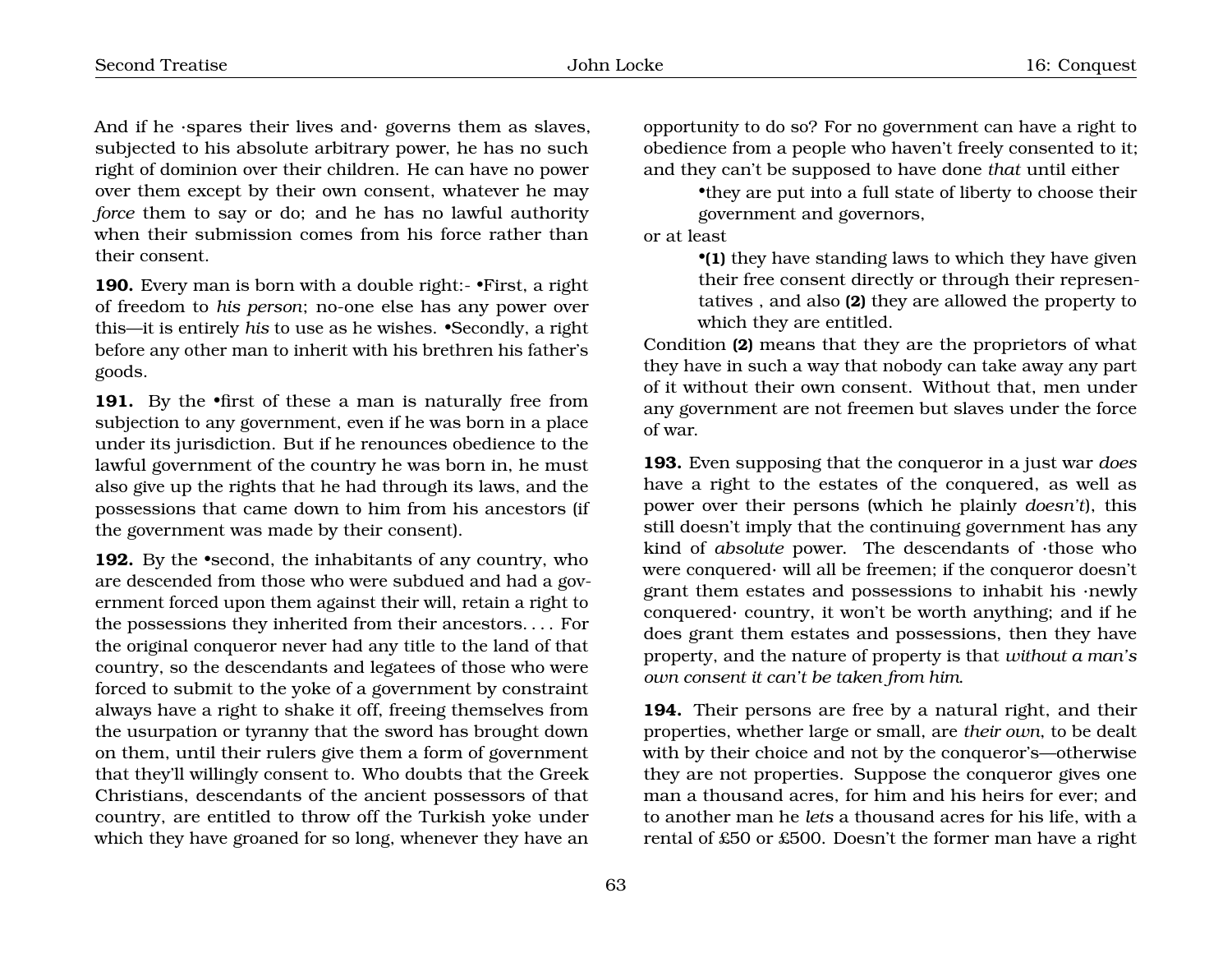to his thousand acres for ever? and doesn't the other have a right to *his* thousand acres for his lifetime, while paying the agreed rent? And doesn't the tenant for life *own* all that his labour and industry brings in over and above his rent, even if it is double the rent? Can anyone say that the king (or conqueror), after making a grant, may use his power take away all or part of the land from the heirs of the first man, or from the second man (the tenant) during his lifetime when he is paying the rent? Or can he whenever he pleases take away from either of them the goods or money they have earned through the land in question? If he can, then *all* free and voluntary contracts are nullified: all it takes to dissolve them at any time is enough power; and all the grants and promises of men in power are nothing but a mockery. Can there be anything more ridiculous than to say 'I give this to you and your descendants for ever', saying it in the surest and most solemn form of gift-giving that can be devised, when it's understood that I have the right to take it away from you again tomorrow if I want to?

**195.** I shan't discuss now whether monarchs are exempt from the laws of their country, but I am sure of this much: they owe subjection to the laws of God and of nature. No body, no power, can exempt them from the obligations of that eternal law. Where promises are concerned, those obligations are so great and so strong that omnipotent God himself can be bound by them. Grants, promises, and oaths are bonds that hold the Almighty. Compare that fact with what some flatterers say to monarchs, ·namely that *they* are so great that they needn't keep their promises·. Yet all the monarchs of the world, together with all their courtiers, are by comparison with the great God like a drop in the bucket, or a speck of dust on the balance— inconsiderable, nothing!

**196.** Here it is in brief: if the conqueror has a just cause, he gets ·through his conquest· a despotic right over the persons of all those who actually aided and supported the war against him, and a right to use their labour and estates to make up for the damages he has suffered and the costs he has incurred (so long as he doesn't infringe anyone else's rights). He has no power over such of the people as didn't consent to the war, or over the children of the captives themselves, and no power over the possessions of either group. So his conquest does not entitle him to have dominion over them, or to pass on such dominion to his posterity. If he tries to take their properties, he is an aggressor, and thereby puts himself into a state of war against them. [The section ends with historical and biblical examples.]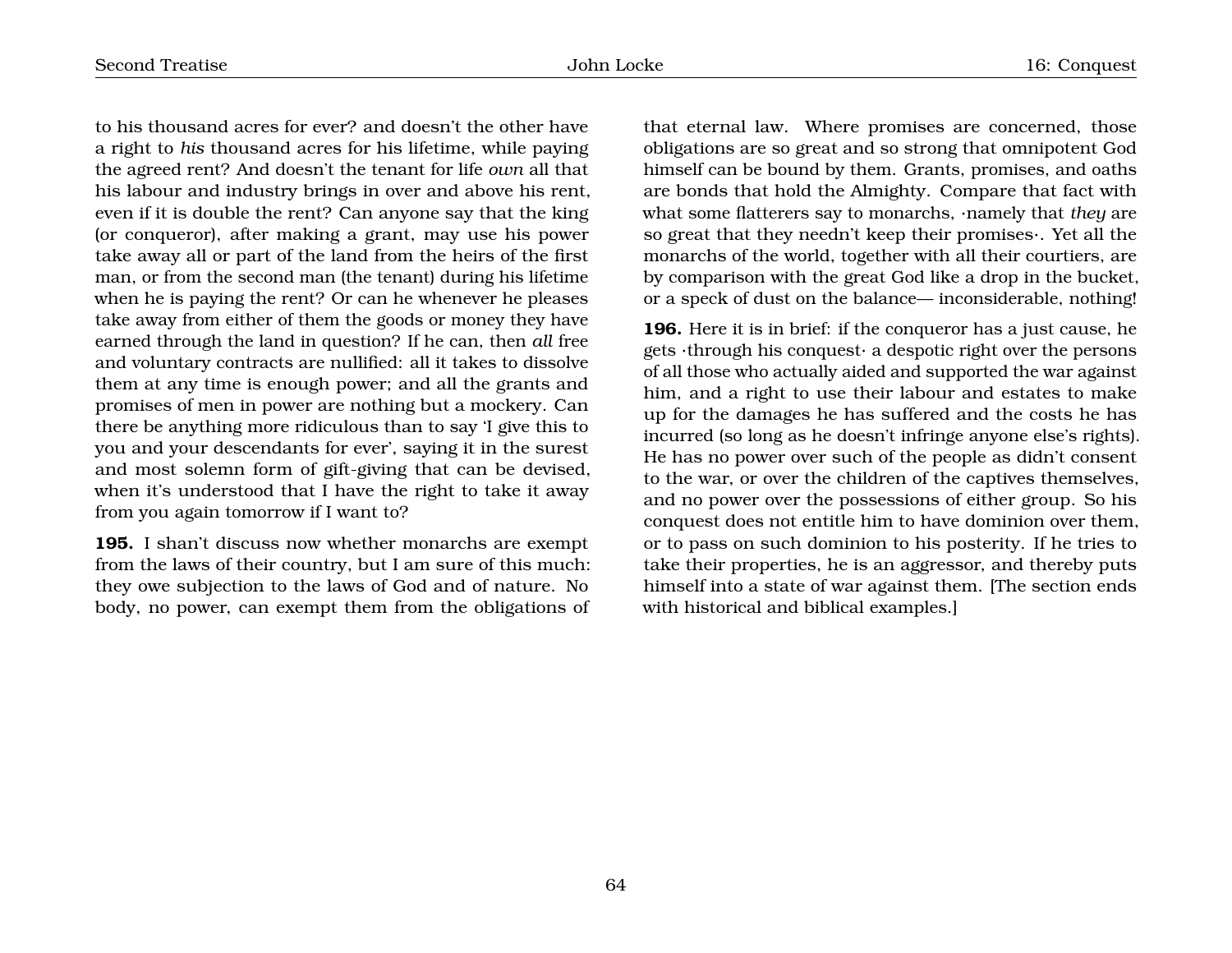#### **Chapter 17: Usurpation**

**197.** As conquest may be called a foreign usurpation, so usurpation is a kind of domestic conquest. But the equivalence is not exact: a 'domestic conqueror' *might* have right on his side, but an usurper can never do so, because an action counts as a usurpation only if it involves getting possession of something that someone else has a right to. A usurpation, as such, is a change only in *who* has the government, not in the forms and rules of the government. If the usurper ·goes further, and· extends his power beyond what rightly belonged to the lawful monarchs or governors of the commonwealth ·whom he has dislodged·, he is guilty not merely of usurpation but also of tyranny.

**198.** The designation of *who* is to rule is as natural and necessary a part of any lawful government as is the form of the government itself, and is something that was originally established by the people. Compare these two:

•having no form of government at all; •agreeing on a monarchy, without having a procedure for deciding who shall be monarch.

The anarchy will be much alike! Hence all commonwealths with an established form of government have rules also for appointing those who are to share in the public authority, and settled methods of getting them into office. Whoever gets into the exercise of any part of the power by ways other than those prescribed by the laws of the community has no right to be obeyed, even if he doesn't change the form of the commonwealth; because he is not the person the laws have appointed, and so not the person the people have consented to. And no such usurper—or anyone whose rule is derived from him—can *ever* be entitled to his position as ruler until the people are free to consent, and *do* consent, to allow and confirm in him the power he has till then usurped.

#### **Chapter 18: Tyranny**

**199.** Whereas usurpation is the exercise of power to which someone else has a right, tyranny is the exercise of power to which nobody can have a right. That is what happens when someone employs the power he has in his hands, not for the good of those who are under it but for his own private individual advantage. ·It is what happens· when a governor, however entitled ·he is to govern·, is guided not by the law

but by his own wants, and his commands and actions are directed not to preserving his subjects' properties but to satisfying his own ambition, revenge, covetousness, or any other irregular passion.

**200.** If you doubt this to be true, or to be reasonable, because it is written by a mere lowly subject, I hope you will take it from the authority of a king! King James I in his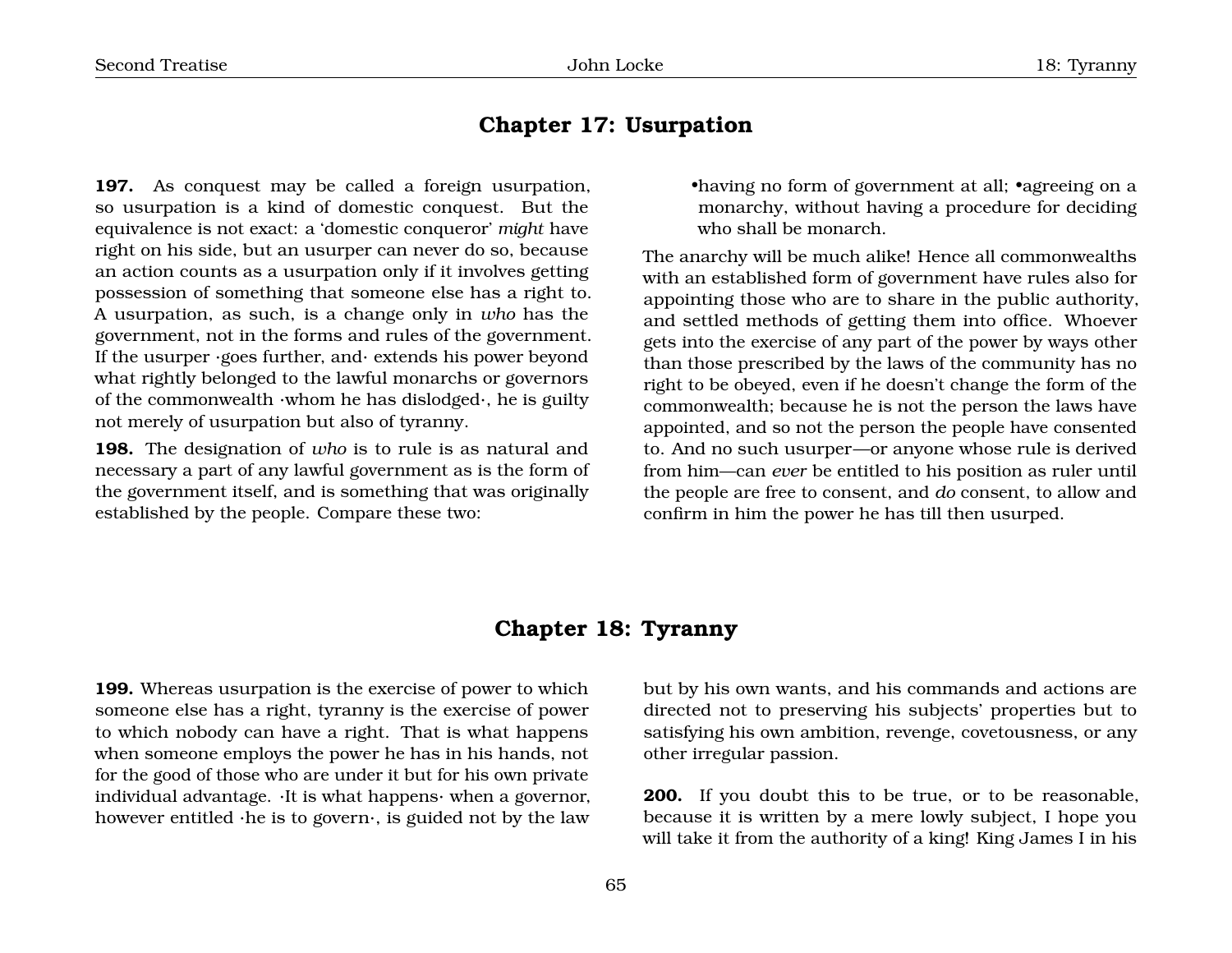1603 speech to the parliament said this:

In making good laws and constitutions, I will always put the welfare of the public and of the whole commonwealth ahead of any particular and private purposes of mine; because I think that the wealth and welfare of the commonwealth is *my* greatest welfare and worldly happiness. In this respect a lawful king sharply differs from a tyrant: for. . . .the greatest point of difference between the two is that whereas •the proud and ambitious tyrant thinks his kingdom and people are only ordained for satisfying his desires and unreasonable appetites, •the righteous and just king does on the contrary acknowledge that he has been given the task of preserving the wealth and property of his people.

And in his 1609 speech to the parliament he said:

The king binds himself by a *double* oath to observe the fundamental laws of his kingdom. •Just by *being* a king he tacitly binds himself to protect not just the people but also the laws of his kingdom. By his oath at his coronation he explicitly binds himself to the same thing. . . . If a king governing in a settled kingdom stops ruling according to his laws, he thereby stops being a king and degenerates into a tyrant.

And a little after:

Therefore all kings who are not tyrants, or perjured, will be glad to bind themselves within the limits of their laws; and those who ·try to· persuade them otherwise are vipers, pests, against both the king and the commonwealth.

Thus that learned king, who had a good grasp of concepts, distinguishes *king* from *tyrant* through this and this alone: •a king limits his power to what the laws allow, and governs for the good of the public, whereas •a tyrant puts his own will and appetite ahead of everything.

**201.** It is a mistake to think that only monarchies can go wrong in this way; other forms of government are also open to it. Whenever power is put into *some* hands for the government of the people and the preservation of their properties, and is then diverted from that purpose and used to impoverish, harass, or subdue the people to the arbitrary and irregular commands of those that have the power, then that immediately becomes tyranny, whether the power-holders are one or many. There was *one* tyrant at Syracuse, but we read of the *thirty* tyrants at Athens; and the intolerable government of the Ten Men at Rome was no better.

**202.** Wherever law ends, tyranny begins, if the breach of the law brings harm to someone else; and anyone in authority who exceeds the power given him by the law, using the force at his disposal to do to the subject things that aren't allowed by the law, thereby stops being an officer of the law; and because he acts without authority he may ·rightly· be opposed, as may any other man who by force invades the right of someone else. This is acknowledged to hold for subordinate officers of the law. Someone who is authorized to arrest me •in the street may be opposed as a thief and a robber if he tries to break into •my house to arrest me—even if I know that his legal authority (and the arrest-warrant in his pocket) empower him to arrest me when I am •out of my house. I'd like to know why this shouldn't hold just as well for the highest as well as the lowest-ranked officials of government. ·We don't accept that *having great* •*wealth* automatically entitles a man to have even more·. We don't find it reasonable that the oldest brother, just because he has most of his father's estate, should thereby have a right to take away any of his younger brothers' shares; or that a rich man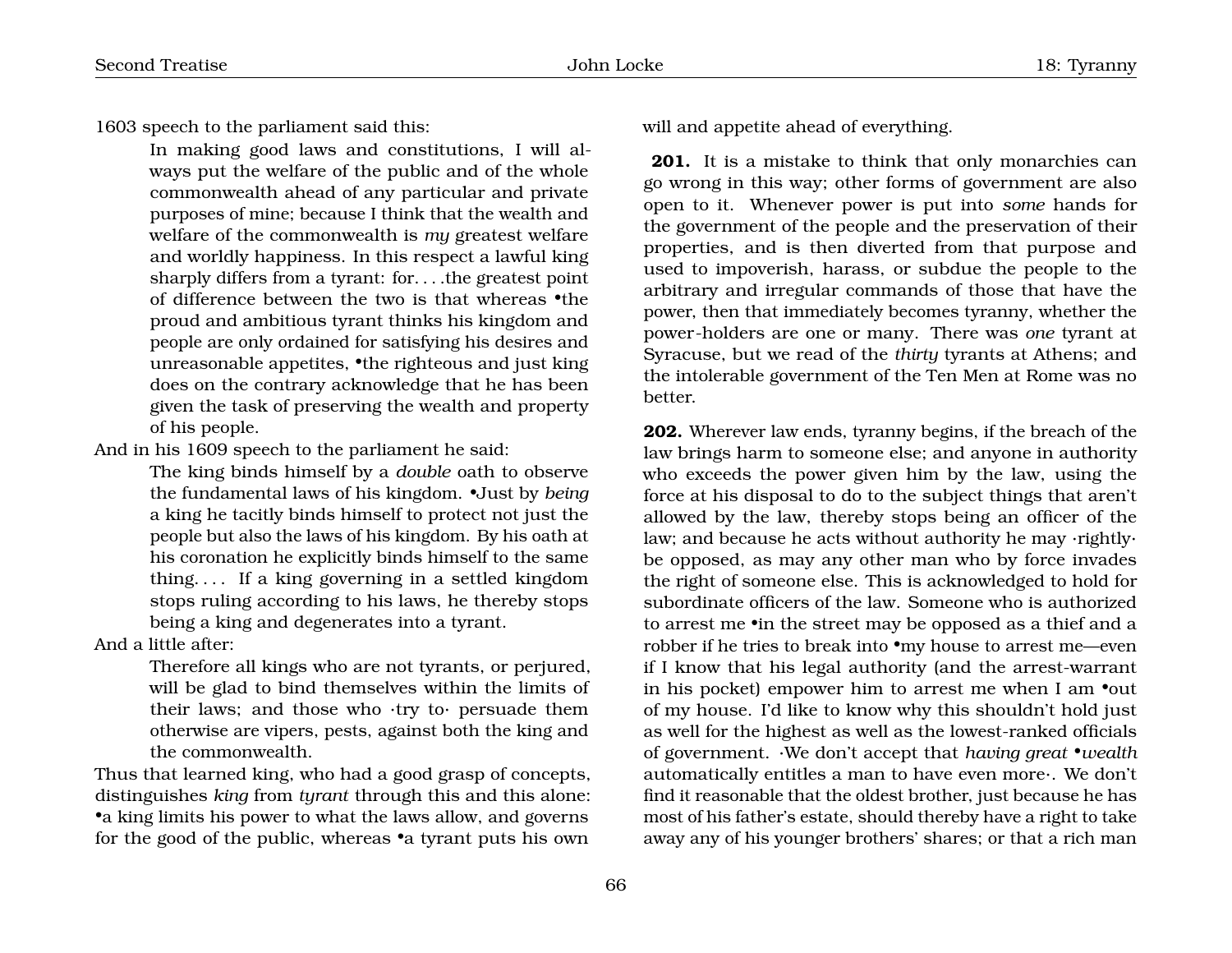who possessed a whole county should get from that a right to seize the cottage and garden of his poor neighbour? Being the lawful owner of great riches,. . . .far from being an excuse (let alone a reason) for robbery and oppression, makes it much worse. Well, all of this applies equally to *having great* •*power*: having much power isn't an entitlement to help oneself to more and engage in one's own kind of robbery and oppression. Exceeding the bounds of authority is no more a right in a great officer of government than in a low-level one, no more justifiable in a king than in a constable. It is indeed *worse* in the king because •more trust has been placed in him, •he already has a much greater share than the rest of his brethren, and •his education, employment, and counsellors are supposed to have given him more knowledge of the measures of right and wrong.

**203.** You may want to object:- 'Then may the commands' of a monarch be opposed? May he be resisted whenever anyone finds himself aggrieved and *imagines* he hasn't been treated rightly? This will unhinge and overturn all systems of administration, leaving us with nothing but anarchy and confusion instead of government and order.'

**204.** Here is my answer:- It is wrong to use force against anything except unjust and unlawful force; whoever opposes a government for any other reason draws on himself a just condemnation from both God and man; and my philosophy of these matters doesn't bring a threat of danger or confusion, as is often suggested. ·Here are four observations in support of this·.

**205.** First:- In some countries the *person* of the monarch is sacred, as a matter of law; so whatever he commands or does, his person is still free from all question or violence, not liable to force or to any judicial censure or condemnation. Yet the subjects may oppose the illegal acts of any lower official, or anyone commissioned by the monarch. In those countries, the only way the monarch can lose his personal immunity is by putting himself into a state of war with his people, dissolving the government, and leaving the people to the defence that everyone has *in the state of nature*. When that happens, who can tell how it will all end? A remarkable example of how it can end is presented to the world by a neighbour kingdom. In all other cases the sacredness of the monarch's person exempts him, while the government stands, from all violence and harm whatsoever. And this is a wise constitution: for the harm a monarch can do *unaided* is not likely to happen often, or to go very far. Even if some monarch is weak and ill-natured enough to *want* to do it, he can't by his own personal strength subvert the laws or oppress the body of the people. When a headstrong monarch comes to the throne, he may do some troublesome things; but the disadvantages of those are quite outweighed by the peace of the public and the security of the government that comes from having the person of the head of government thus placed out of the reach of danger. For it is safer for the body politic that a few private men should sometimes be in danger of suffering than that the head of the commonwealth should be easily and casually exposed to danger.

**206.** Second:- This privilege of the king's *person* doesn't confer immunity against questioning, opposition, and resistance for those who use unjust and unlawful force and claim they were commissioned to do this by the king. Here is a plain case of that. Someone has the king's writ to arrest me, this being a full commission from the king; but he can't break into my house to arrest me, or carry out this command of the king's on certain days or in certain places, if the *law* forbids him to, even if the *commission* doesn't state any such exceptions. If anyone breaks the law, the king's commission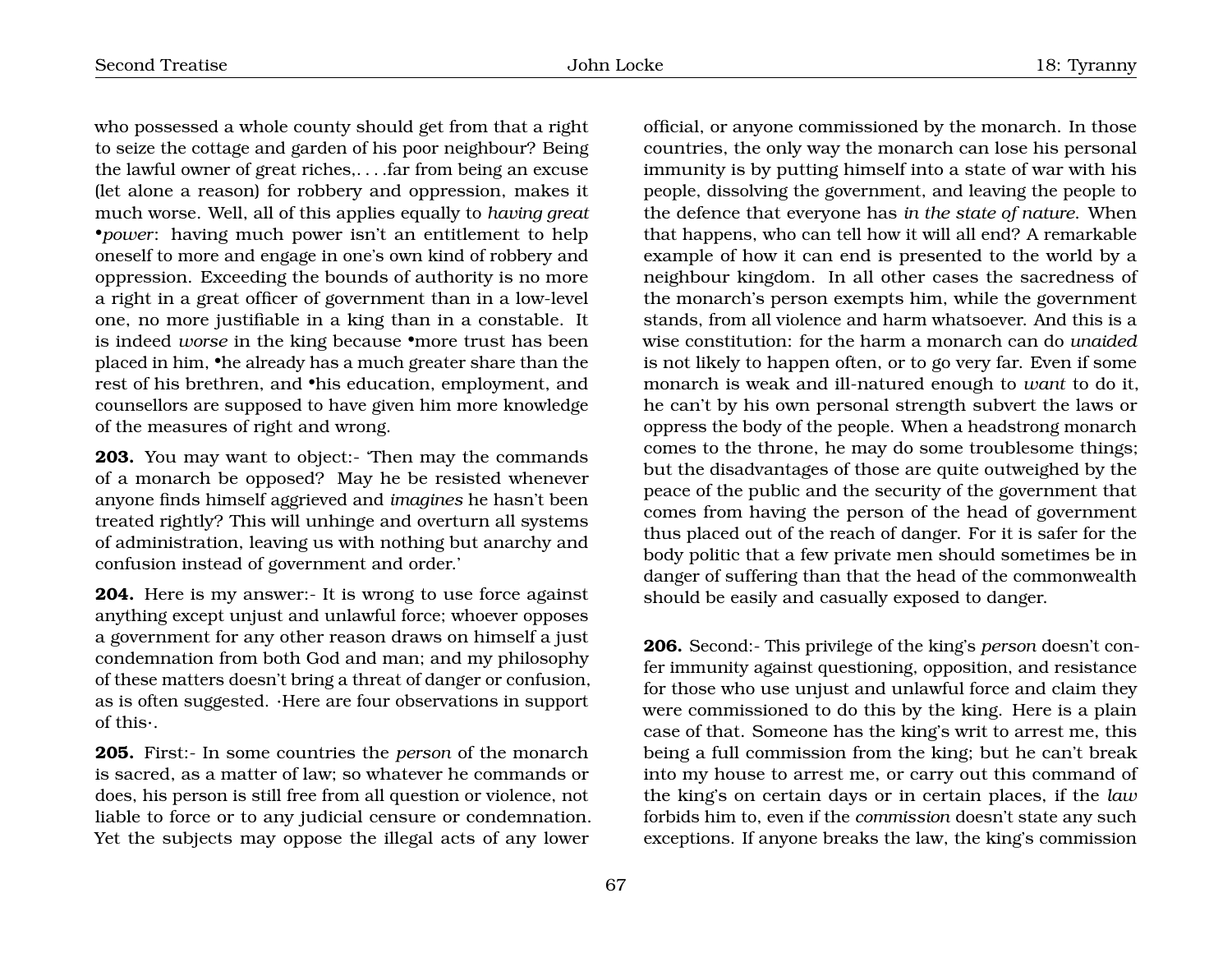doesn't excuse him; for the king has his authority only •through the law, so he cannot empower anyone to act •against the law.... The commission or command of any government official ·from the king down to the constable· to do something for which he has no authority is as empty and insignificant as the 'commission' or command of any private man. The only difference between the two is that the official has authority to a certain extent and for certain purposes, while the private man has none; ·but the restrictions on the official's authority are crucial·, because what gives the right of acting is not the •commission but the •authority; and there can be no authority against the laws. But ·when private citizens resist commissioned but unauthorized action by government officials·, notwithstanding such resistance the king's person and authority are still both secured, and so ·there is· no danger to governor or government.

**207.** Third:- Consider now a government in which the person of the ruler is not sacred. My doctrine of the lawfulness of resisting all unlawful exercises of power won't on every slight occasion endanger him or disturb the government; for where the injured party can be relieved and his damages made good by appeal to the law, he can't claim a right to use force, which is only to be used where a man is *prevented* from appealing to the law. No exercise of force by the government counts as hostile if it leaves open the possibility of such an appeal; it is only when force closes *that* door that it puts the user of it into a state of war, and makes it lawful to resist him. •A man with a sword in his hand demands my purse on the highway when I have almost no money with me; this man I may lawfully kill. To •another man I hand £100 to hold while I get off my horse; he then refuses to give it back to me, and draws his sword to defend his possession of it by force if I try to take it back from him. The harm this man does to

me may be a hundred or even a thousand times more than the other intended to do to me (I killed him before he really did me any harm); and yet I can lawfully *kill* the one, and cannot so much as *hurt* the other lawfully. The reason for the difference is obvious. •The first man used force, which threatened my life, and I had no time to appeal to the law to make me safe. And once my life was taken, it would have been too late to appeal: the law couldn't restore life to my dead carcass; the loss would have been irreparable; and it is in order to prevent *that* that the law of nature gave me a right to destroy the man who had put himself into a state of war with me and threatened my destruction. But •the second man did not put my life in danger; so I can have the benefit of appealing to the law and getting reparation for my £100 in that way.

**208.** Fourth:- If an official uses his power to maintain his unlawful acts and to obstruct the appeal to law for a remedy, this is manifest tyranny and there is a right to resist it; but even in cases like this, if the harm is slight there won't be resistance that will disturb the government. For if the trouble concerns the cases of only a few private men, though they •have a right to defend themselves and to recover by force what through unlawful force has been taken from them, they will be disinclined to •exercise their right by engaging in a contest in which they are sure to perish. ·And they *are* sure to perish·, because it is as impossible for a few oppressed men to disturb the government when the body of the people don't think themselves concerned in it as it is for a raving madman or headstrong malcontent to overturn a well settled state; the people being no more inclined to follow the oppressed few ·into a fight· than to follow the solitary madman.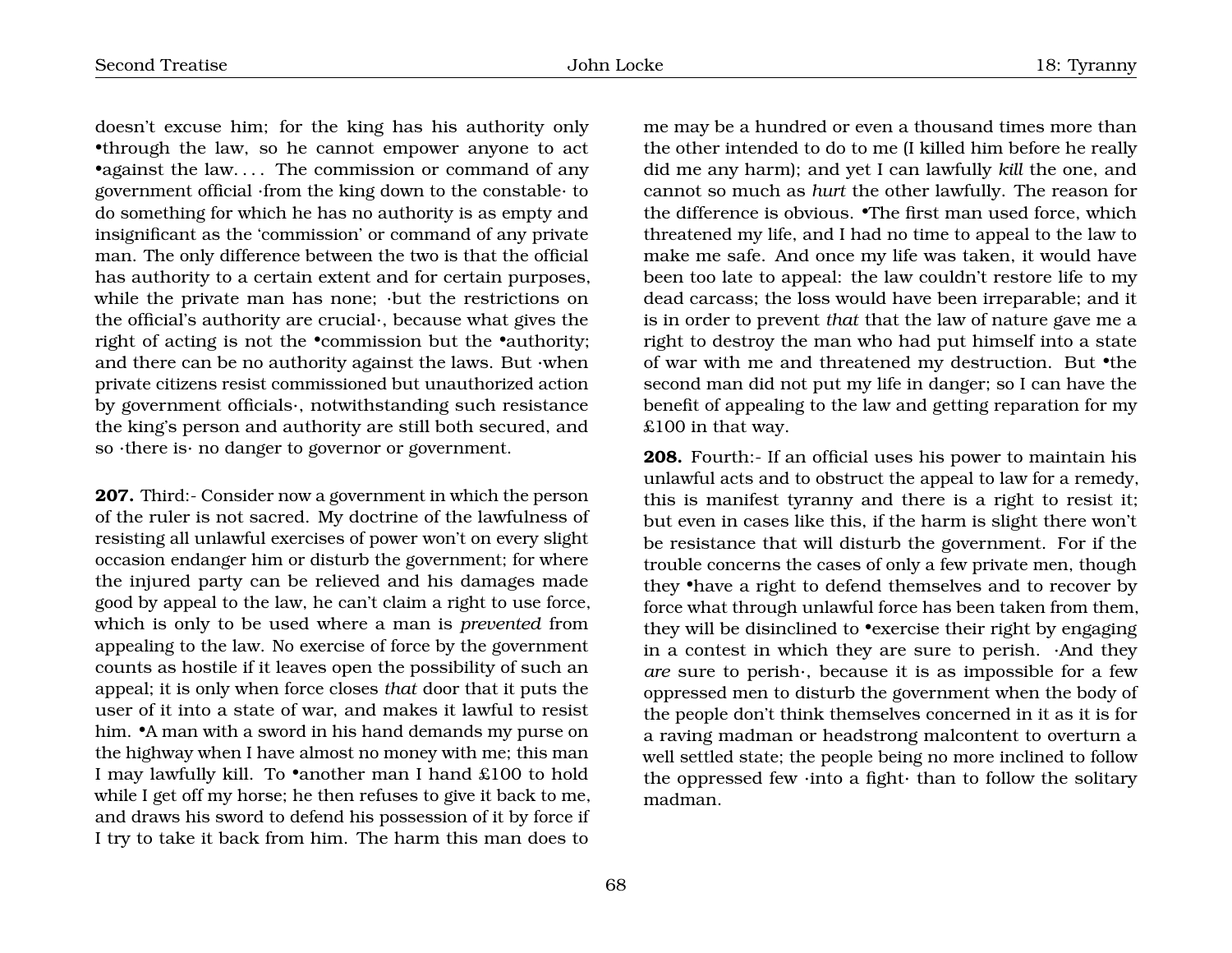**209.** But suppose these illegal acts have affected the majority of the people, or have affected only a few but seem to set a dangerous precedent threatening everyone, so that the people are persuaded in their consciences that their laws are in danger and—along with the laws—their estates, liberties, and lives, and perhaps their religion too. When *that* happens, I can't see how the people can be hindered from resisting the illegal force that has been  $\cdot$ or threatens to be $\cdot$  used against them. Such resistance is a difficulty that will confront *any* government in which the governors have managed to become generally suspected by their people. It is the most dangerous state that governors can possibly put themselves in, but they don't deserve much pity because the trouble is so easy to avoid. If a governor really does intend the good of his people, and the preservation of them and their laws, the people are bound to see and feel this, just as the children in a family will see that their father loves and takes care of them.

- **210.** But if everyone can see in the government
	- •claims of one kind, and actions of another;
	- •skill employed to evade the law;
	- •prerogative employed contrary to the purpose for which it was given (namely to do good, not harm,

to the people);

•the ministers and lower officers of the law chosen with an eye to such purposes, and promoted or dismissed according to whether they further or oppose them; •various things done as try-outs of arbitrary power: surreptitious favour shown to the religion (though publicly denounced) which is readiest to introduce such power, and the operators in it [= officials of the religion in question?] supported as much as the government can get away with, and, when open support isn't possible, still ·surreptitiously· approved and liked;

- if a long train of actions show the ·governmental· councils all tending that way, how can a man *not* be convinced of which way things are going and look around for some way to save himself? Suppose you are in a ship whose captain is steering a course towards Algiers; cross-winds, leaks in his ship, and shortage of men and provisions often force him to head in a different direction, but as soon as the weather and other circumstances allow it he always turns back on course for Algiers. Won't you conclude that the captain is trying to take you and everyone else in the ship to Algiers? [At that time Algiers was a maximally unattractive destination—a centre for maritime piracy, where many Englishmen were in slavery.]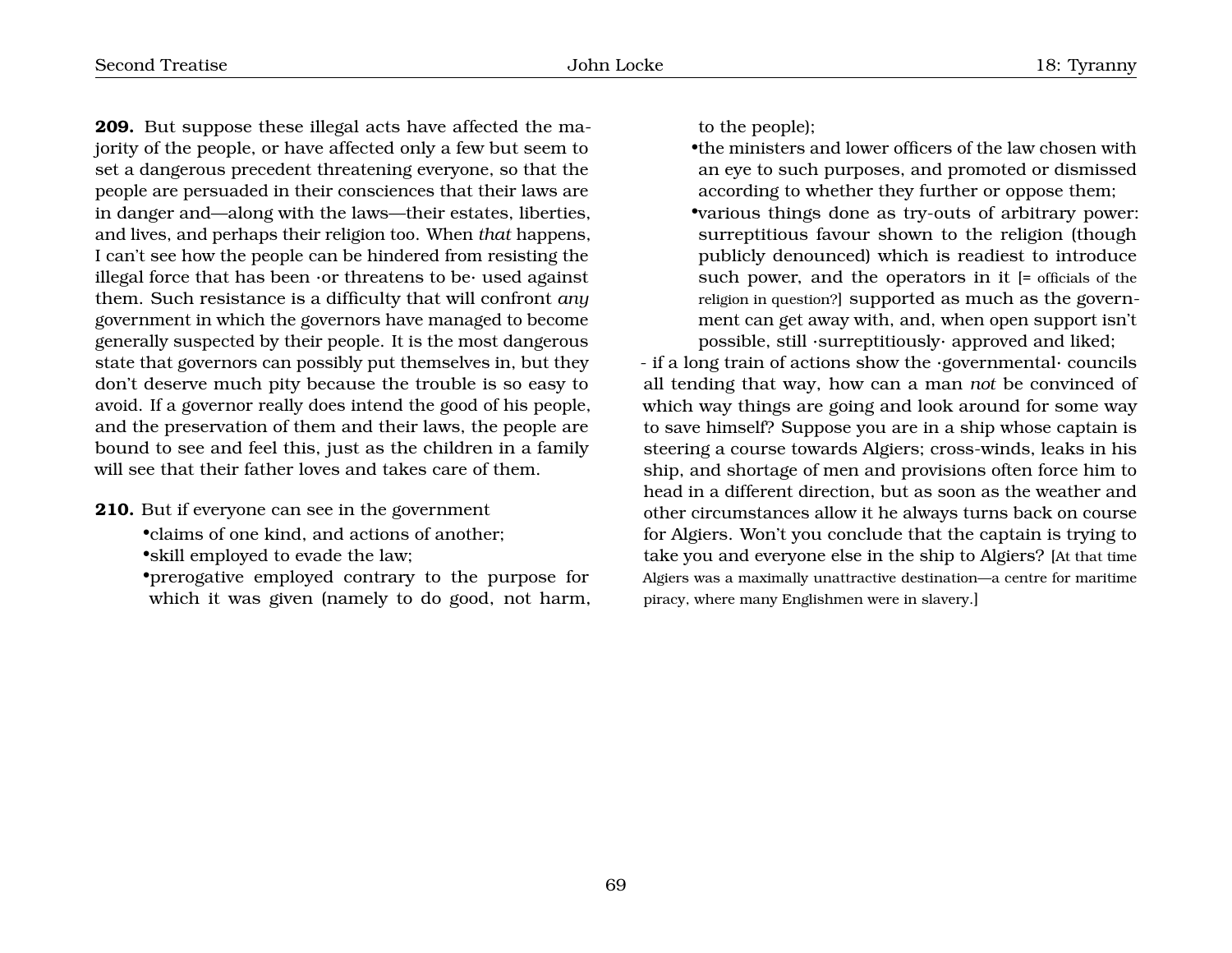### **Chapter 19: The dissolution of government**

**211.** Anyone who wants to speak clearly about the dissolution of •government ought first to distinguish that from the dissolution of a •society. What makes a *community*, and brings men out of the loose state of nature into one politic society, is the agreement that everyone has with everyone else to come together and act as one body and so be one distinct commonwealth. When such a union is dissolved, it is almost always through conquest by a foreign force; for when that happens (so that the people can't maintain and support themselves as one unified and independent body), the union constituting that body that must necessarily come to an end, returning everyone to the state he was in before, with a liberty to provide for his own safety as he thinks fit, in some other society. Whenever the •society is dissolved, it is certain that the •government of that society can't survive. Conquerors' swords often cut off governments at the roots, mangling to pieces the societies and separating the subdued or scattered multitude from the protection of the society that ought to have preserved them from violence. This way of dissolving of governments is too well known—and too much *allowed*—for me to need to say anything more about it. It doesn't need much argument to show that when a society is dissolved, its government can't survive; just as the frame of a house can't survive when the materials of it are scattered and dissipated by a whirlwind, or jumbled into a confused heap by an earthquake.

**212.** Governments can be dissolved not only by being overturned from outside but also by being dissolved from within. There are two ways for this to happen. I shall discuss one in this and the following eight sections, starting on the second in section 221·.

The first way is by the legislature's being altered. Civil society is a state of peace among its members; they are kept from the state of war by the provisions they have made for the legislature to act as umpire, ending any conflicts that may arise among of them. So it is •the legislature that unites the members of a commonwealth, combining them into one coherent living body. •It is the soul that gives form, life, and unity to the commonwealth, bringing its various members into relationships of mutual influence, sympathy, and connection. Therefore, when the legislature is broken or dissolved, dissolution and death follow for the society, because the essence of the society, and its unity, consists in its having *one will*, declared and kept by a legislature established by the majority for that very purpose. The first and fundamental act of a society is the constituting of a legislature. . . . When one or more *other* people take it upon themselves to make laws, without being appointed to do so by the people, they are making laws without authority, so the people aren't obliged to obey; and this is a way for them to come again out of subjection—·no longer under *any* government·—and be free to constitute for themselves a new legislature as they think best. For they will be entirely at liberty to resist the force of those who try without authority to impose anything upon them. When those whom the society has chosen to be the declarers of the public will are excluded from that role, and their place usurped by others who have not been appointed to it, everyone is free to do what he likes.

**213.** This is usually brought about by members of the commonwealth who have some power, and misuse it; so it's hard to think about it clearly, and know who is to blame for it, unless we know the form of government in which it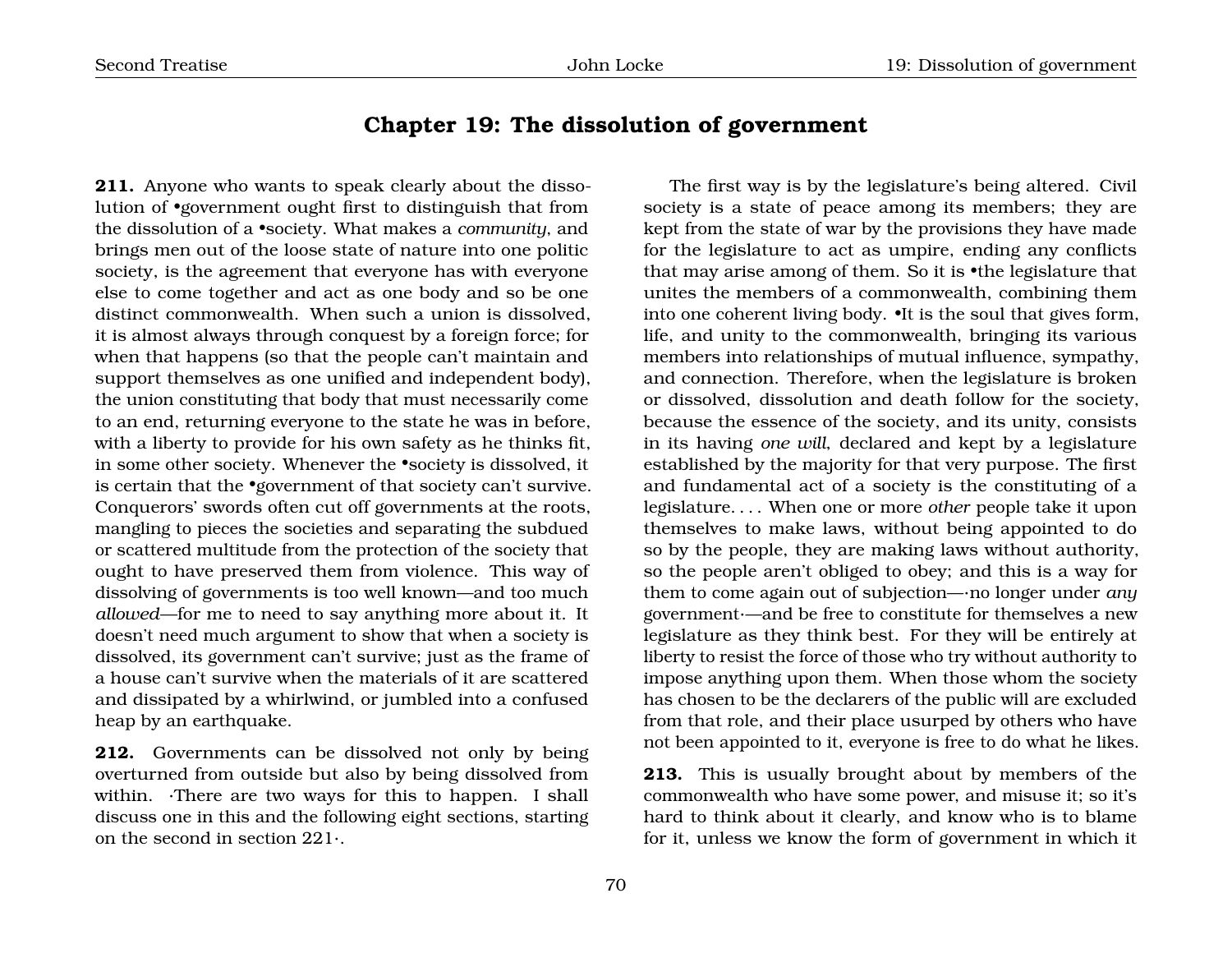happens. So let us suppose that the legislature is placed in the agreement of three distinct persons. 1. •A single hereditary person, having the constant, supreme, executive power, and with it the power of convoking and dissolving the other two within certain periods of time. •2. An assembly of hereditary nobility. •3. An assembly of representatives chosen by the people to serve for limited periods of time. With a government of that form, four things are evident.  $\cdot$ I shall give them a section each·.

**214.** First, when such a single person (or king) sets up his own arbitrary will in place of the laws, which are the will of the society as declared by the legislature, then the legislature is changed. What makes something *the legislature* is its issuing rules and laws that are applied and required to be obeyed; so when laws are set up and rules announced and enforced *other than* those enacted by the legislature that the society has set up, it is clear that the legislature as been changed. Whoever subverts the old laws or introduces new laws without the authority of fundamental appointment [Locke's phrase] by the society thereby disowns and overturns the power by which the old laws were made, and in that way sets up a new legislature.

**215.** Secondly, when the king prevents the legislature from assembling at its due time, or from acting freely to achieve the purposes for which it was set up, the legislature is altered. What constitutes a legislature is not merely •a certain number of men, or •a certain number of men *meeting together*, unless they have the freedom to discuss and enough time to complete the business of the good of the society. When the freedom or the time is taken away or altered, depriving the society of the ·fruits of· the proper exercise of the legislature's power, the legislature is truly altered. . . . He who takes away the freedom or blocks the

action of the legislature in its due seasons in effect takes away the legislature and puts an end to the government.

**216.** Thirdly, when, by the arbitrary power of the king changes are made in •who is to vote ·for members of the legislature· or in •how that vote is to be conducted, without the consent of the people and contrary to their common interests, there again the legislature is altered. For if the voting is done by people other than those whom the society has authorized to vote, or is done in another way than what the society has prescribed, those chosen are not the legislature appointed by the people.

**217.** Fourthly, if the people are delivered into the subjection of a foreign power, whether by the king or by the legislature, that is certainly a change of the legislature and thus a dissolution of the government. . . .

**218.** It is obvious why, in a three-part form of government such as I supposed in section 213, the dissolution of the government in these ways is to be blamed on the king. He has at his disposal the force, the treasure and the offices of the state, and he may persuade himself—or be flattered by others into thinking—that as the supreme officer of the law he isn't under any control. Because of all this, he is the only one in a position to make great advances toward such changes ·of the legislature· with a pretence of lawful authority; and he alone has available to him the means to terrify or suppress any who oppose him, saying that they are factious, seditious, and enemies to the government. In contrast with him, no other part of the legislature or the people as a whole can by themselves try to alter the legislature except by open and visible rebellion. . . ., and when *this* prevails it has much the same effects as foreign conquest. Besides, the king in such a form of government has the power of dissolving the other parts of the legislature, thereby turning them into private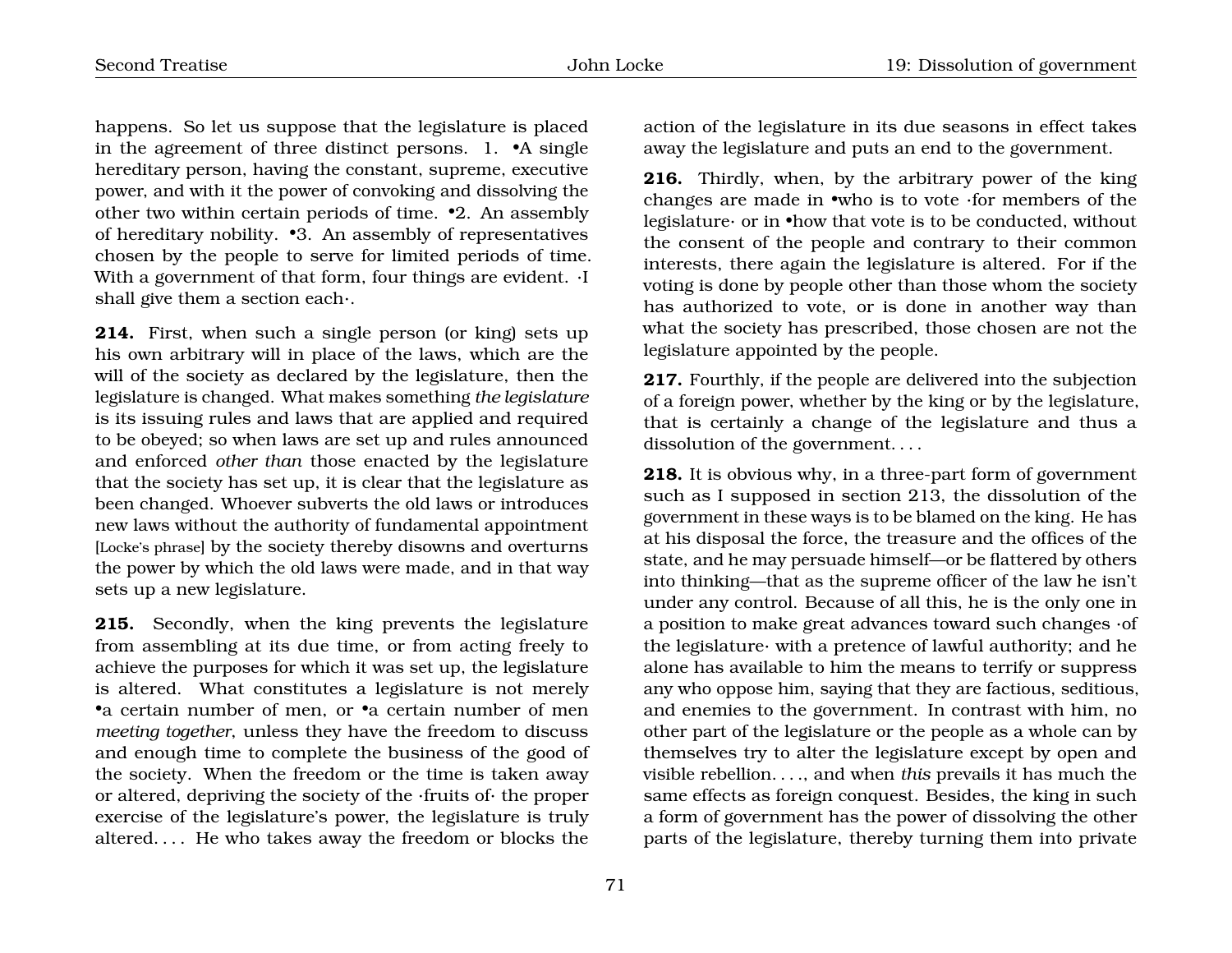persons; so they can never in opposition to him (or without his agreement) alter the legislature by a law, his consent being necessary to make any of their decrees valid. But if the other parts of the legislature *do* in any way contribute to any attempt on the government, and either promote such designs or fail to block them when they could have done so, they are guilty of taking part in this, which is certainly the greatest crime men can be guilty of towards one another.

**219.** There is one more way for such a government to be dissolved, and that is when ·the king·, he who has the supreme executive power, neglects and abandons his function so that laws that have already been made can no longer be •enforced. This is to reduce everything inevitably and immediately to anarchy, and so in effect to dissolve the government. Laws are not made for their own sakes but so as to serve as the bonds of the society that will keep every part of the body politic in its proper place and function; and they can do that only if they are •enforced. When enforcement stops, the government visibly comes to an end and the people become a confused, disorderly, disconnected multitude. When there is no longer any administration of justice for securing men's rights, and no remaining power within the community to direct the public's force or provide for its necessities, there is certainly no government left. When the laws can't be *applied* it is the same as having no laws, and a government without laws is an absurdity. . . .

**220.** In cases like these, when the government is dissolved the people are at liberty to provide for themselves by setting up a new legislature that differs from the previous one either in its personnel or its structure or both, depending on what the people find to be best for their safety and welfare. For a society can't ever through someone else's fault lose its inborn original right to preserve itself, which it can do only through a settled legislature and a fair and impartial application of the laws the legislature makes. But the state of mankind is not so miserable that they can't use this remedy until it is too late, ·which is how things would stand if they couldn't work towards a remedy until the government had entirely collapsed·. When a government has *gone*—whether by oppression, trickery, or being handed over to a foreign power—telling the people 'You may provide for yourselves by setting up a new legislature' is only telling them that they may expect relief when it is too late and the evil is past cure. It amounts to telling them to be slaves first, and then to take care of their liberty; and telling them when their chains are on that they may act like freemen. This is mockery rather than relief. Men can never be secure from tyranny if they have no way to escape from it until they are completely *under* it. And that's why they have not only a right to get out of it but also a right to prevent it.

**221.** That brings us to the second way in which governments are dissolved (·discussion of the first began in section 212·), namely when the •legislature or the •king act contrary to their trust. ·I shall discuss this in two parts. The •legislature will be dealt with in this and the following ten sections; the king will come into section 222, but only as manipulating the legislature. Discussion of the •king as acting other than through the legislature will start at section 232·. The legislature acts against the trust given to them when they try to invade the property of the subject, and to make themselves—or any part of the community—masters of the lives, liberties, or fortunes of the people, having all of these at the disposal of their will.

**222.** . . . . It can never be supposed to be the will of the society that the legislature should have a power to destroy what everyone aimed to keep safe by entering into society and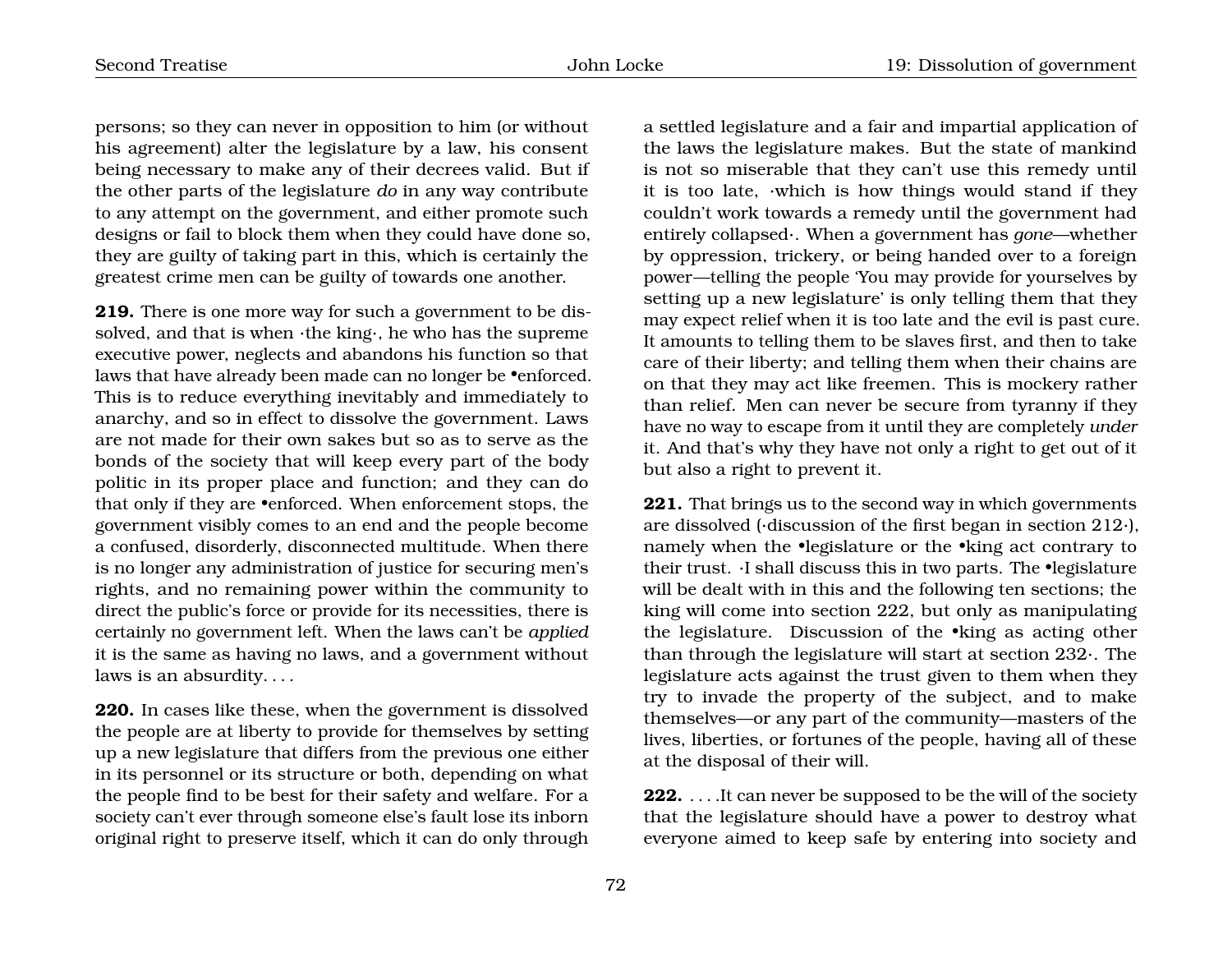submitting themselves to legislators of their own making. So when the legislators try to take away and destroy the property of the people or to reduce them to slavery, they put themselves into a state of war with the people, who are thereby absolved from any further obedience and are left to the common escape that God has provided for all men against force and violence. So whenever the legislature breaks this fundamental rule of society and—whether through ambition, fear, folly or corruption—try to grasp for themselves or for anyone else an absolute power over the lives, liberties, and estates of the people, by this breach of trust they forfeit the power the people had put into their hands for quite different purposes. And then the people have a right to resume their original ·natural· liberty, and to set up a new legislature. . . .to provide for their own safety and security. . . . What I have said here about the legislature in general holds true also for the supreme executive, ·the king·. He has a double trust put in him, both •to have a part in the legislature and •to be in charge of the enforcement of the law; and he acts against *both* when he tries to set up his own arbitrary will as the law of the society. He also acts contrary to his trust when he either •employs the force, treasure, and offices of the society to corrupt the representatives and win them over to his schemes; or **•**openly courts the electorate, persuading them to choose the legislators whom he has already won over to his side by persuasion, threats, promises, or whatever—thus getting the electorate to bring in ones who have promised before-hand how they will vote and what legislation they will pass. Regulating candidates and electors in this way, re-shaping the electoral procedures—what is this but digging up the government by the roots, and poisoning the very fountain of public security? The people kept *for themselves* the choice of their representatives, as the fences around their properties; and the only reason they could have for this was

so that the representatives would always be freely chosen, and—having been chosen—would freely act and advise in ways that they judged, after examination and mature debate, to be necessary for the commonwealth and the public good. Representatives can't do this if they have given their votes in advance, before hearing the debate and weighing the reasons on all sides. For someone to prepare such a ·legislative· assembly as *this*, and try to set up the declared supporters of his own will as the true representatives of the people and the law-makers of the society, is certainly as great a breach of trust, and as complete an admission that he plans to subvert the government, as could be met with. If there is any doubt as to whether that is what is going on, it will be blown away if rewards and punishments are visibly employed for the same purpose, with all the tricks of perverted law being used to eliminate and destroy all who stand in the way of such a design and refuse to go along with and consent to betraying the liberties of their country. It is easy to see what power in the society ought to be allowed to those who have used their power contrary to the trust with which they were given it; anyone can see that someone who has once attempted such a thing as this can no longer be trusted ·with anything·.

#### **223.** You may want to object:

The people are ignorant and always discontented. To base government on *their* unsteady opinions and uncertain moods is to expose it to certain ruin. No government can last for long if the people can set up a new legislature whenever they take offence at the old one.

I answer, Quite the contrary! It is harder to get people out of their old forms ·of government· than some writers are apt to suggest. It is almost impossible to get them to amend the admitted faults in the system they have grown used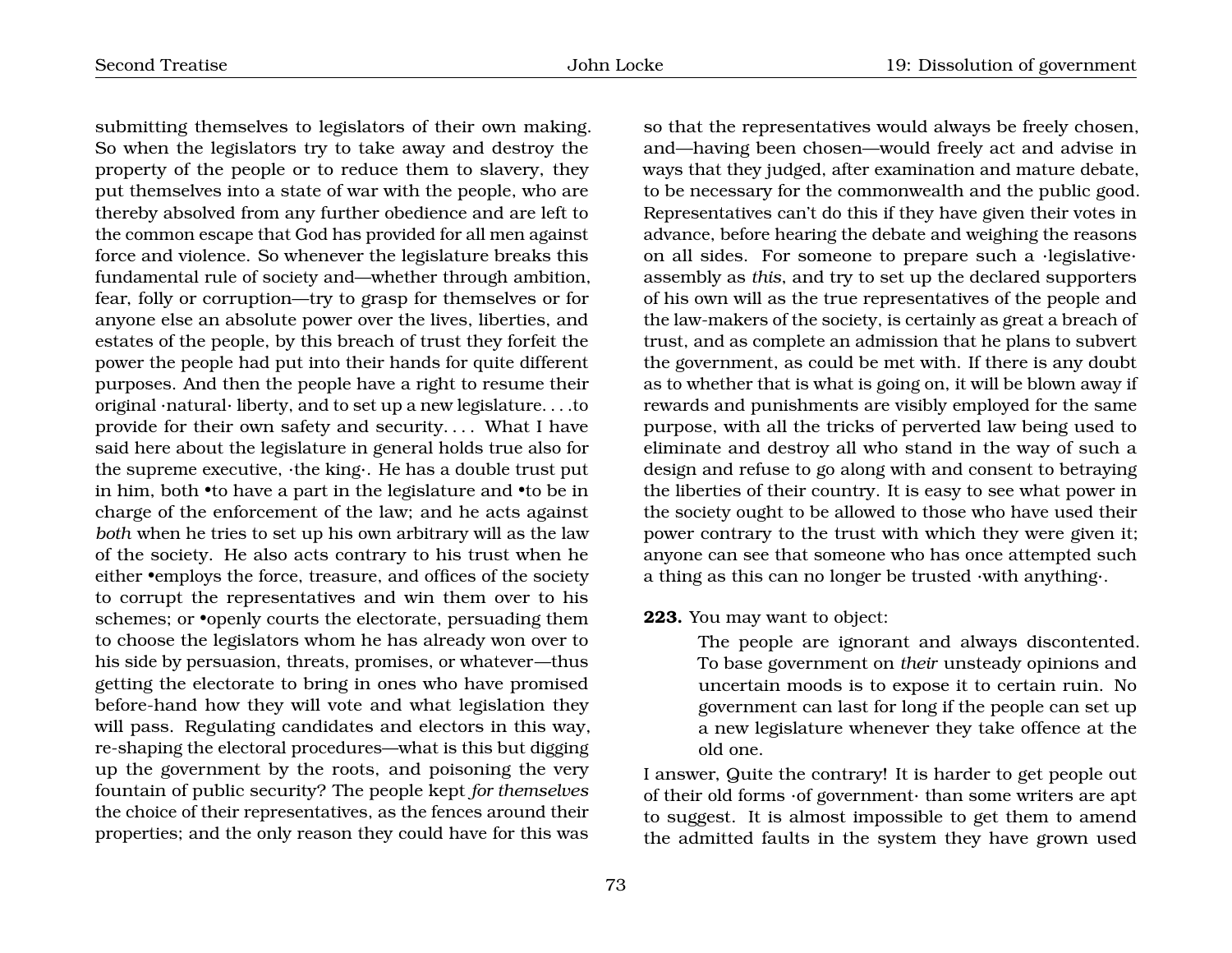to. And if there are any systemic defects, or less deep ones introduced by decay or by the passage of time, it's hard to get them changed even when everyone sees that there's an opportunity to do so. This slow reluctance of the people to give up their old constitutions has, in the many revolutions that have occurred in this kingdom recently and in earlier centuries, still kept us to our old legislature of •king, •lords and •commons (or, when we didn't *keep* to it, there was a period of fruitless attempts ·to have a different form of government·, after which we *returned* to the system of king, lords, and commons). And whatever provocations have made the crown be taken from some of our monarchs' heads, they never carried the people so far as to give it to someone who is not in the same line of descent.

**224.** 'But', it will be said, 'this hypothesis creates a ferment for frequent rebellion!' To which I have three answers. •First, It doesn't do so more than any other hypothesis does: for when the people are made miserable and find themselves exposed to mistreatment by arbitrary power,

> praise their governors as much as you will as sons of Jupiter, let them be sacred and divine, descended from heaven or authorized by it, make them out to be anyone or anything you please,

and the same thing will happen! The people who are generally and wrongfully ill-treated will be ready on any occasion to free themselves of a burden that sits heavily on them. They will want an opportunity to do this, and will look for one; and in the changes, weakness and accidents of human affairs they usually won't have to look for long. Someone who hasn't seen examples of this in his own lifetime must be very young, and someone who can't cite examples of it in all sorts of governments in the world can't have read much!

**225.** •Secondly, I answer that such revolutions don't happen with every little mismanagement in public affairs. Great mistakes by the rulers, many wrong and inconvenient laws, and all the slips of human frailty—these will be born by the people without mutiny or murmur. But if a long series of abuses, lies, and tricks, all tending the same way, make the *design* visible to the people so that they can't help •feeling what they are oppressed by and •*seeing where they are going*, it's not surprising that they should then rouse themselves and try to put the ruling power into hands that will achieve for them the purposes for which government was at first established. When those purposes are not achieved, ·governments based on· ancient names and glittering rituals are no better than the state of nature, or pure anarchy. Indeed, they are *worse*, because under such governments the inconveniences are as great and as near as in the state of nature, and the remedy ·for them· further off and more difficult.

**226.** •Thirdly, to the charge that this hypothesis 'creates a ferment for frequent rebellion' I answer that ·on the contrary· this doctrine giving the people a power to provide anew for their safety by establishing a new legislature, when their legislators have acted contrary to their trust by invading their property, is the best *barrier* to rebellion and the best means to *block* it. Here is why. Rebellion is opposition not to •persons but to •authority, of which the only basis is the constitutions and laws of the government. So those who by force break through, and by force justify their violation of the constitution and laws, are truly and properly *rebels*. For when men by entering into society and civil-government have excluded force and introduced laws for the preservation of property, peace, and unity among themselves, those who set up force again in opposition to the laws do *rebellare*,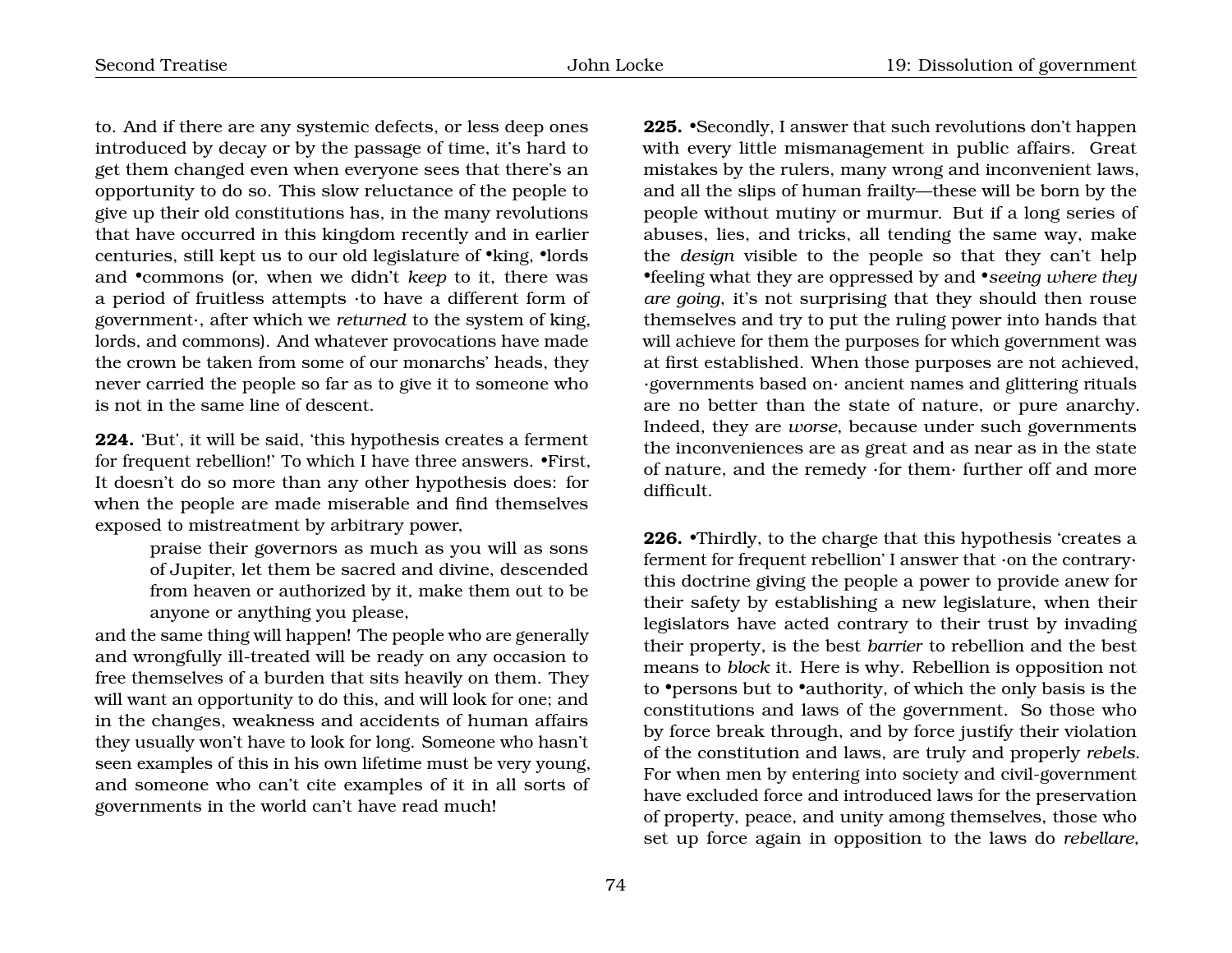that is, bring back *again* the state of *war* [*bellare* is Latin for 'make war', so that 'rebel' = *rebellare* = 'make war again']. Those who are most likely to rebel ·against the constitution and the laws· are those who are in power, because of their claim to authority, the temptation of the force they have at their disposal, and the flattery of those around them; and the best way to prevent this evil is to show those likely offenders the danger and injustice of it.

**227.** In both of the aforementioned cases, where

the legislature is changed,

and where

the legislators act contrary to the purpose for which they were made legislators,

those who are guilty are *guilty of rebellion*. [The rest of the section explains this. The explanation is very wordy, and can easily be worked out from what has gone before. In brief: someone who changes the legislature or who as a legislator acts contrary to his trust thereby introduces a state of war, he wars-again, he rebels.]

**228.** Those who say I am laying a foundation for rebellion mean that my doctrine may lead to civil wars or internal unrest. ·What do they infer from that·?

> I tell the people •that they are absolved from obedience when illegal attempts are made upon their liberties or properties, and •that they may oppose the unlawful violence of those who were their law-officers, when they invade their properties contrary to the trust put in them.

Do my opponents hold that this doctrine of mine is not to be allowed because it is so destructive to the peace of the world? That would be like saying that honest men may not oppose robbers or pirates because this may lead to disorder or bloodshed! If any harm comes about in such a case, it is not to be charged against him who defends his own right but against him who attacks his neighbours. [The rest of the section jeeringly elaborates this comparison. A typical sample: 'Who would not think it an admirable peace between the powerful and the weak when the lamb passively yields his throat to be torn by the imperious wolf?']

**229.** The purpose of government is the good of mankind. Which is better for mankind: that the people be always exposed to the limitless will of tyranny, or that the rulers be sometimes liable to meet with opposition when they grow exorbitant in the use of their power and use it for the destruction and not the preservation of the properties of their people?

**230.** Don't say: 'Mischief can arise from that whenever it shall please a busy head or turbulent spirit [Locke's phrase] to want to alter the government.' Indeed, men like that may stir up trouble whenever they please, but it will be only to their own rightful ruin and perdition. That is because the people, who are more disposed to suffer than to right themselves by resistance, are not likely to rise up until the mischief has become general, and the wicked schemes of the rulers have become visible or their attempts have made themselves felt in the lives of the majority. They are not moved by individual examples of injustice, here and there an unfortunate man oppressed. But if they all become convinced on clear evidence that schemes are being launched against their liberties, and the general course and tendency of things forces them to suspect the evil intention of their governors, who is to be blamed for that? Who can help it if rulers bring themselves under this suspicion when they could have avoided it? Are the people to be blamed if they have the sense of rational creatures, and think of things as they find and feel them?. . . . I grant that the pride, ambition,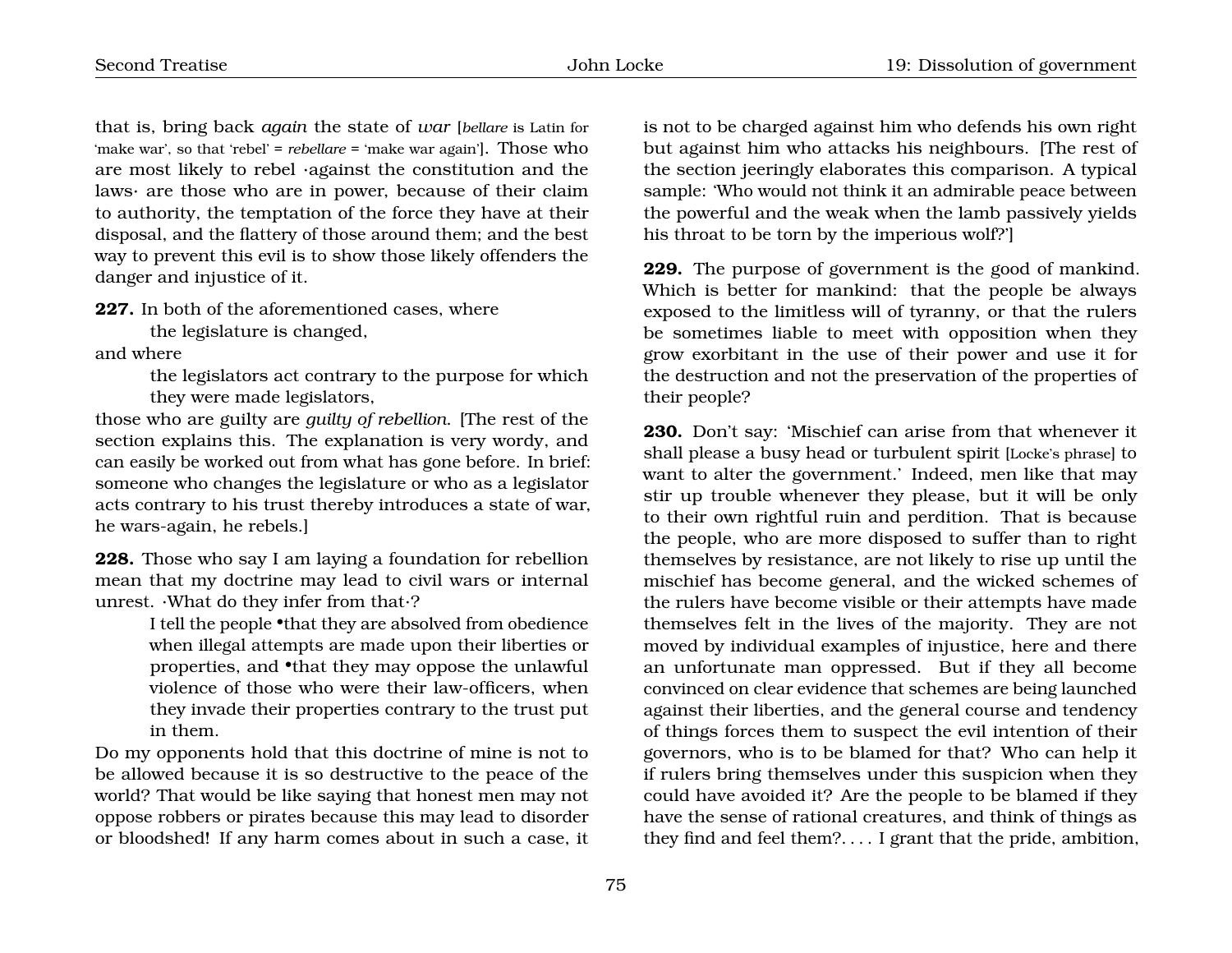and turbulence of private men have sometimes caused great disorders in commonwealths, and factions have been fatal to states and kingdoms. But whether the mischief has oftener begun in

> •the people's irresponsibility and a desire to throw off the lawful authority of their rulers, or in

> •the rulers' insolence and attempts to get and exercise an arbitrary power over their people,

## i.e. whether it has usually been

### •disobedience or •oppression

that started the disorder, I leave to impartial history to decide. I am sure of this, though. Anyone—whether ruler or subject—who by force tries to invade the rights of either monarch or people, and lays the foundation for overturning the constitution and structure of any just government, is highly guilty of the greatest crime a man is capable of. Such a person must answer for all the mischiefs of blood, looting, and desolation that come on a country when its government is broken to pieces. And he who does it should be regarded as the common enemy and pest of mankind, and treated accordingly.

**231.** Everyone agrees that •subjects or •foreigners who bring force against the properties of any people may be resisted with force. But it has recently been denied that one may resist •law-officers who do the same thing. As if those to whom the laws give the greatest privileges and advantages automatically get also a power to *break* those laws, the very laws that put them in a better place than their brethren! Actually, their privileged position makes their offence even worse: in it they •show themselves as ungrateful for the bigger share that the law gives them, and they •break the trust that was put into their hands by their brethren.

**232.** Anyone who uses force without right (as everyone in society *does* if he uses force without law) puts himself into a •state of war with those against whom he uses it; and in •that state all former bonds are cancelled, all other rights cease, and everyone has a right to defend himself, and to resist the aggressor. This is so obvious that Barclay himself, that great assertor of the power and sacredness of kings, is forced to admit that *it is sometimes lawful for the people to resist their king*; and he says it, what's more, in a chapter in which he offers to show that the divine law blocks the people from every kind of •rebellion! In fact his own doctrine makes it clear that since the people may •resist in some cases, not all resistance to monarchs is rebellion. His words are these. [Locke gives them first in Latin in this section, then in English occupying the whole of the next section.]

#### **233.** Someone may ask:

Must the people then always lay themselves open to the cruelty and rage of tyranny? Must they see their cities pillaged and reduced to ashes, their wives and children exposed to the tyrant's lust and fury, and themselves and their households brought by their king to ruin and to all the miseries of want and oppression—and yet *sit still*? The common privilege of opposing force with force, which nature allows so freely to all other creatures for their preservation from injury—must men *alone* be debarred from having it?

I answer that self-defence is a part of the law of nature, and it can't be denied to the community, even against the king himself; but that law doesn't allow them to *revenge* themselves upon him. So if the king in hatred sets himself not merely against this or that person but against the body of the commonwealth of which he is the head, and with intolerable ill usage cruelly tyrannizes over all or many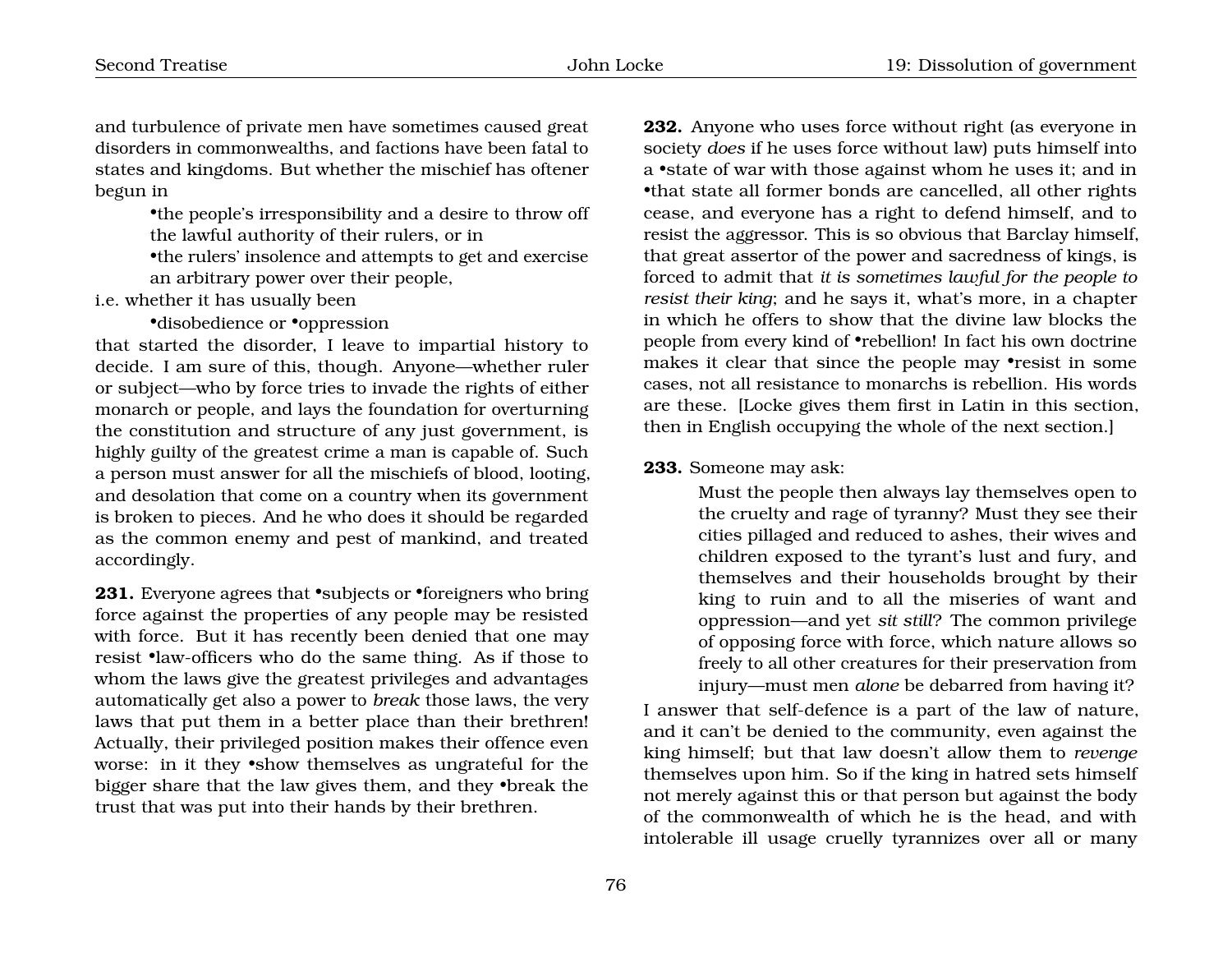of the people, *then* the people have a right to resist and defend themselves from injury. But in doing this they must be careful only to •defend themselves, and not to •attack their king. They may make good the damages they have received, but must not under *any* provocation cross the line of appropriate reverence and respect. They may push back the present attempt but must not take *revenge* for past violences; for it is natural for us to •defend life and limb, but it is against nature for •an inferior to *punish* a superior. . . . So this is the privilege of the people in general, as compared with any private person: particular men. . . .have no other remedy but patience, whereas the body of the people may respectfully resist intolerable tyranny. ·I stress *intolerable*; for when the tyranny is only moderate they ought to endure it·. [End of quotation from Barclay]

**234.** That is the extent to which this great advocate of monarchical power allows for resistance.

**235.** It is true that he has put two limitations on such resistance. First, •it must be done with reverence. Secondly, •it must be without retribution or punishment because an inferior cannot punish a superior. First, it will need some skill to make clear how one is to resist force without striking back, or how to strike with reverence! Someone who opposes an assault with nothing but a shield to take the blows, or in some more respectful posture but without a sword in his hand tries to lessen the assailant's confidence and force, will quickly come to the end of his resistance and will find that such a defence will only serve to make things worse for him. [Locke now quotes the Latin poet Juvenal to that effect. Then:] This will always be the outcome of such an imaginary 'resistance' in which men may not strike back. So someone who is allowed to resist must be allowed to strike. And then let our author or anyone else join a knock

on the head or a cut on the face with as much reverence and respect as he thinks fit. For all I know, someone who can reconcile blows with reverence deserves to be rewarded for his ·reconciling· labours by being beaten up only in a civil and respectful manner. Secondly, *An inferior cannot punish a superior*. That is true, generally speaking, while he is his superior. But resisting force with force is the state of *war* that levels the ground and cancels all former relations of reverence, respect, and superiority. The only superior/inferior relationship that remains is this: he who opposes the unjust aggressor is his superior in that he has a right when he wins to punish the offender, both for the breach of the peace and for all the evils that followed from it. So Barclay is more consistent with himself when, in another place, he denies that it is *ever* lawful to resist a king. But in that place he describes two ways in which a king *may* un-king himself. [Again Locke gives them first in Latin, starting in this section and running on to the end of **236**, and then in English in the following two sections.]

**237.** ... .The people can never come by a power over the king unless he does something that makes him cease to be a king. When he does that, he divests himself of his crown and dignity, and returns to the state of a private man; and then the people become free and superior, regaining the power that they had. . . .before they crowned him king. But there aren't many ways for this to happen. After considering it thoroughly I can find only two cases in which a king ceases to be a king and loses all power and regal authority over his people. . . . The first is, •if he tries to overturn the government, that is, if he plans to ruin the kingdom and commonwealth. An example is Nero, of whom it is recorded that he resolved to cut off the senate and people of Rome, lay the city waste with fire and sword, and then go to some other place. And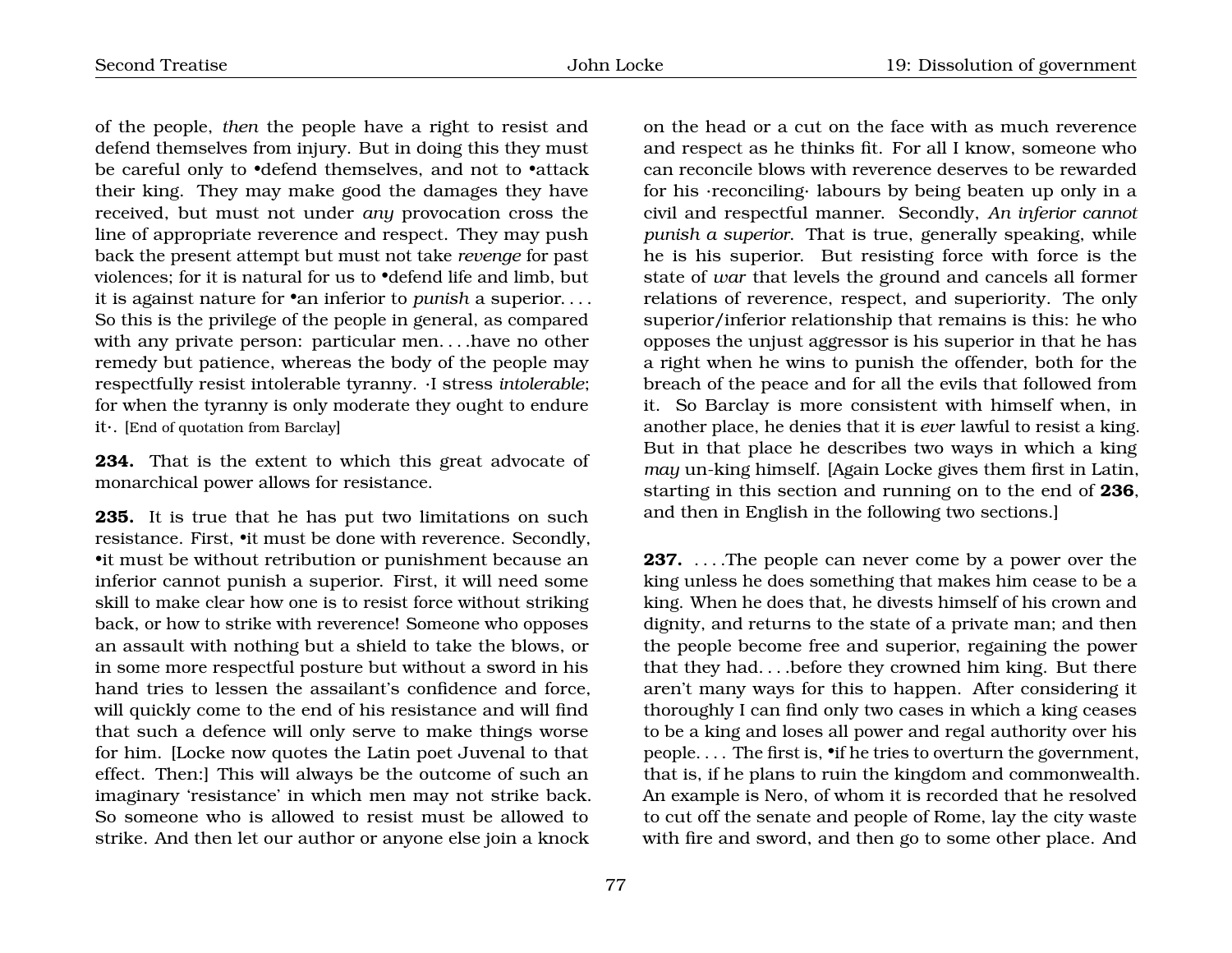Caligula is reported to have openly declared that he would no longer be a head to the people or the senate, and that he was thinking of cutting off the worthiest men of both ranks and then retiring to Alexandria; and that he wished that the people had only one neck so that he could kill them all by one blow. When any king harbours in his thoughts such plans as these, and seriously promotes them, he thereby gives up all care and thought of the commonwealth, and consequently loses the power of governing his subjects—just as a master loses command over his slaves when he abandons them.

**238.** The other case is •when a king makes himself dependent on someone else, and subjects his kingdom—left to him by his ancestors and freely put into his hands by the people—to the command of that other person. Even if the king doesn't *intend* to harm the people, he has *alienated* [here = 'made to be foreign'] his kingdom: because he has •given up the principal part of royal dignity, namely being immediately under God supreme in his kingdom; and also •because he betrayed or forced his people, whose liberty he ought to have carefully preserved, into the power and dominion of a foreign nation. By this alienation (as it were) of his kingdom he loses the power he had in it previously, without transferring the faintest right to those to whom he wants to give the power; and so by this he act sets the people free, leaving them to behave as they see fit. [End of quotation from Barclay]

**239.** Barclay, the great champion of absolute monarchy, is forced to allow that in these cases a king may be resisted and stops being a king. Cutting a long story short: *when he has no authority he is no king, and may be resisted*, for where the authority ceases the king ceases too, and becomes like other men who have no authority. The two circumstances that Barclay mentions don't differ much from the ones I cited as destructive to governments. The only difference is that

the breach of trust involved in •not preserving the form of government that had been agreed on, and in •not aiming to achieve the purpose of government as such, which is the public good and preservation of property. When a king has dethroned himself and entered a state of war against his people, what is to hinder them from prosecuting him—no longer a king—as they would any other man who has made war against them? Barclay and those who agree with him would do well to answer that. Notice that Barclay says that the people may prevent *planned* harm before it occurs; so he allows resistance when tyranny is still at the design stage. He says that when any king harbours in his thoughts and seriously promotes such designs, he immediately gives up all care and thought of the commonwealth; so that according to Barclay the neglect of the public good is to be taken as an evidence of such a design, or at least as a sufficient ground for resistance. And he gives the reason for all this in these words: 'Because he betrayed or forced his people, whose liberty he ought carefully to have preserved. . . ' What he adds, namely '. . . into the power and dominion of a foreign nation', signifies nothing; because the fault and forfeiture comes from the loss of their liberty, which he ought to have preserved, and not from any facts about *which* persons the power was handed over to. Whether they are made slaves to members of their own nation or a foreign one, the people's right is invaded and their liberty lost, just the same; and *this* is the injury, and against only *this* do they have the right of defence. And there are instances to be found in all countries which show that what gives offence is not the change of *nationality in their governors* but the change of *government*. [Locke then names several writers who agree with his position and who cannot be suspected to be ignorant of our government or to be enemies to it'. And

he omits the principle from which his doctrine flows, namely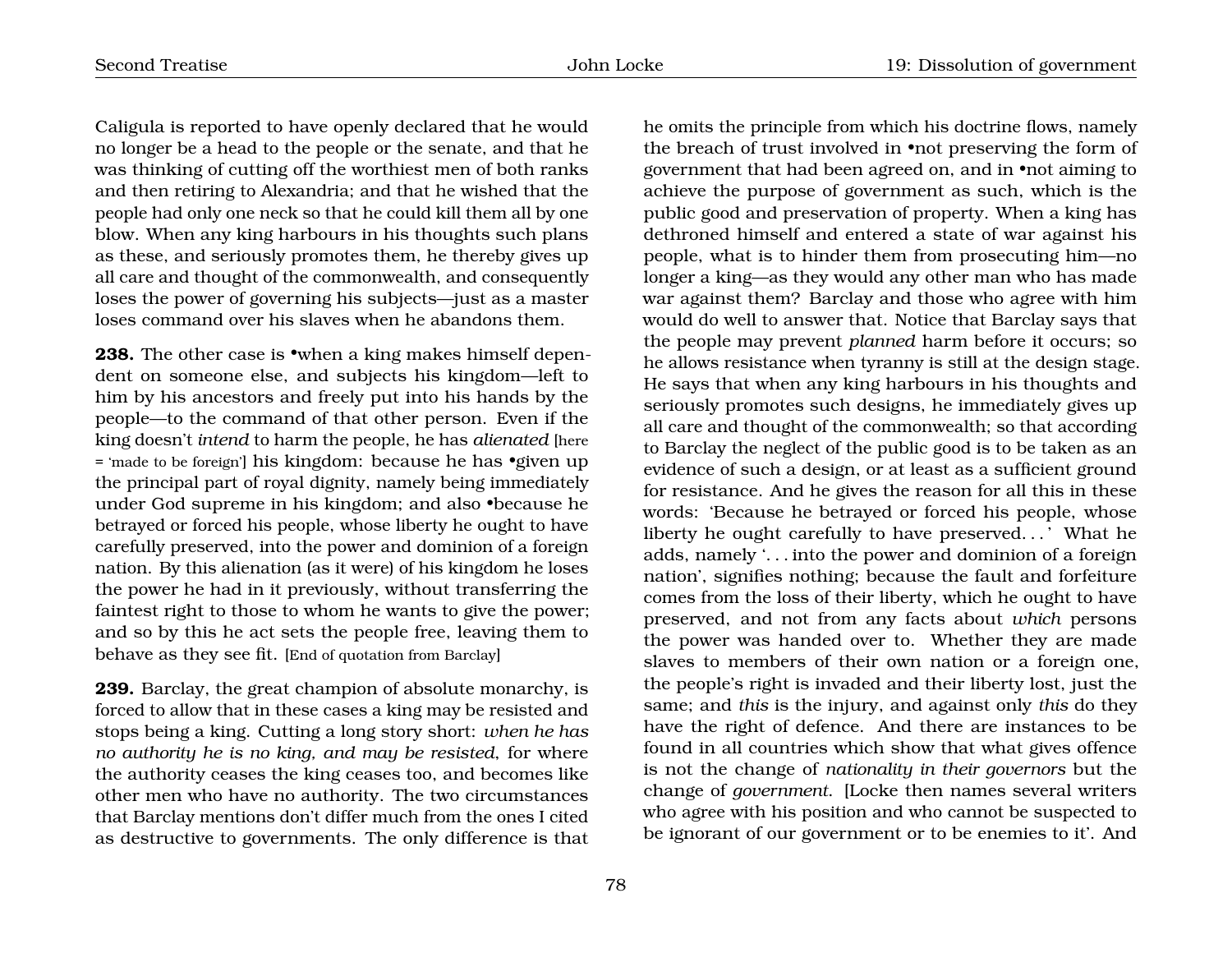he writes scornfully of those who have endorsed Hooker's political conclusions while denying his Lockean premises. Their work, he says, can be twisted around by 'cunninger workmen' to serve even worse purposes. He describes the latter as men who were willing when it suited them to 'resolve all government into absolute tyranny, and hold that all men are born to slavery, which is what their skimpy souls fitted them for'.]

#### **240.** At this point you are likely to ask:

Who is to be the judge of whether the monarch or legislature have acted contrary to their trust? That they *have* so acted is the sort of thing that can be spread around among the people by discontented and factious men, when all the king has done is to make use of his legitimate prerogative.

To this I reply, *The people should be judge*; for who should judge whether a trustee or deputy has acted well and according to the trust reposed in him, if not the person who deputes him? Having deputed him, he must have still a power to discard him when he fails in his trust. If this is reasonable in particular cases of private men, why should it be otherwise in this most important case where the welfare of millions is concerned, and where the threatened evil is greater, and redressing it is very difficult, costly, and dangerous?

**241.** Furthermore, the question 'Who is to be the judge?' can't mean that there is no judge at all; for when there is no judicature on earth to decide controversies among men, God in heaven is the judge. It is true that God alone is the judge of what is right. But every man is judge for himself, in this case as in all others, of whether another man has put himself into a state of war with him, and whether he should appeal to the supreme judge.

**242.** If a controversy arises between a king and *some* of the people, in a matter of great importance where the law is silent, or doubtful, I think the right umpire would be the body of the people. For in cases where the king has a trust placed in him and is dispensed from the common ordinary rules of the law, if any ·private· men are aggrieved and think that the king acts beyond that trust or contrary to it, the body of the people who first placed that trust in him are clearly the best judges of how far they meant the trust to extend. If that way of settling the matter is turned down by the king, or whoever is administering the government, the only court of appeal is in heaven....  $\cdot$ What we have here is $\cdot$ properly a state of war, in which the only appeal is to heaven; and in that state the injured party must judge for himself when it is fit for him to make such an appeal.

**243.** To conclude, the power that every individual gave to the society when he entered into it can never revert to the individuals again as long as the society lasts, but will always remain in the community; because without this there can't be a community, a commonwealth, and that would be contrary to the original agreement. So also when the society has placed the legislative power in any assembly of men, to continue in them and their successors with direction and authority for providing such successors, the legislative power can never revert to the people while that government lasts; because having provided a legislature with power to continue for ever, they have given to it their political power and cannot get it back. But •if they have set limits to the duration of their legislature, and given this supreme power to some person or assembly only temporarily, or •if it is forfeited through the misbehaviour of those in authority, •at the set time or •at the time of the forfeiture the power does revert to the society, and then the people have a right to act as supreme and to continue the legislature in themselves; or to set up a new form of government, or retain the old form while placing it in new hands, as they see fit.